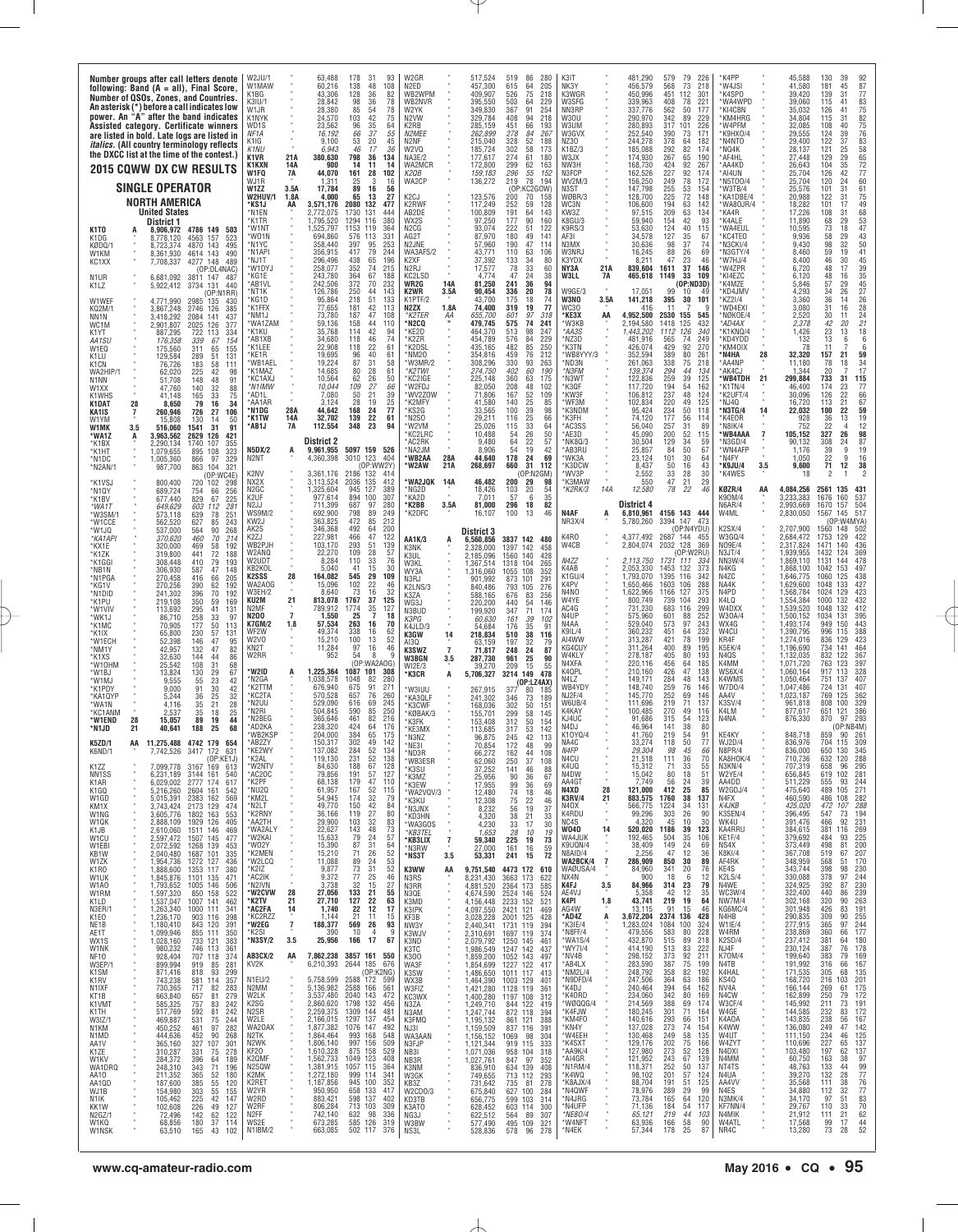| WA4HXC<br>KB4FB<br>N4RJ<br>N4IQ                                  | 12,600<br>11,396<br>8,896<br>5,376                             | 62<br>21<br>62<br>29<br>64<br>25<br>47                                                       | 54<br>48<br>39<br>28<br>36                                         | $*$ AC50<br>WXØB/5<br>K5NA                                                    | 1.8<br>AA                                  | 756<br>2,999,248                                    | 9<br>64<br>g<br>4,669,920 2471 171 534<br>(OP:AD5Q)<br>194<br>1317<br>660                                  | *KU6T<br>*K6DGQ<br>*W6YX                           | 14                          | 2,668<br>962<br>366,674                             | 51<br>44<br>870                                                    | 13<br>-16<br>13<br>13<br>118<br>36<br>(OP:NTMH)             | *KL7R/W7<br>*N7VS<br>*N7EIE<br>NØDA/7              |                      | 20,739<br>19,525<br>18,389<br>18,020                      | 141<br>106<br>97<br>93                          | 47<br>46<br>35<br>36<br>33<br>38<br>33<br>52                                            | K8MJZ<br>K8CMO<br>W8AJS<br>N4DLR/8                           |                       | 51,906<br>50,315<br>46,440<br>6,136                 | 149<br>151<br>161<br>45                       | 47<br>76<br>$\frac{99}{91}$<br>46<br>44<br>24                                                                   |
|------------------------------------------------------------------|----------------------------------------------------------------|----------------------------------------------------------------------------------------------|--------------------------------------------------------------------|-------------------------------------------------------------------------------|--------------------------------------------|-----------------------------------------------------|------------------------------------------------------------------------------------------------------------|----------------------------------------------------|-----------------------------|-----------------------------------------------------|--------------------------------------------------------------------|-------------------------------------------------------------|----------------------------------------------------|----------------------|-----------------------------------------------------------|-------------------------------------------------|-----------------------------------------------------------------------------------------|--------------------------------------------------------------|-----------------------|-----------------------------------------------------|-----------------------------------------------|-----------------------------------------------------------------------------------------------------------------|
| K4YYL<br>N4DXS<br><b>N1LN/4</b><br>21A<br>NN4X                   | 925<br>720<br>695,100<br>497,880                               | 13<br>30<br>10<br>1409<br>35<br>1006<br>38                                                   | 12<br>13<br>140<br>142                                             | AC4CA/5<br>W5GN<br>W5WZ<br>KK7JS/5                                            |                                            | 1,772,019<br>1,344,948<br>916,872<br>855,870        | 1342 136<br>355<br>1168<br>117<br>326<br>789<br>122<br>331<br>683<br>128<br>342                            | *W7XZ/6<br>*K6IJ<br>W6PH                           | 3.5<br>AA                   | 61,632<br>49,170<br>3,108,168                       | 213<br>31<br>392<br>1923<br>156                                    | -76<br>23<br>43<br>432                                      | *KI7N<br>*K7TR<br>'KG7ULZ<br>*K7AMS                |                      | 10,152<br>9,877<br>5,664<br>4,455                         | 56<br>78<br>81<br>58                            | 33<br>39<br>32<br>51<br>22<br>26<br>17<br>16                                            | NF8R<br>W8WA<br>W8TWA<br>K8MFO                               | 28<br>21<br>14<br>3.5 | 37,736<br>268,916<br>159,048<br>319,758             | 158<br>613<br>409<br>848                      | $\begin{array}{c} 35 \\ 68 \end{array}$<br>21<br>123<br>35<br>106<br>35<br>107<br>30                            |
| N3UA/4<br>W9IL/4<br>AB4B<br>14A<br>N4PN<br>7A                    | 341,360<br>29,250<br>254,375<br>774,550                        | 738<br>35<br>119<br>23<br>527<br>1638<br>39                                                  | 135<br>67<br>40<br>145<br>136                                      | K8I S/5<br>WA2VYA/5<br>WØVX/5<br>AC5K                                         |                                            | 825,216<br>753,452<br>731,337<br>693,243            | 839<br>108<br>276<br>734 114<br>265<br>628<br>121<br>312<br>661<br>113<br>278                              | K6RC<br>W60AT<br>N6JV<br>W6TK                      |                             | 1,337,420<br>1,225,635<br>1,172,840<br>997,475      | 1048<br>132<br>917<br>140<br>1001<br>123<br>852<br>124             | 334<br>365<br>313<br>301                                    | K7GZP<br>M7GOA*<br>N6KW/7<br>*KF7GGN               |                      | 4,212<br>2,739<br>1,302<br>1,104                          | 44<br>29<br>25<br>47                            | 19<br>20<br>16<br>17<br>11<br>10<br>12<br>12                                            | K3JT/8<br>N8IW<br>*NA8V<br>'WB8JUI                           | A                     | 63,072<br>22,440<br>2,513,871<br>534,494            | 248<br>122<br>1625<br>558                     | 77<br>19<br>52<br>16<br>412<br>137<br>263<br>95                                                                 |
| N4PSE<br>W2TA/4<br>WA2MBP/4<br>W8ZF/4<br>W6IZT/4<br>3.5A         | 185,776<br>164,049<br>96,472<br>95,648<br>168,048              | 496<br>32<br>406<br>295<br>318<br>32<br>26<br>487<br>34                                      | 104<br>34<br>115<br>$\begin{array}{c} 92 \\ 86 \end{array}$<br>110 | N <sub>5</sub> X <sub>Z</sub><br>K <sub>5</sub> CM<br>K5GM<br>W5GDX<br>K7IA/5 |                                            | 664,909<br>572,373<br>548,284<br>546,158<br>537,200 | 77<br>842<br>224<br>472<br>149<br>310<br>545<br>539<br>116<br>258<br>268<br>115<br>508<br>121<br>274       | W6DR<br>WA6KHK<br>NT6X<br>N6TU<br>N6QQ             |                             | 995,565<br>937,923<br>739.908<br>681,536<br>677,440 | 830<br>137<br>835<br>123<br>697<br>119<br>663<br>113<br>599<br>127 | 328<br>290<br>284<br>255<br>337                             | *N7ZUF<br>*WN7Y<br>'KD7H<br>'K7MY<br>*K70VM        | 21                   | 84<br>3,710<br>49,215<br>26,862<br>23,184                 | -8<br>52<br>210<br>136<br>120                   | 3<br>14<br>21<br>$\frac{27}{25}$<br>58<br>49<br>25<br>44                                | *K8BKM<br>*AA8OY<br>N8SBE <sup>*</sup><br>'WB8AKW<br>*KA8JBK |                       | 431,868<br>292,354<br>129.344<br>124,605<br>111,760 | 527<br>467<br>270<br>231<br>251               | 83<br>209<br>187<br>67<br>128<br>137<br>60<br>58<br>128<br>48                                                   |
| N4DU<br>W4IR<br>NN4K<br>KM4HI<br>1.8A                            | 37,050<br>14,762<br>11,214<br>5,265                            | 154<br>24<br>86<br>113<br>15<br>56<br>13                                                     | 71<br>15<br>46<br>48<br>32                                         | N5XJ<br>K <sub>5</sub> UV<br>N5QQ<br>K5NZ                                     |                                            | 505,232<br>426,184<br>381,738<br>346,599            | 528<br>96<br>251<br>478<br>90<br>229<br>393<br>102<br>264<br>431<br>94<br>203                              | K6ZZ<br>WA5VGI/6<br><b>W6NS</b><br>K50A/6          |                             | 574,868<br>525,497<br>503,370<br>495,957            | 510 129<br>676<br>535<br>111<br>590<br>108                         | 290<br>90<br>197<br>246<br>231                              | *AE7DW<br>'AK70<br>*K9WZB/7<br>*NS7B               | 14<br>$\overline{7}$ | 198<br>6,820<br>127,547<br>1,870                          | 8<br>68<br>352<br>30                            | 4<br>17<br>38<br>35<br>98<br>13<br>21                                                   | W8TM<br>'W8IDM<br>W9RNK/8`<br>*NF8M                          |                       | 103,722<br>82,824<br>76,386<br>70,686               | 207<br>196<br>191<br>175                      | 129<br>48<br>119<br>55<br>123<br>51<br>100<br>53                                                                |
| K2AV/4<br>K4ZRJ<br>K5VIP/4<br>*N4XL<br>AA                        | 1,950<br>672<br>40<br>2,176,832                                | 28<br>15<br>3<br>1348 134                                                                    | 9<br>21<br>10<br>11<br>2<br>з<br>468                               | K5BG<br>K5MV<br>W2GS/5<br>N5UL                                                |                                            | 252,504<br>236,182<br>229,490<br>155,736            | 408<br>54<br>162<br>339<br>334<br>87<br>182<br>72<br>193<br>290<br>67<br>139                               | W6/DG1CMZ<br>W8KA/6<br>N6HF<br>K6ANP               |                             | 325,888<br>299,106<br>281,424<br>275,044            | 504<br>418<br>455<br>317<br>114                                    | 170<br>98<br>171<br>90<br>83<br>163<br>215                  | K6LL/7<br>AA7A<br>K07SS                            | AA                   | 3,895,586<br>3,759,210<br>3,102,528                       | 2229<br>1902 176<br>1678                        | 155<br>467<br>538<br>164<br>514                                                         | MZ8Y*<br><b>K8VUS</b><br>'N8VW<br>W8NNC'                     |                       | 64,170<br>60,532<br>39,984<br>37,050                | 184<br>153<br>121<br>125                      | 95<br>43<br>$\frac{97}{79}$<br>51<br>40<br>80<br>34                                                             |
| *WD4AH7<br>*AA4R<br>*WB4IT<br>*N3CZ/4                            | 1,391,769<br>957,775<br>591,968<br>568,100                     | 979<br>127<br>811<br>113<br>555<br>120<br>646<br>88                                          | 386<br>342<br>296<br>237<br>276                                    | K5WL<br>N <sub>5</sub> MT<br>K5VR<br>N5VR<br>N <sub>5</sub> PA                |                                            | 154,012<br>117,486<br>73,854<br>69,309              | 219<br>101<br>177<br>211<br>59<br>155<br>157<br>76<br>122<br>186<br>53<br>98                               | W1SRD/6<br>K6JEB<br>K6RIM<br><b>NA60</b><br>WU6C   |                             | 261,900<br>253,516<br>252,762<br>232,344            | 317<br>93<br>388<br>313<br>87<br>336<br>91<br>87                   | 198<br>89<br>155<br>222<br>161                              | KY7M<br>N7XU<br>K7UA                               |                      | 3,029,267<br>2,292,381<br>2,076,706                       | 1691 172<br>1490<br>1427 141                    | 481<br>164<br>403<br>(OP:K4XU)<br>380                                                   | N6JRL/8<br>*AD8Y<br>*K8AB<br>*KB8X<br><b>K8ANM</b>           |                       | 36,267<br>34,776<br>14,256<br>6,960                 | $\frac{151}{123}$<br>144<br>47                | 52<br>$\frac{105}{75}$<br>87<br>51<br>57<br>24                                                                  |
| *AB4SF<br>*KB7H/4<br>*W3CL/4<br>*N4WO<br>*N4CF                   | 558,355<br>396,508<br>338,800<br>296,208<br>288,475            | 569<br>518<br>95<br>98<br>472<br>421<br>78<br>414<br>67                                      | 245<br>74<br>201<br>186<br>208                                     | K5HDU<br>W5GA<br>K8TE/5<br>K5CD                                               |                                            | 51,170<br>50,840<br>48,924<br>46,053<br>37,510      | $\frac{157}{149}$<br>$\frac{35}{39}$<br>84<br>85<br>171<br>40<br>68<br>49<br>117<br>104<br>131<br>49<br>72 | K6MI<br>N6DA<br>K6GFJ<br>N6NG                      |                             | 221,216<br>214,630<br>168,560<br>148,413<br>135,235 | 413<br>325<br>291<br>282<br>255                                    | 161<br>89<br>165<br>80<br>135<br>63<br>120<br>74<br>141     | K7AR<br>K7JQ<br>WA7NB<br>WA7LNW<br>AA7V            |                      | 1,297,576<br>1,204,060<br>1,158,252<br>999,666<br>900,899 | 1005<br>1056<br>1232<br>797<br>558              | 142<br>334<br>118<br>303<br>123<br>244<br>137<br>337<br>151<br>450                      | ۲K8CPA<br>*K8VE<br>KE8BWA*<br>N8NX'                          |                       | 5,300<br>2,988<br>2,484<br>1,392<br>1,160           | $\frac{63}{31}$<br>28<br>18<br>27             | 36<br>38<br>24<br>25<br>17<br>$^{15}_{12}$<br>11<br>12<br>18                                                    |
| *W5JR/4<br>*W3ZL/4<br>*K4MI<br>*N4MTT                            | 273,904<br>209,050<br>207,495<br>204,255                       | 356<br>86<br>344<br>292<br>68<br>$\frac{318}{321}$<br>71                                     | 218<br>60<br>166<br>193<br>184                                     | K90Z/5<br>AA5AU<br>K5PA<br>WBØTEV/5                                           |                                            | 29,925<br>28,917<br>22,540<br>17,214                | 32<br>118<br>73<br>89<br>35<br>84<br>34<br>117<br>58<br>56<br>60<br>58                                     | K6NV<br>K6RR<br>W6RGG<br>KI6QDH                    |                             | 120,891<br>120,294<br>107,915<br>95,120             | 286<br>64<br>246<br>233<br>219                                     | 113<br>93<br>153<br>70<br>121<br>56<br>108                  | N7TR<br>K9DR/7<br>K70X<br>KN7K                     |                      | 791,710<br>746,467<br>718,173<br>584,730                  | 704<br>738<br>686 116<br>617                    | 122<br>288<br>117<br>266<br>281<br>116<br>249                                           | *K8IR<br>*K8AJS<br>*KF8MZ<br>*W8GOC                          | 28<br>21<br>14        | 20,580<br>212,934<br>16<br>69,198                   | 114<br>538<br>$\overline{\phantom{a}}$<br>224 | $\frac{22}{47}$<br>23<br>108<br>30<br>$\overline{c}$<br>$\mathcal{P}$<br>31                                     |
| *ND4X<br>*NG20/4<br>*KD4SN<br>*K3KO/4<br>*W4DD                   | 199,424<br>194,005<br>179,305<br>171,795<br>155,588            | 77<br>297<br>60<br>280<br>78<br>318<br>50<br>50                                              | 179<br>181<br>157<br>145<br>144                                    | AF51<br>N5TIT<br>WB2RIS/5<br>K50AI<br>W5PR                                    |                                            | 8,400<br>6,324<br>1,008<br>576<br>73,080            | 15<br>58<br>45<br>47<br>18<br>33<br>16<br>9<br>12<br>15<br>11<br>13<br>30<br>90                            | WC6H<br>NF6R<br>W6KC<br>NØKQ/6                     |                             | 84,630<br>82,915<br>74.816<br>58,926                | 189<br>201<br>173<br>163<br>51                                     | 54<br>128<br>65<br>96<br>59<br>108<br>56<br>82              | KI7Y<br>W7SW<br>K7CF<br>KØMP/7<br>K7ABV            |                      | 573,987<br>572,886<br>546,720<br>532,980<br>500,543       | 702<br>697<br>545<br>621<br>565                 | 101<br>192<br>94<br>215<br>131<br>277<br>100<br>224<br>94<br>223                        | 'W80HT<br>*W8JGU<br>W8MJ<br>N8TR                             | 3.5<br>AA             | 3,108<br>19,188<br>3,485,255<br>1,501,184           | 55<br>95<br>2005                              | 83<br>24<br>56<br>13<br>22<br>502<br>153<br>173<br>560                                                          |
| *WB4MNK<br>*KX4TT<br>*KG3V/4<br>*N4UEZ                           | 104,016<br>97,968<br>87,776<br>63,954                          | 294<br>254<br>$\frac{205}{173}$<br>67<br>64<br>152                                           | 48<br>128<br>141<br>144<br>48<br>105                               | W5VX<br>WØMM/5<br>N800/5<br>W5AJ                                              | 28A<br>21A<br>7A                           | 41,420<br>815,100<br>825,616<br>60,900              | 232<br>192<br>24<br>71<br>39<br>1571<br>151<br>39<br>1659<br>137<br>147<br>34<br>116                       | W6SR<br>N6NU<br>N6VH<br>W6XK<br>KM6I               |                             | 54,824<br>37,604<br>33,488<br>31,860<br>26,010      | 135<br>161<br>$\frac{124}{90}$<br>120                              | 103<br>35<br>44<br>$\frac{34}{46}$<br>58<br>89<br>36<br>49  | K7EG<br>K7XC<br>N9NA/7<br>NI7R                     |                      | 434,538<br>380,140<br>362,637<br>349,662                  | 495<br>471<br>485<br>421                        | 107<br>244<br>$\frac{120}{101}$<br>212<br>196<br>97<br>206                              | KF6A/8<br>KI8R<br>WA8MCD<br>N8MZ                             |                       | 1,417,375<br>1,219,636<br>1,137,168<br>,081,179     | 756<br>1056<br>927<br>895<br>806              | 119<br>374<br>390<br>361<br>133<br>116<br>362<br>127                                                            |
| *NT7R/4<br>*KK4R<br>*KU4V<br>*KT40                               | 59,869<br>59,658<br>56,840<br>38,841                           | 163<br>47<br>149<br>63<br>149<br>125<br>26                                                   | 90<br>100<br>45<br>95<br>81                                        | KU5B<br>K5QR<br>NX5M<br>*NM5M                                                 | 3.5A<br>1.8A<br>AA                         | 304,458<br>17,934<br>29,016<br>1,131,075            | 746<br>36<br>118<br>114<br>15<br>46<br>22<br>198<br>56<br>842<br>128<br>367                                | NE61<br>KD6WKY<br>W4NJK/6<br>K9JM/6                |                             | 14,235<br>10,586<br>7,437<br>3,404                  | 83<br>60<br>63<br>32                                               | 34<br>39<br>28<br>39<br>32<br>35<br>12<br>25                | N7DXT<br>W07T<br>W07V<br>WS7L                      |                      | 192,924<br>163,548<br>150,920<br>140,544                  | 302<br>248<br>301<br>204                        | 84<br>149<br>81<br>171<br>71<br>125<br>90<br>166                                        | N8EA<br>K8CX<br>W8KX<br>ND8L                                 |                       | 616,818<br>542,900<br>395,901<br>297,206            | 516<br>554<br>441<br>374                      | 328<br>118<br>254<br>102<br>240<br>101<br>214<br>85                                                             |
| *N9AJ/4<br>*N4LF<br>*W4WNT<br>*N4DE<br>*AG3R/4                   | 33,245<br>29,792<br>28,938<br>28,908<br>27,000                 | 117<br>98<br>$\begin{array}{c} 38 \\ 35 \end{array}$<br>106<br>105<br>31<br>101              | 33<br>76<br>74<br>71<br>68<br>40<br>68                             | *N5TJ<br>'WF5E<br>*AD5XD<br>'K5KJ<br>W5G7                                     |                                            | 157,316<br>96,021<br>75,330<br>70,990<br>50,862     | 224<br>81<br>187<br>237<br>176<br>72<br>155<br>51<br>111<br>57<br>180<br>98<br>146<br>57<br>90             | AI6Z<br>AC6SL<br>N6IC<br>N6WM<br>W6SX              | 28A<br>21A                  | 1,131<br>1,078<br>28,080<br>459,432<br>182,375      | 17<br>19<br>136<br>27<br>1100<br>529                               | 16<br>13<br>11<br>11<br>53<br>35<br>127<br>32<br>93         | K7RR<br><b>WU9B/7</b><br>NO7R<br>K6UM/7<br>WR70    |                      | 132,252<br>122,055<br>115,900<br>114,323<br>106,080       | 230<br>204<br>238<br>206<br>219                 | 73<br>141<br>96<br>141<br>68<br>122<br>86<br>123<br>61<br>160                           | K8GM<br>N8BI<br>K8MEG<br>WA8Y<br>N4HAI/8                     |                       | 223,733<br>194,487<br>171,936<br>169,336<br>158,015 | 369<br>290<br>301<br>325<br>282               | 172<br>57<br>185<br>149<br>50<br>82<br>162<br>148<br>73                                                         |
| *W4TZM<br>*KC2NYU/4<br>*AD4YQ<br>*KA3EHL/4                       | 26,182<br>25,553<br>10,720<br>10,160                           | 90<br>33<br>161<br>35<br>58<br>30<br>$62$<br>$47$<br>$\begin{array}{c} 34 \\ 33 \end{array}$ | 73<br>66<br>50<br>46                                               | N3BUO/5*<br>*N5SJ<br>*K2SAN/5<br>*K7ZYV/5                                     |                                            | 45,731<br>40,086<br>35,695<br>30,090                | 133<br>50<br>89<br>199<br>55<br>76<br>49<br>138<br>72<br>$\frac{127}{89}$<br>47<br>$^{71}_{67}$            | K6XN<br>NK6A<br>K3EST/6<br><b>N2NS/6</b>           | 14A                         | 28,536<br>23,463<br>565,114<br>159,084              | 142<br>114<br>1193<br>357<br>419                                   | 26<br>56<br>26<br>53<br>40<br>147<br>38<br>124              | NG7M<br>K7VIT<br>W6ZQ/7<br>N7QS                    |                      | 101,814<br>80,190<br>62,496<br>54.636                     | 202<br>191<br>184<br>176                        | 85<br>128<br>68<br>94<br>61<br>107<br>$\frac{50}{97}$<br>66                             | N8LJ<br>NK8X<br>W8AH<br>N8AGU                                |                       | 122,958<br>101,907<br>45,144<br>42,630              | 229<br>206<br>112<br>107                      | 134<br>64<br>137<br>64<br>98<br>54<br>104<br>62<br>41                                                           |
| *W4JDS<br>*N4TL<br>*W4VG<br>*N4BFR                               | 9,028<br>6,213<br>5,656<br>5,063                               | 43<br>23<br>42<br>18<br>36<br>28                                                             | 41<br>34<br>38<br>33                                               | *KE5LQ<br>'K5FRP<br>'KF5HIQ<br>'W4HVH/5                                       |                                            | 27,816<br>23,716<br>3,950<br>3,840                  | 55<br>49<br>72<br>104<br>21<br>47<br>29<br>46<br>22<br>26                                                  | W4UAT/6<br>K6TA<br>AA6XX<br>K9YC/6                 | 7A                          | 151.293<br>106,368<br>47,816<br>22,962              | 312<br>31<br>135<br>100<br>95                                      | $\overline{35}$<br>106<br>97<br>36<br>103<br>22<br>64       | KF7E<br>W7BP<br>KX7L<br>N7JB                       |                      | 51,648<br>49,840<br>44,010<br>42,120                      | 109<br>144<br>120<br>115                        | 95<br>48<br>92<br>56<br>79<br>59<br>76                                                  | W8LIG<br>WA8A<br>W8HMK<br>K08Z                               | 21A                   | 23,970<br>5,940<br>66<br>30,876                     | 99<br>44<br>6<br>132                          | 23<br>19<br>$\substack{36 \\ 6}$<br>5<br>68<br>25                                                               |
| *N9KY/4<br>*KR4Y0<br>*K4WI<br>28A<br>*W1ES/4<br>*NB4F<br>21A     | 4,731<br>1,560<br>26,928<br>6,288<br>-77                       | 32<br>26<br>27<br>107<br>25<br>50                                                            | 31<br>13<br>27<br>74<br>31<br>17<br>$\mathcal{R}$                  | *K5ND<br>*NØRB/5<br>*W5ZO                                                     | 21A<br>14A                                 | 3,600<br>12,784<br>117,116<br>District 6            | 18<br>27<br>34<br>80<br>22<br>46<br>353<br>34<br>100                                                       | N6NC<br><b>WX5S/6</b><br>N6RO<br>'N6WS<br>*N6PN    | 3.5A<br>1.8A<br>AA          | 17,679<br>63,813<br>4,320<br>1,250,769<br>203.280   | 285<br>67<br>915<br>144<br>309                                     | 23<br>48<br>27<br>62<br>13<br>-17<br>363<br>78<br>164       | K7DD<br>W7GT<br>K6MW/7<br>W07R<br>W6SA/7           |                      | 41,160<br>37,434<br>26,730<br>16,020<br>12,719            | 118<br>133<br>94<br>69<br>62                    | 51<br>96<br>42<br>60<br>42<br>68<br>$\begin{array}{c} 31 \\ 36 \end{array}$<br>59<br>43 | N8DE<br>W9VNE/8<br>W8ZA<br>W8AV<br><b>WA3C/8</b>             | 14A<br>7A             | 5,865<br>75,628<br>4,940<br>405,760<br>248,423      | 43<br>194<br>37<br>974<br>577                 | 22<br>29<br>35<br>113<br>$\frac{29}{121}$<br>23<br>39<br>37                                                     |
| *NW4V<br>14A<br>*WB3D/4<br>*WA1FCN/4 7A<br>*WK4AA                | 120,357<br>12,415<br>281,512<br>84,150                         | 325<br>31<br>85<br>16<br>687<br>35<br>284<br>24                                              | 98<br>49<br>119<br>86                                              | K6XX<br>K6NA<br>N6MI<br>KØAU/6                                                | A                                          | 4,788,084<br>2,538,309<br>966,475<br>605,360        | 2941 165<br>423<br>1623<br>172<br>397<br>109<br>1118<br>226<br>99<br>230<br>695                            | 'W6KY<br>'W6IYS<br>W7TR/6                          |                             | 120,546<br>49,420<br>43,848                         | 257<br>166<br>136                                                  | 71<br>110<br>49<br>91<br>45<br>81<br>(OP:KH2TJ)             | <b>WF4U/7</b><br>WA7CC<br><b>N6SS/7</b><br>W6SZN/7 | 28A                  | 2,924<br>2,856<br>155,740<br>56,480                       | 25<br>30<br>450<br>265                          | 19<br>24<br>21<br>21<br>34<br>96<br>27<br>-53                                           | W8CZN<br>K2CUB/8<br>*N4RA/8<br>*N8VV                         | 1.8A<br>AA            | 8,640<br>5,250<br>1,322,360<br>,039,640             | 58<br>66<br>926<br>811                        | 55<br>17<br>30<br>12<br>394<br>126<br>116<br>354<br>247                                                         |
| *NN4RB<br>*W4CC<br>3.5A<br>*WB40MM 1.8A                          | 210<br>2,346<br>154                                            | 8<br>26<br>13<br>8                                                                           | 4<br>6<br>21<br>6<br>5                                             | K6YK<br>W6TMD<br>KX7M/6<br>NC6K                                               |                                            | 514,416<br>457,209<br>453,313<br>295,656            | 567<br>112<br>224<br>504<br>225<br>108<br>748<br>75<br>142<br>412<br>185<br>106                            | 'K6LE<br>'W6JBR<br>K6AAB<br>AI6DO                  |                             | 25,725<br>23,828<br>23,668<br>23,250                | 97<br>$\frac{100}{101}$<br>41<br>41<br>118<br>31                   | 44<br>61<br>$\frac{51}{56}$<br>44<br>42<br>43               | W7ZR<br>N7DD<br>W2VJN/7<br>W7RN                    | 21A                  | 470,733<br>469,989<br>377,264<br>369,817                  | 968<br>1030<br>905<br>853                       | 37<br>136<br>$\frac{37}{34}$<br>132<br>112<br>36<br>125<br>(OP:K5RC)                    | *K8LY<br>K8GT<br>MO8C '<br>'W8JPF<br>MX8G                    |                       | 453,834<br>435,072<br>103,740<br>85,084<br>70,242   | 514<br>450<br>198<br>183<br>185               | 95<br>$\substack{92\\53}$<br>260<br>137<br>121<br>57<br>102<br>36                                               |
| K5GN<br>K5YAA<br>N2IC/5<br>KZ5D                                  | District 5<br>6,510,144<br>3,921,295<br>3.738.555<br>1,479,165 | 3737 167 489<br>2730<br>149<br>2487<br>156<br>126<br>1298                                    | 414<br>387<br>339                                                  | NA6MG<br><b>K6RB</b><br>WØYK/6<br>W4EF/6<br>WA6URY                            |                                            | 273,360<br>199,500<br>170,526<br>131.408<br>119,364 | 401<br>84<br>171<br>331<br>83<br>145<br>360<br>79<br>115<br>252<br>256<br>$^{72}_{74}$<br>119<br>100       | K6III<br>K6TOP<br>AF6N<br>AE6JV<br>K5CAO/6         |                             | 15,385<br>12,644<br>5,490<br>2,646<br>1,680         | 74<br>77<br>41<br>24<br>33<br>21<br>19                             | 34<br>24<br>37<br>21<br>19<br>16                            | W7CT<br>K7NJ<br>K7WP<br>W6RW/7                     | 14A<br>7Α            | 394,748<br>373,490<br>226,072<br>171,680                  | 894<br>802<br>553<br>480                        | 38<br>126<br>39<br>131<br>37<br>117<br>35<br>113                                        | N8FYL*<br>'W8DW<br>'W8AN<br><b>K8WGA</b>                     |                       | 65,783<br>40,004<br>37,520<br>29,190                | 163<br>125<br>127<br>104                      | 55<br>102<br>88<br>49<br>80<br>32<br>74<br>31                                                                   |
| WQ5L<br>N7FUL/5<br>KØNM/5<br>W5ZN                                | 564,260<br>464,640<br>435,168<br>163,392                       | 576<br>105<br>92<br>556<br>652<br>87<br>281                                                  | 251<br>228<br>201<br>70<br>152                                     | AJ6V<br>A160<br>W50M/6<br>K6WG                                                |                                            | 107,100<br>78,156<br>57,530<br>57,451               | 262<br>53<br>97<br>99<br>286<br>68<br>201<br>59<br>51<br>27<br>278<br>46                                   | 'K7GK/6<br>'W6AWW                                  | 21A<br>3.5A                 | 192,907<br>5.402<br>District /                      | 486<br>64                                                          | 33<br>110<br>16<br>21                                       | <b>N6MA/7</b><br>N7GP<br>KG/H                      | 3.5A<br>1.8A         | 35,742<br>44,240<br>5.425                                 | 186<br>410<br>85                                | 23<br>51<br>25<br>55<br>(OP: N5IA)<br>15<br>2U                                          | 'K8BL<br>*W8YV<br>*K8MU<br>: MAPIN\!                         |                       | 28,509<br>25,086<br>4.140<br>l .296                 | 96<br>87<br>36<br>37                          | $\begin{array}{c} 81 \\ 68 \end{array}$<br>48<br>45<br>27<br>18<br>23<br>-31                                    |
| WA5SOG<br>K5FNQ<br>KF5VRD<br>n.<br>KC5SB                         | 123,424<br>28,272<br>3,920<br>580                              | 234<br>64<br>46<br>108<br>48<br>20<br>16                                                     | 139<br>78<br>29<br>12<br>8                                         | W6JK<br>W6AYC<br>WW6D<br>NBØ0/6                                               | $\alpha$                                   | 33,200<br>28,120<br>27,135<br>4,095                 | 129<br>35<br>65<br>138<br>35<br>41<br>121<br>$\frac{35}{22}$<br>46<br>35<br>23                             | <b>N9RV/7</b><br><b>WJ9B/7</b><br>W7YAQ<br>W6AEA/7 | A                           | 6,752,590<br>2,484,000<br>1,455,388<br>1,041,112    | 3923 173 462<br>2305 141<br>1086<br>145<br>1056 112                | 291<br>339<br>250                                           | AA7MB<br>K7HP<br>*K2PO/7<br>*K6WSC/7<br>'W7VXS     | AA                   | 3,596<br>658<br>2,659,856<br>1,036,443<br>256,671         | 74<br>23<br>1662 164<br>$\substack{735 \\ 406}$ | 15<br>16<br>8<br>-6<br>428<br>$\frac{137}{83}$<br>382<br>154                            | *K8TS<br>*AC8JW<br>*KG9Z/8<br>w810°<br>*NF8J                 | 28A<br>14A            | 162<br>24<br>13,845<br>115,128<br>15,008            | 14<br>3<br>95<br>356<br>97                    | 8<br>10<br>$\overline{2}$<br>$\overline{2}$<br>44<br>21<br>$\begin{array}{c} 94 \\ 42 \end{array}$<br>29<br>-14 |
| 21<br>KZ5J<br>NR5M<br>14<br>$\alpha$<br>N5PU<br>$\alpha$<br>N5KF | 154,242<br>725,528<br>50,160<br>7,975                          | 464<br>29<br>1442<br>210<br>19<br>50<br>20                                                   | 94<br>39 139<br>(OP:K5GA)<br>76<br>35                              | <b>WF6C</b><br><b>W6YA</b><br><b>K2YY/6</b><br>NN6DX                          | 28<br>21<br>$\epsilon$                     | 3,159<br>550,933<br>349,110<br>70,980               | 34<br>14<br>25<br>(OP:NGXI)<br>1165<br>37 130<br>986<br>32<br>103<br>306<br>28<br>56                       | K9JF/7<br>W7PU<br>KS7T<br>K5TRI/7                  |                             | 1,025,484<br>911,040<br>373,462<br>186,636          | 969 129<br>837 127<br>505<br>382                                   | 259<br>263<br>(OP: N7EPD)<br>88 186<br>74<br>132            | *K3WYC/7<br>*AF7S<br>*N7VPN<br>'W7TX               |                      | 217,952<br>197,160<br>164,010<br>124,200                  | 356<br>299<br>268<br>247                        | 75<br>149<br>100<br>165<br>82<br>149<br>62<br>118                                       | <b>W9RE</b><br>K9MA                                          | A                     | District 9<br>5,712,000<br>2,446,848                | 1839 127                                      | 3343 159 481<br>345                                                                                             |
| WD5K<br>$\overline{1}$<br>N5ZC<br>*N5AW<br>$\ddot{A}$<br>*K5KU   | 89,552<br>5,798<br>3,111,204<br>1,352,740                      | 282<br>27<br>-81<br>1909 157<br>1089 128                                                     | 89<br>12<br>14<br>449<br>350                                       | K6LRN<br>K6AR<br>W6DCC                                                        | $\,$<br>14                                 | 6,968<br>212,192<br>83,657                          | (OP:W1PR)<br>50 <sup>°</sup><br>22<br>30<br>524<br>38<br>114<br>315<br>31<br>-88                           | KF6HI/7<br>KN7T<br>NE7D<br>N7RK                    |                             | 145,340<br>130,284<br>116,706<br>111,690            | $\frac{255}{371}$<br>257<br>205                                    | 133<br>72<br>$^{82}_{54}$<br>94<br>65<br>89<br>130          | *NØEF/7<br>*K7ULS<br>*W7GF<br>*KE7DX<br>*K7BX      |                      | 120,884<br>93,572<br>93,438<br>77,928<br>60,792           | 273<br>231<br>207<br>151<br>156                 | 62<br>126<br>51<br>106<br>69<br>110<br>73<br>131<br>57<br>92                            | W9GT<br>KY9KY0<br>N9KR<br>KT9L                               |                       | 472,815<br>435,045<br>370,596<br>318,000            | 619<br>518<br>520<br>468                      | 78<br>207<br>245<br>100<br>73<br>194<br>183<br>67                                                               |
| *NN5T<br>*N5FO<br>*N1CC/5<br>*K5LH<br>*N5KWN                     | 906,172<br>869,544<br>644,688<br>588,700<br>481,728            | 838<br>115<br>1049<br>93<br>675<br>106<br>654<br>95<br>575<br>95                             | 289<br>219<br>257<br>255<br>217                                    | <b>W6UM</b><br>К6ААМ<br>N6XI<br>*N6MU<br>*WN6K                                | $\overline{7}$<br>3.5<br>1.8<br>$\ddot{A}$ | 108,606<br>22,494<br>1,463<br>372,267<br>299,592    | 283<br>34<br>104<br>274<br>18<br>28<br>10<br>44<br>9<br>453 105<br>206<br>644<br>67<br>104                 | AK7AT<br>N7RD<br>WX7B<br>W7PV<br>AD7ND             | ×<br>×                      | 101,752<br>99,544<br>82,004<br>69,190<br>48,184     | 241<br>227<br>227<br>148<br>231                                    | 70<br>91<br>64<br>120<br>71<br>95<br>122<br>65<br>64        | *K7HV<br>*AE7U<br>*K6KR/7<br>*WA7SHP               |                      | 60,520<br>38,372<br>37,848<br>31,823                      | 141<br>130<br>119<br>127                        | 64<br>114<br>44<br>62<br>39<br>75<br>54<br>67                                           | KG9N<br><b>W9TC</b><br>N9LYE<br>W9MS<br>K9BGL                |                       | 307,102<br>198,576<br>123,800<br>53,406<br>29,870   | 571<br>312<br>241<br>154<br>106               | 143<br>51<br>169<br>83<br>135<br>65<br>98<br>31<br>45                                                           |
| *N5XE<br>*K5ZE<br>*N5EE<br>*AJ4F/5                               | 358,576<br>315,180<br>272,734<br>198,240                       | 466<br>89<br>387<br>91<br>405<br>76<br>330<br>66                                             | 203<br>218<br>177<br>158                                           | *AF6GA<br>*KA9A/6<br>*AA6EE<br>*KØDTJ/6                                       |                                            | 112,476<br>111,239<br>102,706<br>95,284             | 285<br>60<br>96<br>263<br>68<br>105<br>261<br>66<br>112<br>215<br>67<br>99                                 | AD7XG<br>N7XCZ<br>AD7AF<br>K7BG                    | $\epsilon$<br>×<br>28<br>21 | 16,029<br>11,562<br>195<br>366,477                  | 133<br>89<br>$\overline{7}$<br>892                                 | $\frac{88}{74}$<br>43<br>43<br>39<br>- 6<br>7<br>35<br>116  | *AA7UN<br>'KK7X<br>*N3KCJ/7<br>*K7JAN              |                      | 31,460<br>31,096<br>30,450<br>16,744                      | $\frac{112}{127}$<br>122<br>90                  | $\substack{45 \\ 26}$<br>65<br>66<br>48<br>57<br>39<br>53                               | W900<br>N9EP<br><b>W9ILY</b><br>W90P                         | $\epsilon$<br>14<br>7 | 16,468<br>7,865<br>445,487<br>190,240               | 64<br>58<br>989<br>483                        | $\frac{58}{52}$<br>$32$<br>40<br>23<br>122<br>39<br>33<br>112                                                   |
| *WB5EIN<br>*K5XU<br>*K5ME<br>*KØGE0/5                            | 190,998<br>166,221<br>158,004<br>147,810                       | 305<br>96<br>265<br>73<br>284<br>292<br>$^{71}_{58}$                                         | 166<br>180<br>157<br>137                                           | *N6CHU<br>*WA6DBC<br>NZ60*<br>*WQ6X                                           |                                            | 89,745<br>68,448<br>59,749<br>56,322                | 216<br>51<br>104<br>204<br>44<br>80<br>$\frac{174}{193}$<br>$^{60}_{69}$<br>89<br>120                      | <b>N5CR/7</b><br>W7WA<br>N7WA<br>K7XZ              | 14<br>7<br>3.5              | 444,320<br>548,199<br>198.432<br>59,384             | 1046<br>1309<br>634<br>26<br>212                                   | 38<br>122<br>38<br>115<br>34<br>$\frac{83}{78}$             | *K7JNA<br>*K7EMI<br>*K7BVT<br>*NG70<br>*WAØQVC/7   |                      | 7,260<br>5,353<br>5,073<br>5,014<br>1,665                 | 46<br>40<br>45<br>57<br>23                      | 30<br>36<br>23<br>30<br>25<br>32<br>21<br>25<br>17<br>20                                | K9CJ<br>*N4TZ/9<br>*K9QVB<br>*KD9MS                          | A                     | 184,671<br>2,840,959<br>539,076<br>317,364          | 432<br>1782 141<br>623<br>381                 | 35<br>118<br>442<br>$\frac{240}{215}$<br>94<br>103                                                              |
| *N9NM/5<br>*KC5QIH<br>*N90F/5<br>*W5YDM<br>*WA5ZKO               | 138,672<br>123,012<br>111,838<br>103,984<br>102,076            | 278<br>69<br>267<br>68<br>203<br>65<br>207<br>65<br>217<br>50                                | 147<br>136<br>134<br>129<br>119                                    | *N6LL<br>*N6NF<br>*W6LEN<br>*N6YEU<br>*K6KQV                                  |                                            | 54,536<br>46,827<br>38,458<br>19,516<br>19,314      | 149<br>56<br>80<br>148<br>48<br>73<br>129<br>59<br>75<br>31<br>87<br>51<br>110<br>39<br>48                 | NS7K<br><b>K7CW</b><br>W7FI<br>W7WR                | $\sim$<br>1.8<br>×,         | 754<br>2,940<br>2,652<br>600                        | 22<br>12<br>63<br>47<br>26                                         | (OP:K8BN)<br>17<br>14<br>14<br>12<br>14<br>8                | *WM5F/7<br>*K1AUS/7<br>*KK7L<br>*NW6V/7            | 21A<br>3.5A          | 154<br>88<br>18<br>1,751                                  | 9<br>$\overline{2}$<br>40                       | 5<br>-6<br>6<br>5<br>$\overline{2}$<br>-1<br>9<br>8                                     | *NJ9R<br>*W9RF<br>*K9IG<br>*WB9HFK<br>*WD9CIR                |                       | 293,472<br>255,780<br>232,484<br>212,073<br>163,968 | 411<br>404<br>317<br>350<br>310               | 76<br>212<br>163<br>82<br>82<br>184<br>157<br>66<br>71<br>153                                                   |
| *KC7QY/5<br>*WZ5H<br>*KA5CRL<br>*K5IX                            | 51,766<br>49,125<br>39,151<br>34,117                           | 138<br>57<br>134<br>46<br>136<br>43<br>131<br>39                                             | 86<br>85<br>76<br>70                                               | *K6CSL<br>*NJ6W<br>*AF6GQ<br>*KA6WKE                                          |                                            | 17,800<br>16,268<br>9,750<br>9,676                  | 40<br>95<br>49<br>80<br>$\frac{33}{30}$<br>50<br>65<br>35<br>39<br>76<br>43                                | *K7RL<br>*N7ZG<br>*K7ACZ<br>*K7HBN                 | A                           | 2,846,028<br>1,333,449<br>407,185<br>364,728        | 2146 146 341<br>1218<br>128<br>105<br>468<br>484                   | 265<br>250<br>95<br>178                                     | *W7RH<br><b>K1LT/8</b>                             | 1.8A                 | 4,320<br><b>District 8</b><br>3,718,056                   | 72                                              | 16<br>20<br>2142 153 479                                                                | *N9SB<br>*W9CC<br>*WQ50/9<br>*WA9AQN                         |                       | 73,152<br>62,169<br>52,812<br>46,200                | 180<br>167<br>131<br>172                      | 101<br>43<br>107<br>$\frac{52}{53}$<br>110<br>76<br>24                                                          |
| *N5KAE<br>*WA5RR<br>*AA5WZ<br>*W5LA                              | 26,724<br>21,340<br>13,248<br>12,403                           | 100<br>38<br>116<br>45<br>98<br>34<br>67<br>27                                               | 64<br>65<br>38<br>52                                               | *NC6V<br>*K6CTW<br>*N6BHX<br>*K6ATZ                                           |                                            | 8,804<br>2,948<br>2,680<br>2,448                    | $\frac{27}{21}$<br>35<br>62<br>23<br>46<br>27<br>19<br>21<br>25<br>15<br>19                                | *KF7PG<br>*W7ZI<br>*K7ANT<br>*N7LOX                |                             | 254,421<br>206,388<br>191,187<br>175,200            | 372<br>302<br>342<br>313                                           | 94<br>149<br>90<br>183<br>74<br>145<br>83<br>136            | N811<br>N8BJQ<br>K8GL<br>K8MP                      |                      | 3,554,490<br>2,604,128<br>2,156,154<br>914,430            | 2331 134<br>1723 131<br>1419<br>994             | 411<br>413<br>133<br>413<br>87<br>243                                                   | w9VQ*<br>*WT2P/9<br>*K7CS/9<br>*N9LJX                        |                       | 45,090<br>22,135<br>17,472<br>15,916                | 130<br>98<br>81<br>75                         | $\begin{array}{c} 88 \\ 59 \end{array}$<br>47<br>36<br>$\frac{56}{60}$<br>35<br>32                              |
| *AE5MM<br>*KN8KAZ/5<br>*AA5VU<br>*AD5MN<br>28<br>*N5DTT          | 7,254<br>6,764<br>494<br>10,422<br>1,917                       | 49<br>$\substack{25 \\ 30}$<br>68<br>15<br>13<br>78<br>18<br>27<br>11                        | $\frac{37}{46}$<br>13<br>36<br>16                                  | *K6PVA<br>*AI6CN<br>*N6PUC<br>*KD6AMA<br>'KI6NGN                              |                                            | 1,421<br>840<br>840<br>567<br>525                   | $\frac{45}{35}$<br>24<br>$^{25}_{14}$<br>16<br>29<br>19<br>23<br>14<br>10<br>11<br>15<br>11<br>10          | *WAØWWW/7"<br>*N7XY<br>*KX6X/7<br>*N7JI<br>*K7ARJ  |                             | 120,080<br>115,107<br>92,310<br>71,400<br>53,120    | 244<br>236<br>204<br>200<br>151                                    | 72<br>118<br>68<br>115<br>74<br>107<br>79<br>57<br>77<br>51 | K3DMG/8<br>WA8RCN<br>W8KTQ<br>N8PW<br>KT8Y         |                      | 522,288<br>403,522<br>362,937<br>350,370<br>255,012       | 591<br>560<br>527<br>426<br>366                 | $\frac{91}{78}$<br>260<br>209<br>91<br>220<br>85<br>221<br>71<br>198                    | *KX9DX<br>*WR9Y<br>*NV9X<br>*KA9CAR<br>*KU9V                 |                       | 10,168<br>10,117<br>5,974<br>490<br>247             | $\frac{57}{97}$<br>49<br>26<br>9              | $^{44}_{42}$<br>18<br>25<br>$\begin{array}{c} 36 \\ 22 \\ 7 \end{array}$<br>22<br>13<br>6                       |
| 21<br>*K5FUV<br>*AF5CC<br>*W5MJ<br>*WBØRUR/5                     | 54,684<br>32,424<br>9,222<br>5,610                             | 209<br>25<br>144<br>25<br>71<br>20<br>58<br>19                                               | 73<br>59<br>38<br>32                                               | *NJ6G<br>*KM6Z<br>*NU6S<br>*KJ6MBW                                            | 28<br>21                                   | 112<br>36,582<br>182,784<br>161,656                 | 5<br>4<br>26<br>183<br>52<br>524<br>34<br>94<br>479<br>31<br>90                                            | *W7SE<br>*K7GS<br>*W7UDH<br>*W8NOR/7               |                             | 51,898<br>48,339<br>30,800<br>23,460                | 149<br>144<br>122<br>37<br>84                                      | 60<br>94<br>74<br>57<br>67<br>33<br>65                      | W8BI<br>W8PN<br>K8ESQ                              |                      | 138,752<br>60,625<br>52,480                               | 225<br>183<br>150                               | 70 186<br>(OP:KD8SAV)<br>29<br>-96<br>36<br>92                                          | *KE9EX<br>*N9WKW<br>*W9KHH<br>*N9XX                          | 28<br>21<br>14        | 208<br>49,858<br>3,569<br>124,743                   | -8<br>198<br>37<br>350                        | 6<br>72<br>25<br>27<br>16<br>32<br>97                                                                           |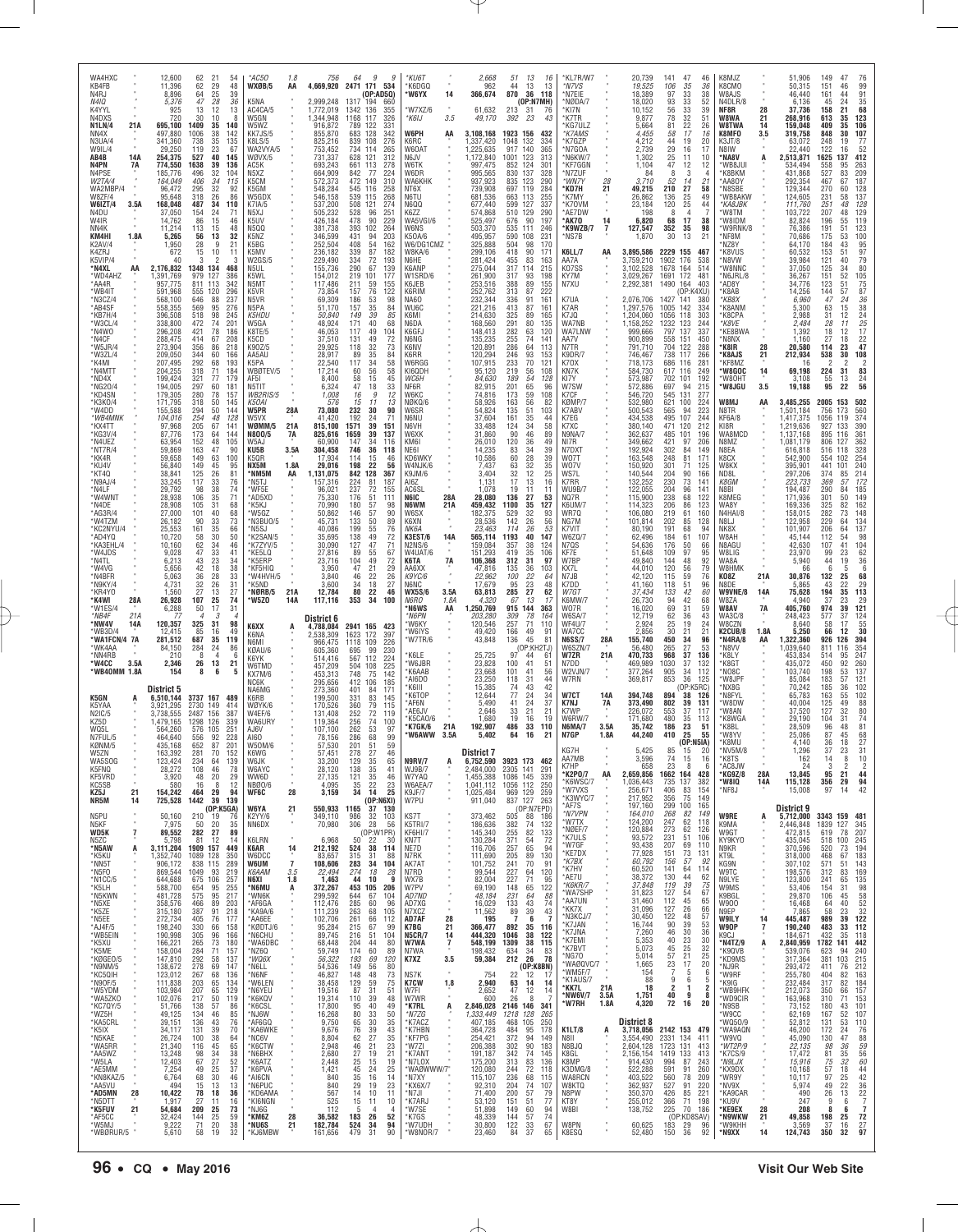| *N9GH<br>*K9UIY<br>*K9KM<br>*KB9FBI<br>*N9JZN<br>*WD8DSB/9 1.8 |                                           | 1,664<br>107,188<br>55.296<br>12,705<br>5,712<br>1,344         | 25<br>-9<br>23<br>96<br>318<br>31<br>213<br>20<br>76<br>97<br>15<br>40<br>42<br>33<br>15<br>38<br>10<br>11         | NØHR<br>NØKV<br>WØG.<br>KMØ0<br>KØOU<br>NØKE                      |                  | 2,185,680<br>,800,728<br>1,595,786<br>.571,376<br>.322.097<br>1,297,132 | 1431 141<br>419<br>1202<br>144<br>404<br>1152 156<br>458<br>1273<br>123<br>333<br>1080 123<br>348<br>1065<br>145<br>334 | VE1JBC<br>V01BQ<br>VE1ZAC<br>*VY2ZM<br>*VE1RSM |                         | 414,400<br>369,132<br>270,417<br>6,335,196<br>692,520 | 619<br>637<br>509<br>3828 145<br>790      | 68<br>191<br>57<br>171<br>61<br>176<br>491<br>(OP:K1ZM)<br>90<br>258      | *VE7BGP<br>*VE7IAD<br>VA7KO<br>VE7XT<br>VE7IO                       | AA                          | 10,416<br>2,668<br>1,599,673<br>384.032<br>184,679                   | 72<br>60<br>1554 131<br>415<br>500     | - 30<br>-26<br>16<br>13<br>312<br>114<br>238<br>72<br>91                       | J6/K9AW<br>*VP5CW                     | А                      | St. Lucia<br>1,206,519 1452 93 254<br><b>Turks &amp; Caicos Islands</b><br>4,337,890 4888 102 293 |                     | (0P:W5CW)                                      |  |
|----------------------------------------------------------------|-------------------------------------------|----------------------------------------------------------------|--------------------------------------------------------------------------------------------------------------------|-------------------------------------------------------------------|------------------|-------------------------------------------------------------------------|-------------------------------------------------------------------------------------------------------------------------|------------------------------------------------|-------------------------|-------------------------------------------------------|-------------------------------------------|---------------------------------------------------------------------------|---------------------------------------------------------------------|-----------------------------|----------------------------------------------------------------------|----------------------------------------|--------------------------------------------------------------------------------|---------------------------------------|------------------------|---------------------------------------------------------------------------------------------------|---------------------|------------------------------------------------|--|
| K9IMM<br>K970<br>NF9V<br>W9IU<br>W9MU                          |                                           | 3,848,214<br>2,601,300<br>1,688,038<br>1,574,400<br>,063,790   | 2087 161<br>-512<br>1442<br>163<br>527<br>141<br>1083<br>413<br>1218 119<br>361<br>825 118<br>-372                 | KØMD<br>KØBJ<br>KTØA<br>KØIR<br>NEØU<br>WØRX                      |                  | 1,281,621<br>,253,984<br>208,374<br>.021.904<br>964.296<br>949,536      | 885 146<br>401<br>775<br>161<br>435<br>124<br>941<br>358<br>841<br>331<br>111<br>759 124<br>348<br>697 138<br>366       | *VY2LI<br>*VO1HP<br>V01MP<br>VE10P<br>VO2NS    | AA<br>14A               | 91,769<br>21,976<br>3,238,664<br>2,847,705<br>18,036  | 238<br>106<br>2043 131<br>2110 133<br>180 | 55<br>108<br>28<br>54<br>-465<br>422<br>19<br>35                          | VE7BC<br>VA7XB<br><b>VA7RR</b><br><b>VE7XF</b><br>VE7AHT<br>*VA7CRZ | 21A<br>14A<br>AA            | 98,452<br>34,454<br>490,871<br>278,989<br>1,312<br>176,157           | 239<br>112<br>1455<br>722<br>26<br>374 | 71<br>92<br>39<br>68<br>$\frac{35}{36}$<br>102<br>121<br>16<br>16<br>78<br>129 | KP2M<br>*KP2DX                        | 3.5                    | U.S. Virain Islands<br>6,433,880<br>25,465                                                        | 5552<br>242         | 115 363<br>$(0P:KT3Y)$<br>13 42<br>(OP:KP2BH)  |  |
| N2BJ/9<br>NS91<br>W90A/9<br>K9IUQ<br>WM9Q<br>K9JWI             |                                           | 976,215<br>946.911<br>939.418<br>894,520<br>629,816<br>516,166 | 812 108<br>345<br>779 138<br>331<br>721<br>121<br>361<br>108<br>776<br>310<br>607<br>93<br>281<br>81<br>594<br>241 | KØCN<br>K2DSW/Ø<br><b>NØBK</b><br>WØGG<br>WØERP                   |                  | 786,324<br>783,328<br>725,566<br>713,832<br>617,344<br>611,864          | 623 127<br>356<br>712 117<br>299<br>642 109<br>300<br>683 112<br>280<br>542<br>109<br>307<br>624 101<br>273             | VE1DT<br>*VC1E<br>*VE90A<br>*V02AC<br>*VE9WH   | 7A<br>AA                | 77,854<br>423,355<br>160,529<br>31,350<br>3,864       | 205<br>746<br>291<br>116<br>34            | 28<br>106<br>57<br>170<br>(OP:VE1ZA)<br>61<br>168<br>40<br>70<br>27<br>19 | *VA7JC<br>*VA7DXC<br>VY1JA                                          | A                           | 91,389<br>45,756<br>District 8<br>44,165                             | 352<br>208<br>312 29                   | 53<br>70<br>44<br>49<br>44                                                     | KP2Q<br>NP2L                          | AA                     | 5,696,075 3888 135 470<br>355.980                                                                 |                     | (OP:K3TEJ)<br>768 56 148                       |  |
| K9MMS<br>AG9S<br>KB9UWU<br>WD9Q<br>КА9ОКН<br>W9IIX             |                                           | 485,792<br>458,810<br>452,652<br>376,680<br>355,125<br>353,720 | 500 119<br>257<br>399<br>109<br>321<br>415<br>95<br>307<br>397 114<br>251<br>404 110<br>265<br>489<br>76<br>220    | WBØN<br>KØJPL<br>WØI SD<br>KØE00<br>KFØA<br>KØAP<br><b>K57G/0</b> |                  | 469,530<br>468.999<br>367,473<br>365,840<br>356,741<br>262.860          | 516 102<br>231<br>487 110<br>259<br>393<br>104<br>249<br>498<br>78<br>191<br>449<br>78<br>209<br>397<br>91<br>169       | *VE9BWK<br>*VE9ML<br>VE2IM                     | 14A<br><b>7A</b><br>A   | 7,260<br>478,484<br>District 2<br>10,100,265          | 73<br>1249                                | 13<br>31<br>34<br>114<br>6261 145 506<br>(0P:VE3DZ)                       | ZF2MJ<br><b>ZF2ET</b>                                               | A<br>A                      | Cayman Islands<br>16,730,788 10014 170 527<br>3,058,776 3343 107 285 |                                        | (DP:NGMJ)<br>(0P:K5G0)                                                         | IH9R<br>*IH9YMC                       | 3.5<br>1.8             | AFRICA<br>African Italy<br>880,926 2446 29 94<br>4,123                                            | 57                  | (OP:IZ1GAR)<br>$5 \t26$                        |  |
| KW9E<br>N9GUN<br>AI9T                                          |                                           | 333,576<br>330,720<br>300,322                                  | 257<br>371<br>112<br>74<br>458<br>191<br>493<br>67<br>175                                                          | KBØEO<br>KOØC<br>KØPC                                             |                  | 233,450<br>232,892<br>206,780                                           | 89<br>307<br>201<br>304<br>103<br>213<br>300<br>70<br>175                                                               | VE2JR<br>*VA2EW<br>*VE2SSS                     |                         | 1,288<br>4,139,967<br>496,496                         | 3379 114<br>1035                          | 367<br>56<br>152                                                          | TI5W                                                                |                             | Costa Rica<br>9,558,246 6766 148 438                                 |                                        | (OP:MØDXR)                                                                     | *TY4AB                                | А                      | Benin<br>101,640                                                                                  |                     | 304 25 96                                      |  |
| W9JA<br>KK9I<br>KØTQ/9                                         |                                           | 257,796<br>241,056<br>232,880                                  | 91<br>365<br>217<br>351<br>76<br>203<br>345<br>73<br>211                                                           | <b>KCØV</b><br><b>WBØCFF</b><br>KØVG                              |                  | 204,881<br>187,473<br>153,595                                           | 352<br>64<br>147<br>72<br>309<br>175<br>271<br>75<br>146                                                                | *VE2AWR<br>'VE2JCW<br>*VE2ZT                   |                         | 412,750<br>266,640<br>222,640                         | 657<br>530<br>454                         | 64<br>190<br>67<br>173<br>72<br>158                                       | 'TI2OY<br>TI8/AA8HH                                                 | А                           | 422,933<br>182,910                                                   | 610                                    | 966 65 152<br>-49<br>85                                                        | <b>EA8CSG</b><br><b>EA8RM</b>         | A                      | <b>Canary Islands</b><br>140,415<br>3,899,924                                                     | 522<br>3248 101     | - 36<br>333                                    |  |
| N9EM<br>W9YK<br>AB9PN<br>W9FFA                                 |                                           | 171,825<br>146,496<br>129,658<br>118,726                       | 299<br>79<br>158<br>258<br>67<br>157<br>212<br>76<br>165<br>315<br>52<br>126                                       | KØUK<br>K4IU/Ø<br>WØAD<br><b>WØOS</b>                             |                  | 148,518<br>136,904<br>110,353<br>104,858                                | 78<br>268<br>144<br>242<br>72<br>146<br>77<br>201<br>134<br>196<br>74<br>144                                            | *VA2ES<br>'VA2KZ<br>*VA2EU                     |                         | 99,979<br>29.216<br>24,563                            | 271<br>153<br>85                          | 40<br>109<br>(OP:VE2AXO)<br>32<br>-56<br>41<br>80                         | <b>'CO8DM</b><br>°CO6RD<br>*CO8CY                                   | Ą                           | Cuba<br>1,199,166<br>564,144<br>293,122                              | 1782<br>1211<br>1174                   | 87<br>227<br>65<br>154<br>29<br>84                                             | `EA8CN<br>EF80                        |                        | 2,441,330<br>1,549,841<br>523.146                                                                 | 1739<br>1468<br>819 | 115<br>367<br>283<br>84<br>(OP:DJ10J)          |  |
| N9AU<br>W9EAU                                                  |                                           | 85,314<br>82,688                                               | 177<br>52<br>125<br>198<br>40<br>112<br>(OP:KB9S)                                                                  | <b>NWØM</b><br>KØQMU<br>WØVB                                      |                  | 87,472<br>34,126<br>7,552                                               | 200<br>46<br>108<br>109<br>36<br>77<br>88<br>28<br>36                                                                   | 'VE2EB<br>*VE2GHI<br>*VE2VIA                   |                         | 23.381<br>15,360<br>10,098                            | 87<br>140<br>109                          | 35<br>68<br>27<br>33<br>35<br>16                                          | CO2RQ<br>°CO7EH<br><b>CO2JD</b>                                     | 14<br>$\overline{7}$<br>3.5 | 161.990<br>382,835<br>187,345                                        | 786<br>1540<br>988                     | 24<br>73<br>28<br>87<br>19<br>70                                               | EA8BQM<br>EA8AQV<br>'EA8DA<br>`EA8AVK | 28                     | 148,022<br>81,420<br>57.720                                                                       | 274<br>325<br>270   | 68<br>179<br>136<br>58<br>22<br>70<br>56<br>18 |  |
| K9PY<br>W9VA<br>WS9W                                           |                                           | 75,789<br>74.560<br>66.220                                     | 174<br>64<br>125<br>179<br>$\frac{52}{53}$<br>108<br>166<br>101                                                    | NUØC<br><b>WAØJZK</b><br>KVØQ                                     | 28A<br>21 A      | 260<br>5.499<br>618,660                                                 | 6<br>47<br>30<br>17<br>1331<br>39<br>141                                                                                | VA2WA<br>VA2AM                                 | AA                      | 7,499,840<br>,307,460                                 | 4097<br>944                               | 165<br>571<br>127<br>439                                                  | CO6CAC<br><b>CO8ZZ</b>                                              | AA                          | 11,150<br>2,948,439                                                  | 247                                    | 8<br>17<br>3077 111 326                                                        | <b>EA8NO</b><br>EA8IN<br>*EA8RY       | 21<br>3.5              | 7.175<br>51,390<br>86,                                                                            | 63<br>214           | 29<br>12<br>67<br>23<br>6<br>11                |  |
| W3HDH/9<br>W9DCA<br>WK9U                                       |                                           | 59,885<br><i>26.106</i><br>24,856                              | 156<br>48<br>97<br>41<br>98<br>73<br>67<br>172<br>374                                                              | KØKT<br>NRØT<br>*КØМРН                                            | 7A<br>3.5A<br>AA | 251,643<br>8,533<br>.262,475                                            | 570<br>39<br>122<br>65<br>16<br>37<br>996<br>117<br>348                                                                 | VE2FK<br>VE2SG<br>N2WQ/VE3                     |                         | 1,240,800<br>404,616<br>79,834                        | 1905<br>633<br>177                        | 68<br>207<br>79<br>197<br>53<br>126                                       | <b>CO8LY</b>                                                        | 21A                         | 712,473<br>Dominican Republic                                        | 2093                                   | 32<br>109                                                                      | *EF8S                                 | 1.8                    | 77,925                                                                                            | 371                 | 59<br>16<br>(OP:EA8CMX)                        |  |
| KJ9C<br>WB9AYW<br>K9GS                                         | 14A                                       | 10.443<br>459<br>953,370                                       | 70<br>24<br>35<br>9<br>8<br>1738<br>40<br>158                                                                      | *KØRC<br>'AAØA<br>NØHJZ                                           |                  | 906.240<br>479,389<br>433,296                                           | 701<br>130<br>350<br>425<br>120<br>317<br>394<br>292<br>116                                                             | VA2III<br>VE2ESU                               |                         | 44,202<br>30,800                                      | 178<br>124                                | 33<br>73<br>(OP:VE2SG)<br>39<br>71                                        | <b>HI8A</b><br>HI3TT                                                | A<br>AA                     | 1,131,872                                                            |                                        | 355,313 578 70 193<br>976 127 369                                              | <b>EA8CUU</b><br>*EA8CQW              | 14A<br><b>7A</b>       | 1,379,420<br>8,319                                                                                | 2837<br>57          | 38 129<br>(OP:0H6CS)<br>14                     |  |
| <i>N9GBB</i><br>W9RN<br>WX9U                                   | 7A                                        | 6,380<br>162,112<br>60,306                                     | 20<br>46<br>.35<br>35<br>114<br>416<br>189<br>25<br>89                                                             | KØOB<br>KD4POJ/Ø<br>'KØVBU                                        |                  | 337,065<br>301.280<br>239,316                                           | 373<br>92<br>253<br>76<br>397<br>193<br>311<br>96<br>198                                                                | VE2FU<br><b>VA2CZ</b>                          | 3.5A<br>AA              | 75,364<br>77,112                                      | 398<br>243                                | 16<br>67<br>49<br>104                                                     | <b>'0X5T</b>                                                        | 21                          | Greenland<br>51,129                                                  | 366 19                                 | 50                                                                             | D44AC                                 | A                      | <b>Cape Verde</b><br>891                                                                          |                     | 17 13 14                                       |  |
| KEØL/9<br><b>K2UR/9</b><br>AA9BD                               | 3.5A                                      | 60,564<br>47,136<br>13,348                                     | 223<br>22<br>81<br>190<br>20<br>76<br>67<br>17<br>54                                                               | KC8R/Ø<br>'KØYR<br>KA8HDE/Ø                                       |                  | 227.691<br>209,907<br>190,311                                           | 366<br>71<br>172<br>316<br>70<br>179<br>317<br>75<br>162                                                                | VE3JM<br>CJ3A                                  | A                       | <b>District 3</b><br>7,853,692<br>7,776,912           | 5126 149                                  | 5107 143 450<br>469<br>(OP:VE3AT)                                         | 'OX3LX                                                              | 14A                         | 56,092                                                               | 339 19                                 | 55                                                                             | ED9U                                  | 7A                     | Cueta & Melilla<br>1,039,573 2390 34 115                                                          |                     |                                                |  |
| *WE9R<br>*KS9W<br>*KA90<br>*K90R                               | AA                                        | ,317,720<br>615,042<br>432.276<br>408,480                      | 1010 118<br>356<br>542<br>104<br>319<br>87<br>505<br>239<br>421<br>100<br>268                                      | 'ACØW<br>W6NF/Ø<br>'NXØI<br>'WØDLE                                |                  | 144,746<br>140.286<br>131,726<br>117,660                                | 272<br>76<br>135<br>253<br>249<br>$^{75}_{57}$<br>152<br>137<br>276<br>58<br>101                                        | VA3CCO<br>VE3KP                                |                         | 1,435,326<br>307,585                                  | 1371 118<br>444                           | - 320<br>(OP:VE3KZ)<br>86<br>185                                          | *J35X                                                               | 21                          | Grenada<br>209,187                                                   | 866 25                                 | 74                                                                             | EA9UG                                 |                        | 479,007 1513 28 85                                                                                |                     | (OP:EASHPX)                                    |  |
| *K9XE<br>*WT9Q<br>*W9QL                                        |                                           | 184,864<br>129,270<br>110,207                                  | 150<br>311<br>68<br>283<br>59<br>127<br>230<br>60<br>131                                                           | 'WØSEI<br>WØBM<br>'WØYJT                                          |                  | 109,632<br>95,634<br>86,673                                             | 64<br>219<br>128<br>202<br>65<br>124<br>59<br>216<br>108                                                                | VE3TW<br>VE3XB<br>VA3AR                        |                         | 294,742<br>198,660<br>123,552                         | 465<br>290<br>303                         | 68<br>191<br>88<br>170<br>65<br>111                                       | FG/F6ARC 21                                                         |                             | Guadeloupe<br>627,843 2044 30                                        |                                        | 99                                                                             | ET3AA                                 | A                      | Ethiopia<br>101,352                                                                               | 298                 | - 30<br>93<br>(OP:K4ZW)                        |  |
| *WA9LEY<br>*N9CO<br>'WG9L                                      |                                           | 108,834<br>102,980<br>71,540                                   | 243<br>63<br>131<br>196<br>51<br>139<br>197<br>44<br>102                                                           | 'KØTC<br>WØJM<br>'WØRAA                                           |                  | 73,548<br>66,887<br>32,508                                              | 179<br>58<br>104<br>163<br>72<br>139<br>99<br>48<br>81                                                                  | <b>VE3PN</b><br>VE3ZI<br>*VE3TG                | 1.8<br>A                | 196,627<br>116,788<br>1,056,447                       | 820<br>642<br>1120                        | 25<br>78<br>68<br>18<br>89<br>280                                         | <b>TG9AJR</b>                                                       | AA                          | Guatemala<br>5,014                                                   |                                        | 38 17 29                                                                       | *5R8SV                                |                        | Madagascar<br>1,056,930 1504 71 174                                                               |                     |                                                |  |
| *KW9U<br>*WO9B<br>*AB9M                                        |                                           | 38,190<br>24,288<br>23,219                                     | 112<br>48<br>86<br>96<br>28<br>68<br>96<br>37<br>70                                                                | 'KSØAA<br>'KJØP<br>'KØFD                                          |                  | 31.185<br>29,750<br>24,366                                              | 125<br>58<br>77<br>108<br>48<br>71<br>104<br>50<br>81                                                                   | *VF3FH<br>*VE3OM<br>*VA3ATT                    |                         | 535.944<br>370,944<br>188,232                         | 657<br>480<br>391                         | 88<br>238<br>67<br>209<br>49<br>137                                       | *HR2J                                                               | 14A                         | Honduras<br>761,719 1925 38 135                                      |                                        | (OP:G4IRN)                                                                     | *5R8UI                                | 21                     | 1,456                                                                                             | 20                  | (0P:AI4SV)<br>9 17                             |  |
| *N9WK<br>*K9GY<br>*K9IJ                                        |                                           | 19,691<br>16,614<br>14,608                                     | 84<br>34<br>63<br>77<br>26<br>52<br>62<br>28<br>60                                                                 | `AAØAW<br>waco<br>™GØM                                            |                  | 22,640<br>22.236<br>14.322                                              | 100<br>24<br>56<br>91<br>47<br>62<br>65<br>40<br>53                                                                     | *VA3IK<br>'VA3GUY<br>*VE3DXK                   |                         | 85,514<br>59,714<br>43,456                            | 231<br>158<br>152                         | 42<br>101<br>43<br>103<br>37<br>75                                        | T08M                                                                |                             | Martinique<br>6,393,240 5411 127 377                                 |                                        |                                                                                | <b>CR300</b>                          |                        | Madeira Islands<br>16,090,078                                                                     |                     | 8812 152 474<br>(OP:CT1BOH)                    |  |
| *N9LF<br>*KB90<br>*WU9D                                        |                                           | 10.032<br>9,916<br>4,850                                       | 49<br>29<br>47<br>$\frac{2}{26}$<br>63<br>-41<br>43<br>19<br>31                                                    | 'WØXE<br>*KØYQ<br><b>KCØRSX</b>                                   |                  | 9,315<br>5,840<br>5,130                                                 | $\substack{54 \\ 50}$<br>$^{26}_{19}$<br>43<br>21<br>41<br>23<br>34                                                     | *VE3DQN<br>*VE3PQ<br>*VA3FN                    |                         | 30.940<br>24,804<br>23,838                            | 131<br>98<br>128                          | 43<br>$\frac{76}{71}$<br>35<br>36<br>51                                   | T04GU                                                               | А                           | 2,972,032                                                            | 2968 104                               | (0P:LA80M)<br>-324<br>(OP:DL7VOG)                                              | <b>*CT3FW</b>                         | 21A                    | 42,018<br>Mali                                                                                    |                     | 171 22 72                                      |  |
| *KJ9X<br>*KØCD/9<br>*N9BT                                      |                                           | 4,272<br>3,344<br>392                                          | 23<br>25<br>33<br>28<br>27<br>17<br>11<br>6                                                                        | *WØLM<br>'KØTNT<br>'W2UP/Ø                                        | 21A              | 975<br>880<br>321,570                                                   | 14<br>14<br>-11<br>17<br>23<br>28<br>707<br>128<br>34                                                                   | *VE3MDX<br>*VA3WU<br>*VE3RDE                   |                         | 11,214<br>4,704<br>4,522                              | 89<br>50<br>50                            | 23<br>40<br>19<br>30<br>14<br>24                                          | *FM5FJ<br><b>FM5AN</b>                                              | 21<br>AA                    | 97,504<br>89,268                                                     | 588 24                                 | -64<br>206 57 115                                                              | *TZ4AM                                | Α                      | 1,316                                                                                             | 42                  | 7<br>(OP:K1MMB)                                |  |
| *W9XT<br>*K9EL<br>*WB8BZK/9 7A                                 | 21A<br>14A                                | 319,480<br>170,661<br>3,600                                    | 701<br>37<br>126<br>385<br>38<br>125<br>34<br>10<br>26                                                             | *KØFYI<br>*K7SCX/Ø<br>'KFØIQ                                      | 14A              | h<br>244,452<br>11,925                                                  | 584<br>36<br>120<br>58<br>27<br>48                                                                                      | *VE3EDX<br>*VE3FJ<br>'VE3OSZ                   | 28<br>1.8               | 3,290<br>11,660<br>20,685                             | 35<br>85<br>306                           | 30<br>17<br>35<br>18<br>24<br>11                                          | 'XE1MM                                                              |                             | Mexico                                                               | 883                                    | 66<br>- 146                                                                    | '3B8HB                                | 21                     | Mauritius<br>6,600                                                                                |                     | 80 19 25                                       |  |
| *W9PA                                                          | 1.8A                                      | 1,250<br>District Ø                                            | 26<br>14<br>11                                                                                                     | AL 1G                                                             | A                | Alaska<br>148,575                                                       | 917<br>-32<br>43                                                                                                        | VE3UTT<br>VF3W                                 | AA                      | 1,457,980<br>440.202                                  | 1005 141<br>562                           | 401<br>82<br>247                                                          | XE1AY<br>XE2MX<br><i><b>XE2AU</b></i>                               | A                           | 401,316<br>255,774<br>232,050<br>112,012                             | 993<br>343<br>279                      | 62<br>79<br>92<br>181<br>62<br>102                                             | CN2R                                  | 7                      | Morocco<br>1,497,852                                                                              | 3208                | 36 126<br>(0P:W7EJ)                            |  |
| NØAX<br>KØTT<br>KØFX                                           |                                           | ,822,040<br>1.649.405<br>.357,785                              | 1335 136<br>-369<br>1177 146<br>389<br>1088 130<br>365                                                             | *AL7LO<br>KL7NC<br>*KL3QI                                         | A                | 186,146<br>21.105<br>3,741                                              | 491<br>60<br>103<br>166<br>33<br>30<br>73<br>15<br>14                                                                   | VA3VF<br><b>VE3VEE</b><br>VA3KA                | 21A<br><b>14A</b><br>7A | 20,332<br>202.130<br>123,808                          | 106<br>558<br>313                         | 13<br>55<br>39<br>106<br>33<br>113                                        | XE1SVT<br>XE1RZL<br>*XE2MVY                                         |                             | 30,870<br>14,208<br>8,360                                            | 166<br>130<br>119                      | 40<br>50<br>30<br>34<br>21<br>19                                               | *CN8YR<br><b>"CN8KD</b>               | А<br>14A               | 385,140<br>915.494 1869 39 128                                                                    | 661                 | 49 161                                         |  |
| K6XT/Ø<br>N7WY/Ø<br>NGØT                                       |                                           | 684,972<br>597.135<br>403.071                                  | 692 119<br>240<br>234<br>657<br>95<br>445 101<br>238                                                               | *KL1JP<br>*KL2ZZ                                                  | 28<br>14         | 1,122<br>55                                                             | 34<br>9<br>-8<br>$\overline{2}$<br>5<br>3                                                                               | VA3DX<br><b>VE3FK</b><br>*VA3DF                | 3.5A<br>AA              | 82.320<br>2,479<br>2.494.570                          | 234<br>30                                 | 32<br>108<br>11<br>26<br>1504 144 475                                     | *XE3WAO<br>*XF1TD                                                   |                             | 8,132<br>522                                                         | 101<br>11                              | 18<br>20<br>10<br>8<br>(OP:XF1GOX)                                             | <b>C92ZO</b>                          |                        | Mozambique<br>7,727,010 4854 137 408                                                              |                     |                                                |  |
| ABØS<br>KØJJR<br>KØCF                                          |                                           | 356,400<br>315,588<br>274,670                                  | 92<br>205<br>466<br>427<br>88<br>201<br>410<br>64<br>178                                                           | AL9A<br>NL7V<br><b>WL7E</b>                                       | AA<br>14A        | 827,610<br>145,860<br>134,844                                           | 1232<br>96<br>198<br>307<br>70<br>151<br>538<br>32<br>70                                                                | *VE3XAT<br>*VE3XD<br>*VE3IAE                   | 21A                     | 294,720<br>129,108<br>109,250                         | 375<br>325<br>405                         | 227<br>80<br>44<br>115<br>26<br>89                                        | <b>*XE1CT</b><br>*XE1HG<br>*XE1H                                    | 21<br>7<br>3.5              | 84,651<br>22,052<br>500                                              | 422 26<br>113<br>18                    | -61<br>21<br>53<br>10<br>15                                                    |                                       |                        | <b>Reunion Island</b>                                                                             |                     | (0P: N5Z0)                                     |  |
| NØUY<br>KØDEQ<br>W9LHG/Ø<br><b>WØOVM</b>                       |                                           | 273,904<br>121,040<br>61,770<br>54,604                         | 409<br>88<br>184<br>251<br>58<br>120<br>$\frac{55}{56}$<br>174<br>90<br>140<br>90                                  | KL2R<br>*KL8X                                                     | 7A<br>14A        | 98,273<br>25,344                                                        | 377 27<br>74<br>(OP: N1TX)<br>154 21 45                                                                                 | *VE3THX<br>'VE3AJ<br>*VE3MGY                   | 7A<br>1.8A              | 40,740<br>5,440<br>24,157                             | 164<br>56<br>453                          | 21<br>76<br>(OP:W2IRT)<br>11<br>29<br>11<br>18                            | XE2B<br>XE2X                                                        | AA<br>1.8A                  | 2,328,970<br>135,716                                                 | 2174 130<br>848 21                     | 355<br>53                                                                      | FR/OH2YL<br>3B9HA                     | 7                      | Rodriguez Island<br>A 6,315,296 3576 159 452                                                      |                     | 74,120 324 24 61                               |  |
| NFØN<br>ADØH<br>WØTY                                           |                                           | 49,266<br>48,128<br>41,987                                     | 127<br>50<br>88<br>151<br>49<br>79<br>37<br>195<br>84                                                              | *VP2EAQ                                                           | AA               | Anguilla<br>1,432,623                                                   | 1988 85 236<br>(OP:KE1B)                                                                                                | *VE3CV                                         |                         | 14,580<br>District 4                                  | 213                                       | 13<br>23                                                                  | *XE2ST<br>*XE2FGC<br>*XE1EE                                         | AA<br>14A                   | 190,404<br>66,092<br>140,470                                         | 892<br>224<br>664                      | 58<br>50<br>78<br>46<br>30<br>80                                               |                                       |                        | Senegal                                                                                           |                     | (OP:GGCKV)                                     |  |
| WØHBH<br>NUØW                                                  |                                           | 29,596<br>18,483<br>6,493                                      | 128<br>37<br>61<br>86<br>35<br>66                                                                                  | *V26K                                                             | A                | Antigua & Barbuda                                                       | 8,948,736 6247 136 440                                                                                                  | <b>VE4AKF</b><br>*VE4DXR                       | 14<br>AA                | 34,580<br>23,229                                      | 134 41                                    | 162 25 66<br>- 46                                                         | *XE2S                                                               | 7A                          | 224,375<br>Nicaragua                                                 | 786                                    | 29<br>96                                                                       | 6V7A<br>6W1SR                         | AA                     | 8,409,060<br>1,011,158 1073 109 238                                                               |                     | 4398 162 498<br>(OP:FBBEE)                     |  |
| K9DU/Ø<br>WØSLW<br>KØPK<br>NØTT                                | $\frac{14}{1}$<br>$\overline{\mathbf{r}}$ | 63,656<br>53,312<br>210,168                                    | $\frac{54}{264}$<br>$^{16}_{\ 28}$<br>$\frac{27}{81}$<br>196<br>26<br>72<br>584<br>31<br>108                       | *V25VYC                                                           | $\alpha$         | 115,570                                                                 | (OP:AA3B)<br>413 41 86                                                                                                  | *VE5SDH                                        | A                       | <b>District 5</b><br>266,265                          | 699                                       | 67 116                                                                    | *YN2CC                                                              | A                           | 5,009,760<br>(OP: AJ9C)                                              |                                        | 4559 130 360                                                                   |                                       |                        | South Africa                                                                                      |                     | (OP:FEEPY)                                     |  |
| KØAV<br>NIØG<br>NØOK                                           | 3.5                                       | 154,546<br>47,000<br>12,996                                    | 415<br>32<br>101<br>233<br>20<br>74<br>42<br>86<br>15                                                              | <b>'C6AKQ</b><br>*C6AUM                                           | 28<br>21         | Bahamas<br>188,769<br>582,360                                           | 919 24<br>65<br>2090 28<br>87                                                                                           | *VE5GC<br>*VA5CW<br>*VE5AAD                    | $\alpha$                | 108,030<br>5,805<br>4,845                             | 722<br>96<br>51                           | 34<br>44<br>24<br>21<br>23<br>28                                          | HP3/VY2SS AA<br>HP1/K6CT                                            |                             | Panama<br>402,220                                                    |                                        | 470,940 1116 44 144<br>679 76 184                                              | ZS1C<br>ZS1ZS<br>ZS1EL                | Ŗ<br>28                | 106,560<br>6.000<br>224,846                                                                       | 243<br>85<br>797    | 63 117<br>$\frac{52}{76}$<br>28<br>21          |  |
| *K3PA/Ø<br>*NAØN<br>*WØETT                                     | A                                         | 2,608,514<br>1,392,534<br>716,320                              | 1710 152<br>426<br>1172 119<br>310<br>684 131<br>276                                                               | *C6ARU                                                            | 14               | 344,850                                                                 | (0P:K4RUM)<br>1418 28 86<br>(OP: N4UM)                                                                                  | <b>VE5UF</b><br><b>VE5ZX</b>                   | 28A<br>21A              | 62,910<br>369,720 1082                                | 296                                       | 27<br>63<br>$34$ 122                                                      | NP4A                                                                | 7                           | <b>Puerto Rico</b><br>1,200,888 3017 35 121                          |                                        |                                                                                | *ZS2NF<br>*ZS2I<br>*ZS6SVJ            | $\ddot{A}$<br>$\alpha$ | 1,104,369<br>562,530<br>312                                                                       | 1258<br>798<br>9    | 92 209<br>71<br>184<br>6<br>-7                 |  |
| *KNØV<br>*AEØEE<br>*AAØFO                                      |                                           | 348,216<br>285,409<br>253,590                                  | 487<br>75<br>189<br>93<br>412<br>176<br>437<br>65<br>149                                                           | *C6ANM                                                            | AA               | 29,205                                                                  | 316 17 28                                                                                                               | *VE5SF                                         | AA                      | 401,976<br>District 6                                 | 792                                       | 64 152                                                                    | <b>KP3Z</b><br>*NP3A                                                | Ą                           | 6,805,253<br>4,036,569                                               | 4011 106                               | (0P:WP3C)<br>4838 133 448<br>331                                               | ZS6A<br>*ZS6C                         | AA<br>AA               | 40,326<br>38,745                                                                                  | 118<br>143          | 56<br>87<br>39<br>66                           |  |
| *NN7A/Ø<br>*WØPI<br>*KCØURL                                    |                                           | 200,846<br>184,867<br>155,628<br>114,762                       | 324<br>83<br>150<br>310<br>73<br>150<br>$\frac{300}{227}$<br>$\begin{array}{c} 56 \\ 61 \end{array}$<br>142        | *8P6ET                                                            | A                | <b>Barbados</b><br>59,878                                               | 301 31 63                                                                                                               | <b>VE6BBP</b><br>*VE6EX<br>*VF6BF              | A<br>Ą                  | 1,330,250<br>809,971<br>177,325                       | 1614<br>434                               | 1849 105 208<br>83<br>156<br>69<br>136<br>74                              | *KP4SX<br>*KP4CPC<br>*NP4H                                          |                             | 276,000<br>142,941<br>107,512                                        | 448<br>773<br>235                      | 77<br>163<br>34<br>59<br>68<br>110                                             | *5H3EE                                | А                      | Tanzania<br>3,770,676 2751 117 351                                                                |                     |                                                |  |
| *WØEB<br>*NØGOS<br>*KØYB                                       |                                           | 110,840<br>45,672                                              | 125<br>270<br>56<br>107<br>129<br>45<br>87                                                                         | '8P2K                                                             | AA               | 328,758                                                                 | 433 83 231<br>(OP:8P6SH)                                                                                                | *VE6AMI<br><b>VE6LB</b>                        | $\sim$<br>AA            | 59,040<br>390,400                                     | 228<br>525                                | 49<br>96<br>224                                                           | *KP4RD<br>*KP4RV                                                    |                             | 14,080<br>3,509                                                      | 100<br>55                              | 27<br>37<br>15<br>14                                                           | '3V8SS                                | A                      | Tunisia<br>6,819,594 4840 117 372                                                                 |                     |                                                |  |
| *KSØM<br>*W6GMT/Ø<br>*NEØDA                                    |                                           | 43,225<br>41,070<br>16,356                                     | 173<br>66<br>109<br>145<br>42<br>69<br>72<br>38<br>49                                                              | 'V31WI                                                            | AA               | Belize                                                                  | 2,340,572 2540 105 307<br>(OP: W19W1)                                                                                   | VE6AX<br><b>VE6UM</b><br><b>VE6JY</b>          | 21A<br>14A              | 80,685<br>82,836<br>1,488,192                         | 195<br>489                                | 53<br>110<br>27<br>51<br>2994 40 152                                      | KP3W<br><b>KP4JFR</b><br>*KP4EJ<br><b>KP4JRS</b>                    | 28A<br>21A<br>AA<br>21A     | 320,896<br>11,224<br>1,803,568<br>14,151                             | 1326<br>75<br>2399 100                 | 27<br>82<br>19<br>42<br>277<br>-37                                             |                                       |                        | Zambia                                                                                            |                     | (OP:KF5EYY)                                    |  |
| *AAØZZ<br>*K2HT/Ø<br>*KFØE                                     |                                           | 11,160<br>1,360<br>598                                         | 61<br>30<br>42<br>$^{27}_{16}$<br>18<br>22<br>12<br>11                                                             | *VP9/N3AD AA                                                      |                  | Bermuda<br>5,244,575                                                    | 3912 133 442                                                                                                            | VE6UX<br>VE6WQ                                 | <b>7A</b>               | 71,824<br>465,132 1166                                | 196                                       | (OP:VE5MX)<br>31<br>103<br>39 127                                         | PJ6/OH3JR A                                                         |                             | Saba & St. Eustatius<br>1,388,560 1810                               | 101                                    | 16<br>94 246                                                                   | 9J2HN                                 | Α                      | 1,604,358 1823 89 217<br>ASIA                                                                     |                     |                                                |  |
| *WKØP<br>*AIØL<br>*WUØA                                        | 28<br>21                                  | 8,586<br>3,080<br>1,593                                        | 66<br>20<br>34<br>37<br>16<br>19<br>23<br>11<br>16                                                                 | *VP9AD                                                            |                  | 12,300                                                                  | (OP: N3AD)<br>$75^{\circ}35^{\circ}47$                                                                                  | *VE6WR<br>*VE6TN                               | AA                      | 84,255<br>21,714                                      | 289 57<br>101 42                          | 66<br>52                                                                  |                                                                     |                             | PJ6/OH1VR A 2,556,752 2511 93 305<br>San Andres & Providencia        |                                        |                                                                                | *EK4JJ                                | A                      | Armenia<br>83,936                                                                                 |                     | 236 54 118                                     |  |
| *WNØL<br>*WØRO<br>*KIØI                                        | 14<br>$\overline{1}$                      | 41,308<br>448<br>98,820                                        | 179<br>23<br>69<br>11<br>-5<br>9<br>297<br>31<br>$\frac{91}{17}$                                                   | *VP2VVV                                                           | A                | <b>British Virgin Islands</b>                                           | 5,691,840 5203 118 362<br>(0P:K9VV)                                                                                     | <b>VE7SV</b>                                   | А                       | District 7<br>4,081,547                               |                                           | 3378 152 341<br>(OP:VE7CC)                                                | *HKØ/DL9GREA                                                        |                             | 14,960 121 19<br><b>Sint Maarten</b>                                 |                                        | - 36                                                                           |                                       |                        | Asiatic Russia<br>District 9                                                                      |                     |                                                |  |
| *ADØAK<br>*WØGN                                                | 3.5                                       | 780<br>207                                                     | 9<br>31<br>5<br>16<br>4                                                                                            |                                                                   |                  | Canada<br><b>District 1</b>                                             |                                                                                                                         | VA7ST<br>VE7VR<br>VA7MG                        |                         | 1,689,888<br>1,367,784<br>339,815                     | 567                                       | 2148 110 238<br>2036 100 214<br>88<br>- 157                               | *PJ7/G4JEC A                                                        |                             | St. Kitts & Nevis                                                    |                                        | 9,272 123 14 24                                                                | RC90<br>UA9LDD<br>UA9KB               |                        | 5,878,752 4127 119 409<br>1,748,988<br>749,430                                                    | 1878<br>870         | 73 269<br>84 246                               |  |
| KØKX                                                           | AA                                        | 2,889,513                                                      | 4,742,640 2335 174 546<br>1734 152 469                                                                             | VY2TT<br>VE9CB                                                    | Ą                | 9,309,069<br>4,695,174                                                  | 5798 142 485<br>3609 122 384                                                                                            | VE7AX<br>VE7SQ                                 |                         | 200,434<br>2,585                                      | 532<br>34                                 | 72<br>97<br>23<br>24                                                      | <b>V47T</b>                                                         |                             | A 13,193,492 8049 154 522                                            |                                        | (OP: N2NT)                                                                     | R8MD<br>RF9C                          |                        | 711,807<br>559,440                                                                                | 987                 | 64 225<br>802 69 201                           |  |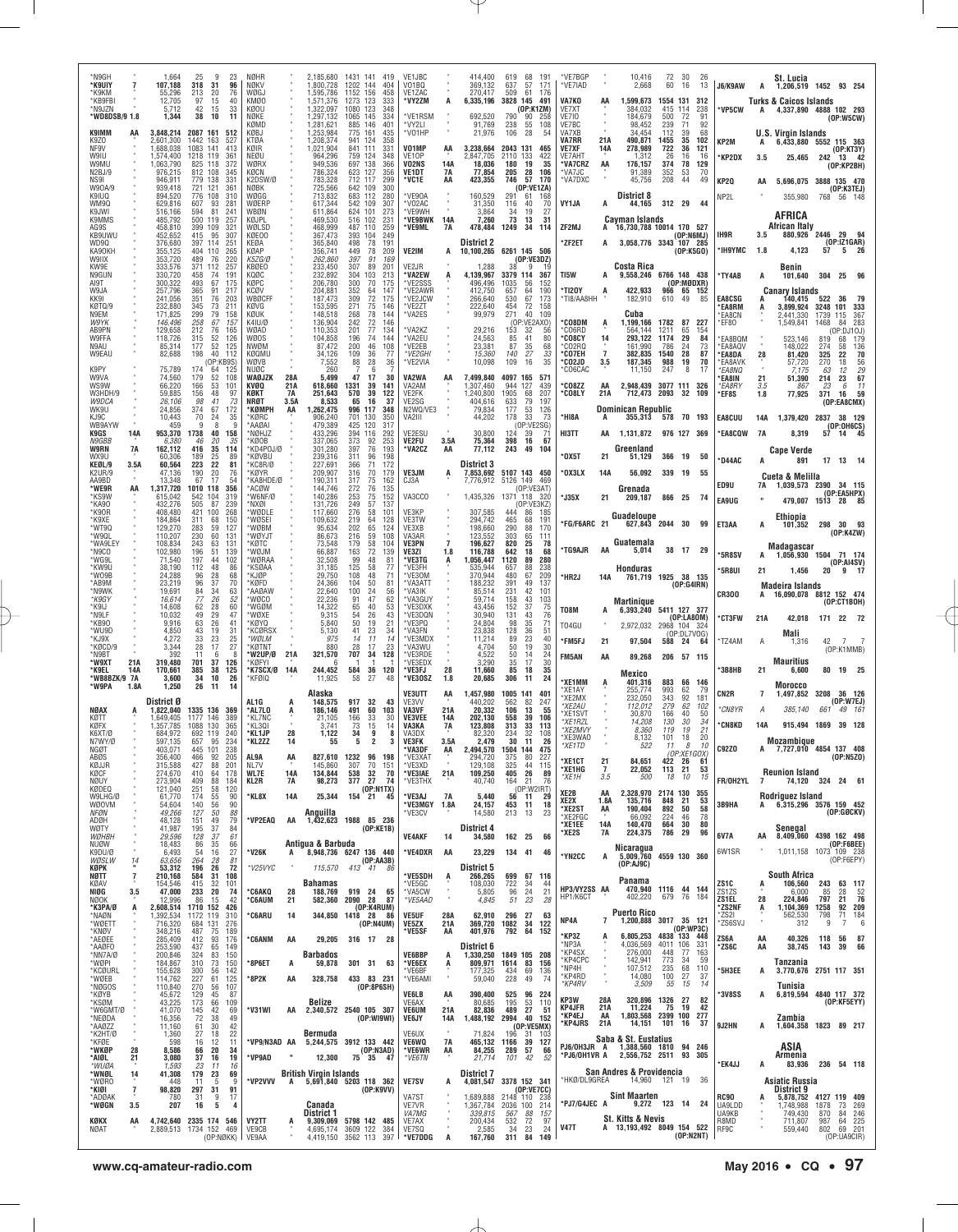| 409,632<br><b>VU2MUD</b><br>21A<br>R8TT<br>1095<br>31<br>40<br>35,577<br>200<br>16<br>51<br>*7N4QCQ<br>17,708<br>97<br>31<br>45<br>*JF1DIR<br>2,345<br>105<br>*ҮМЗКВ<br>AA<br>12,803<br>77 19<br>$\epsilon$<br>371<br>7A<br>10<br>26<br>RK9A<br>94.146<br>24<br>78<br>VU2CPL<br>1,584<br>34<br>*JH1QQN<br>17,466<br>114<br>26<br>45<br>*JA1HOM<br>1,938<br>(OP:TA3DJ)<br>58,320<br>159<br>*VU2CDP<br>AA<br>41<br>103<br>RW9WT<br>23,430<br>133<br>17<br>54<br>*JA1RRA<br>16,848<br>92<br>32<br>46<br>*JA1TQE<br>735<br>*TA8AT<br>7A<br>660<br>$20 \t 5$<br>6<br>*VU2AE<br>6,630<br>99<br>28<br>6,588<br>74<br>$\overline{7}$<br>29<br>57<br>24<br>41<br>*JM1KNI<br>14,219<br>31<br>*JL1EEI<br>28A<br>3,478<br><b>R8I A</b><br>*VU2GRR<br>30<br>7A<br>2,288<br>$\overline{7}$<br>29<br>1.8A<br>22<br>19<br>RY9C<br>231,759<br>917<br>77<br>*8J1JAUS<br>13,206<br>98<br>42<br>*JK1FUP<br>984<br>Azerbaijan<br>*RV9UP<br>AA<br>2,187,810<br>1525 136<br>(OP:7J1ABD)<br>*7K4QOK<br>21A<br>231,021<br>419<br>*4K6F0<br>2926 106 342<br>3,596,096<br>A<br>11,920<br>*JK1UVL<br>*7K4VPV<br>*RA9V<br>69<br>36<br>138,600<br>2,079,781<br>1937<br>113<br>360<br>*4K9W<br>Israel<br>-44<br>213,304<br>434 36<br>146<br>4Z5LY<br>*RC9A<br>1,881,992<br>79<br>1,776,170<br>2184 77 258<br>*JE1JAC<br>9,516<br>80<br>23<br>38<br>*JA1MZM<br>1797<br>313<br>A<br>5,397<br>$\alpha$<br>4XØA<br>28<br>137,505<br>24<br>79<br>470<br>*JR8BMW/1<br>7,426<br>60<br>20<br>27<br>*R9RT<br>1,284,346<br>1042<br>104<br>357<br>*JG1LPL<br>3,752<br><b>Bahrain</b><br>(OP:4X1VF)<br>*R9CAC<br>1,226,160<br>1181<br>7,420<br>25<br>*JE1LPZ<br>14A<br>35,802<br>86<br>304<br>A93JA<br>*JA1FGB<br>64<br>28<br>3303 124 377<br>A<br>4,524,531<br>4Z5KO<br>$\overline{\phantom{a}}$<br>149,978<br>689<br>18<br>64<br>21<br>*RA9MX<br>61<br>763,344<br>691<br>96<br>336<br>*JN1DNV<br>6,477<br>30<br>*JI1BDQ<br>30,294<br>(OP:KE5JA)<br>*4X1KS<br>27<br>$\frac{A}{a}$<br>12,312<br>67<br>49<br>*R8US<br>550,244<br>743<br>79<br>223<br>*7M2ALZ<br>$\frac{56}{35}$<br>$^{22}_{19}$<br>26<br>*JG1FKT<br>18,117<br>5,856<br>7A<br>*4Z5FW<br>4,928<br>106<br>9<br>35<br>566<br>82<br>219<br>3,910<br>27<br>*RM9UM<br>365,113<br>*JA1ISA<br>*JE1AYU<br>China<br>5,655<br>28<br>46<br>*4Z5LU<br>40,458<br>287<br>20<br>487<br>50<br>*RG8U<br>293,964<br>85<br>177<br>*JH1VUF<br>2,960<br>17<br>20<br>*JG1APX<br>231<br>BH4IGO<br>957,880<br>1403 90 218<br>$\ddot{A}$<br>*4Z8SM<br>1,326<br>17<br>17<br>17<br>37<br>*RZ9U0<br>281,187<br>595<br>51<br>148<br>*JH1SAR<br>2,548<br>13<br>15<br>*JA1SVP<br>3.5A<br>3,850<br>BA1GN/8<br>537,966<br>981<br>70<br>172<br>*RK9DO<br>223,110<br>406<br>56<br>166<br>"JL1JJD<br>2,541<br>35<br>16<br>17<br>*JF3GFH/1 1.8A<br>195<br><b>BD7DX</b><br>21<br>196,881<br>1086<br>25<br>68<br>4X7R<br>4489 143 472<br>AA<br>7,726,860<br>*RX9SR<br>139,590<br>250<br>169<br>*JA1KJW<br>2,345<br>29<br>19<br>66<br>16<br>BY4TC<br>126,614<br>689<br>19<br>55<br>(OP:4X6FR) | RL9I<br><b>RX9SN</b><br>R9AB<br>RU9UC<br>UA8WAA<br>UA9CGL<br>RW9SW<br><b>UA9SCX</b><br><b>RF9W</b><br>R8WF<br>*R8CT<br>*RT9S<br>*RN9RF<br>*UA90QM<br>*RT80<br>*UA9NP<br>*RW9UY<br>*R9QQ<br>*UA9MW<br>*RT9YA<br>*RA9DP<br>*RA9YE<br>*UA9JNT<br>*RD9DX<br>*RU9TN<br>*RA9SN<br>*R90A<br>*UD8V<br>*RD80<br>*RX9DJ<br>*RD9D<br>*UA9W<br>*RV9CQ<br>*RK9AK<br>*R80A<br>*RA9YUI<br>*RW9LL<br>*RK8W<br>*RZ8U<br>*UA90R<br>*UD8A<br>*RV9YK<br>*UA9UKL<br>*RA9CCK<br>*R9HAG<br>*RZ90F<br>*RX9AF<br>*R9AX<br>*UA9D<br>*R9TV<br>*RA9AFZ<br>*RK9DR<br>*RU9SO<br>*UA9SMU<br>*RV9CVA<br>*R9AJ<br>*R9MJ<br>*UA9QM<br>*RU9UE<br><b>UA9MA</b><br>R9AE<br>UA9CTT<br>UC8U<br>UA9TF<br>RN9N<br>RM9RZ<br>RU9AZ<br>UA9YE<br><i>RM9T</i><br>RX9WN<br>RK9CR<br><b>RU9CI</b><br>RT9A<br><b>RW9USA</b><br>RK9LWA<br>R8IA<br>RA9UN<br><b>RK9AX</b><br>RT9J<br>UA9LA0<br>RK90WM<br>RK81<br><b>RZ9AN</b><br>RL9Y<br>UA90C<br>RW90A<br>RD8D | 21<br>3.5<br>A<br>28<br>21<br>14<br>1.8<br>AA<br>28A<br>21A<br>14A<br>7A<br>$\alpha$<br>3.5A | 456,068<br>139,198<br>114,165<br>104.434<br>67,228<br>29,184<br>26,719<br>46,319<br>259,656<br>324,618<br>4,843,068<br>2,772,124<br>651,520<br>498,784<br>466,866<br>323,960<br>323,712<br>278,313<br>218,460<br>169,635<br>139,080<br>138,690<br>122,292<br>94,019<br>93,644<br>74,703<br>71,394<br>64,740<br>61,952<br>61,088<br>50,964<br>44,650<br>36,500<br>34,684<br>30,258<br>7,866<br>5,304<br>884<br>85,848<br>33,630<br>297,348<br>77,350<br>51,250<br>42.042<br>39,547<br>20.185<br>321,875<br>259,605<br>65,046<br>36,126<br>26,448<br>13,416<br>100,776<br>91,042<br>37,841<br>12,960<br>12,200<br>17,430<br>5,349,621<br>3,940,750<br>3,672,716<br>1,817,844<br>998,004<br>935,509<br>873,540<br>386,672<br>75,690<br>48,732<br>45,982<br>675<br>129,720<br>1,944<br>550,224<br>425,646<br>286,715<br>69,960<br>902.969<br>798,070<br>542,136<br>518,000<br>224,802<br>383,104<br>120,692<br>120,099<br>60,598<br>610,623 | 761<br>60<br>166<br>330<br>38<br>120<br>205<br>65<br>150<br>206<br>61<br>141<br>322<br>24<br>74<br>123<br>30<br>66<br>22<br>136<br>55<br>66<br>246<br>25<br>825<br>-29<br>95<br>(0P:RW9W)<br>1037<br>-27<br>-91<br>435<br>3114 129<br>2188<br>107<br>347<br>200<br>928<br>56<br>712<br>78<br>208<br>785<br>53<br>169<br>501<br>71<br>189<br>804<br>50<br>142<br>495<br>49<br>154<br>396<br>56<br>164<br>328<br>57<br>158<br>379<br>39<br>113<br>315<br>61<br>140<br>48<br>304<br>124<br>230<br>40<br>109<br>299<br>44<br>120<br>262<br>25<br>86<br>49<br>194<br>114<br>242<br>225<br>40<br>90<br>34<br>87<br>169<br>55<br>111<br>153<br>40<br>97<br>68<br>175<br>27<br>165<br>28<br>72<br>141<br>28<br>88<br>141<br>21<br>61<br>57<br>28<br>41<br>53<br>13<br>26<br>20<br>15<br>11<br>475<br>18<br>55<br>46<br>206<br>11<br>893<br>31<br>111<br>381<br>23<br>68<br>271<br>196<br>$^{21}_{24}$<br>61<br>67<br>272<br>20<br>51<br>155<br>12<br>43<br>930<br>30<br>95<br>701<br>33<br>102<br>361<br>15<br>59<br>202<br>$^{22}_{12}$<br>59<br>$^{45}_{42}$<br>179<br>100<br>10<br>381<br>24<br>80<br>372<br>20<br>78<br>203<br>20<br>59<br>117<br>14<br>34<br>90<br>16<br>45<br>200<br>27<br>8<br>2713 170<br>569<br>2762<br>124<br>426<br>2589<br>113<br>411<br>1928<br>101<br>301<br>861<br>104<br>332<br>891<br>114<br>325<br>811<br>101<br>321<br>70<br>216<br>513<br>222<br>31<br>114<br>153<br>49<br>75<br>127<br>59<br>107<br>12<br>13<br>13<br>409<br>27<br>93<br>46<br>3<br>15<br>1705<br>30<br>114<br>1126<br>-31<br>122<br>(OP:UA9JH)<br>990<br>-30<br>113<br>357<br>21<br>67<br>2149<br>36<br>131<br>1824<br>39<br>143<br>(OP:RV9JK)<br>1241<br>37<br>-131<br>1402<br>35<br>113<br>33<br>635<br>105<br>995<br>33<br>113<br>342<br>34<br>109<br>373<br>32<br>97<br>298<br>19<br>63<br>1533<br>35 118 | <b>RWØBG</b><br><b>RØQA</b><br>RWØAB<br><b>UAØZAM</b><br><b>UAØOK</b><br>RWØLBM<br>UAØKBG<br>RØAA<br><b>UAØWG</b><br><b>RAØQQ</b><br>*RØWC<br>*UAØOD<br>*RVØCG<br>*UAØAKY<br>*RTØQ<br>*RDØCD<br>*RØJF<br>*UAØLS<br>*RØV7<br>*UAØDBX<br>*UAØWF<br>*RAØF<br><b>RWØSP</b><br>*RAØTG<br><b>RØCAF</b><br>*UAØAAS<br><b>RWØLCN</b><br>*RØAEE<br>*UAØLDY<br>*RWØLX<br>*RØTR<br>*RAØCEN<br>*UAØUK<br>*RØCW<br>*UAØUY<br>*RXØSC<br>*RXØSA<br>*RAØUF<br>*UAØUV<br>*UAØCKW<br>*UAØA<br>*RØAB<br>*UAØSDX 3.5<br>RDØA<br>UAØSR<br>RKØUT<br>RAØR<br><b>UAØACG</b><br>RAØAQQ<br><b>UAØSE</b><br>RAØSMS<br><b>RUØSN</b><br>RMØF<br><b>UBØA</b><br>RNØA<br>UDØW<br><b>UCØW</b><br>RTØF<br><b>RØSR</b><br>UIØL<br><b>UAØW</b><br>*UAØAPV<br>*RØTV<br><b>RTØR</b><br>*RAØLMK<br>*UAØABB<br>*UAØZC<br>*RAØANO<br>'RMØW<br>'RWØAJ<br>*RUØLL<br>*UAØLHS<br>*TA7I<br>*TA3SA<br>*TA2MES<br>*TA2EJ<br>*YM7KK<br>*YM7XKA<br>*TA2DA/4<br>*TA3AER<br>*TA2SE<br>*ҮМЗКD<br>TA5FA | 21<br>$\overline{7}$<br>28<br>21<br>14<br>AA<br>21A<br>14A<br>7A<br>3.5A<br>AA<br>28A<br>21A<br>1.8A<br>A<br>28<br>21<br>14<br>$\overline{7}$<br>AA | District Ø<br>2,150,889<br>1,114,512<br>963.827<br>877.968<br>483,626<br>462,378<br>212.160<br>264,240<br>238<br>1,416<br>390,286<br>294,593<br>276,966<br>246,870<br>229,091<br>214,136<br>104,720<br>46,585<br>42.688<br>42,460<br>24,012<br>22,140<br>20,590<br>18,920<br>13,050<br>9,954<br>8,555<br>6,240<br>3,960<br>3,248<br>1,161<br>273<br>2,701<br>45,568<br>34,776<br>20,679<br>19,108<br>18,270<br>31,668<br>26,426<br>16,576<br>13,440<br>15,840<br>2,938,106<br>1,343,199<br>1.122.336<br>758,822<br>258,318<br>69,368<br>35,814<br>25,578<br>22,149<br>455,259<br>319,456<br>163,876<br>47,684<br>374<br>1,037,311<br>388,521<br>7,686<br>35<br>379,816<br>184,379<br>182,130<br>58,128<br>21,648<br>15,640<br>6,930<br>40,824<br>177,240<br>26,220<br>2,574<br>Asiatic Turkey<br>911,760<br>152.886<br>66.440<br>33,216<br>9,135<br>30<br>64,362<br>4,995<br>510<br>4,228<br>20,923 | 1976 114<br>307<br>1374<br>89<br>232<br>1458<br>68<br>201<br>1507<br>111<br>157<br>754<br>79<br>207<br>1170<br>$^{79}_{62}$<br>139<br>108<br>536<br>996<br>27<br>93<br>7<br>25<br>8<br>16<br>803<br>69<br>152<br>599<br>70<br>151<br>537<br>80<br>143<br>420<br>72<br>162<br>646<br>61<br>132<br>514<br>82<br>150<br>398<br>57<br>97<br>46<br>246<br>75<br>203<br>41<br>75<br>269<br>50<br>60<br>185<br>108<br>$\frac{33}{38}$<br>$\frac{54}{52}$<br>136<br>22<br>49<br>97<br>30<br>58<br>46<br>100<br>44<br>19<br>44<br>84<br>35<br>61<br>24<br>$\frac{27}{17}$<br>83<br>$\frac{38}{27}$<br>45<br>43<br>26<br>30<br>25<br>13<br>14<br>17<br>6<br>62<br>12<br>25<br>337<br>20<br>44<br>245<br>24<br>60<br>$\frac{153}{144}$<br>$^{15}_{20}$<br>46<br>48<br>169<br>15<br>43<br>197<br>27<br>51<br>167<br>20<br>53<br>21<br>53<br>116<br>121<br>16<br>44<br>35<br>161<br>13<br>2160 144<br>422<br>1371<br>109<br>320<br>1839<br>75<br>213<br>943<br>103<br>258<br>578<br>91<br>163<br>227<br>30<br>86<br>112<br>$^{89}_{61}$<br>$\substack{38 \\ 26}$<br>124<br>73<br>37<br>70<br>1499<br>96<br>37<br>1145<br>29<br>105<br>26<br>80<br>735<br>229<br>25<br>66<br>8<br>10<br><b>q</b><br>2319<br>39<br>142<br>1173<br>36<br>111<br>109<br>13<br>29<br>(OP:RWØMM)<br>3<br>2<br>3<br>611<br>59<br>182<br>461<br>43<br>126<br>415<br>$\frac{57}{65}$<br>138<br>160<br>103<br>101<br>25<br>63<br>70<br>40<br>52<br>43<br>29<br>41<br>21<br>221<br>63<br>652<br>92<br>28<br>165<br>23<br>46<br>99<br>10<br>16<br>1309<br>57<br>205<br>341<br>41<br>125<br>240<br>29<br>81<br>188<br>25<br>71<br>72 18 45<br>(OP:TA7AOF)<br>45<br>$\overline{2}$<br>5<br>40<br>464 11<br>53<br>10<br>27<br>13<br>22<br>$\overline{4}$<br>57<br>8<br>20<br>(DP:TA3AER)<br>131 20<br>41 | 'BH1MHI<br><b>BH7LSW</b><br>*BA1SN<br>*BH1BMG<br><b>BG9XD</b><br>B7P<br>BA4DL<br>BG2AUE<br><b>BDØAAI</b><br><b>BD5FFK</b><br>BH7PFH<br>BD2SH<br><b>BD7LMD</b><br>BA8AT<br>BG8NUD<br>BH1EBF<br>BG30JZ<br>*BH4BFS<br><b>BG4AHK</b><br>*BG4GOV<br>*BY2HIT<br>*BH3PTL<br>*BI3NAW<br>'BA4II<br>*BD8NBG<br>*BA1PK<br><b>BGØATE</b><br>*BG8HOB<br><b>BD6RD</b><br>*BD2FW<br><b>BA5HAM</b><br>*BD3MV<br><b>BA2BI</b><br>*BD4QA<br>*BG9NT<br>*BG5HWL<br>*BG5HVP<br>*BH4WPN<br>*BG4WOM 28A<br>*BH8BJ0<br>*BG8SRQ<br><b>BA3TT</b><br>*BGØARE<br>BG1AL*<br>'BG3FB<br><b>BG4TRN</b><br>'BY2AB<br>*BD6AHU<br>C4Z<br>P3F<br>C4W<br>P33P<br><b>C44C</b><br>4L2M<br>*4L3T<br>4L8A<br>*4L5P<br>VR <sub>2</sub> C <sub>0</sub><br>*VR2ZQZ<br><b>VR2VIY</b><br>VU2PAI<br><b>VU2CVS</b><br>VU2JOS<br>VU2PTT<br>*VU3KPL<br>VU2NXM<br>*VU2DCC<br>*VU2IBI<br>*VU2JXL<br>VU2ABS | $\overline{7}$<br>AA<br>28A<br>21 A<br><b>7A</b><br>AA<br>21A<br>14A<br>3.5A<br>1.8A<br>14<br>AA<br>28A<br>14<br>A<br><b>7A</b><br>3.5A<br>А<br>28<br>21A<br>A<br>28<br>14<br>7<br>21<br>14<br>AA | 25,346<br>11.924<br>10,857<br>2<br>1.698.008<br>1,083,016<br>1,058,536<br>967,328<br>933,305<br>681,471<br>418,383<br>43,382<br>125,136<br>201,132<br>90,700<br>45,567<br>237.216<br>380,628<br>245,403<br>216,825<br>172,972<br>152,376<br>146,286<br>141,052<br>101,369<br>88,270<br>49,248<br>36,421<br>27,030<br>22,050<br>11.952<br>7,500<br>6,460<br>6,120<br>4,779<br>1,505<br>1,408<br>84<br>5,330<br>117,024<br>115,710<br>79,680<br>39,932<br>38,544<br>2,288<br>176<br>216<br>207<br>Cyprus<br>9,302,724<br>1,110,049<br>170,465<br>Georgia<br>158,788<br>1,201,870<br>92,491<br>Hong Kong<br>273,050<br>199,056<br>50,081<br>India<br>1,617,176<br>20.034<br>47,718<br>308,424<br>987,070<br>106,596<br>41,031<br>90<br>6,834<br>260,770 | 211<br>20<br>13<br>117<br>115<br>17<br>-1<br>-1<br>2173 108 269<br>1766<br>110<br>(OP:BA7NQ)<br>1705 100<br>1358<br>107<br>1379<br>102<br>1290<br>85<br>94<br>921<br>301<br>46<br>643<br>28<br>964<br>31<br>422<br>24<br>23<br>247<br>1106<br>29<br>941<br>71<br>655<br>60<br>$\frac{51}{53}$<br>648<br>600<br>(OP:BG2CTX)<br>600<br>57<br>511<br>61<br>590<br>68<br>358<br>57<br>213<br>65<br>272<br>36<br>165<br>44<br>194<br>30<br>120<br>54<br>68<br>25<br>58<br>17<br>44<br>24<br>88<br>16<br>58<br>24<br>22<br>15<br>22<br>15<br>$\overline{4}$<br>$\boldsymbol{\varDelta}$<br>62<br>17<br>646<br>26<br>494<br>29<br>427<br>25<br>279<br>16<br>22<br>278<br>13<br>66<br>19<br>5<br>31<br>4<br>(OP:BAZBI)<br>33<br>4<br>670,821 1574 36 123<br>(0P:5B4AIZ)<br>10,267,652 5706 147 479<br>(OP:5B4AGN)<br>4712 154 557<br>(OP:5B4WN)<br>1422 58 231<br>(OP:5B4ZN)<br>606 22 81<br>(0P:5B4AHJ)<br>30<br>624<br>1429<br>63 247<br>1,310,846 2963 37 126<br>487<br>12<br>670 69 146<br>1056<br>30<br>491 18<br>1521 106<br>152<br>15<br>205<br>30<br>838<br>33<br>1214<br>70<br>234<br>137<br>63<br>47<br>5<br>14<br>58<br>17<br>410<br>92 | 38<br>31<br>30<br>-1<br>231<br>-207<br>237<br>263<br>176<br>167<br>63<br>71<br>80<br>76<br>60<br>83<br>147<br>123<br>126<br>113<br>111<br>101<br>111<br>110<br>117<br>78<br>77<br>$\frac{55}{72}$<br>47<br>33<br>44<br>$\frac{29}{35}$<br>20<br>17<br>24<br>66<br>$\frac{85}{71}$<br>51<br>51<br>13<br>6<br>4<br>76<br>61<br>74<br>43<br>285<br>38<br>69<br>109<br>225<br>126<br>94<br>10<br>34<br>201 | JA1PTJ<br>JJ1VFE<br>JL1LNC<br>JH10VY<br>JI1LNR<br>JF1UOX<br>J01SIM<br>JA1UOA<br>JA1GVM<br>JK1THE<br>JA1EPJ<br>JA1LZK<br>JA1HMK<br>JA1GUC<br>JA1XZF<br>JA1TMG<br>JA1TD<br>JF10PL<br>JA1JRS<br>JE1HRC<br>JN1RQV<br>JA1KIH<br>JP1NWZ<br>JI1DSU<br>JA1JAT<br>JH1FSB<br>JJ1LBJ<br>JJ1BEA<br>JF1KML<br>JA1CCN<br>JA1BBC<br>JF1NZW<br>JK1LUY<br>7J1AAI<br>JA1DSW<br>JL1DLQ<br><b>JH1AEP</b><br><b>JA1XMS</b><br>JJ1WWL<br>*JI1RXQ<br>*JS10YN<br>*JF1KWG<br>JG10W<br>*JJ1VR0<br>*JE1REU<br>*JA1SCE<br>*JA1AZR<br>*JF1WNT<br>*JA1CTZ<br>*.I.I1K77<br>*JA1CP<br>*JN1BMX<br>*JR1EMT<br>*JA1EMQ<br>*7K1MAG<br>*7K1CPT<br>*JG1TVK<br>'JI1VAH<br>*JK1LSE<br>*JH10LB<br>*JR1AQI<br>*JK1NSR<br>*JI1FLB<br>*JG1RZH<br>*JA1BFN<br>*JA1BPN<br>*JA1VDJ<br>*JI1CNA<br>JA8KSW/1<br>"JA1DDZ<br>*JI1AVY<br>*JE1CAC<br><b>JE1GZB</b><br>*JH1KYA<br>*JA1GLE<br>*JG1SWV<br>*JA10HP<br><b>JH1BCS</b><br>'JG1FML<br>'JH1LMD<br>*JQ1COB<br>*JA1WQX<br>*JA1CRJ<br>*JH1HLC<br>*JH1NVA<br>*JH1YNY<br>*JH1JNJ<br>*JA1TBX<br>*JH1RRP | 28<br>21<br>14<br>$\overline{7}$<br>3.5<br>1.8<br>A | 100,440<br>97,686<br>89,100<br>85,408<br>65,375<br>64.008<br>58,692<br>49,446<br>42,920<br>29,988<br>26,180<br>22,016<br>21,297<br>20,685<br>5,415<br>5,248<br>4,018<br>3,534<br>2,992<br>1,749<br>1,683<br>1,275<br>1,215<br>1,110<br>208<br>24<br>30,683<br>2,880<br>79,170<br>12,285<br>43,338<br>10,816<br>575,712<br>17,050<br>231<br>77,572<br>1,248<br>609<br>1,398,222<br>589,095<br>432,883<br>340,416<br>324,205<br>222,015<br>189,810<br>178,525<br>163,504<br>161,595<br>161,236<br>160,857<br>156,615<br>145,950<br>134,355<br>131,580<br>125,643<br>122,584<br>119,340<br>117,744<br>103,584<br>101,525<br>99,979<br>95,025<br>89,388<br>66,356<br>61,380<br>60,150<br>54,683<br>52,554<br>46,690<br>46,657<br>46,310<br>42,642<br>37,995<br>37,800<br>37,520<br>37,065<br>35,376<br>35,370<br>34,584<br>33,792<br>33,602<br>28,623<br>25,596<br>24,728<br>24,024<br>23,323<br>20,960<br>20,230 | 264<br>280<br>249<br>210<br>195<br>294<br>214<br>194<br>162<br>137<br>147<br>129<br>101<br>$\begin{array}{c} 83 \\ 39 \end{array}$<br>58<br>32<br>35<br>26<br>21<br>$\frac{21}{21}$<br>15<br>26<br>8<br>2<br>190<br>54<br>333<br>112<br>223<br>72<br>1526<br>(OP:W1NN @JH1GTV)<br>132<br>436<br>30<br>21<br>1322 133<br>853<br>106<br>715<br>470<br>449 120<br>466<br>429<br>426<br>367<br>352<br>289<br>385<br>331<br>322<br>333<br>303<br>297<br>236<br>285<br>310<br>288<br>270<br>291<br>290<br>243<br>$\frac{252}{197}$<br>167<br>177<br>205<br>163<br>193<br>185<br>180<br>173<br>136<br>147<br>149<br>166<br>147<br>126<br>108<br>147<br>127<br>97<br>113<br>112<br>109<br>119<br>98 | 60<br>95<br>97<br>65<br>71<br>109<br>54<br>103<br>45<br>-80<br>37<br>47<br>51<br>83<br>51<br>83<br>40<br>76<br>46<br>56<br>28<br>40<br>38<br>48<br>45<br>48<br>$^{43}_{23}$<br>62<br>34<br>17<br>15<br>18<br>31<br>17<br>21<br>19<br>25<br>17<br>16<br>18<br>15<br>11<br>14<br>13<br>14<br>21<br>16<br>6<br>$\overline{2}$<br>26<br>35<br>20<br>12<br>27<br>60<br>20<br>25<br>26<br>67<br>20<br>32<br>35<br>109<br>21<br>41<br>26<br>60<br>12<br>-12<br>10<br>11<br>278<br>179<br>94<br>159<br>109<br>179<br>175<br>74<br>131<br>77<br>113<br>73<br>112<br>68<br>108<br>74<br>115<br>81<br>152<br>68<br>115<br>81<br>116<br>63<br>112<br>61<br>108<br>61<br>119<br>75<br>118<br>69<br>130<br>67<br>113<br>67<br>109<br>55<br>101<br>64<br>91<br>65<br>84<br>69<br>112<br>60<br>96<br>43<br>63<br>$\frac{52}{58}$<br>80<br>92<br>54<br>95<br>43<br>71<br>56<br>89<br>37<br>60<br>42<br>68<br>47<br>56<br>36<br>49<br>58<br>92<br>43<br>69<br>46<br>59<br>35<br>53<br>31<br>59<br>76<br>56<br>$\frac{52}{42}$<br>76<br>64<br>36<br>51<br>45<br>63<br>53<br>35<br>35<br>42<br>(OP:JA3LKE)<br>30<br>53<br>30<br>50<br>35<br>50 | *JI1BBN<br>*JJ1XQU<br>*JI1LAI<br>*JA1DBG<br>*JH1CFV<br>*JP1EHC<br>*JM1IDR<br>*JH1XUZ<br>*JF1TEU<br>*JA1KEV<br>*JN1BBC<br>*JO1JKH<br>*JA1UTC<br>'JF1LEO<br>*JA1CPZ<br>*JF10P0<br>*JA1SKE<br>*JP1SRG<br>*JE1SPY<br>JE1LFX<br>JH1FSF<br>JK10PL<br>JQ1ABC<br>JH1BNC<br>JA1ZGO<br>JJ1NYH<br>JH1CTV<br>JA1WW0<br>JG1EIQ<br>JH1ACA<br>JF1SEK<br>JN1THL<br>JE1NVD<br>JE1SGH<br>7N4SJX<br>JA1DKT<br>JH1RFM<br>JE1FQV<br>JA1KZP<br>JI1ALP<br>JA1ADU<br>JI1ANI<br>JH10AI<br>JP1TRJ<br>JK1FNL<br>JA1IXY<br>JH1ASG<br>JH1NXU<br>JA1HGY<br>JR1WJM<br>JA1BIV<br>JH1APK<br>JH1UBK<br>JA1IZZ<br>JA1JPM<br>JK10DA<br>JA1FFO<br>JA1XUY<br><b>JH1SJN</b><br>JA1FNO<br>JR 1 BTG<br>JA1CTB<br><b>JP1LRT</b><br>JA10VD<br>JI1HNC<br>JE1BMJ<br>*JH1EAQ<br>'JM1NKT<br>*JS1KKY<br>*JA1BNW<br>*JN1MSO<br>*JH1DYV<br>*JA1JQY<br>*JM1CMA<br>*JA1PCM<br>*JM1EKM<br>7N2TRM<br>*7N2AIA<br><b>JA1UXV</b><br>'JL1QQA<br>*JH1EYM<br>*JN1JYD<br>*7K2PZG<br>*JA1HFY<br>*JH1GB0<br>*7M1MCY<br>*JA10QJ<br>*7K1JFM<br>*7K1SLY | 14<br>7<br>3.5<br>1.8<br>AA<br>28A<br>21A<br>7A<br>3.5A<br>1.8A<br>AA | 9,100<br>5.776<br>4,264<br>3.348<br>1,587<br>210<br>105<br>63,296<br>24,500<br>20,727<br>330<br>264<br>13,166<br>9.408<br>4.140<br>190<br>13,860<br>540<br>646<br>2,753,037<br>,145,940<br>1,092,770<br>,023,990<br>740,340<br>686,750<br>509,419<br>470,844<br>407,691<br>406,342<br>354,888<br>351,045<br>335,838<br>292,774<br>257,191<br>215,560<br>203,456<br>202,944<br>145,798<br>126,336<br>113,520<br>113,420<br>87,354<br>84,212<br>83,980<br>72,219<br>55,444<br>50,858<br>35,190<br>34.902<br>24,960<br>19,980<br>16,320<br>8,056<br>3,900<br>2,880<br>1,500<br>1,271<br>238<br>17,820<br>10.120<br>209,144<br>112,665<br>7,050<br>13,847<br>363<br>4,553<br>1,575,520<br>,357,542<br>560,846<br>378,500<br>276,390<br>257,730<br>159,040<br>46,453<br>32,552<br>29,468<br>21,681<br>20,271<br>17,459<br>16,745<br>15,394<br>15,257<br>12,240<br>12,075<br>10,908<br>9,744<br>8,379<br>6.670<br>6,540 | 117<br>2109<br>1062<br>1307<br>713<br>1058<br>601<br>1395<br>1150                                                                                                               | 95<br>76<br>38<br>51<br>29<br>264<br>137<br>171<br>10<br>10<br>101<br>81<br>47<br>16<br>24<br>920<br>739<br>573<br>587<br>579<br>529<br>652<br>567<br>404<br>422<br>386<br>242<br>298<br>237<br>222<br>268<br>203<br>198<br>233<br>140<br>207<br>155<br>99<br>111<br>92<br>140<br>76<br>40<br>24<br>18<br>17<br>142<br>90<br>760<br>457<br>66<br>102<br>13<br>84<br>779<br>634<br>539<br>476<br>424<br>188<br>130<br>120<br>98 | 41<br>-31 | 16<br>16<br>16<br>16<br>12<br>27<br>$\begin{array}{c} 23 \\ 22 \end{array}$<br>8<br>6<br>20<br>$^{26}_{21}$<br>22<br>15<br>6<br>$\begin{array}{c} 34 \\ 8 \end{array}$<br>21<br>10<br>9<br>148<br>343<br>$\frac{291}{314}$<br>135<br>152<br>210<br>111<br>274<br>131<br>167<br>83<br>(OP:JJ1RXC)<br>207<br>619 110<br>169<br>92<br>189<br>102<br>89<br>185<br>$\frac{184}{164}$<br>95<br>97<br>146<br>77<br>139<br>79<br>$\frac{153}{80}$<br>117<br>74<br>56<br>70<br>137<br>87<br>170<br>101<br>114<br>78<br>113<br>63<br>135<br>77<br>$84 \over 88$<br>54<br>60<br>72<br>118<br>57<br>72<br>51<br>38<br>54<br>$\frac{52}{33}$<br>20<br>36<br>19<br>21<br>12<br>$\frac{15}{7}$<br>23<br>31<br>$\frac{23}{29}$<br>31<br>14<br>21<br>16<br>13<br>319<br>139<br>334<br>143<br>192<br>94<br>164<br>86<br>138<br>84<br>83<br>$^{130}_{90}$<br>50<br>45<br>38<br>43<br>46<br>$45$<br>$47$<br>$53$<br>$43$<br>34<br>$\begin{array}{c} 38 \\ 33 \end{array}$<br>30<br>40<br>21<br>27<br>21<br>$\frac{32}{23}$<br>$\frac{23}{37}$<br>25<br>23<br>23 |
|-------------------------------------------------------------------------------------------------------------------------------------------------------------------------------------------------------------------------------------------------------------------------------------------------------------------------------------------------------------------------------------------------------------------------------------------------------------------------------------------------------------------------------------------------------------------------------------------------------------------------------------------------------------------------------------------------------------------------------------------------------------------------------------------------------------------------------------------------------------------------------------------------------------------------------------------------------------------------------------------------------------------------------------------------------------------------------------------------------------------------------------------------------------------------------------------------------------------------------------------------------------------------------------------------------------------------------------------------------------------------------------------------------------------------------------------------------------------------------------------------------------------------------------------------------------------------------------------------------------------------------------------------------------------------------------------------------------------------------------------------------------------------------------------------------------------------------------------------------------------------------------------------------------------------------------------------------------------------------------------------------------------------------------------------------------------------------------------------------------------------------------------------------------------------------------------------------------------------------------------------------------------------------------------------------------------------------------------------------------------------------------------------------------------------------------------------------------------------------------------------------------------------------------------------------------------------------------------------------------------------------------------------------------------------------------------------------------------------------------------------------------------------------------------------------------------------------------------------------------------------------------------------------------------------------------------------------------------------|-------------------------------------------------------------------------------------------------------------------------------------------------------------------------------------------------------------------------------------------------------------------------------------------------------------------------------------------------------------------------------------------------------------------------------------------------------------------------------------------------------------------------------------------------------------------------------------------------------------------------------------------------------------------------------------------------------------------------------------------------------------------------------------------------------------------------------------------------------------------------------------------------------------|----------------------------------------------------------------------------------------------|-----------------------------------------------------------------------------------------------------------------------------------------------------------------------------------------------------------------------------------------------------------------------------------------------------------------------------------------------------------------------------------------------------------------------------------------------------------------------------------------------------------------------------------------------------------------------------------------------------------------------------------------------------------------------------------------------------------------------------------------------------------------------------------------------------------------------------------------------------------------------------------------------------------------------------------------|-------------------------------------------------------------------------------------------------------------------------------------------------------------------------------------------------------------------------------------------------------------------------------------------------------------------------------------------------------------------------------------------------------------------------------------------------------------------------------------------------------------------------------------------------------------------------------------------------------------------------------------------------------------------------------------------------------------------------------------------------------------------------------------------------------------------------------------------------------------------------------------------------------------------------------------------------------------------------------------------------------------------------------------------------------------------------------------------------------------------------------------------------------------------------------------------------------------------------------------------------------------------------------------------------------------------------------------------------------------------------------------------------------------------------------------------------------------------------------------------------------------------------------------------------------------------------------------------------------------------------------------------------------------------------------------------------------------------------------------------------------------------------------------------------------------|----------------------------------------------------------------------------------------------------------------------------------------------------------------------------------------------------------------------------------------------------------------------------------------------------------------------------------------------------------------------------------------------------------------------------------------------------------------------------------------------------------------------------------------------------------------------------------------------------------------------------------------------------------------------------------------------------------------------------------------------------------------------------------------------------------------------------------------------------------------------------------------------------------------------------------------------------|-----------------------------------------------------------------------------------------------------------------------------------------------------|-----------------------------------------------------------------------------------------------------------------------------------------------------------------------------------------------------------------------------------------------------------------------------------------------------------------------------------------------------------------------------------------------------------------------------------------------------------------------------------------------------------------------------------------------------------------------------------------------------------------------------------------------------------------------------------------------------------------------------------------------------------------------------------------------------------------------------------------------------------------------------------------------------|--------------------------------------------------------------------------------------------------------------------------------------------------------------------------------------------------------------------------------------------------------------------------------------------------------------------------------------------------------------------------------------------------------------------------------------------------------------------------------------------------------------------------------------------------------------------------------------------------------------------------------------------------------------------------------------------------------------------------------------------------------------------------------------------------------------------------------------------------------------------------------------------------------------------------------------------------------------------------------------------------------------------------------------------------------------------------------------------------------------------------------------------------------------------------------------------------------------------------------------------------------------------------------------------------------------------------------------------------------------------------------------------------------------------------------------------------------------------------------------------------------------------------------------------------------------------------------------------------------------------------------------------------------------------------------------------------------------------------------------------------------------|--------------------------------------------------------------------------------------------------------------------------------------------------------------------------------------------------------------------------------------------------------------------------------------------------------------------------------------------------------------------------------------------------------------------------------------------------------------------------------------------------------------------------------------------------------------------------------------------------------------------------------------------------------------------------------------------------------------------------------------------------------------------------------------------------------------------------------------------------------|---------------------------------------------------------------------------------------------------------------------------------------------------------------------------------------------------|------------------------------------------------------------------------------------------------------------------------------------------------------------------------------------------------------------------------------------------------------------------------------------------------------------------------------------------------------------------------------------------------------------------------------------------------------------------------------------------------------------------------------------------------------------------------------------------------------------------------------------------------------------------------------------------------------------------------------------------------------|--------------------------------------------------------------------------------------------------------------------------------------------------------------------------------------------------------------------------------------------------------------------------------------------------------------------------------------------------------------------------------------------------------------------------------------------------------------------------------------------------------------------------------------------------------------------------------------------------------------------------------------------------------------------------------------------------------------------------------------------------------------------------------------------------------------------------------------------------------------------------------------------------------------------------------------------------------------------------------------------------------------------------------------------------------------------------------------------------------------------------------------------|--------------------------------------------------------------------------------------------------------------------------------------------------------------------------------------------------------------------------------------------------------------------------------------------------------------------------------------------------------------------------------------------------------|---------------------------------------------------------------------------------------------------------------------------------------------------------------------------------------------------------------------------------------------------------------------------------------------------------------------------------------------------------------------------------------------------------------------------------------------------------------------------------------------------------------------------------------------------------------------------------------------------------------------------------------------------------------------------------------------------------------------------------------------------------------------------------------------------------------------------------------------------------------------------------------------------------------------------------------------------------------------------------------------------|-----------------------------------------------------|---------------------------------------------------------------------------------------------------------------------------------------------------------------------------------------------------------------------------------------------------------------------------------------------------------------------------------------------------------------------------------------------------------------------------------------------------------------------------------------------------------------------------------------------------------------------------------------------------------------------------------------------------------------------------------------------------------------------------------------------------------------------------------------------------------------------------------------------------------------------------------------------------------------|---------------------------------------------------------------------------------------------------------------------------------------------------------------------------------------------------------------------------------------------------------------------------------------------------------------------------------------------------------------------------------------------------------------------------------------------------------------------------------------------------------------------------------------------------------------------------------------------------------------------------------------------------------------------------------------------|----------------------------------------------------------------------------------------------------------------------------------------------------------------------------------------------------------------------------------------------------------------------------------------------------------------------------------------------------------------------------------------------------------------------------------------------------------------------------------------------------------------------------------------------------------------------------------------------------------------------------------------------------------------------------------------------------------------------------------------------------------------------------------------------------------------------------------------------------------------------------------------------------------------------------------------------------------------------------------------------------------------------------------------------------------------------------------------------------------------------------|---------------------------------------------------------------------------------------------------------------------------------------------------------------------------------------------------------------------------------------------------------------------------------------------------------------------------------------------------------------------------------------------------------------------------------------------------------------------------------------------------------------------------------------------------------------------------------------------------------------------------------------------------------------------------------------------------------------------------------------------------------------------------------------------------------------------------------------------------------------------------------------------------------------------------------------------------------------------------------------|-----------------------------------------------------------------------|-------------------------------------------------------------------------------------------------------------------------------------------------------------------------------------------------------------------------------------------------------------------------------------------------------------------------------------------------------------------------------------------------------------------------------------------------------------------------------------------------------------------------------------------------------------------------------------------------------------------------------------------------------------------------------------------------------------------------------------------------------------------------------------------------------------------------------------------------------------------------------------------------------------------|---------------------------------------------------------------------------------------------------------------------------------------------------------------------------------|--------------------------------------------------------------------------------------------------------------------------------------------------------------------------------------------------------------------------------------------------------------------------------------------------------------------------------------------------------------------------------------------------------------------------------|-----------|---------------------------------------------------------------------------------------------------------------------------------------------------------------------------------------------------------------------------------------------------------------------------------------------------------------------------------------------------------------------------------------------------------------------------------------------------------------------------------------------------------------------------------------------------------------------------------------------------------------------------------------------------------------------------------------------------------------------------------------------------------------------------------------------------------------------------------------------------------------------------------------------------------------------------------------------------------------------------------------------------------------------------------------------|
|                                                                                                                                                                                                                                                                                                                                                                                                                                                                                                                                                                                                                                                                                                                                                                                                                                                                                                                                                                                                                                                                                                                                                                                                                                                                                                                                                                                                                                                                                                                                                                                                                                                                                                                                                                                                                                                                                                                                                                                                                                                                                                                                                                                                                                                                                                                                                                                                                                                                                                                                                                                                                                                                                                                                                                                                                                                                                                                                                                         |                                                                                                                                                                                                                                                                                                                                                                                                                                                                                                                                                                                                                                                                                                                                                                                                                                                                                                             |                                                                                              |                                                                                                                                                                                                                                                                                                                                                                                                                                                                                                                                                                                                                                                                                                                                                                                                                                                                                                                                         | (OP:R9GM)                                                                                                                                                                                                                                                                                                                                                                                                                                                                                                                                                                                                                                                                                                                                                                                                                                                                                                                                                                                                                                                                                                                                                                                                                                                                                                                                                                                                                                                                                                                                                                                                                                                                                                                                                                                                   | TA2AD                                                                                                                                                                                                                                                                                                                                                                                                                                                                                                                                                                                                                                                                                                                                                                                                                                                                                                                                              | 3.5A                                                                                                                                                | 3,567                                                                                                                                                                                                                                                                                                                                                                                                                                                                                                                                                                                                                                                                                                                                                                                                                                                                                               | 35<br>13<br>28                                                                                                                                                                                                                                                                                                                                                                                                                                                                                                                                                                                                                                                                                                                                                                                                                                                                                                                                                                                                                                                                                                                                                                                                                                                                                                                                                                                                                                                                                                                                                                                                                                                                                                                                               | AT15ØITU                                                                                                                                                                                                                                                                                                                                                                                                                                                                                                                                                                                                                                                                                                                                                                                                                                               |                                                                                                                                                                                                   | 1.209                                                                                                                                                                                                                                                                                                                                                                                                                                                                                                                                                                                                                                                                                                                                                | 18<br>15                                                                                                                                                                                                                                                                                                                                                                                                                                                                                                                                                                                                                                                                                                                                                                                                                                                                                                                                                                                                                                                                                                                                   | 16                                                                                                                                                                                                                                                                                                                                                                                                     | *7L3DGP                                                                                                                                                                                                                                                                                                                                                                                                                                                                                                                                                                                                                                                                                                                                                                                                                                                                                                                                                                                           |                                                     | 18,720                                                                                                                                                                                                                                                                                                                                                                                                                                                                                                                                                                                                                                                                                                                                                                                                                                                                                                        | 110                                                                                                                                                                                                                                                                                                                                                                                                                                                                                                                                                                                                                                                                                         | 34<br>46                                                                                                                                                                                                                                                                                                                                                                                                                                                                                                                                                                                                                                                                                                                                                                                                                                                                                                                                                                                                                                                                                                                   | *JS1BXH                                                                                                                                                                                                                                                                                                                                                                                                                                                                                                                                                                                                                                                                                                                                                                                                                                                                                                                                                                               |                                                                       | 2,736                                                                                                                                                                                                                                                                                                                                                                                                                                                                                                                                                                                                                                                                                                                                                                                                                                                                                                             | 97<br>89<br>93<br>67<br>95<br>65<br>99<br>80<br>73<br>55<br>61<br>53<br>36<br>33<br>23<br>13<br>44<br>21<br>681<br>441<br>96<br>56<br>196<br>119<br>121<br>66<br>13<br>54<br>10 |                                                                                                                                                                                                                                                                                                                                                                                                                                |           | 19<br>16<br>13<br>11<br>20<br>17<br>11<br>35<br>32<br>10<br>$\begin{array}{c} 15 \\ 52 \\ 72 \\ 41 \\ 23 \\ 3 \end{array}$<br>13<br>26<br>30<br>20<br>16<br>4<br>$\frac{20}{7}$<br>15<br>6                                                                                                                                                                                                                                                                                                                                                                                                                                                                                                                                                                                                                                                                                                                                                                                                                                                  |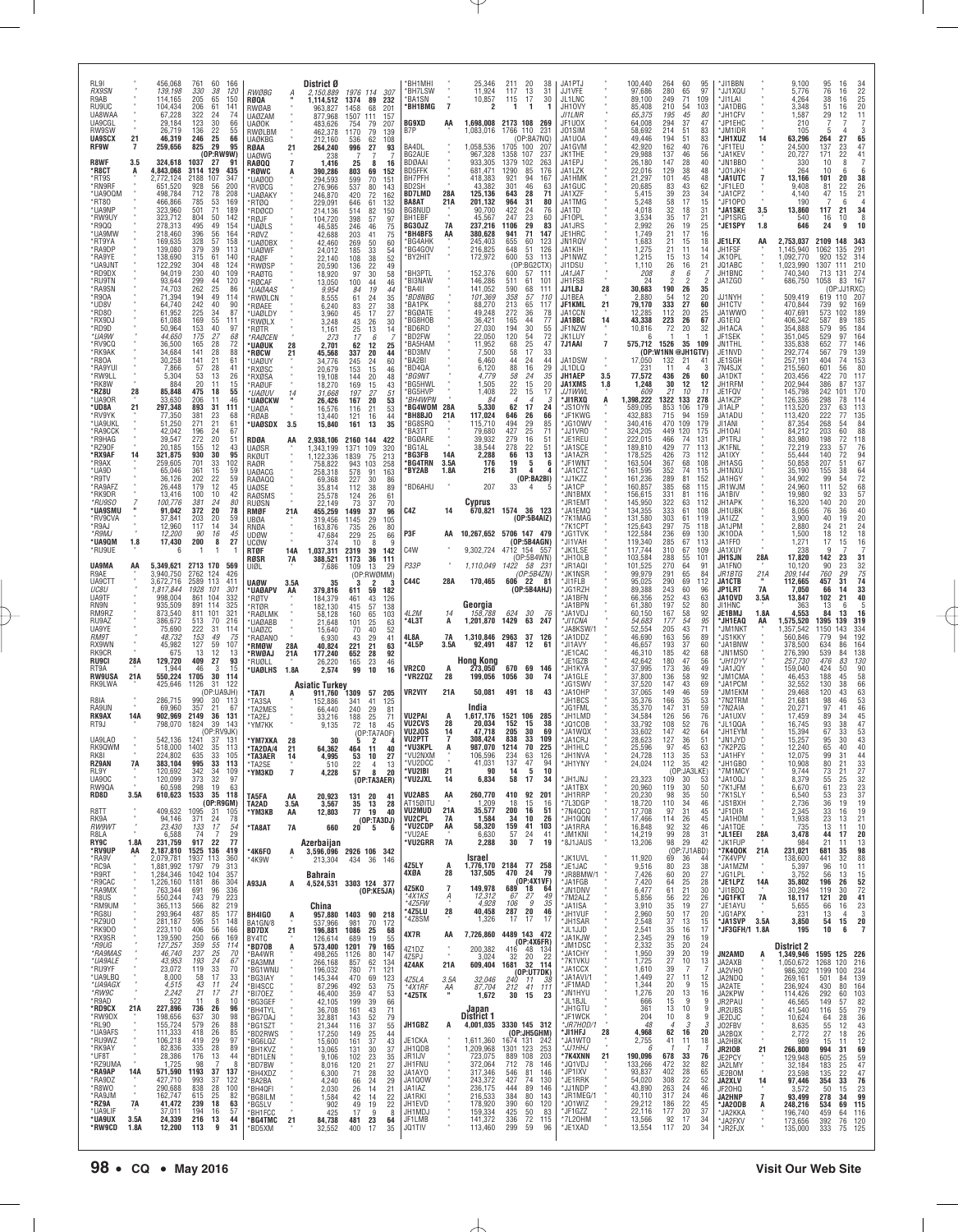| *JA2VZL<br>*JA2QVP<br><b>JG2RFJ</b><br>*JH2OMM<br>*.IA2GHP<br>™JR2FJC<br>JJ2ICA<br>*JF2KMX                           |                          | 124,553<br>115,238<br>104.273<br>91,756<br>63.720<br>61,695<br>61.439<br>35,616                | 299<br>300<br>263<br>289<br>208<br>215<br>212<br>156                         | 62<br>62<br>67<br>39<br>41<br>55<br>56<br>45                    | 107<br>95<br>102<br>77<br>77<br>80<br>75<br>61                | JA300K<br>*JG3FEA<br>JA4XHF/3<br>*JF3NKA<br>'JF3FIG∶<br>*JH4PUL/3<br>JA3PYC<br>*JR3NDM                       | AA                                           | 5,375<br>725,782<br>461.132<br>441,600<br>176.336<br>169,205<br>137.256<br>122.356                      | 60<br>819<br>586<br>753<br>303<br>314<br>280<br>298           | 19<br>24<br>103<br>231<br>96<br>205<br>83<br>147<br>84<br>130<br>82<br>133<br>61<br>111<br>-62<br>119 | *JR7DUT<br>*JL7MGJ<br>*JH8CLC/7<br>*JA7QVI<br>*JA7FDA<br>*JA7ARW<br>*JH7IQQ                                                               | 28<br>21<br>$\overline{7}$                       | 7,320<br>5,088<br>12<br>16,317<br>3,250<br>2,320<br>7,776                                                         | 62<br>52<br>2<br>119<br>.51<br>41<br>74                                              | 27<br>23<br>-1<br>22<br>10<br>14<br>17                          | 33<br>30<br>1<br>27<br>16<br>15<br>31                                | *OD5NJ<br>JT1CD<br>JT1AA<br>*JU1WP<br>*JU1DX                                                     | A<br>14<br>A                    | Lebanon<br>299.064<br>Monaolia<br>12,720<br>594<br>150,650<br>78,869                | 182 24<br>22<br>558<br>383                   | 510 40 164<br>29<br>- 6<br>-5<br>39<br>92<br>48<br>85                                             | ZA1WW<br>ZA/YT5Z<br>ZA/YT7DQ 7A<br>ZA/YU7CM 1.8A                                  | AA<br>28A                          | 1,606,032 2688 83 259<br>26,910<br>802,424 3116<br>112.299                                       | 346<br>1208                                              | (OP:0H2BH)<br>13.<br>- 52<br>[0P:YT5T]<br>38 123<br>(OP:YTTDDQ)<br>16 67<br>(OP:YU7CM)                               |
|----------------------------------------------------------------------------------------------------------------------|--------------------------|------------------------------------------------------------------------------------------------|------------------------------------------------------------------------------|-----------------------------------------------------------------|---------------------------------------------------------------|--------------------------------------------------------------------------------------------------------------|----------------------------------------------|---------------------------------------------------------------------------------------------------------|---------------------------------------------------------------|-------------------------------------------------------------------------------------------------------|-------------------------------------------------------------------------------------------------------------------------------------------|--------------------------------------------------|-------------------------------------------------------------------------------------------------------------------|--------------------------------------------------------------------------------------|-----------------------------------------------------------------|----------------------------------------------------------------------|--------------------------------------------------------------------------------------------------|---------------------------------|-------------------------------------------------------------------------------------|----------------------------------------------|---------------------------------------------------------------------------------------------------|-----------------------------------------------------------------------------------|------------------------------------|--------------------------------------------------------------------------------------------------|----------------------------------------------------------|----------------------------------------------------------------------------------------------------------------------|
| 'JA2PSV<br>*JR2BEI<br>*JR2LBF<br>*JI2UPG<br>'JQ20UL<br>JG2KJU<br>*JA2IFW<br>*JG2XWH<br>*JH2KKW<br>*JH2MYN<br>*JL2XMW | 28                       | 24,382<br>10.206<br>7,808<br>6.950<br>5,459<br>2,923<br>1,015<br>24<br>9,503<br>5,184<br>3.876 | 120<br>78<br>54<br>101<br>42<br>29<br>19<br>$\overline{4}$<br>93<br>65<br>48 | 28<br>23<br>28<br>19<br>25<br>17<br>13<br>3<br>18<br>16<br>15   | 45<br>31<br>36<br>31<br>28<br>20<br>16<br>3<br>25<br>20<br>19 | 'JG3SVP<br>*JE6EKC/3<br>'JA3VUI<br>MJA3BQC<br>'JN3IWQ<br><b>MA3FJG</b><br>*JI3FSI<br><b>JH4UYB</b><br>JH4UTP | 21A<br>А                                     | 57,800<br>25,110<br>22,705<br>8,468<br>6,440<br>1,672<br>33,299<br>District 4<br>5,107,479<br>1,419,556 | 324<br>119<br>99<br>68<br>64<br>20<br>201<br>3670 150<br>1466 | 33<br>35<br>38<br>55<br>44<br>51<br>29<br>29<br>22<br>24<br>20<br>18<br>21<br>50<br>369<br>122<br>245 | <b>JR7RZK</b><br>JA7GYP<br>J07KMB<br>JA7CPW<br>JA7AUM<br>JA70WD<br>JA7NVF<br><b>JG7AMD</b><br>JA7MSQ<br><b>JAØVTK/7</b><br><b>'JH7CUO</b> | AA<br>28A<br>21 A<br><b>7A</b><br>3.5A<br>AA     | 312,495<br>292,950<br>226,270<br>147,030<br>89,100<br>21.460<br>210,448<br>30.015<br>33,345<br>650,475<br>391,897 | 531<br>425<br>410<br>316<br>250<br>146<br>794<br>148<br>222<br>876<br>603            | 87<br>103<br>87<br>70<br>63<br>21<br>34<br>28<br>27<br>98<br>93 | 162<br>176<br>155<br>125<br>99<br>37<br>78<br>59<br>38<br>197<br>160 | <b>JD1BON</b><br>A45XR<br>*A45WH<br>*A71AE                                                       | A<br>14<br>A                    | Oqasawara<br>227,640<br>Oman<br>1,196,724<br>658,948<br>Qatar<br>80,883             |                                              | 779 64 104<br>2317 40 146<br>(OP:SP5EXA)<br>1013 63 194<br>175 70 139                             | OE3K<br>OE2BZL<br>OE3BKC<br>*OE1CIW<br>*OF2F<br>OE5CYI<br>OE9WGI<br>*OE1PPA       | А                                  | Austria<br>6,113,084<br>1,176,768<br>10,950<br>227,808<br>216,295<br>157,032<br>99.384<br>72,624 | 1683<br>-74<br>549<br>497<br>453<br>400<br>230           | 5242 161 443<br>(OP:0M3BH)<br>103<br>329<br>42<br>33<br>68<br>184<br>180<br>59<br>57<br>159<br>37<br>127<br>54<br>82 |
| *JA2HZA<br>*JR2MIO<br>*JR2NTC/2<br>*JK2NNF<br>'JK2AQT<br>*JE2HCJ<br>*JF2WXS                                          | 21                       | 780<br>100,940<br>40.575<br>10,800<br>6,864<br>1.800<br>1,140                                  | 23<br>400<br>228<br>90<br>59<br>38<br>19                                     | 9<br>29<br>23<br>18<br>20<br>9<br>8                             | 11<br>69<br>$\frac{52}{32}$<br>28<br>q<br>12                  | JA4CMW<br>JA4ESR<br>JA4DPL<br>JH4RUF<br>JO4EUP<br>JA4EVN<br>JG4AKL                                           | $\overline{7}$                               | 236,170<br>110,057<br>54.500<br>10.032<br>6,405<br>4.876<br>3,042                                       | 593<br>291<br>196<br>68<br>57<br>50<br>30                     | 72<br>154<br>61<br>96<br>$\frac{52}{27}$<br>73<br>30<br>27<br>34<br>29<br>24<br>12<br>27              | <b>JA7RPC</b><br>'JA7ZP<br>*JA7KBR<br>*JN7KRH<br>JP7GRL<br>*JH7RTQ<br><b>'JA7RQK</b>                                                      | 28A<br>14A                                       | 258,912<br>130,416<br>29.925<br>4.242<br>48<br>7,360<br>22,392                                                    | 466<br>297<br>128<br>43<br>10<br>72<br>132                                           | 82<br>80<br>41<br>20<br>5<br>19<br>28                           | 150<br>129<br>54<br>22<br>27<br>44                                   | *A71MM<br>A71EM<br>DS4E01<br>HL2VXK                                                              | 14<br>AA                        | 1,809<br>2,631,900 2144 118 347<br><b>Republic of Korea</b><br>1,903,122<br>185.013 | 23<br>2279 110<br>532                        | 8<br>19<br>241<br>58<br>125                                                                       | *በF7GJ<br>*OE5HIL<br>OE1EBC<br>*OE1VMC<br>* OE2IGP<br>OE2S                        | 21<br>AA                           | 65,113<br>9.045<br>4.452<br>665<br>24,396<br>6,565,680                                           | 393<br>55<br>76<br>27<br>198                             | 117<br>32<br>31<br>36<br>$\frac{39}{11}$<br>14<br>8<br>59<br>17<br>3824 179 650                                      |
| *JG2KKG<br>'JL2LPX<br>*JA2HYD<br>*JR1BFZ/2<br>*JF2FIU<br><b>JR2PMT</b><br>JF20ZH                                     | 14<br>3.5<br>AA          | 216,294<br>88,592<br>13,688<br>2,244<br>315<br>1,102,066<br>1,011,918                          | 685<br>321<br>100<br>44<br>12<br>1211 123<br>1058                            | 33<br>34<br>20<br>15<br>114                                     | 85<br>79<br>39<br>18<br>8<br>230<br>268                       | JL4DJM<br>'JE4MHL<br>"JH1MTR/4<br>*JA4GQD<br>*JH4EYD<br>'JA4RWN<br><b>MAGES</b><br><b>'JR4GPA</b>            | 1.8<br>А<br>21                               | 1,680<br>666,536<br>195,960<br>34,532<br>24.024<br>12,060<br>3.102<br>148,325                           | 36<br>788<br>407<br>160<br>144<br>88<br>55<br>654             | 10<br>-14<br>117<br>221<br>77<br>136<br>42<br>55<br>31<br>47<br>26<br>41<br>21<br>26<br>24<br>61      | 'JE7KCI<br><b>JA8DIV</b><br>JA8FFM<br><b>JH8SLS</b><br>'JA8AJE                                                                            | 7A<br>A<br>A                                     | 37,629<br>District 8<br>269,991<br>195,027<br>1,998,832<br>151.864                                                | 139<br>470<br>338<br>1711<br>378                                                     | 31<br>85<br>92<br>137<br>59                                     | 82<br>144<br>159<br>314<br>105                                       | DS4A0W<br>HL5YI<br><b>DS5VTG</b><br>*HL5BMX<br>*HL5JCB<br>*6K2IXF<br>HL1IWD                      | A<br>21<br>$\overline{7}$<br>ΑA | 158.623<br>120.302<br>124,936<br>44,311<br>150<br>15,748<br>17,557                  | 591<br>294<br>278<br>247<br>12<br>145<br>110 | 53<br>74<br>65<br>117<br>66<br>118<br>21<br>52<br>20<br>42<br>48<br>49                            | OE5OHO<br><i>OE3DSA</i><br>OE3KAB<br>OE3DXA<br>OE6MDF<br>OE2LCM<br>OE1TKW         |                                    | 2,418,705<br>1,483,488<br>709,517<br>631.010<br>585,176<br>204.450<br>81,225                     | 2325<br>1253<br>1186<br>786<br>742<br>594<br>241         | (OP:OE2VEL)<br>142<br>389<br>462<br>144<br>81<br>268<br>109<br>336<br>106<br>280<br>182<br>53<br>59<br>112           |
| JA2XCR<br>JJ2CJB<br>JA2IVK<br>JE2FJI<br>JA2FSM<br>JE2WLD<br>JR2WLQ                                                   | 21A<br>14A               | 371.795<br>31,488<br>22.351<br>10.296<br>5,487<br>3,180<br>15,250                              | 499<br>109<br>101<br>70<br>41<br>46<br>131                                   | 97<br>55<br>48<br>29<br>27<br>14<br>22                          | 208<br>73<br>$\frac{55}{37}$<br>32<br>16<br>39                | MJI4WHS.'<br>™JA4AQR<br><b>JH4FUF</b><br>*JJ4CDW<br>'JA4TUJ<br>*JR4CZM                                       | 14<br>1.8                                    | 35,840<br>17,050<br>1.215<br>100,672<br>8,580<br>1,798                                                  | 239<br>127<br>33<br>319<br>75<br>41                           | 22<br>42<br>15<br>35<br>х<br>33<br>88<br>19<br>33<br>16<br>13                                         | 'JK8PB0<br>JG8NKJ<br>*JR8QFG<br>JA8CEA<br>*JE8IAS<br>*JH8DHV<br>*JE8CLT                                                                   | 28<br>21<br>14                                   | 136,590<br>96,526<br>36.034<br>29,274<br>304<br>5,973<br>23,732                                                   | 338<br>270<br>161<br>104<br>9<br>81<br>147                                           | 68<br>68<br>40<br>46<br>7<br>13<br>23                           | 106<br>.99<br>46<br>77<br>g<br>20<br>45                              | HL4CEL<br><b>HL1VAU</b><br>'DS5DNO<br>*HL2CFY<br>®DS2GOO                                         | AA<br>14A<br>3.5A               | 891<br>166.701<br>6.552<br>3,390<br>288<br>Saudi Arabia                             | 40<br>508<br>130<br>40<br>18                 | 13<br>14<br>62<br>119<br>18<br>21<br>9<br>21<br>7<br>5                                            | OE1H<br>OE3GSA<br><b>OE5KE</b><br>* OE8TED<br>*OE9MDV<br>*OE7LVI                  | <b>7A</b><br>1.8A<br>AA            | 286<br>317.801<br>50,297<br>695,760<br>171.498<br>114,098                                        | 8<br>1037<br>672<br>908<br>539<br>402                    | 6<br>(OP:OE1TKW)<br>40<br>133<br>62<br>11<br>91<br>355<br>151<br>-51<br>49<br>129                                    |
| JR2GRX<br>JH2FXK<br>JK2TTP<br>*JA2KVB<br>*JR2NMJ<br>*JR2AWS<br>*JG2RZF<br>*JR2BYJ                                    | 7A<br>1.8A<br>AA         | 685,255<br>20,216<br>766,647<br>257.090<br>188,124<br>65.412<br>50,803                         | 1675<br>162<br>757 117<br>435<br>425<br>224<br>183                           | 37<br>17<br>88<br>71<br>56<br>38                                | 118<br>39<br>270<br>147<br>112<br>82<br>63                    | JH4ADK<br>J04CFV<br>JI4UEN<br>JA4CSJ<br>JN4MMO<br>JE4KQH<br><b>JA40PW</b><br>JA4CUU                          | AA<br>21A<br>3.5A<br>1.8A                    | 1,280,466<br>504,284<br>418,380<br>133<br>540,080<br>224<br>9.204<br>5,986                              | 1159 127<br>670<br>611<br>11<br>1294<br>93<br>75              | 319<br>109<br>205<br>98<br>187<br>9<br>10<br>38<br>119<br>21<br>-31<br>16<br>25                       | <b>JH8CXW</b><br>JA8KSF<br>JA8RWU<br>JH8GEU<br>JH8DBJ<br>'JM8GJB<br>'JJ3DJS/8                                                             | AA<br>14A<br>3.5A<br>AA<br>21A                   | 380,097<br>92.491<br>829,284<br>75,874<br>1.652<br>156<br>47,163                                                  | 581<br>207<br>1744<br>285<br>27<br>$\overline{7}$<br>247                             | 91<br>74<br>40<br>35<br>14<br>6<br>25                           | 178<br>107<br>134<br>83<br>14<br>- 6<br>54                           | *7Z1HL<br>*HZ1BW<br>7Z1SJ<br>HZ1FI                                                               | 3.5<br>AA                       | 1,422,696<br>87,330<br>7,407,825 4160 152 493<br>270,746<br>Singapore               | 1643 82<br>515<br>429                        | 235<br>64<br>18<br>63 170<br>(OP:DL2RMC)                                                          | *OE9MON<br>*OE3LHB<br>CR2X<br>CU9AB<br><b>*CQ8CQ</b>                              | А<br>А                             | 80,400<br>648<br>Azores<br>8,211,868<br>129.050<br>1,762,656                                     | 198<br>15<br>392                                         | 142<br>58<br>14<br>10<br>6006 147 479<br>(OP:0H2PM)<br>49 129<br>2691 83 253                                         |
| <b>JS2KHM</b><br>™JE2DOD<br>*JG2TKH<br>*JF2VAX<br>'JE2HXL<br>'JF2KWM<br>*JR2SCJ<br>'JJ2QXI                           | 28A<br>21A<br>7A         | 46,291<br>3,432<br>13.052<br>231,990<br>55,790<br>21.682<br>183,750<br>15,345                  | 165<br>40<br>97<br>785<br>332<br>128<br>494<br>126                           | 48<br>18<br>21<br>32<br>22<br>25<br>35<br>19                    | 71<br>21<br>31<br>$\overline{79}$<br>48<br>49<br>112<br>36    | *JH4PHW<br>*JE4URN<br><b>JK4HNN</b><br>*JM4WUZ<br>'JA4AVO<br>*JH4CES<br>'JR4VE\                              | AA<br>21A<br>7A<br>3.5A                      | 82,839<br>20,710<br>1.242<br>101,430<br>4,830<br>20,658<br>36                                           | 237<br>80<br>24<br>383<br>72<br>143<br>3                      | 50<br>109<br>48<br>61<br>13<br>14<br>32<br>73<br>17<br>29<br>42<br>24<br>2                            | <b>JH9KVF</b><br>*JA9LX<br>'JA9ILH<br><b>JA9EJG</b><br>'JH9JFH<br>JH9JJD                                                                  | 21<br>A                                          | District 9<br>222,072<br>179,550<br>48,706<br>42.488<br>15.096<br>209                                             | 760<br>408<br>141<br>161<br>92                                                       | 32<br>65<br>48<br>48<br>27<br>5                                 | 82<br>124<br>94<br>65<br>47<br>-6                                    | <b>SV1JA</b><br>°9V1XX<br><b>AS7SAE</b><br>*4S7AB                                                | A<br>21A<br>A                   | 17,935<br>94,688<br>Sri Lanka<br>1,401,267 1513 98 273<br>604,968                   | 109 33<br>478 24                             | 52<br>64<br>(OP:DK9PY)<br>1020 74 203                                                             | *CU8FN<br>*EA6ZS<br>*EA6AZ<br>*EA6SX                                              | 21A<br>A<br>1.8                    | 96,876<br><b>Balearic Islands</b><br>88,704<br>12.320<br>71.040                                  | 352<br>96<br>764                                         | (OP:CU3AA)<br>500 21 71<br>47 129<br>25<br>31<br>66<br>14                                                            |
| JA2PFO<br>*JE2CPI<br>*JH9DRL/2<br>*JM2LHB 1.8A<br><b>JH3CUL</b><br>JR3BOT                                            | 3.5A                     | 12,789<br>5,586<br>1,200<br>24<br><b>District 3</b><br>1,511,576<br>357.056                    | 103<br>83<br>30<br>3<br>1685 114<br>621                                      | 18<br>14<br>10<br>3<br>88                                       | 31<br>24<br>14<br>3<br>242<br>136                             | JE5JHZ<br>JI5NWQ<br>JA5RB<br>JA5FDJ<br>JA5DOH<br>JA5NSR<br><b>JG5DHX</b>                                     | 21<br>$\overline{7}$<br>A                    | District 5<br>916,386<br>99.532<br>59.496<br>604,992<br>587.376<br>63,923<br>325.967                    | 1100 110<br>290<br>220<br>1607<br>1517<br>277<br>579          | 216<br>-54<br>95<br>79<br>55<br>37<br>101<br>37<br>107<br>27<br>70<br>77<br>156                       | 'JH1TXG/9<br>'JH9FCP<br><b>IH9CFN</b><br>*JH9BWC<br><b>JA9CWJ</b><br>JF9JTS<br>JA9APS                                                     | 21<br>14<br>AA                                   | 124,653<br>21,909<br>504<br>40<br>1,010,975<br>824,754<br>120,304                                                 | 456<br>146<br>23<br>5<br>1063 115<br>1126<br>228                                     | 32<br>24<br>10<br>$\overline{4}$<br>92<br>75                    | 79<br>43<br>14<br>-256<br>177<br>131                                 | <b>BV1EK</b><br>BX4AG<br><b>BX6AD</b><br>*BV4VQ<br><b>BX3AC</b>                                  | A<br>14<br>ΑA                   | Taiwan<br>698,247<br>35,440<br>23.280<br>774<br>248,870                             | 258<br>136<br>29<br>733                      | 1188 101 196<br>26<br>54<br>43<br>54<br>9<br>g<br>69<br>-136                                      | EF6T<br>EA6VQ<br>*EA6TS<br><b>EW8EW</b>                                           | AA<br>AA<br>A                      | 4,218,500<br>1.585.920<br>6,840<br>Belarus<br>1.562.994                                          | 2571<br>124<br>2532                                      | 3588 153 496<br>(OP:EA3AIR)<br>$90$ 294<br>43<br>17<br>98<br>328                                                     |
| JR3QHQ<br>JA3AVO<br>JA3ENN<br>JA3VOV<br><i>JH3GCN</i><br>JH3FUK<br>JL3RDC                                            |                          | 202,137<br>191.884<br>183,396<br>173,262<br>161.425<br>91,392<br>55,426                        | 406<br>395<br>381<br>368<br>264<br>220<br>212                                | 76<br>71<br>69<br>76<br>95<br>70<br>41                          | 137<br>125<br>135<br>125<br>180<br>98<br>66                   | "JJ5HUD<br>*JE5IWA<br>*JA5IVG<br>JA5CUX<br>*JA5CBU<br>'JA5XPD<br>JH5MXB                                      | 21<br>14<br>21A                              | 306,544<br>15.914<br>11.076<br>874<br>25,559<br>3,332                                                   | 526<br>109<br>78<br>16<br>183<br>44<br>242                    | 86<br>152<br>29<br>44<br>40<br>31<br>11<br>12<br>43<br>18<br>22<br>12<br>30                           | JR9GMS<br>JA9FAI<br>JAØUMV<br><b>JAØIOF</b><br>IJØPJD<br>JHØOXS                                                                           | 7A                                               | 21.384<br>3,690<br>District Ø<br>573,560<br>200.913<br>185.076                                                    | 87<br>38<br>916<br>448<br>372                                                        | 36<br>15<br>91 169<br>79<br>73<br>20                            | 52<br>30<br>114<br>121                                               | *BV1EL<br>EY8MM<br><b>HSØZLM</b>                                                                 | AA<br>A                         | 1.111.203<br>Taiikistan<br>9,594<br>Thailand<br>471,252                             | 1931 110<br>957                              | 201<br>49 34<br>48<br>62<br>-165                                                                  | EW6EN<br>EW3LN<br>EW2W<br>EU8A<br>EW2A<br>EU1DX<br>EU1AZ                          | 21<br>14<br>7                      | 641,149<br>612.612<br>442.771<br>225.081<br>629.942<br>327.949<br>301,597                        | 1106<br>1011<br>857<br>587<br>1654<br>1173<br>1236       | 84<br>283<br>262<br>95<br>226<br>75<br>204<br>63<br>140<br>38<br>32<br>117<br>120<br>37<br>59<br>11                  |
| JG3LGD<br><b>IG3KMT</b><br>JA3EGE<br><b>JR3RIY</b><br>JA3DAY<br>JO3AGO<br>JR3RIU<br>JO3UDI                           | 28<br>21<br>14<br>7      | 20.352<br>693<br>4,785<br>33.872<br>79,560<br>19.902<br>19,140<br>5.865                        | 79<br>17<br>62<br>179<br>275<br>147<br>137<br>43                             | 43<br>10<br>12<br>23<br>30<br>20<br>21<br>19                    | 53<br>11<br>17<br>50<br>74<br>42<br>37<br>32                  | JJ5GSY<br>JA5BZL<br>*JH5HDA<br><b>JA6GCE</b><br>JA6LCJ                                                       | 7A<br>3.5A<br>AA                             | 63,242<br>13,623<br>4,095<br>129,709<br>District 6<br>3,656,760<br>2,206,703                            | 96<br>41<br>375<br>3011 131<br>2121                           | 73<br>19<br>38<br>12<br>23<br>96<br>55<br>334<br>124<br>277                                           | *JAØCGJ<br>'JHØNEC<br><b>JHØCCK</b><br><b>JRØGVW</b><br>'JFØSGW<br>*JHØEPI<br>JFØGDS                                                      | 21<br>28                                         | 19,080<br>749,800<br>573,420<br>76,881<br>17,864<br>2.925<br>188,092<br>48                                        | 136<br>904<br>843<br>201<br>125<br>50<br>617<br>4                                    | 103<br>102<br>54<br>34<br>11<br>33<br>4                         | 33<br>223<br>183<br>93<br>54<br>14<br>85                             | <b>HSØZDR</b><br><b>HSØZEE</b><br><b>HS6ZBQ</b><br>*HSØZLN<br><b>HS3LSE</b><br>*E22UUW<br>*E2ØAW | 21<br>1.8<br>A<br>28<br>21      | 44.000<br>6,486<br>147,580<br>38,475<br>60,138<br>18,423<br>11,137                  | 237<br>98<br>413<br>150<br>318<br>140<br>200 | 23<br>-57<br>16<br>30<br>67<br>121<br>47<br>88<br>25<br>53<br>21<br>48<br>19<br>24<br>(OP:E2ØPFE) | EW1I<br>EU1U<br>EW2DZ<br>*EU6DX<br>*EU3A<br><b>EW7A</b><br>*EW6CU<br><b>EW1TO</b> | 3.5<br>1.8<br>A                    | 44,310<br>48,348<br>195<br>973.284<br>769,076<br>590.148<br>551,420<br>371.553                   | 561<br>647<br>11<br>1364<br>971<br>1275<br>1277<br>855   | 59<br>9<br>4<br>346<br>96<br>346<br>108<br>268<br>70<br>69<br>247<br>209<br>64                                       |
| JI3BFC<br>JA3HBF<br>JA3GN<br>ЛЗКОН<br>*JA3JM<br>*JJ3TBB/3<br>*JA3IBU<br>*J03QVT                                      | 3.5<br>1.8               | 32,832<br>15,500<br>5.170<br>8.930<br>247.895<br>168,696<br>151,844<br>83,995                  | 197<br>116<br>55<br>113<br>509<br>366<br>360<br>248                          | 22<br>20<br>18<br>16<br>74<br>75<br>71<br>60                    | 54<br>42<br>29<br>22<br>141<br>123<br>132<br>97               | JG6CDH<br><b>JA6SHL</b><br>JH6QFJ<br>*JA6CYL<br>*JA6GPR<br>JA6CVR<br>*JA6CM<br>*JH6SCA                       | 1.8<br>А                                     | 2.200<br>408.859<br>4.403<br>307,115<br>170.280<br>97,362<br>34,574<br>6,125                            | 32<br>1372<br>63<br>516<br>333<br>283<br>145<br>51            | 21<br>23<br>28<br>81<br>23<br>14<br>80<br>159<br>69<br>129<br>64<br>98<br>74<br>44<br>20<br>29        | *JHØMUC<br><b>JRØBOD</b><br><b>JJØJML</b><br>JAØGCY<br><b>DWLGAL</b><br>*JAØBJY<br>*JIØWVQ                                                | $\overline{7}$<br>3.5<br>AA<br>21A<br>3.5A<br>AA | 26,180<br>6,048<br>651.990<br>36,778<br>1.407<br>279,792<br>78,000                                                | 161<br>90<br>206<br>33<br>544<br>291                                                 | 25<br>15<br>844 111 198<br>22<br>10<br>74<br>57                 | 45<br>17<br>52<br>-11<br>127<br>73                                   | 'HS8GLR<br><b>HS3XVP</b><br>'HS4DDQ<br>*HS3ANP<br>*HS3NBR<br><b>HSØZLE</b><br><b>E21YDP</b>      | АA<br>AA                        | 4,026<br>5,406<br>24,462<br>22,631<br>13,818<br>21,504<br>636,400                   | 122<br>55<br>262<br>196<br>160<br>99<br>989  | 13<br>20<br>19<br>32<br>20<br>34<br>42<br>19<br>15<br>34<br>35<br>61<br>85<br>211                 | 'EW8R<br>EW80D<br>*EU6AA<br>*EW1NM<br>*EW4W<br><b>FU3AC</b><br>*EW2E0<br>*EW2ES   |                                    | 322,636<br>290,363<br>281,370<br>219,558<br>122,640<br>86,520<br>76,825<br>54,054                | 673<br>750<br>830<br>612<br>326<br>191<br>298<br>324     | 78<br>238<br>228<br>65<br>194<br>55<br>171<br>51<br>160<br>59<br>72<br>138<br>133<br>42<br>28<br>115                 |
| *JS3CGH<br>*JA3EBT<br>*JH3BYX<br>*JJ3KTW<br>*JE3CXJ<br>*JA3POW<br>*JN3TSY                                            |                          | 74,494<br>59,375<br>55,125<br>32,786<br>28,608<br>26,864<br>21,320                             | 236<br>215<br>236<br>155<br>142<br>128<br>110<br>105                         | 44<br>41<br>40<br>40<br>39<br>35<br>31<br>33                    | 75<br>84<br>65<br>57<br>57<br>57<br>51<br>47                  | 'JA6RII'<br>*JA6WFM<br>*JH6WHN<br>*JA6GMC<br>*JG6XYS<br>*JA6FCL<br>*JE6PRM<br>*JA6MQY                        | 21<br>14<br>$\bf 7$                          | 1.444<br>240,832<br>227,556<br>5,016<br>3.729<br>55,620<br>29.484                                       | 28<br>863<br>817<br>46<br>63<br>244<br>145                    | 21<br>17<br>32<br>74<br>77<br>31<br>14<br>24<br>19<br>14<br>27<br>63<br>57<br>24<br>21<br>55          | *JAØDOW<br>*JAØGSG<br>JY9FC                                                                                                               | 7A<br>14A                                        | 7,301<br>40<br>Jordan<br>1,314,252 2834 39 133<br>Kazakhstan                                                      | 61<br>4                                                                              | 15<br>$\overline{c}$                                            | 34<br>3                                                              | *E2ØQVD<br>*HS8JWH<br>*HSØZLW<br>'HS8JYX 21A<br>A65EE                                            | A                               | 272,310<br>25,443<br>13,175<br>9,936<br><b>United Arab Emirates</b><br>169,068      | 396<br>153<br>65<br>106<br>369               | 92<br>221<br>35<br>64<br>33<br>52<br>32<br>14<br>65 154                                           | *EW80G<br>*EU1AA<br>*EW2BO<br>*EW80W<br>*EW6AF<br>*EW1EA<br>*EW6EW<br>*EU4U       | 28<br>21<br>14                     | 5,893<br>114,380<br>48,924<br>196<br>178,752<br>38,106<br>83,130                                 | 64<br>466<br>216<br>601<br>230<br>586<br>286             | 21<br>50<br>108<br>32<br>81<br>27<br>34<br>113<br>22<br>65<br>27<br>75<br>43<br>11                                   |
| *JA3MIB<br>*JG3LDD<br>*8N3KCJ/3<br>*JF3KCH<br>*JH3PTC<br>*JR3FYM<br>*JH3TCC                                          |                          | 20,560<br>16,685<br>8,320<br>5,876<br>4,692<br>4,437<br>4,128                                  | 103<br>153<br>61<br>38<br>49<br>46                                           | 33<br>12<br>(OP:JG3SVP)<br>23<br>20<br>25<br>18                 | 38<br>8<br>29<br>31<br>26<br>25                               | *JE6TUP<br>JA6BZI<br>JA6SRB<br>JA6ELV<br>JE6JA0<br><b>JA6FFK</b>                                             | AA<br>3.5A                                   | 34,580<br>325<br>1,669,818<br>806,888<br>6,322<br>510<br>12,264                                         | 213<br>11<br>1337 157<br>933 109<br>41<br>10<br>100           | -7<br>-6<br>377<br>240<br>20<br>38<br>10<br>-7<br>20<br>36                                            | UPØL<br>UN7QF<br><b>UN9GD</b><br>UP1G<br>UN3M<br>*UN6T                                                                                    | А<br>14<br>3.5                                   | 8,701,475 5687 134 441<br>75,677<br>716,430<br>6,900<br>202,094<br>897,294                                        | 236<br>1640<br>64<br>1004<br>1085                                                    | (OP:UNGLW)<br>37<br>17<br>(OP:UN7QX)<br>14<br>84                | -96<br>39 128<br>29<br>60<br>239                                     | *A65CZ<br>*A61QQ<br>A65CA<br>*A61EK                                                              | A<br>7<br>AA<br>14A             | 6,900<br>11,934<br>3,152,800 2111 139 421<br>112,160<br>Uzbekistan                  | 47<br>106<br>588 20                          | 18<br>42<br>(0P:SS3T)<br>10<br>-41<br>60                                                          | *EW8NB<br>*EV4R<br>*EW8RR<br>*EW2EG<br>*EU3AA<br>EU1A                             | $\overline{1}$<br>3.5<br>1.8<br>AA | 18,414<br>77,280<br>9,555<br>24,696<br>306<br>81<br>5.111.019                                    | 470<br>-94<br>298<br>16<br>5<br>3227 175                 | $\frac{81}{47}$<br>24<br>18<br>$\frac{57}{12}$<br>15<br>5<br>5<br>4<br>604                                           |
| *JP3AWA<br>*JE3EVI<br>*JI30GI<br>*JA3KIO<br>*JG3EHD<br>*JR3E0I<br>*JF3BFS<br>*JA3UWB                                 | 21                       | 2,546<br>2,135<br>2,065<br>1,872<br>1,512<br>281,784<br>233,814<br>54,416                      | 31<br>27<br>23<br>32<br>27<br>921<br>784<br>305                              | 18<br>16<br>16<br>12<br>11<br>34<br>32<br>25                    | 20<br>19<br>19<br>14<br>13<br>84<br>82<br>51                  | *7N2JZT/6<br>*JG6JAV<br>*JE6ETN<br>*JE6PPI<br>*JH6QIL<br>*JA6WW<br>*JS6RTJ<br>*JF6RIM                        | AA<br>28A<br>21A<br>7A                       | 530,208<br>357,460<br>72,640<br>9,672<br>7,568<br>1,056<br>165,100<br>35,003                            | 716<br>474<br>224<br>70<br>68<br>22<br>498<br>208             | 94<br>194<br>92<br>201<br>62<br>98<br>26<br>52<br>16<br>28<br>10<br>12<br>35<br>95<br>51<br>20        | *UN7FW<br>*UN2E<br>*UN7JID<br>*UN7JX<br>*UN7QCC<br>*UN7EG<br>*UNØC                                                                        | A                                                | 896,232<br>801,600<br>260,578<br>221,774<br>127,839<br>59,598<br>1,800                                            | 1086<br>924<br>492<br>474<br>408<br>176<br>22                                        | 85<br>76<br>66<br>54<br>36<br>34<br>14                          | 264<br>258<br>160<br>163<br>93<br>95<br>22                           | UK7AL<br>*UK8ICM<br>*UK7AZ<br>*XV9NPS<br>XV2D                                                    | A<br>A<br>28<br>28<br>AA        | 206,216<br>75,582<br>2,808<br>Vietnam<br>127,890<br>2,414,097                       | 286<br>34<br>609 27                          | 484 45 128<br>31<br>86<br>14<br>22<br>71<br>2604 134 343                                          | EV1R<br>EU6AF<br>EW4A<br>EW4M<br>EW3E0<br>EW80M<br>EW3MM<br>EW7M                  |                                    | 3,811,495<br>2,238,080<br>611,325<br>607,992<br>106,377<br>47,854<br>43,040<br>35,856            | 2622<br>2500<br>1041<br>1067<br>262<br>157<br>194<br>103 | 591<br>166<br>124<br>396<br>237<br>88<br>80<br>312<br>59<br>118<br>55<br>87<br>$\frac{45}{90}$<br>35<br>54           |
| *JF3IYW<br>*JA3RAZ<br>*JR3KAH<br>*JI30Q0<br>*J03PSJ<br>*JO3XCK<br>*JA3WHO                                            | $\overline{7}$           | 50,078<br>30,459<br>2,574<br>1.275<br>22,184<br>880<br>182                                     | 274<br>162<br>47<br>27<br>160<br>21<br>7                                     | 27<br>$\overline{24}$<br>14<br>12<br>19<br>-7<br>$\overline{7}$ | $\frac{46}{47}$<br>19<br>13<br>40<br>9<br>7                   | *.JI 6USD<br>*JI6BEN<br>*JR6GIM<br><b>JA7IC</b><br>JA7VEI                                                    | 3.5A<br>A                                    | 28,314<br>2,380<br>25,425<br>District 7<br>1,412,377<br>110,704                                         | $\frac{145}{52}$<br>147<br>249                                | 24<br>$\frac{54}{16}$<br>12<br>22<br>53<br>1611 108 223<br>67<br>109                                  | *UN7CN<br>*UN6LN<br>*UN7GDR<br>*UN6QDD<br>*UN3Z<br>*UN7CW<br>UN9L                                                                         | 28<br>21<br>$\overline{7}$<br>3.5<br>AA          | 54,604<br>357,153<br>8,853<br>5,457<br>15,720<br>1,512<br>2,173,983                                               | 270<br>1031<br>95<br>67<br>104<br>20<br>1699 114 369                                 | 15<br>32<br>11<br>15<br>12<br>11                                | 58<br>117<br>28<br>36<br>48<br>17                                    | 9M2CNC<br>9M2YAA<br>9M4DX<br>*9M4CKB                                                             | A<br>$\overline{7}$<br>А        | West Malaysia<br>985,005 1254 88 227<br>547,992<br>240,706<br>396                   | 1173<br>996 31<br>12                         | (OP:SM6LRR)<br>(OP:G4ZFE)<br>71 145<br>91<br>8<br>10                                              | EW1TZ<br><b>EW8M</b><br>EW1M<br>EW8W<br>EW8DX<br>EU1R<br>EW2M                     | 14A<br>7A<br>3.5A<br>1.8A          | 130<br>113,135<br>790,790<br>332,367<br>144,200<br>77,916<br>98,400                              | 535<br>2177<br>1755<br>1253<br>749<br>1064               | -5<br>-5<br>93<br>28<br>40<br>142<br>104<br>29<br>80<br>20<br>70<br>16<br>15<br>67                                   |
| *JR3XEX<br>*JG3DOC<br><b>JS3CTQ</b><br>JN3SAC<br>JN3TMW<br>JA3QOS                                                    | 3.5<br>AA                | 49<br>6,716<br>5,311,236<br>669,327<br>656,600<br>298,251                                      | 4<br>74<br>3046 174<br>850 85<br>698 129<br>464 101                          | 3<br>18<br>(OP:JF1RPZ)                                          | 4<br>28<br>462<br>218<br>263<br>178                           | JA7BME<br>JA7AXP<br>JA7YCQ<br><b>JA7FTR</b><br>JG7FHM<br><b>JO7GVC</b><br><b>JA7COI</b><br>*JE7HYK           | $\frac{14}{1}$<br>$\overline{7}$<br>1.8<br>A | 77,100<br>3,360<br>2.958<br>672,160<br>28,314<br>21,450<br>966<br>156,006                               | 190<br>34<br>48<br>1579<br>165<br>127<br>24<br>387            | 59<br>91<br>20<br>22<br>18<br>16<br>39<br>121<br>19<br>47<br>26<br>49<br>10<br>11<br>59<br>103        | UN7LZ<br>UN5J<br>UN4PG<br>*UN7LAN<br>*UN4PD<br>*UN6TA                                                                                     | <b>7A</b><br>AA                                  | 1,753,830<br>1,301,688<br>4,590<br>2,020,966<br>176,540<br>348                                                    | 1240 128<br>1374 101<br>41<br>$\begin{array}{c} \n 1754 \\  361\n \end{array}$<br>15 | 14<br>98<br>59<br>14                                            | 457<br>303<br>37<br>345<br>135<br>15                                 | OHØX<br>OHØV                                                                                     | A                               | <b>EUROPE</b><br><b>Aland Islands</b><br>8,554,056 6272 171 537<br>6,819,480        |                                              | (OP:9W2KEY)<br>(OP:OH6KZP)<br>5451 167 517                                                        | EW1BA<br>*EU2EU<br>*EU4T<br>*EW4R<br>*EU2MM<br>*EW1NA<br>*EW4DX<br>*EW6GF         | AA<br>21A<br>14A                   | 11,590<br>827,652<br>394,173<br>282,310<br>49,392<br>22,454<br>108,808<br>35,112                 | 165<br>974<br>649<br>604<br>166<br>99<br>319<br>364      | 50<br>-11<br>113<br>388<br>267<br>84<br>69<br>190<br>88<br>38<br>39<br>70<br>103<br>31<br>51<br>15                   |
| JG3RPL<br>JH3EQP<br>JH3AIU<br>JK3NSD<br><b>JF3PNQ</b><br>JN3TRK<br>JF3LOP                                            | 21A<br>14A<br>7A<br>3.5A | 288,002<br>42,372<br>541,566<br>3,382<br>96,460<br>14,718<br>51,858                            | 399<br>176<br>1242<br>-31<br>293<br>93<br>294                                | 85<br>44<br>38<br>14<br>34<br>20<br>28                          | 201<br>63<br>124<br>24<br>96<br>46<br>58                      | *JH7IXX<br>*JA7KQC<br>*JA7MWC<br>*JA7AEM<br>*JE7DMH<br>*JR7AS0<br>*JF7GDF                                    |                                              | 65,436<br>61,200<br>37,800<br>33,174<br>23,577<br>12,702<br>8,211                                       | 246<br>140<br>161<br>174<br>101<br>93<br>63                   | 79<br>54<br>67<br>113<br>46<br>59<br>53<br>44<br>28<br>59<br>28<br>30<br>25<br>26                     | *9K2HN<br>EX8AY<br>*EX8BN                                                                                                                 | А<br>A<br>Α                                      | Kuwait<br>6,924,192<br>(OP:9K2RR)<br>Kyrgyzstan<br>100,360<br>24,459                                              | 4993 109 389<br>364 30 100<br>109 31                                                 |                                                                 | 62                                                                   | OHØZ<br>*OHØRJ<br>*ZA1G                                                                          | $\overline{7}$<br>А             | 3,348,714 3270 130 404<br>10,759<br>Albania<br>17,010                               |                                              | (OP:OH6LI)<br>(OP:OH6E1)<br>185 12 41<br>137 29 76                                                | *EU8F<br>*EU1AI<br>OP7B<br>*OR2F                                                  | <b>7A</b><br>3.5A<br>A<br>А        | 137,124<br>34,362<br>Belgium<br>424,270<br>3,000,368                                             | 829<br>406                                               | 92<br>58<br>25<br>-11<br>1217 49 141<br>2673 140 462<br>(OP:ON8LDS)                                                  |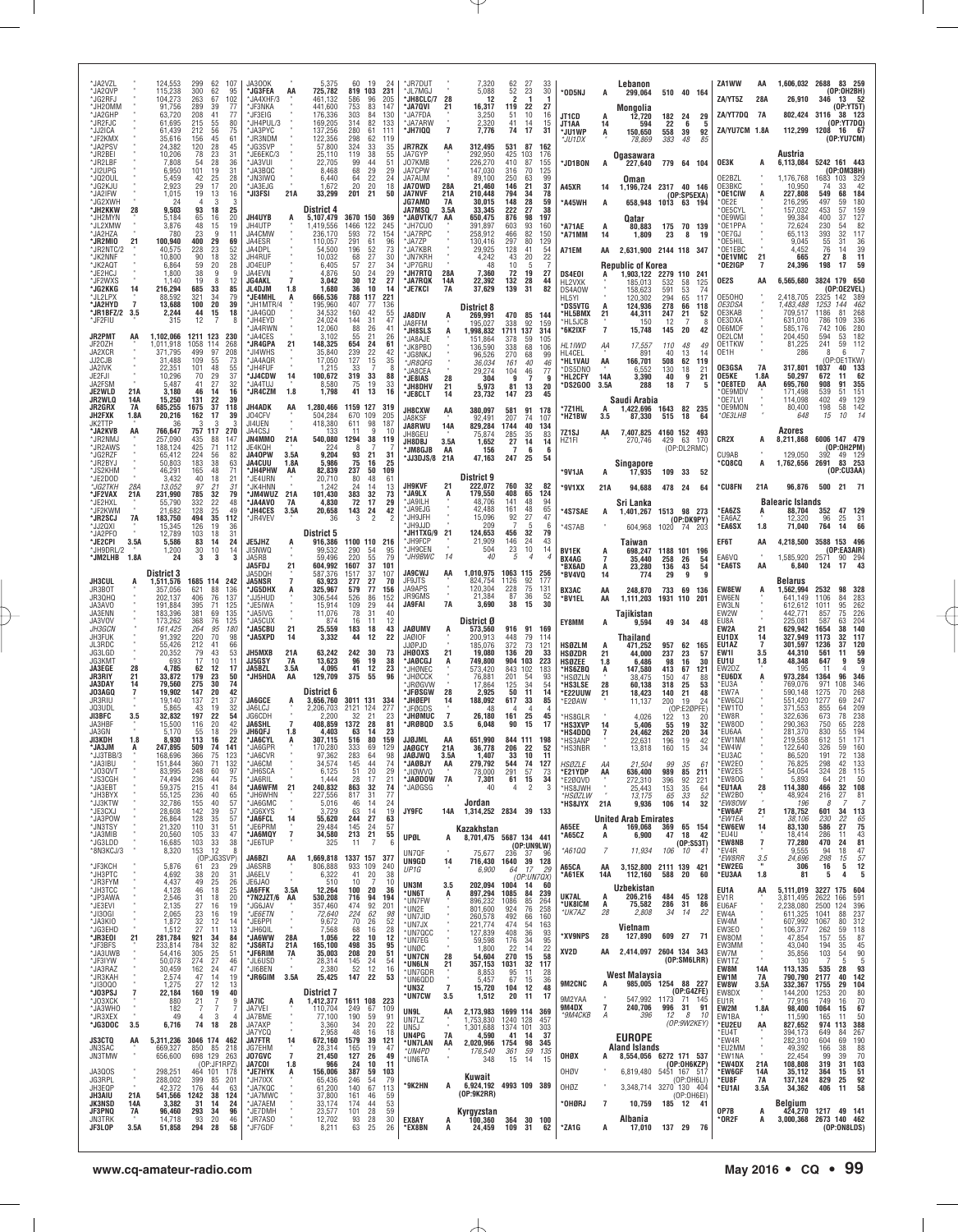| *ON3ND<br>*ON4CT<br>*ON6LO<br>*ON6VOX<br>*ON4ATW<br>*ON5WL<br>*ON6NA<br>OR3A<br><b>ON6NL</b><br>007P<br>OR5T<br>005M<br>OT6M<br><b>ON6LEO</b><br>ON4IA<br>*ON5JT<br>*ON7VD<br>$*$ OP4A<br>*ON4KNP<br>*OP6FC<br>*ON6LR<br>*ON4AXU<br>*OR4K | $\overline{7}$<br>3.5<br>1.8<br>AA<br>$\alpha$<br>21A<br>14A<br>7A<br>3.5A<br>AA | 951,212 1428<br>424,310<br>12,710<br>105<br>30,745<br>19,968<br>15,333<br>3,411,788<br>3,365,360<br>544,872<br>410,640<br>143<br>125,664<br>5,031<br>262,912<br>1,293,872<br>449,468<br>323,127<br>237,177<br>160,026<br>146,970<br>89,355<br>73,861 | 93<br>304<br>960<br>82<br>220<br>141<br>20<br>62<br>10<br>13<br>5<br>502<br>10<br>45<br>322<br>42<br>10<br>227<br>9<br>48<br>2759 149<br>525<br>2560<br>556<br>157<br>685<br>107<br>331<br>1064<br>177<br>$^{63}_{\phantom{1}5}$<br>6<br>(0P:0N5Z0)<br>512<br>30<br>102<br>(OP:ON9CC)<br>65<br>15<br>28<br>1362<br>97<br>31<br>1774<br>98<br>321<br>696<br>76<br>237<br>819<br>59<br>164<br>60<br>159<br>488<br>706<br>39<br>140<br>365<br>165<br>65<br>221<br>48<br>137<br>197<br>66<br>167            | *TK4LS<br>TK5MH<br><b>SW9AA</b><br>SV9COL<br>*SV9RNG<br><b>9A5Y</b><br>9A4MF<br><b>9A7V</b><br>9A2AJ<br>9A5X<br>*9A5S1<br>*9A3NC<br>*9A2BD<br>*9A3SM<br>*9A8FCC<br>*9A4W<br>*9A4R                                                               | $\overline{7}$<br>AA<br>А<br>AA<br>A<br>28<br>21<br>7<br>A                                   | Corsica<br>5,040<br>199,272<br>Crete<br>461.526<br>103,584<br>Croatia<br>513,819<br>332,369<br>427,876<br>1,191,420<br>538,010<br>417,600<br>287,500<br>144,672<br>136,619<br>87,278<br>12.210                                                                | 109 7<br>35<br>320 90 186<br>6,163,740 6289 156 504<br>(OP: LZ3FN)<br>609 99 267<br>576 39 117<br>6,848,660 5067 166 523<br>(OP:9A7DX)<br>1029<br>82<br>$25^{\circ}$<br>1133<br>36<br>121<br>1290<br>128<br>36<br>3424<br>39<br>141<br>973<br>87<br>248<br>859<br>70<br>230<br>650<br>66<br>184<br>327<br>79<br>185<br>425<br>56<br>147<br>294<br>48<br>103<br>125<br>18<br>56                                                                                                                       | *ОК2I F<br>*OK2OZL<br>*0K10X<br>*OK2PAD<br>*OK1JFP<br>*OK8KM<br>*OK1WMJ<br>*OK1DDV/P<br>*OK1TVL<br>*OK1TFH<br>*OK1TD<br>*0K1I I<br>*OK1KA<br>*OK2HBY<br>*OK2BNF<br>*OK1DEK<br>*OK4NN<br>*OL2N<br>*OK2VWB<br>*OL9M<br>*OK2SSJ<br>*OK2SWD<br>*OK1RZ<br>*OK2HIJ | 28<br>21<br>14                                       | 27,160<br>23,465<br>20,160<br>19,530<br>12.852<br>7,076<br>6,734<br>6,270<br>182<br>15.691<br>195,264<br>169,458<br>75,924<br>74,160<br>42,688<br>34,286<br>4,752<br>469,686<br>238,221<br>66,312<br>58,604<br>6,466<br>224,128<br>131,214 | 186<br>-31<br>66<br>65<br>117<br>30<br>60<br>123<br>30<br>69<br>154<br>24<br>99<br>26<br>25<br>106<br>42<br>16<br>107<br>26<br>48<br>124<br>10<br>47<br>10<br>6<br>121<br>21<br>50<br>623<br>33<br>111<br>670<br>$\substack{29\\31}$<br>$\begin{array}{c} 93 \\ 80 \end{array}$<br>331<br>277<br>32<br>88<br>248<br>22<br>70<br>193<br>28<br>51<br>$\overline{29}$<br>58<br>15<br>1448<br>35<br>124<br>(OP:OK1FDR)<br>809<br>37<br>116<br>27<br>311<br>8 <sup>1</sup><br>(OP:OK1MMN)<br>398<br>20<br>72<br>99<br>10<br>43<br>97<br>1026<br>31<br>87<br>27<br>706 | * 0Z2U<br>*OZ4MD<br>G5U<br>GØEFO<br>G3NYY<br>G4IUF<br>GØOKF<br>MØCCA<br>M3W<br>G4FKA<br>M6T<br>G4HZV<br>G3VYI<br>G3ZGC<br>G4L<br>*G3R<br>*G4DDL<br>*G3RLE<br>*G4DDX<br>*GØHDB                                                                   | 7A<br>1.8A<br>21<br>14<br>$\overline{7}$<br>3.5<br>A | 87,210<br>10,065<br>England<br>425,184<br>326,880<br>25,228<br>7,688<br>4,410<br>447,300<br>242,295<br>962,090<br>35,432<br>29,378<br>114,290<br>72,333<br>581,196<br>468,864<br>290,352<br>225.411<br>199,392                               | 513 22<br>92<br>50<br>128<br>- 11<br>1,512,812 2114 85 303<br>(OP:G3RXP)<br>676<br>238<br>-71<br>608<br>67<br>160<br>102<br>44<br>62<br>95<br>19<br>43<br>56<br>16<br>33<br>1400<br>35<br>115<br>(OP:G4FAL)<br>855<br>-34<br>111<br>2693<br>39<br>139<br>(OP:GABU0)<br>253<br>19<br>67<br>256<br>18<br>56<br>639<br>23<br>87<br>634<br>15<br>66<br>1134<br>70<br>238<br>(OP:GØDCK)<br>986<br>66<br>230<br>575<br>66<br>210<br>597<br>56<br>171<br>79<br>347<br>189                                               | *G1N<br>M6IDO<br>*G8X<br>*G4HVC<br>*G3SVL<br>*G3VAO<br>*ES6Q<br>*ES1CN<br>*ES4MM<br>*ES3VI<br>ES1TU<br>ES2EZ<br>*ES4NY<br>*ES2MA<br>*ES1BH<br>*ES5TF<br>*ES7GN<br>*ES5TI<br>*ESØDJ                                                           | 3.5A<br>1.8A<br>21<br>$\alpha$<br>3.5<br>AA<br>14A<br>AA<br>21A<br>14A<br><b>7A</b> | 116,382<br>6,216<br>115,368<br>13.392<br>21,910<br>7,084<br>Estonia<br>226,400<br>125,857<br>88,920<br>82,082<br>789,624<br>51,555<br>944,880<br>130,200<br>123,025<br>78,780<br>385,032<br>306,124<br>50,900                                               | 608<br>25<br>- 94<br>(OP:G3MZV)<br>28<br>114<br>9<br>$\frac{2}{5}$<br>904<br>17<br>(OP:G4FJK)<br>204<br>$\frac{46}{58}$<br>8<br>290<br>12<br>157<br>40<br>6<br>640<br>35 125<br>(0P:WS4T)<br>500<br>97<br>30<br>344<br>99<br>31<br>886<br>66<br>16<br>1120<br>84 312<br>78<br>260<br>27<br>1222<br>381<br>115<br>303<br>62<br>124<br>552<br>$\frac{1}{32}$<br>43<br>187<br>68<br>$\frac{145}{142}$<br>1070<br>38<br>40<br>794<br>341<br>78<br>22<br>(OP:ES2DJ)                                     |
|-------------------------------------------------------------------------------------------------------------------------------------------------------------------------------------------------------------------------------------------|----------------------------------------------------------------------------------|------------------------------------------------------------------------------------------------------------------------------------------------------------------------------------------------------------------------------------------------------|---------------------------------------------------------------------------------------------------------------------------------------------------------------------------------------------------------------------------------------------------------------------------------------------------------------------------------------------------------------------------------------------------------------------------------------------------------------------------------------------------------|-------------------------------------------------------------------------------------------------------------------------------------------------------------------------------------------------------------------------------------------------|----------------------------------------------------------------------------------------------|---------------------------------------------------------------------------------------------------------------------------------------------------------------------------------------------------------------------------------------------------------------|------------------------------------------------------------------------------------------------------------------------------------------------------------------------------------------------------------------------------------------------------------------------------------------------------------------------------------------------------------------------------------------------------------------------------------------------------------------------------------------------------|--------------------------------------------------------------------------------------------------------------------------------------------------------------------------------------------------------------------------------------------------------------|------------------------------------------------------|--------------------------------------------------------------------------------------------------------------------------------------------------------------------------------------------------------------------------------------------|------------------------------------------------------------------------------------------------------------------------------------------------------------------------------------------------------------------------------------------------------------------------------------------------------------------------------------------------------------------------------------------------------------------------------------------------------------------------------------------------------------------------------------------------------------------|-------------------------------------------------------------------------------------------------------------------------------------------------------------------------------------------------------------------------------------------------|------------------------------------------------------|----------------------------------------------------------------------------------------------------------------------------------------------------------------------------------------------------------------------------------------------|------------------------------------------------------------------------------------------------------------------------------------------------------------------------------------------------------------------------------------------------------------------------------------------------------------------------------------------------------------------------------------------------------------------------------------------------------------------------------------------------------------------|----------------------------------------------------------------------------------------------------------------------------------------------------------------------------------------------------------------------------------------------|-------------------------------------------------------------------------------------|-------------------------------------------------------------------------------------------------------------------------------------------------------------------------------------------------------------------------------------------------------------|----------------------------------------------------------------------------------------------------------------------------------------------------------------------------------------------------------------------------------------------------------------------------------------------------------------------------------------------------------------------------------------------------------------------------------------------------------------------------------------------------|
| $*$ 0T1V<br>*OP7SS<br>*004B<br>*ON4LDP<br>*0T4T<br>*ON3DI<br>E74X<br>*E7ØEA<br>*E71W<br>*E71EEE<br>*E74GZ<br>*E75AZ<br>*E75A<br><b>E72M</b><br>*E72U<br>*E78T<br>*E77AW<br>*E77G                                                          | 21A<br>7A<br>А<br>28<br>21<br>14<br>7A<br>AA<br><b>14A</b><br>7A                 | 30,303<br>21,721<br>49,858<br>64,695<br>10,388<br>522<br>Bosnia-Herzegovina<br>389.620<br>616<br>52,865<br>105,616<br>24,800<br>197,400<br>15,190<br>37,284<br>413,744<br>246.328<br>182,901<br>105,791                                              | 103<br>$\frac{71}{75}$<br>46<br>32<br>141<br>(OP:ON7SS)<br>216 31<br>66<br>(OP:ON4BHQ)<br>463<br>19<br>76<br>116<br>13<br>40<br>(OP:ON4BPM)<br>4<br>53<br>189<br>1205<br>12<br>23<br>16<br>228<br>27<br>82<br>598<br>82<br>30<br>273<br>46<br>16<br>112<br>755<br>38<br>166<br>48<br>14<br>321<br>16<br>62<br>820<br>75<br>229<br>492<br>957<br>69<br>$^{259}_{95}$<br>28<br>525<br>30<br>97                                                                                                            | *9A4HP<br>*9A3IH<br>*9A2MF<br>*9A3B<br>*9A2XW<br>*9A2SW<br>*9A4QV<br><b>9A1P</b><br>9A2JK<br>9A5M<br><b>9A5D</b><br>9A2L<br>9A4WY<br>9A4M<br>9A8M<br>9A1AA<br>9A2NO<br><b>9A2G</b>                                                              | 21<br>14<br>$\overline{7}$<br>3.5<br>AA<br>$\mathcal{R}$<br>28A<br><b>7A</b><br>3.5A<br>1.8A | 5,358<br>349,635<br>21,440<br>192,908<br>1,656<br>14,976<br>59,202<br>596,960<br>97,893<br>232,000<br>490,806 1689<br>435,050<br>499,044<br>497,520<br>250,360<br>29,388<br>3,440                                                                             | 28<br>19<br>67<br>1102<br>34<br>109<br>22<br>45<br>163<br>975<br>30<br>86<br>(0P:9A2VR)<br>42<br>8<br>15<br>132<br>16<br>56<br>759<br>58<br>11<br>7,416,992 4224 185 651<br>(OP:9A1UN)<br>658 107<br>348<br>251<br>.59<br>160<br>749 35 125<br>(OP:9A7Z)<br>35 114<br>(OP:9A2VJ)<br>1323<br>39<br>136<br>2156<br>35<br>121<br>2284<br>32<br>112<br>(OP:9A3XU)<br>1742 22<br>88<br>$\frac{16}{7}$<br>63<br>286<br>88<br>33                                                                            | *OK1GS<br>$*$ OL6A<br>*OK2TRN<br>*OK1HCG<br>*OK2BRQ<br>*OK2ON<br>*OK1DST<br>*OK2HBR<br>*OK1DJS<br>*OK1FC<br>*OK1FOG<br>*OK3MO<br>*OK5SWL<br>*OK1JOK<br>OL6P<br>OL5Y<br>OK5ZZ<br>OK2QA<br>OK1RR<br>OL5M                                                       | 3.5<br>1.8<br>AA                                     | 96,030<br>65,511<br>45,030<br>43,143<br>12,141<br>11,118<br>2,700<br>78,952<br>55,708<br>35,140<br>24,832<br>3,672<br>1,176<br>25,472<br>4,669,977<br>3,203,550<br>1,129,480<br>1,023,112<br>955,188                                       | 612<br>18<br>$\frac{81}{70}$<br>448<br>17<br>(OP:OK1SKJ)<br>272<br>70<br>25<br>486<br>14<br>59<br>45<br>12<br>155<br>155<br>11<br>40<br>42<br>25<br>11<br>904<br>58<br>13<br>61<br>672<br>15<br>58<br>395<br>12<br>$\frac{53}{28}$<br>317<br>11<br>110<br>6<br>53<br>19<br>-5<br>(OP:OK2SWD)<br>382<br>10<br>54<br>6.166.512 3679 171 621<br>(0P:OK2PP)<br>2758 179 614<br>2716 154<br>524<br>109<br>331<br>1281<br>384<br>124<br>1146<br>1051<br>119<br>388<br>(OP:0K1GI)                                                                                       | G1SCT*<br>*G4AJY<br>*G3WRR<br>*G3RSD<br>*G3VIP<br>*MØSAR<br>*MØP<br>*MØMPM<br><b>MØTCL</b><br>*G4WQI<br>*G40TV<br>*G3ZRN<br>*G8VPE<br>*GØMCV<br>G8GHD<br>MØJWB<br>'G6GLP<br>*MØACM<br>*2EØSDV<br>*G3TJE<br>*G4RGK<br>*G40GB<br>*MØSEV<br>*GØWAT | 28<br>21<br>14                                       | 86,390<br>85,952<br>80,580<br>76,194<br>62,825<br>51,986<br>50,138<br>44,880<br>39,897<br>36,288<br>30,380<br>20,592<br>18,308<br>16,038<br>14.945<br>12,087<br>4,212<br>1,972<br>432<br>8,190<br>37,180<br>10,123<br>30,736<br>107,565      | $\frac{400}{382}$<br>$\frac{42}{37}$<br>$\frac{121}{121}$<br>274<br>47<br>111<br>294<br>39<br>127<br>250<br>39<br>136<br>248<br>32<br>107<br>239<br>31<br>75<br>(OP:MØRYB)<br>213<br>41<br>95<br>243<br>30<br>87<br>212<br>30<br>66<br>191<br>39<br>85<br>132<br>25<br>53<br>122<br>26<br>66<br>173<br>20<br>61<br>129<br>$\frac{18}{27}$<br>43<br>87<br>52<br>52<br>16<br>38<br>32<br>15<br>19<br>13<br>8<br>10<br>110<br>15<br>30<br>340<br>49<br>16<br>98<br>16<br>37<br>312<br>14<br>54<br>79<br>695<br>22   | *ES8DH<br>RA1AL<br>RM1T<br>RA1TV<br>RA10D<br>UA1F<br>RX1AG<br><i>UA1CE</i><br>RA1CP<br>R <sub>1</sub> AT<br>RA10EA<br>RC10<br>*RW1AM<br>*RZ10K<br>*RA1QE<br>*R1NI<br>*UA1CGS<br>*UA1NFA<br>*RW1AI<br>*RA1CE                                  | 1.8A<br>1.8<br>А                                                                    | 14,535<br><b>European Russia</b><br>District 1<br>3,292,225<br>791,616<br>217,501<br>200,995<br>172,082<br>138,460<br>121,200<br>64,380<br>17,836<br>3,096<br>13,377<br>536,250<br>501,723<br>220,571<br>194,565<br>191,620<br>140,128<br>120,982<br>94,380 | 267<br>42<br>9<br>2613 157 568<br>1386<br>98<br>301<br>(OP:R1TE)<br>459<br>193<br>70<br>$\frac{222}{204}$<br>301<br>83<br>350<br>74<br>364<br>$\frac{162}{109}$<br>$\frac{127}{71}$<br>53<br>616<br>41<br>263<br>47<br>119<br>27<br>$\substack{24 \\ 40}$<br>24<br>19<br>9<br>300<br>739<br>99<br>291<br>849<br>236<br>85<br>191<br>702<br>56<br>198<br>57<br>589<br>$\frac{190}{171}$<br>406<br>78<br>$\frac{400}{325}$<br>61<br>64<br>$\frac{329}{237}$<br>$\frac{143}{100}$<br>52               |
| LZ1GE<br>LZ1NT<br>LZ1HW<br>LZ4T<br>LZ2PG<br>LZ1RW<br>LZ1GU<br>*LZ5VK<br>*LZ1IQ<br>*LZ1MDU<br>*LZ3ZQ<br>*LZ2ZY<br>*LZ3YV<br>*LZ1FJ<br>*LZ1NYK<br>*LZ3V<br>*LZ1IU<br>*LZ1KZ                                                                 | $\ddot{A}$<br>28<br>21<br>$\overline{7}$<br>1.8<br>А                             | Bulgaria<br>266,760<br>232,288<br>85,137<br>164,152<br>80,010<br>179.439<br>24,400<br>439,020<br>128,268<br>117,847<br>117,810<br>84,180<br>72,027<br>48,216<br>45,390<br>45,216<br>20,967<br>20.710                                                 | 629 69 201<br>498<br>74<br>198<br>188<br>70<br>107<br>670<br>34<br>108<br>(OP: LZ4TL)<br>319<br>30<br>75<br>812<br>373<br>29<br>100<br>10<br>-51<br>857<br>77<br>247<br>336<br>70<br>182<br>332<br>138<br>53<br>295<br>155<br>55<br>257<br>60<br>123<br>306<br>39<br>112<br>258<br>36<br>111<br>260<br>29<br>73<br>44<br>100<br>235<br>(OP:LZ<br>'NYI<br>113<br>31<br>56<br>122<br>27<br>68                                                                                                             | *9A7T<br>*9A3AG<br>*9A2GA<br>*9A9XX<br>*9A1AD<br>*9A3KS<br>*9A5IP<br>*9A5YY<br>*9A3XV<br>*9A2KO<br>*9A3TY<br>*9A5KIR<br>*9A3JH<br>*9A9R<br>$*9A3TU$<br>*9A2KD<br>OK2EA<br>OK7FL<br>OK1FRO                                                       | AA<br>28A<br>14A<br>7A<br>3.5A<br>1.8A<br>А                                                  | 1,952,734<br>1,026,950<br>168,480<br>43,824<br>28,860<br>23,868<br>10,125<br>459<br>11,376<br>3,360<br>144,950<br>770<br>479,532<br>454,263<br>14,348<br>4,905<br><b>Czech Republic</b><br>953,344 1515<br>571,576<br>483,300                                 | 1244 162 545<br>(0P:9A5MR)<br>1000 127<br>448<br>413 63<br>171<br>184<br>44<br>88<br>144<br>35<br>76<br>$\frac{53}{21}$<br>80<br>64<br>99<br>54<br>11<br>8<br>q<br>65<br>22<br>50<br>56<br>11<br>21<br>638<br>30<br>100<br>27<br>15<br>1401<br>40<br>138<br>1475<br>37<br>122<br>12<br>164<br>56<br>$\overline{7}$<br>101<br>38<br>90<br>302<br>77<br>1179<br>219<br>1076<br>60<br>210                                                                                                               | OK1TC<br>OK7GU<br>OK1FED<br>OK1FZM<br>OK4MM<br>OK7K<br>OK2RU<br>OL8M<br>OK1DOL<br>OL7M<br>OK3R<br>OK3C<br>OK6DJ<br>OK1TN<br>OK2FB<br>OK1LO<br>OK1HFP<br>OL3R                                                                                                 | 28A<br>21A<br>14A                                    | 467,610<br>271,388<br>117,938<br>77,560<br>42,612<br>175,252<br>53,862<br>721,152<br>646,282<br>573,862<br>534,520<br>454,026<br>376.250<br>357,104<br>130,356<br>60,669<br>615,216<br>557,256                                             | 1038<br>58<br>228<br>508<br>95<br>212<br>432<br>34<br>75<br>189<br>54<br>86<br>$\overline{92}$<br>42<br>140<br>119<br>748<br>35<br>(OP:OK1NS)<br>173<br>32<br>109<br>1648<br>153<br>39<br>1516<br>145<br>37<br>1505<br>129<br>37<br>(OP:OK1CID)<br>1334<br>- 38<br>- 146<br>(0P:0K1DVM)<br>1083<br>38 148<br>(OP:OK2ZC)<br>941<br>37<br>138<br>920<br>38<br>138<br>404<br>35<br>118<br>298<br>28<br>79<br>1753<br>39<br>129<br>40<br>1498<br>146                                                                                                                 | *GØHVQ<br>*MØNQN<br>*G3YJR<br>*G4EBK<br>*GØGDU<br>*G4MEM<br>*G3VIR<br>G4R<br>G4IIY<br>G8DX<br>MØTDW<br>G4LPD<br><b>MØOSH</b><br>G3UHU<br>G4RKO<br>GØJJG<br>G4RRM<br>G3KMQ<br>G4FNL<br>G60KU                                                     | 3.5<br>1.8<br>AA                                     | 77,004<br>2,412<br>2,035<br>28,853<br>8,211<br>5.192<br>2,628<br>3,547,992<br>2,009,889<br>746,925<br>232,206<br>228,484<br>221,851<br>190,452<br>80,676<br>66,080<br>65,170<br>54,210<br>27,500<br>13,524                                   | 22<br>511<br>70<br>12<br>29<br>24<br>9<br>54<br>28<br>357<br>11<br>50<br>156<br>9<br>42<br>86<br>$\frac{g}{6}$<br>$\frac{35}{30}$<br>64<br>3299 137 451<br>(0P:Y04RDW)<br>1792 118<br>43<br>95<br>250<br>984<br>614<br>53<br>176<br>559<br>57<br>182<br>434<br>69<br>218<br>427<br>54<br>182<br>395<br>36<br>126<br>310<br>31<br>87<br>200<br>51<br>82<br>49<br>162<br>90<br>152<br>$\substack{27 \\ 28}$<br>$^{73}_{56}$<br>97                                                                                  | *R1AO<br>*RA1WZ<br>*R1NW<br>*RK1NA<br>*RU1ZC<br>*R1AL<br>*UA10JL<br>*RA1L<br>*UA1CBM<br>*RX1A<br>*RA1WA<br>*UA1A<br>*UA1ZFG<br><b>RT10</b><br>RN10N<br>RW <sub>1</sub> C<br>RD1A<br>RK1AD<br>UD1A<br><b>UA1AFT</b><br>R1DX<br>UA10MS         | 28<br>21<br>3.5<br>1.8<br>AA<br>$^{14A}_{7A}$<br>3.5A                               | 84,750<br>78,234<br>54,756<br>48,750<br>38,122<br>29.795<br>10,240<br>7,488<br>12,366<br>345,337<br>13,896<br>29,212<br>2,496<br>2,996,000<br>2,029,521<br>794.345<br>354,288<br>87,984<br>72,416<br>530,145<br>362,094<br>228,371                          | 50<br>293<br>$\frac{128}{106}$<br>$\frac{106}{96}$<br>$\frac{64}{78}$<br>$\frac{78}{24}$<br>49<br>56<br>165<br>$\frac{259}{183}$<br>$\frac{29}{34}$<br>$\frac{23}{17}$<br>196<br>124<br>34<br>90<br>14<br>40<br>153<br>14<br>1287<br>37<br>114<br>$\frac{57}{54}$<br>15<br>130<br>378<br>13<br>27<br>5<br>89<br>2953 141 419<br>2508<br>393<br>114<br>295<br>388<br>903<br>100<br>413<br>100<br>174<br>226<br>60<br>81<br>199<br>65<br>149<br>1356<br>40<br>135<br>39<br>1137<br>110<br>1150<br>33 |
| *LZ3TL<br>*LZ2AG<br>*LZ200\<br>*LZ2JA<br>*LZ1IA<br>*LZ1DQ<br>*LZ3PZ<br>LZ2GS*<br>*LZ9V<br>*LZ5PL<br>*LZ2CH<br>*LZ6Z<br>*LZ1VKD<br>*LZ2CC<br>*LZ2JOW<br>*LZ3BB<br>*LZ2TF<br>LZ7J<br>LZ1ZJ<br>LZ2DF<br>LZ2ZG                                | 28<br>21<br>14<br>3.5<br>AA                                                      | 20,328<br>5,424<br>3,100<br>49,880<br>20.803<br>13,950<br>7,990<br>6,426<br>152,134<br>3,108<br>66,445<br>38,236<br>21.546<br>20,605<br>396<br>39,262<br>288<br>706,462<br>646,478<br>526,118                                                        | 24<br>60<br>146<br>20<br>28<br>$\frac{51}{39}$<br>14<br>17<br>206<br>29<br>87<br>133<br>21<br>50<br>21<br>41<br>115<br>12<br>35<br>108<br>64<br>18<br>33<br>92<br>30<br>688<br>72<br>9<br>28<br>442<br>23<br>74<br>346<br>16<br>63<br>210<br>15<br>48<br>189<br>14<br>51<br>25<br>6<br>-6<br>586<br>10<br>57<br>23<br>$\overline{4}$<br>12<br>956,802 1518 101 298<br>(DP: LZ1CI)<br>1117 94 279<br>860 118<br>309<br>843<br>292<br>94                                                                  | OK1AXB<br>OK4RQ<br>OK1BLU<br>OK3M<br>OK1DWC<br>OK2BV<br>OK1MSP<br>ОК2РDК<br>OK2ABU<br>OK5D<br>OK7XC<br>OK1IE<br><b>OK6W</b><br>OL1M<br>OK2W<br>OK5ET<br>OK1ATP<br>*0K7Z<br>*0K7Y                                                                | 28<br>21<br>14<br>$\overline{1}$<br>1.8<br>A                                                 | 426,240<br>215,100<br>188,895<br>170,400<br>152,304<br>124,898<br>61,180<br>19,516<br>7,152<br>488,748<br>134,520<br>66.918<br>343,944<br>169,320<br>35,642<br>23,556<br>4,134,277<br>1,226,809                                                               | <i>850</i><br>728<br>82<br>251<br>46<br>134<br>539<br>61<br>196<br>512<br>149<br>51<br>632<br>31<br>121<br>503<br>48<br>149<br>169<br>86<br>54<br>120<br>37<br>45<br>90<br>14<br>34<br>1388 35<br>121<br>(OP:OK1DTP)<br>597<br>83<br>- 31<br>247<br>31<br>83<br>947,089 2613 40 139<br>(0P:0K1MU)<br>1691 33 103<br>(OP:OK1EW)<br>1189 23<br>- 79<br>418<br>11<br>60<br>269<br>13<br>65<br>3494 142 465<br>(0P:0K2ZI)<br>1690 107 360                                                                | OL5T<br><b>OLØW</b><br>OK1HGM<br>OK1DX<br>OK1T<br>OL6X<br>*OK1VK<br>*OK2CMW<br>$*$ OK7MT<br>*OK2PCL<br>*OK2SAR<br>*OK1SI<br>*OK4DZ<br>*OK1ABF<br>*ОК6АА<br>*OK1ES<br>*OL5W<br>*OK1FGD<br>$*$ OL9R                                                            | 7A<br>3.5A<br>1.8A<br>AA<br>28A<br>14A<br><b>7A</b>  | 720,012<br>498,694<br>293,667<br>4,446<br>50,048<br>43,134<br>409,500<br>356,065<br>237,120<br>214,127<br>205,119<br>106,439<br>32,767<br>5.100<br>5,445<br>339,253<br>65,384<br>403,860                                                   | (OP:OK1VWK)<br>2328<br>40<br>134<br>1553<br>40<br>139<br>(OP:OK1DSZ)<br>1565 27<br>94<br>32<br>106<br>736<br>11<br>53<br>432<br>13<br>65<br>(OP:OK1DIG)<br>761,691 1106 106<br>331<br>606<br>94<br>221<br>572<br>82<br>213<br>434<br>75<br>120<br>613<br>178<br>$\frac{55}{52}$<br>636<br>161<br>282<br>58<br>105<br>39<br>141<br>112<br>35<br>31<br>29<br>52<br>18<br>27<br>37<br>136<br>1010<br>500<br>68<br>20<br>1648<br>34<br>125<br>(OP:OK6RA)                                                                                                             | GØDWV<br>G6VMR<br>M2G<br>G2NF<br>M7W<br>G3U<br>MØINN<br>G6AY<br>G3VPW<br>M3I<br><b>GØBNR</b><br>G3PJT<br><b>MØWUT</b><br>M4U<br>G3P<br>G3PHO                                                                                                    | 21A<br>٠<br>14A<br>7A                                | 5,229<br>2,478<br>491,865<br>399,465<br>377,894<br>302,604<br>274,230<br>194,445<br>185,103<br>184,680<br>160,671<br>21,582<br>25,974<br>554,400<br>221,804                                                                                  | 74<br>14<br>49<br>18<br>31<br>24<br>1429<br>36<br>129<br>(OP:G4RCG)<br>1165 38<br>127<br>1013<br>-36<br>-142<br>(OP:G3TBK)<br>319,063 1141 35<br>- 116<br>(OP:G3UJE)<br>886 37 130<br>641<br>37 128<br>(OP:G3RTE)<br>596<br>33 112<br>593<br>34 123<br>(OP:GØORH)<br>465 37 134<br>32 115<br>500<br>19<br>110<br>- 80<br>131 24 87<br>$(OP:G\emptyset DVJ)$<br>1802 40 135<br>(OP:G3WPH)<br>917<br>33 109                                                                                                        | RA1QD<br>UA1ANA<br><b>RV1CC</b><br>*RA1DA<br>*UA1CEC<br>*RT1Q<br>*UA1ZJV<br>*UC1A<br>*UA10MB<br>*RA1A0<br>*UA100X 21A<br>*UA10DM<br>*RV1ZT<br><b>RM3F</b><br>RM <sub>2U</sub><br>R3ZV<br>R3FX<br>R30M<br>RC3U                                | 1.8A<br>AA<br>14A<br>A                                                              | 135,486<br>53,424<br>84,130<br>1,036,479<br>258,856<br>114,756<br>20,054<br>5,472<br>4.125<br>1,395<br>57,166<br>92.302<br>2,835<br><b>District 3</b><br>2,949,492<br>1.799,524<br>1,179,946<br>1,103,552<br>925,740<br>715,904                             | 846<br>$\frac{91}{68}$<br>$\frac{74}{349}$<br>26<br>513<br>16<br>20<br>783<br>1523<br>90<br>799<br>$\frac{204}{144}$<br>58<br>278<br>75<br>$\frac{41}{40}$<br>129<br>33<br>17<br>73<br>35<br>22<br>$\frac{33}{18}$<br>23<br>13<br>80<br>365<br>21<br>311<br>104<br>62 10 25<br>3326 138 408<br>(OP:UA3DPX)<br>1783 139 423<br>1727<br>106<br>348<br>1904 107<br>294<br>322<br>1497<br>95<br>96<br>280<br>1051<br>294<br>87                                                                         |
| LZ3RM<br>LZ2NG<br>LZ2FL<br>LZ1QN<br>LZ7E<br>LZ1BJ<br>LZ1UK<br>LZ1NG<br>LZ5Z<br><b>LZ1EV</b><br>LZ5K<br>LZ1AQ<br>*LZ8E<br>*LZ9R<br>*LZ1DNY<br>*LZ5XQ<br>*LZ1IKY<br>*LZ1VQ<br>*LZ10J<br>*LZ2DJA<br>*LZ2RM                                   | $\sim$<br>28A<br>14A<br>7A<br>3.5A<br>AA                                         | 233,640<br>201,280<br>88,914<br>77,682<br>32,000<br>28,864<br>16<br>141,550<br>373,659<br>765,936<br>450,660<br>98,794<br>5,654,858<br>3,407,036<br>1,195,466<br>728,454<br>280,725<br>202,020<br>149,034<br>76,368<br>43,763                        | 561<br>51<br>185<br>395<br>75<br>197<br>321<br>37<br>109<br>309<br>32<br>89<br>150<br>43<br>82<br>(OP: LZ1CNN)<br>201 24<br>64<br>2<br>$\overline{\phantom{a}}$<br>$\overline{2}$<br>554 33 116<br>1320 39 130<br>(OP: LZ3DX)<br>3074 34 110<br>1890<br>34 114<br>(OP: LZ10Z)<br>829 20<br>- 74<br>3977 181<br>633<br>(OP: LZ2BE)<br>3021 137<br>530<br>1595 101<br>362<br>1438<br>79<br>255<br>675<br>69<br>216<br>684<br>54<br>168<br>48<br>129<br><i>500</i><br>288<br>45<br>103<br>63<br>151<br>-44 | *OK7AW<br>*OK2MBP<br>*OK6N<br>*OK2QX<br>*OK2SGW<br>*OK1DKO<br>*OK1BA<br>*OK8DD<br>*OK2SGY<br>*0K50K<br>*OK1DKR<br>*OK1CZ<br>*OK1HEH<br>*OK2TBC<br>*OK1MKU<br>*OK1JOC<br>*OK5SA<br>*OK1FCA<br>*OK1DRX<br>*OK2BLD<br>*OK1PX<br>*OK2PEM<br>*OK1DVA |                                                                                              | 1,137,214<br>1,067,772<br>795,375<br>629,636<br>530,032<br>515,900<br>505,298<br>496,805<br>453,604<br>393,492<br>390,104<br>360,282<br>353,894<br>341,802<br>293,160<br>285,105<br>214,250<br>208,472<br>201,576<br>194,028<br>193,104<br>186,432<br>184,070 | (OP:OK1FDY)<br>2080 88 294<br>1689<br>86 318<br>1210<br>89<br>286<br>(OP:OK2PTS)<br>969<br>98 300<br>1053<br>66 248<br>1011<br>74<br>234<br>71<br>246<br>914<br>797<br>254<br>81<br>882<br>73<br>229<br>1089<br>57<br>185<br>584<br>83<br>258<br>719<br>72<br>226<br>875<br>63<br>215<br>641<br>80<br>226<br>453<br>89<br>260<br>805<br>166<br>63<br>491<br>64<br>186<br>694<br>45<br>161<br>517<br>59<br>168<br>538<br>55<br>173<br>509<br>$\frac{55}{55}$<br>161<br>551<br>137<br>563<br>54<br>179 | *OK1DWQ<br>*OK1UBA 3.5A<br>*OK1AXA<br>*OK1AY<br>*OK/LZ3SF<br>*OK1KZ<br>0Z1AA<br>0Z7YL<br>0Z2BKK<br>0Z7EA<br>0Z4UN<br>0Z8PG<br>*0Z1AAR<br>*OU4N<br>*OZ4FA<br>*0Z3SM<br>*0Z6AGX<br>*OU3A<br>*0Z4QX<br>*0Z8AE<br>*0Z7BQ                                         | 1.8A<br>A<br>A<br>21                                 | 37,736<br>47,231<br>45,360<br>29,360<br>4,922<br>1,680<br>Denmark<br>4,403,250<br>138,381<br>104,082<br>66,284<br>25,745<br>4,403<br>460,306<br>341,250<br>215,260<br>208,559<br>119,700<br>101,556<br>18<br>161,727<br>137,391            | 251<br>16<br>73<br>508<br>12<br>-61<br>540<br>12<br>60<br>241<br>13<br>67<br>62<br>7<br>39<br>4<br>24<br>67<br>4166 135 435<br>381<br>51<br>142<br>371<br>54<br>155<br>263<br>45<br>101<br>101<br>36<br>59<br>53<br>14<br>23<br>952 79 264<br>782<br>73<br>252<br>(OP:0Z4KG)<br>580 65 164<br>560<br>59 204<br>397<br>48<br>142<br>311<br>56 126<br>(OP:OZ5UR)<br>3<br>3<br>514<br>32 109<br>607<br>29<br>94                                                                                                                                                     | MØPCB<br>G4EXD<br>*G4MKR<br>*G4WGE<br>*G3VGZ<br>*G4C<br>*G3KNU<br>*G4RHR<br>*G3YPP<br>*2EØCVN<br>*G8AJM<br>*MØNIE<br>*G3RTU<br>*G3VDB<br>*GØLHZ<br>*G7TWC<br>*G3YBO<br>*G4DBN<br>*G4MUL<br>*G4AYU<br>*G4UZE<br>*MØXAC<br>*GØTHF<br>$*$ M2L      | 3.5A<br>AA<br>28A                                    | 351,790<br>7,020<br>508,167<br>334,871<br>332,200<br>163,438<br>159,328<br>144,720<br>140,140<br>129,314<br>64,722<br>61,299<br>58,916<br>35,208<br>26,462<br>25,441<br>21,744<br>11,528<br>9,731<br>8,000<br>2,952<br>420<br>416<br>165,375 | 1755<br>27<br>100<br>70<br>13<br>-52<br>847<br>82<br>215<br>793<br>58<br>199<br>693<br>63<br>212<br>584<br>430<br>$\frac{6}{57}$<br>152<br>53<br>155<br>428<br>49<br>167<br>504<br>43<br>139<br>552<br>35<br>131<br>252<br>45<br>116<br>249<br>42<br>105<br>292<br>34<br>109<br>186<br>23<br>85<br>183<br>26<br>75<br>37<br>103<br>66<br>116<br>31<br>41<br>117<br>23<br>65<br>19<br>146<br>18<br>55<br>26<br>38<br>42<br>16<br>25<br>$\overline{g}$<br>-11<br>-11<br>33<br>12<br>20<br>716 32 103<br>(OP:MØBJL) | RV3UP<br>RN5AA<br>R <sub>2</sub> ZA<br>R3AP<br>R5AM<br>RA5C<br>UA3RN<br>RA3BQ<br>RA3ST<br>RL3BZ<br>RV3TG<br>RU3XW<br>UA3LAR<br>R3CW<br>RW3XM<br>RA3EA<br>R3QF<br>RA3THN<br>RV3ZD<br>RU3EJ<br>RA3WVG<br>RZ3AL<br>R3HD<br>RT3A<br><b>RW3WR</b> | $\alpha$<br>28<br>21                                                                | 683,514<br>600,850<br>436,600<br>324,945<br>303,646<br>209,610<br>204,268<br>147,392<br>143,472<br>124,890<br>124,218<br>90,117<br>48,100<br>34,270<br>28,576<br>21,276<br>15,756<br>9,943<br>5,040<br>4,131<br>3,344<br>875<br>86,940<br>32,656<br>112,112 | 1278<br>773<br>294<br>100<br>227<br>998<br>-69<br>200<br>865<br>61<br>980<br>53<br>234<br>182<br>518<br>73<br>170<br>647<br>59<br>242<br>87<br>137<br>408<br>57<br>187<br>126<br>387<br>55<br>367<br>150<br>56<br>351<br>36<br>117<br>95<br>147<br>53<br>81<br>175<br>34<br>63<br>173<br>31<br>74<br>138<br>34<br>66<br>38<br>79<br>$\frac{35}{23}$<br>75<br>22<br>50<br>92<br>38<br>21<br>30<br>58<br>85<br>18<br>$\frac{14}{97}$<br>17<br>11<br>394<br>29<br>74<br>150<br>30<br>109<br>451<br>34 |
| *LZ3RN<br>*LZ2DB<br>*LZ3ZZ<br>*LZ6B<br>*LZ2HA<br>*LZ1ZP<br>*LZ5W<br>*LZ3SM<br>*LZ1QV<br>*LZ1MC                                                                                                                                            | 21A<br>$\sim$<br>14A<br>7A                                                       | 18,040<br>14,707<br>12,888<br>420,496<br>223,368<br>162,944<br>330,720<br>159.740<br>176,045<br>176                                                                                                                                                  | 104<br>33<br>55<br>149<br>20<br>57<br>151<br>16<br>56<br>127<br>1274<br>37<br>(OP: LZ2AB)<br>689<br>35<br>129<br>401<br>35<br>117<br>1285 38 121<br>(OP:LZ1YE)<br>693<br>-34<br>106<br>834<br>31<br>106<br>9<br>5<br>6                                                                                                                                                                                                                                                                                  | *OK1AWC<br>*OK2KFK<br>*OK2BJK<br>*OK2GU<br>*OK2VX<br>*OK2PBG<br>*OK1AOU<br>*OK2LC<br>*OK2BND<br>*OK1PI<br>*OK1DXW                                                                                                                               |                                                                                              | 178,360<br>150,075<br>116,970<br>90,984<br>81,104<br>77,850<br>76,728<br>56,210<br>53,088<br>50,400<br>27,328                                                                                                                                                 | 411<br>68<br>177<br>442<br>60<br>165<br>(OP:OK2ABU)<br>409<br>57<br>153<br>297<br>61<br>143<br>414<br>31<br>106<br>243<br>48<br>125<br>337<br>53<br>131<br>187<br>44<br>66<br>227<br>44<br>114<br>226<br>38<br>42<br>134<br>39<br>73                                                                                                                                                                                                                                                                 | *OZ1NF<br>0Z8SW<br>OZ8AGB<br>OZ7A<br>0Z40<br>0Z1IKY<br>*0Z4CG<br>*0Z5D<br>$*$ OZ1AXG<br>$*$ 024RT                                                                                                                                                            | 14<br>7<br>AA<br>14A<br><b>7A</b><br>1.8A<br>AA<br>٠ | 33,812<br>677,347<br>3,150<br>104.267<br>186,480<br>604,078 1189<br>45,261<br>27,392<br>6,325                                                                                                                                              | 291<br>16<br>63<br>933 109<br>334<br>47<br>20<br>30<br>864,432 2393 40 144<br>(0P:YT2T)<br>485<br>27 100<br>1132<br>26<br>85<br>71<br>255<br>198<br>46<br>95<br>163<br>78<br>29<br>99<br>13<br>42                                                                                                                                                                                                                                                                                                                                                                | $*$ M7X<br>*G9F<br>*MØHDF<br>*G4U<br>*M4P<br>*MØDSL<br>*M6W                                                                                                                                                                                     | 21A<br>٠<br>14A<br><b>7A</b>                         | 294,525<br>183,755<br>25.404<br>326,246<br>14,534<br>12,240<br>277,900                                                                                                                                                                       | 731 37 128<br>(OP:GØTSM)<br>599 33 110<br>(OP:G4BVY)<br>173 22 65<br>1198 37 120<br>(OP:G4SGX)<br>188<br>$9 \t34$<br>(OP:MØPMV)<br>151<br>13 35<br>1289 31 109<br>(0P:G3WW)                                                                                                                                                                                                                                                                                                                                      | RD3AT<br>RZ3AV<br>RW3YA<br>R300<br><b>R5WW</b><br>RK3ZZ<br>RA5A0<br>RM50<br>*RL5D<br>*RZ3F<br>*RW5CW<br>*R5DT<br>*UA3VLO                                                                                                                     | 14<br>n.<br>3.5<br>1.8<br><b>A</b><br>A                                             | 144,096<br>89,900<br>54,802<br>44,116<br>148,170<br>63,155<br>11,184<br>3,536<br>1,236,546<br>1,054,431<br>789,168<br>621,418<br>419,016                                                                                                                    | 68<br>78<br>72<br>63<br>63<br>84<br>935<br>28<br>22<br>565<br>22<br>411<br>335<br>19<br>1084<br>26<br>70<br>39<br>28<br>617<br>15<br>9<br>246<br>104<br>6<br>1639 100 349<br>1373<br>105<br>336<br>307<br>94<br>1115<br>262<br>830<br>111<br>884<br>239<br>73                                                                                                                                                                                                                                      |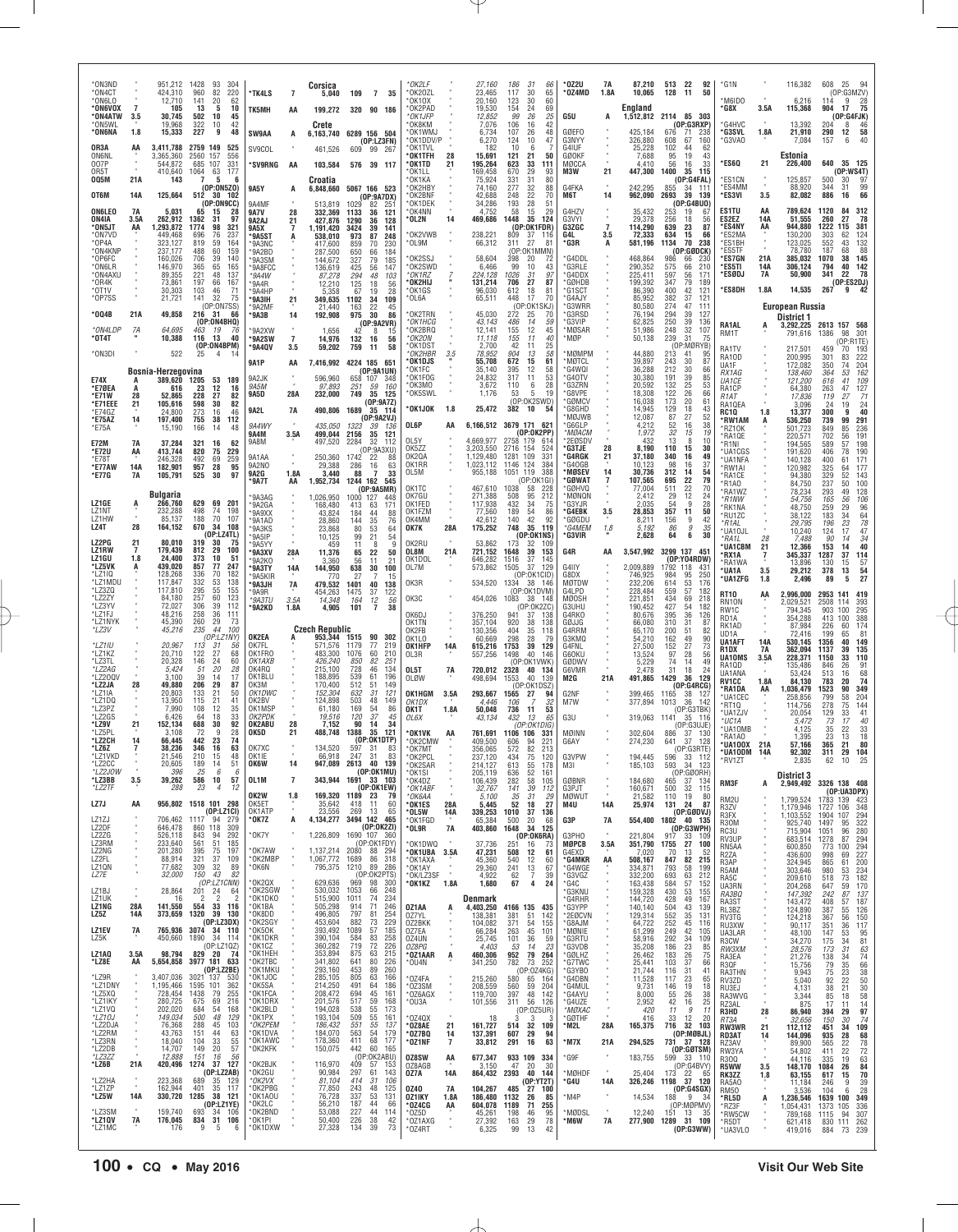| *RK3DK<br>*R2EA<br>*RY5WH<br>*RM3Z                       |                            | 382,872<br>308,112<br>283,374<br>247,476                      | 92<br>226<br>715<br>646<br>76<br>218<br>691<br>59<br>175<br>650<br>63<br>183                                                      | UA3A<br>UA3PC<br>R3QN<br>R3BT                              |                              | 173,736<br>101,219<br>86,070<br>38,376              | 789<br>98<br>$\frac{29}{28}$<br>452<br>99<br>25<br>569<br>89<br>28<br>143<br>89                                                                 | RA4PQ<br>RM4R<br>RT4H<br>RD4A                               |                           | 1,037,396<br>551,928<br>551.142<br>308,355           | 1215 111<br>604<br>994<br>543                              | 335<br>371<br>117<br>88<br>314<br>89<br>216                                             | *RA6FUZ<br>*R7GA<br>'RA7C<br>'UA6GF                                   |                                | 283,926<br>251,304<br>155,750<br>109,134                                   | 796<br>533<br>451<br>574             | 52<br>185<br>74<br>222<br>58<br>192<br>36<br>105                       | *OH2FTA<br>*OH2KM<br>OH1SIC                           |                                   | 288,904<br>186,590<br>180,600                       | 603<br>63<br>534<br>59<br>650<br>44<br>(OP:SM5SIC)                                                           | 205<br>176<br>166                             |
|----------------------------------------------------------|----------------------------|---------------------------------------------------------------|-----------------------------------------------------------------------------------------------------------------------------------|------------------------------------------------------------|------------------------------|-----------------------------------------------------|-------------------------------------------------------------------------------------------------------------------------------------------------|-------------------------------------------------------------|---------------------------|------------------------------------------------------|------------------------------------------------------------|-----------------------------------------------------------------------------------------|-----------------------------------------------------------------------|--------------------------------|----------------------------------------------------------------------------|--------------------------------------|------------------------------------------------------------------------|-------------------------------------------------------|-----------------------------------|-----------------------------------------------------|--------------------------------------------------------------------------------------------------------------|-----------------------------------------------|
| *R3VL<br>*UA3SCW<br>*UA3UAT<br>*RN3Z<br>*RV3ZN           |                            | 243,936<br>238,764<br>238,235<br>228,248<br>200,200           | 786<br>53<br>171<br>521<br>69<br>234<br>490<br>$\frac{73}{2}$<br>192<br>505<br>67<br>210<br>432<br>70<br>190                      | RK3IR<br><b>RV3FF</b><br>RT <sub>2</sub> D<br>R3ST<br>R3XX | 3.5A<br>1.8A                 | 36.630<br>123,190<br>104,860<br>27,832<br>9,628     | 210<br>23<br>76<br>29<br>726<br>98<br>742<br>$^{24}_{13}$<br>83<br>58<br>370<br>139<br>13<br>45<br>$\overline{7}$                               | UA4RF<br>RM4W<br>R4YY<br>UA4FEN<br>RQ4F                     |                           | 278,852<br>277,980<br>207,519<br>128,760<br>90,942   | 495<br>447<br>825<br>205<br>347                            | 78<br>244<br>83<br>143<br>$\frac{45}{12}$<br>176<br>78<br>154<br>34<br>104              | <b>RK6HG</b><br>*R7TQ<br>*R7T0<br>*RA6YJ<br>'RX7K                     |                                | 99.792<br>89,673<br>54.270<br>50.052<br>45,260                             | 280<br>196<br>144<br>138<br>179      | 49<br>149<br>79<br>134<br>62<br>139<br>54<br>75<br>44<br>102           | *OH8KA<br>OH6E<br>OH4MCV<br>*OH2EV                    |                                   | 166,320<br>119,296<br>45,300<br>33,669              | 594<br>49<br>259<br>79<br>(0)<br>238<br>38<br>198<br>36                                                      | 161<br>154<br>:OH8FAL<br>113<br>93<br>93      |
| *RX3VF<br>*RU3YAA<br>*R3RT<br>*RK3P<br>*RA3YAO           |                            | 190,000<br>183,338<br>158,466<br>156,232<br>140,844           | 541<br>56<br>194<br>638<br>48<br>170<br>310<br>72<br>222<br>425<br>64<br>172<br>39<br>550<br>155                                  | RT2Y<br>RU3DX<br>RM3DA<br>*RG5A<br>*RA3Y                   | AA                           | 8.268<br>3,999<br>3,608<br>1,341,256<br>1,267,554   | 232<br>32<br>81<br>10<br>33<br>81<br>6<br>35<br>1181<br>132<br>470<br>1257<br>135<br>443                                                        | RX4HX<br>RW4WZ<br><i>UA4CC</i><br>RW4C<br><b>RW40</b>       |                           | 74,925<br>56,079<br>18,315<br>420<br>336             | 262<br>169<br>128<br>11                                    | 48<br>137<br>55<br>146<br>29<br>70<br>10<br>10<br>-8                                    | 'RK6AQP<br>'R6FAA<br>'R6CW<br>'RV6LCI<br><b>RX6AOB</b>                |                                | 42,582<br>39,974<br>29,268<br>8,769<br>891                                 | 190<br>102<br>117<br>52<br>15        | 41<br>110<br>68<br>90<br>36<br>72<br>30<br>49<br>12<br>15              | OH3KAV<br>OH2UA<br>OH5CY'<br>*OH2BFG<br>OH1EB         |                                   | 30,866<br>23,604<br>11,284<br>11,040<br>7,130       | 160<br>29<br>132<br>28<br>96<br>29<br>62<br>32<br>12<br>$^{101}_{27}$                                        | 56<br>$rac{62}{37}$<br>$\frac{50}{20}$        |
| *RA3TAC<br>*UA3ZAY<br>*RV3MR<br>*UA3DCE<br>*RK3RT        |                            | 133,952<br>133,760<br>129,540<br>126.635<br>125,598           | 533<br>38<br>144<br>388<br>60<br>149<br>554<br>38<br>166<br>397<br>52<br>163<br>58<br>330<br>184                                  | *RA3WDK<br>*RN3N<br>*RA3FD<br>*R2DFD<br>*RK3IM             |                              | 838,629<br>695,709<br>596,736<br>517.700<br>458,982 | 930<br>125<br>348<br>1000<br>91<br>318<br>1037<br>85<br>299<br>1121<br>76<br>258<br>835<br>85<br>302                                            | RX4W<br><b>RK4FF</b><br>RA4L0<br>R4RM<br>RA4HMT             | 21A<br>14A<br><b>7A</b>   | 520,380<br>659,204<br>403,684<br>66,585<br>58,311    | 1580<br>2080<br>1307<br>395<br>395                         | 36<br>144<br>39<br>143<br>38<br>134<br>28<br>87<br>23<br>76                             | *RA6DT<br>*R7MM<br>'RQ7R<br><b>*R7MC</b><br>*RL6M                     | 28A<br>21A<br><b>14A</b><br>7A | 64,698<br>174,220<br>44.019<br>80,142<br>192,574                           | 253<br>547<br>211<br>416<br>808      | 27<br>96<br>34<br>121<br>26<br>47<br>25<br>89<br>32<br>114             | *OH8VQ<br>OH5BW<br>OH5BK<br>*OH4X                     | 21A                               | 1,505<br>648<br>304<br>413,042                      | 15<br>27<br>11<br>20<br>1295<br>37<br>(OP:OH5BM)                                                             | $\frac{25}{12}$<br>126                        |
| RZ3DZ<br>*RW3ZC<br>*UA3UAD<br>*RU3XB<br>*R3MU            |                            | 122,126<br>114,036<br>104,940<br>104,800                      | 73<br>235<br>154<br>288<br>65<br>156<br>282<br>359<br>55<br>51<br>157<br>149<br>394<br>44<br>139                                  | *RQ3M<br>*RK2M<br>*UC5D<br>*RU3U                           |                              | 455,952<br>423,158<br>413.595<br>379,525            | 921<br>80<br>256<br>825<br>74<br>272<br>879<br>$^{75}_{79}$<br>240<br>244<br>672<br>499<br>112                                                  | UA4S<br>*RZ4AG<br>'RW4WA                                    | 1.8A<br>AA                | 70,080<br>1,740,522<br>,487,514                      | 561<br>1533<br>1517                                        | 20<br>76<br>(OP:RU4SU)<br>143<br>466<br>503<br>139                                      | 'RQ6M<br>'R6MR<br>*R7NA                                               | 1.8A                           | 13,936<br>5,586<br>6,731<br>District 9                                     | 159<br>70<br>124                     | 13<br>54<br>42<br>15<br>8<br>45                                        | *OH6EOG<br>*OH3BU<br>F6HDI                            | 3.5A<br>1.8A                      | 63<br>18,120<br>France                              | 3<br>279<br>9<br>560<br>54                                                                                   | 6<br>51<br>166                                |
| *RN3YA<br>*RA3DJA<br>*R3HA<br>*R30R                      |                            | 102,663<br>98,164<br>95,676<br>93,930<br>83,840               | 371<br>51<br>143<br>57<br>343<br>147<br>47<br>367<br>155<br>479<br>39<br>121                                                      | *RK2A<br>*UA3SAQ<br>*RZ3Z<br>*R3RR<br>*RJ3F                |                              | 360,594<br>335,580<br>320,306<br>214,560<br>183,708 | 187<br>401<br>116<br>304<br>844<br>$\frac{63}{75}$<br>211<br>213<br>418<br>507<br>55<br>188                                                     | 'RU4A<br>*R04A<br>*R4WT<br>UA4PCF<br>R4HCM                  |                           | 924,868<br>434,520<br>395,772<br>382,812<br>268,656  | 1070<br>969<br>1114<br>624<br>409                          | 113<br>380<br>70<br>236<br>53<br>205<br>76<br>200<br>98<br>250                          | R9FN<br><b>UA9FGJ</b><br>'RT9X<br>*RM8G                               | А<br>А                         | 199.728<br>437,436<br>382,030<br>251,160                                   | 706<br>919<br>733<br>648             | 48<br>17 <sup>1</sup><br>73<br>275<br>83<br>219<br>56<br>174           | F5BBD<br>F6GOX<br>F5VIF<br>F8AAN                      | Ą<br>28                           | 255,200<br>250,800<br>147,072<br>10.488<br>6,409    | 736<br>68<br>562<br>32<br>107<br>21<br>108<br>11                                                             | 207<br>96<br>36<br>18                         |
| *RA3YDA<br>*RW3QM<br>*RA3FH<br>*R2PT<br>*RM3TO           |                            | 82,824<br>79,205<br>77,832<br>64,462<br>63.591                | 258<br>50<br>124<br>59<br>238<br>158<br>195<br>62<br>122<br>209<br>53<br>114<br>310<br>39<br>102                                  | *RD3FV<br>*UA3UBT<br>*RK3DU<br>*RM5Y<br>RT30               |                              | 179,585<br>125,721<br>108,420<br>93,017<br>72,900   | 59<br>483<br>186<br>293<br>71<br>158<br>457<br>40<br>155<br>53<br>330<br>138<br>235<br>46<br>179                                                | 'R4RA<br>*RU4SS<br><b>UA4ATB</b><br>'UA4FDL<br><b>RN4CA</b> |                           | 208,504<br>169,344<br>161,816<br>160,314<br>147,023  | 395<br>502<br>520<br>479<br>307                            | 84<br>184<br>58<br>158<br>46<br>133<br>63<br>168<br>72<br>161                           | *RA9X<br>*RX9FB<br>*UA9X0<br>'R9FA<br>*UA9FFV                         |                                | 205,800<br>105,092<br>40,415<br>27,370<br>1,496                            | 623<br>338<br>223<br>161<br>30       | 49<br>151<br>48<br>124<br>37<br>100<br>30<br>85<br>9                   | TM6X<br>F5JY<br>F5IRC<br>F2DX                         | 21<br>14                          | 552,525<br>61,838<br>10,442<br>652,171              | 1662<br>36<br>333<br>27<br>123<br>13<br>2005<br>38                                                           | 123<br>$(OP:$ F5VHY<br>-71<br>33<br>131       |
| *R3LM<br>*R3WR<br>*R2AHS<br>*RU3WR                       |                            | 60,912<br>52.969<br>48,909<br>48,330                          | 217<br>46<br>116<br>152<br>62<br>99<br>259<br>31<br>106<br>301<br>$\substack{45 \\ 50}$<br>134                                    | 'R3QJ<br>*RU3DM<br>*RC3F<br>*RT5Q                          |                              | 61,568<br>53,250<br>38.533<br>34.986                | 58<br>153<br>90<br>$\frac{55}{29}$<br>141<br>95<br>238<br>84<br>$\frac{39}{47}$<br>173<br>80                                                    | 'RN4HFJ<br>UA4WAU<br>*UA4FTA<br>*UA4PRU                     |                           | 135,473<br>90,055<br>71,340<br>62.040                | 433<br>231<br>288<br>$\frac{322}{123}$                     | 57<br>164<br>52<br>165<br>35<br>110<br>$\begin{array}{c} 45 \\ 56 \end{array}$<br>120   | R9XT<br>RU9F<br>R9XZ                                                  | AA                             | 479,207<br>111,101<br>53.928                                               | 962<br>211<br>452                    | 79<br>268<br>77<br>164<br>$\frac{25}{24}$<br>101                       | F4DSK<br>F8PDR<br>F6CXJ<br>*F6FTB                     | 7<br>1.8<br>Ą                     | 12<br>8,478<br>1,815<br>910,624                     | 158<br>10<br>49<br>1291<br>90                                                                                | $\frac{44}{27}$<br>308<br>255                 |
| *RA3SX<br>R2SA*<br>*RZ3DC<br>*RU3UW<br>*R05K             |                            | 47,128<br>47,064<br>43,056<br>42,712<br>39.867                | 122<br>151<br>291<br>30<br>76<br>122<br>63<br>93<br>211<br>41<br>111<br>33<br>232<br>104                                          | *RW3DKK<br>'UA3X<br>*RX3AFE<br>*RW3FR<br>*RZ3FQ            |                              | 34,697<br>31,878<br>27,048<br>26,499<br>23,912      | 110<br>115<br>117<br>55<br>71<br>34<br>143<br>58<br>91<br>50<br>71<br>120<br>32<br>90                                                           | 'UD4FD<br>'UA4NE<br>'RC4R<br>*UA4FCO<br>'RW4LR              | 14A<br>7A<br>3.5A         | 37,604<br>97,672<br>75,240<br>48,616<br>22,638       | 452<br>315<br>249<br>273                                   | 102<br>28<br>88<br>29<br>103<br>26<br>77<br>10<br>56                                    | *UA9FKH<br>*UA9FAR<br><b>'TA1CH</b>                                   | AA<br>21A<br>21                | 13,432<br>61,131<br><b>European Turkey</b><br>70                           | 115<br>292<br>9                      | 68<br>28<br>95<br>3<br>-7                                              | *F8DGY<br>*F5NKX<br><i>F5PRH</i><br>*F5ICC<br>*F5JU   |                                   | 891.140<br>870,111<br>586,240<br>450,831<br>447,286 | 1533<br>85<br>1018<br>101<br>1079<br>74<br>729<br>72<br>706<br>75                                            | 322<br>246<br>237<br>226                      |
| *RD3AL<br>*R2MA<br>*UA3DOM<br>*R3DDL<br>*RZ3ATG          |                            | 39,618<br>30,690<br>28,890<br>28.638<br>19,080                | 151<br>47<br>95<br>232<br>$\begin{array}{c} 21 \\ 31 \end{array}$<br>89<br>156<br>76<br>207<br>31<br>98<br>104<br>24<br>96        | *UA3DUJ<br>*RG3AR<br>*R3ZW<br>*RN3DKQ<br>*UA3UCD           |                              | 18,912<br>15,543<br>11,952<br>11,023<br>9,405       | 114<br>35<br>61<br>$\frac{34}{20}$<br>86<br>$\frac{65}{52}$<br>101<br>$\frac{33}{18}$<br>40<br>$\frac{53}{73}$<br>37                            | RG6G<br>UC7A<br>UF6V/R6CZ                                   |                           | District 6<br>5,242,944<br>1,402,335<br>991,698      | 4583 159<br>1634<br>2401                                   | 513<br>125<br>370<br>87<br>307                                                          | TA1L<br>*TA1DX<br>*TA1IFV                                             | AA                             | 160,650<br>111,508<br>31,284                                               | 317<br>285<br>185                    | 74<br>196<br>$\frac{72}{32}$<br>172<br>100                             | F2AR<br>*F8DHE<br>*F5UQE<br>*F6CWA<br>F6JOE           |                                   | 401,472<br>382,220<br>359,804<br>355,550<br>346,122 | 780<br>72<br>816<br>75<br>725<br>70<br>703<br>78<br>831<br>62                                                | 234<br>215<br>223<br>247<br>184               |
| *UA3DSS<br>*UA3DTT<br>*RD3MF<br>*RN3FT<br>*RW3DIA        |                            | 18,685<br>18,240<br>17,184<br>17,000<br>15,540                | 117<br>33<br>68<br>106<br>29<br>66<br>39<br>98<br>57<br>28<br>57<br>118<br>40                                                     | *R5DF<br>*RZ3AUL<br>R2AT*<br>*RA3V<br>*R3KQ                | 21A                          | 7,176<br>4,275<br>2,678<br>646<br>370,740           | 57<br>20<br>26<br>31<br>27<br>30<br>41<br>11<br>15<br>33<br>14<br>24<br>1184<br>37<br>130                                                       | UA6HZ<br>RA6AN<br>RN6AJ<br>R6AP<br>RA7A                     |                           | 747.292<br>480,012<br>313,875<br>261,000<br>241.941  | 1403<br>592<br>623<br>812<br>607                           | 88<br>276<br>98<br>264<br>71<br>208<br>57<br>193<br>77<br>204                           | OY4M*<br>OH8NW                                                        |                                | <b>Faroe Islands</b><br>46,500<br>Finland<br>661,375                       | 257 29<br>1424                       | 95<br>80<br>245                                                        | *F5VV<br>*F6GCI<br>*F5SGI<br>*F1ICS<br>*F5POJ         |                                   | 256,500<br>239,112<br>229,548<br>190,120<br>155,736 | 557<br>56<br>536<br>64<br>554<br>58<br>471<br>58<br>454<br>54                                                | 172<br>182<br>164<br>187                      |
| *RW3ZA<br>*RC3C<br>*RU3DU<br>*RN3AAB                     |                            | 15,190<br>14,863<br>13,407<br>11,921                          | $\substack{87 \\ 84}$<br>$\frac{30}{37}$<br>61<br>$\frac{153}{94}$<br>29<br>60<br>34<br>75<br>97<br>62                            | *R3QA<br>*RU5TT<br>*UA3QAM                                 | 14A                          | 281,430<br>288,508<br>140,624                       | 35<br>924<br>124<br>1018<br>37<br>121<br>(0P:UA3TW)<br>591<br>32<br>104                                                                         | R7TW<br>RA6AR<br>R7AY<br>RZ6AK                              |                           | 106,974<br>101,067<br>62,291<br>35,700               | 402<br>326<br>135<br>252                                   | 54<br>135<br>49<br>128<br>64<br>103<br>30<br>110                                        | OH1KF<br>OH <sub>2</sub> V <sub>Z</sub><br>OH <sub>2</sub> N<br>OH5NE |                                | 292,708<br>287,196<br>179,170<br>55,277                                    | 556<br>590<br>375<br>279             | 84<br>254<br>67<br>206<br>75<br>130<br>46<br>121                       | *F6CYT<br>*F6BUL<br>*F6BQG<br>*F8NUH                  |                                   | 135,090<br>128,338<br>109,098<br>88,206             | 47<br>444<br>412<br>53<br>353<br>51<br>216<br>51                                                             | 162<br>143<br>125<br>147<br>132               |
| *R3AQ<br>*UA3RAX<br>*RV3PN<br>*RE3DAA<br>*RD3FT          |                            | 11,009<br>9,782<br>9,600<br>9,296<br>6.666                    | 29<br>32<br>25<br>24<br>22<br>92<br>77<br>68<br>74<br>42<br>$\frac{56}{61}$<br>121<br>$\frac{21}{28}$<br>68<br>45                 | *R3LC<br>*RG3B<br>*UA3QPA<br>*UA3PI<br>UA6XDX/3            | 7A<br>٠                      | 117,181<br>69,930<br>175,232<br>142,266<br>4,700    | 28<br>560<br>85<br>389<br>$\frac{23}{33}$<br>82<br>747<br>115<br>716<br>29<br>102<br>11<br>39<br>71                                             | RX6LN<br>UA6ART<br><b>UA6AK</b><br>R7AO<br>UA6GE            | 28<br>14<br>7             | 32,760<br>6,461<br>87,256<br>57,224<br>71,504        | 146<br>59<br>594<br>442<br>444                             | 34<br>71<br>28<br>43<br>26<br>$\begin{array}{c} 78 \\ 71 \end{array}$<br>21<br>23<br>86 | OH1B<br>OH3WW<br>OH <sub>1</sub> MA                                   |                                | 39,424<br>29,394<br>7.788                                                  | 163<br>123<br>46                     | 42<br>-112<br>(OP:OH1BOI)<br>41<br>-9<br>(OP:OH1HS)<br>24<br>35        | *F6DYX<br>*F5IAE<br>*F5RD<br>*F6AJM<br>*F4FHZ         |                                   | 78,520<br>68,340<br>66,920<br>49,956<br>49,830      | 414<br>31<br>199<br>54<br>41<br>254<br>47<br>173<br>173<br>46                                                | 99<br>116<br>99<br>91<br>105                  |
| *R3EE<br>*RX3MX<br>*RX3MM<br>*R3IS<br>*R3THA             |                            | 5,248<br>4,758<br>3,784<br>3,657<br>2,772                     | 43<br>36<br>25<br>44<br>36<br>48<br>16<br>27<br>29<br>24<br>29<br>49<br>13<br>20                                                  | *RV3A<br>*RT3D<br>*UA3YCX<br><b>UA3AAJ</b><br>*RZ3QM       | 3.5A<br>1.8A                 | 43,344<br>8.840<br>8,154<br>532<br>18,425           | 415<br>15<br>69<br>106<br>11<br>54<br>130<br>10<br>44<br>15<br>18<br>4<br>371<br>7<br>48                                                        | RM6G<br>RA6XV<br>*UA7K<br>UA6LCJ                            | 1.8<br>А                  | 2,409<br>25,650<br>2,552,004<br>576,820              | 33<br>339<br>2993<br>990                                   | 14<br>19<br>61<br>14<br>139<br>435<br>(OP:RW7K)<br>88<br>294                            | OH5NZ<br>OH8X<br>OH9W                                                 | 28<br>21                       | 34,521<br>1,143,296<br>509,700                                             | 155<br>3057<br>1571                  | 30<br>81<br>40<br>136<br>(OP:0H6UM)<br>37 113<br>(OP:0H2TA)            | *F1IWH<br>*F5GGL<br>*F5UB<br>*F5BTH<br>®F5FKY         |                                   | 47,538<br>27.492<br>16,790<br>16,050<br>12,284      | 233<br>34<br>115<br>47<br>331<br>24<br>131<br>39<br>27<br>100                                                | 80<br>69<br>91<br>68<br>56                    |
| *RJ3FJ<br>*RY2S<br>*RD3AD<br>*UA3YGP<br>*R3WZ            |                            | 2,752<br>2,550<br>2,133<br>1.395<br>986                       | $\frac{24}{71}$<br>$\frac{21}{14}$<br>$\begin{array}{c} 22 \\ 37 \end{array}$<br>39<br>8<br>19<br>52<br>22<br>9<br>24<br>17<br>12 | RM4I<br>RW4W                                               | Α                            | District 4<br>4,324,962<br>1,625,066                | 4155 158 520<br>(OP:UA4HTT)<br>1707 132<br>439                                                                                                  | 'RM7C<br>UA6AUA<br>'R7RM<br>*R7KX<br>'R7KMA                 |                           | 384,300<br>307,614<br>291,486<br>238,654<br>138,240  | 1037<br>523<br>720<br>589<br>276                           | 229<br>223<br>71<br>84<br>68<br>235<br>65<br>209<br>73<br>167                           | OH <sub>2</sub> XF<br>0G2W<br>OH2NC<br><b>•онзко</b>                  | 3.5                            | 18,715<br>115,984<br>49,680<br>344,448                                     | 105<br>1082<br>480<br>860            | $\frac{21}{20}$<br>68<br>(OP:OH2BEE)<br>21<br>69<br>74<br>225          | *F5MMB<br>*F6FET<br>F8FSC*<br>*F5CT<br>*F5MA          |                                   | 11.775<br>10,764<br>9,828<br>9,200<br>5,670         | $\frac{93}{90}$<br>$\substack{27 \\ 23}$<br>110<br>$\begin{array}{c} 22 \\ 20 \end{array}$<br>70<br>63<br>14 | 48<br>55<br>56<br>30<br>16                    |
| *R3XAA<br>*RA3SS<br>*UA3YAA<br>*R3BB                     | 28                         | 925<br>182<br>63<br>11,098                                    | 12<br>17<br>13<br>$\mathbf{A}$<br>-3<br>91<br>20<br>42                                                                            | UA4PN<br>RN4W<br>R4SO<br>UA4HRZ                            |                              | 953,854<br>593,390<br>398,140<br>362,234            | 106<br>348<br>1267<br>263<br>1095<br>83<br>87<br>253<br>752<br>660<br>68<br>210                                                                 | *R6DX<br>'UA6GG<br>'RN6DR<br>*RQ4D/7                        |                           | 113,300<br>107,780<br>90,860<br>78,604               | 386<br>292<br>259<br>334                                   | 55<br>151<br>55<br>115<br>56<br>164<br>40<br>132                                        | 'OH1TS<br>°ОНЗНS<br>OH2HZ<br>*OH2LU                                   | А                              | 109,820<br>79,560<br>57,000<br>54,240                                      | 517<br>211<br>331<br>222             | 47<br>143<br>56<br>124<br>31<br>94<br>31<br>89                         | F8CPA<br>*F8DYD<br>*F8FHI<br>*F4FLO                   |                                   | 4.565<br>3,564<br>1,710<br>1,645                    | 21<br>51<br>59<br>19<br>86<br>15<br>27<br>16                                                                 | 34<br>17<br>$\frac{30}{19}$                   |
| *RV3LO<br>*RX3AVD<br>*RZ3XA<br>*UA5F<br>*RY3F            | 21                         | 5,750<br>210.456<br>168,168<br>72,765                         | 39<br>19<br>31<br>613<br>36<br>122<br>601<br>33<br>121<br>28<br>444<br>77                                                         | RD4F<br>RQ4N<br>RA4HL<br>RL4F<br>UA4AAC                    |                              | 360,020<br>200,430<br>168.950<br>146,672<br>77,256  | 584<br>97<br>286<br>460<br>77<br>185<br>439<br>64<br>154<br>439<br>49<br>129<br>328<br>42<br>132                                                | 'R7BN<br>'UA6HLN<br>RU6CO<br>'RW6CR<br>UA6JQ                |                           | 71,024<br>70,980<br>68.229<br>64,400<br>52,052       | 281<br>306<br>221<br>217<br>173                            | 56<br>137<br>41<br>128<br>55<br>134<br>45<br>116<br>51<br>92                            | OH3NAQ<br>'OH7HM<br>OH3KX<br>'OH5YU<br>OH7MFO                         |                                | 53.790<br>51,870<br>30.240<br>23,959<br>20,358                             | 235<br>310<br>186<br>162<br>121      | 42<br>121<br>33<br>100<br>34<br>78<br>25<br>72<br>38<br>79             | *F5VMN<br>*F8AVO<br>*F1FPL<br>F5PHW                   | 21<br>14<br>1.8<br>AA             | 127,308<br>180<br>2,310<br>3,031,652                | 723<br>24<br>14<br>3<br>69<br>2090<br>158                                                                    | $\frac{79}{12}$<br>31<br>534                  |
| *R5ACQ<br><b>RA3DGH</b><br>*UA3ABJ<br>*RL2D<br>*RA4LBS/3 | 14                         | 67,032<br>8.932<br>237,952<br>114,777<br>3.762                | 305<br>26<br>88<br>162<br>10<br>34<br>37<br>106<br>900<br>558<br>29<br>88<br>9<br>29<br>73                                        | R4IN<br>RA4UVK<br>RN4ZT<br>UA4NC<br>RW4HD                  |                              | 74,520<br>24.062<br>20.748<br>15,444<br>9.690       | 233<br>63<br>121<br>$\frac{37}{45}$<br>109<br>69<br>69<br>78<br>137<br>23<br>76<br>64<br>35<br>50                                               | 'R6LAQ<br>*RJ7A<br>'R7HL<br>'RA6CU<br>*R6KY                 |                           | 48,411<br>37.960<br>20.880<br>14,673<br>14.536       | 162<br>159<br>80<br>79<br>97                               | 56<br>107<br>42<br>104<br>$5\overline{3}$<br>63<br>33<br>40<br>24<br>55                 | OH6GAW'<br>OH3CV<br>'OH1LAR<br>°0Н3МС<br>*OH5UFC                      | 28                             | 7,462<br>5,246<br>3,440<br>18,468<br>8,640                                 | 76<br>$\frac{54}{69}$<br>125<br>76   | 25<br>16<br>$\substack{23 \\ 31}$<br>38<br>49<br>20<br>56<br>19<br>35  | F5VKT<br>F6HKA<br>F6AUS<br>TM5A                       |                                   | .561,897<br>1.677.960<br>489,968<br>463,896         | 2333<br>142<br>82<br>2506<br>113<br>556<br>783<br>95                                                         | 417<br>$\frac{234}{339}$<br>284<br>(OP:F5VHJ) |
| *RV3F<br>*RN3DKE<br>*RN3DHL<br>*RD3FP                    |                            | 49,312<br>28,728<br>2,622<br>1,537                            | 366<br>21<br>71<br>304<br>16<br>60<br>49<br>10<br>28<br>22<br>50<br>7                                                             | RN4NF<br>RW4PP<br>R410<br>RQ4C                             | 21<br>14                     | 540<br>408<br>123,478<br>63,336                     | 11<br>9<br>11<br>6<br>16<br>11<br>554<br>$\frac{25}{21}$<br>82<br>459<br>70<br>32                                                               | RA6WF<br>*UA6ATG<br>*RA6XB<br>*RA7KO                        |                           | 12.410<br>11,088<br>3,900<br>3,195                   | 138<br>93<br>$\begin{array}{c} 51 \\ 37 \\ 52 \end{array}$ | 23<br>62<br>23<br>61<br>21<br>39<br>27<br>18                                            | *OH3HZ<br>OH4TY*<br>*OH3WR                                            | 21                             | 464<br>74,370<br>72,372                                                    | 11<br>337<br>281                     | (OP:OH1TN)<br>8<br>27<br>84<br>28<br>83                                | F4FFH<br>F6FDR<br>F8DFP<br>TMØT                       |                                   | 451,470<br>267,460<br>243,126<br>138,230            | 522<br>114<br>448<br>79<br>730<br>59<br>284<br>66                                                            | 136<br>175<br>164                             |
| *RD3AJB<br>*UA3YDH<br>*RN3P<br>*RV3VR<br>*RA3XM          | 3.5<br>1.8                 | 56,784<br>12,712<br>156<br>19,890                             | 550<br>18<br>66<br>173<br>11<br>45<br>12<br>$\overline{4}$<br>-8<br>286<br>12<br>53                                               | <b>RW4LC</b><br>RA4AR<br>R4MM<br>*RA4ACX<br>*UA4HBM        | 7<br>A                       | 164,576<br>43,722<br>26,040<br>618,813<br>507,195   | 714<br>107<br>483<br>49<br>-14<br>171<br>22<br>62<br>1029<br>96<br>291<br>992<br>79<br>272                                                      | *RJ7M<br>*R7FL<br>'UA6J<br>*R6AW<br>*R7KQ                   |                           | 3,096<br>2,970<br>2,610<br>2,394<br>1,596            | $\frac{26}{29}$<br>25<br>26                                | 10<br>33<br>22<br>23<br>20<br>25<br>19<br>23<br>15<br>23                                | *OH8TU<br>*OH5ZB<br>OG7A                                              | 1.8<br>AA                      | 11,284<br>858<br>5,433,135 3045 188 655                                    | 112<br>40                            | 16<br>46<br>4<br>18<br>(OP:OH6MW)                                      | F6ITD<br>F4FEP<br>F5CQ<br>F6DSV<br>F4GVE              |                                   | 136,250<br>81,120<br>21,840<br>4,641<br>621         | 330<br>71<br>249<br>36<br>88<br>42<br>41<br>19<br>17<br>10                                                   | 179<br>94<br>63<br>32<br>13                   |
| *RZ3MM<br>*RM5Z<br>*RM2P<br>*RU3KO                       | ٠<br>٠                     | 18,422<br>6,708<br>4.970<br>2,765                             | 52<br>288<br>9<br>7<br>194<br>36<br>$\overline{7}$<br>28<br>153<br>8<br>27<br>106                                                 | *RX4CD<br>*RN4SC<br>*RM4C<br>*RK4PA<br><b>UA4CNJ</b>       |                              | 340,578<br>315,072<br>308,725<br>305,599<br>297,016 | 773<br>79<br>227<br>65<br>223<br>691<br>714<br>201<br>64<br>597<br>81<br>212<br>853<br>54<br>217                                                | *R7AM<br>'RV6BEH<br>*RM7F<br>*R7MT<br>*UA6HLP               | $28 \n$<br>21             | 54,272<br>28,014<br>38,250<br>28,028<br>2,888        | 275<br>173<br>297<br>218<br>55                             | 26<br>80<br>24<br>63<br>23<br>67<br>21<br>56<br>11<br>27                                | OG6N<br>OH3OJ<br>OH6RE<br>OH6OS                                       |                                | 4,560,372 2542 175 611<br>1.581.970<br>1,149,183<br>1,028,118<br>1,003,219 | 2495 102 328<br>851 144<br>733 146   | (OP:OH6NIO)<br>485<br>491                                              | F8CRH<br>TMØR<br>F8CIL<br>TM7D                        | 28A<br>21A<br>$\sim$<br><b>7A</b> | 364,980<br>670,248<br>150,060<br>349,160            | 1084<br>37<br>1861<br>39<br>(OP:FSMNK)<br>585<br>1512 35 105                                                 | 128<br>135<br>34 89                           |
| RM5A<br>RT3T<br>RU5A<br>R3KM                             | AA                         | 5,902,092<br>3,638,747<br>2,095,345<br>1,760,877              | 4576 176 580<br>(0P:RW4WR)<br>2830 172 591<br>1859 152<br>503<br>1520 157<br>520                                                  | *RW4F<br>*UA4QK<br>*R4MA<br>*RT4P<br>*R4CO                 |                              | 263,388<br>230,394<br>113,484<br>69,927<br>60,602   | 208<br>528<br>74<br>545<br>65<br>193<br>389<br>48<br>148<br>226<br>50<br>113<br>43<br>264<br>114                                                | *UA6ARR<br>*RX6A<br>*UI7K<br>*R7AC<br>*RV6AAA               | 14<br>7<br>3.5            | 67,815<br>13,930<br>2,838<br>4,428<br>3,388          | 462<br>136<br>-82<br>119<br>61                             | 22<br>77<br>15<br>55<br>9<br>24<br>30<br>6<br>8                                         | OH3FM<br>OH3EX<br>OH <sub>2</sub> KW<br>OH3Z<br>OH <sub>5</sub> KW    |                                | 707,972<br>686,894<br>389,664<br>314,364                                   | 1861<br>797<br>991 100<br>584<br>414 | 313<br>-84<br>88<br>291<br>277<br>94<br>194<br>104<br>287              | F5IDJ<br><b>F5DRD</b><br>*F4FFZ<br>*F50WL             | 3.5A<br>1.8A<br>AA                | 40,392<br>650<br>1,009,001<br>527,620               | 249 19<br>36<br>$\overline{a}$<br>99<br>1163<br>89<br>816                                                    | (OP:F5NBX)<br>- 69<br>22<br>328<br>281        |
| RA3NC<br>UA3QGT<br>RA3DNC<br>RU3FM<br>UB3A               |                            | 1,742,158<br>1,350,543<br>1,204,351<br>1,146,862<br>1,090,330 | 2085 115<br>391<br>1478 128<br>419<br>1593 111<br>376<br>1121 152<br>441<br>1148 133<br>402                                       | *UA4WAV<br>*RT4A<br>*UA4NF<br>*RA4L<br>*RA4UAT             |                              | 56,771<br>47,215<br>29,610<br>19,176<br>15,288      | 311<br>36<br>107<br>145<br>56<br>77<br>168<br>35<br>91<br>208<br>15<br>79<br>67<br>45<br>59                                                     | *R7MU<br><b>UA6CC</b><br>R7LV<br>RT7N                       | 1.8<br>AA<br>$\epsilon$   | 520<br>2,271,948<br>1,323,384<br>976,554             | 41<br>2466 131<br>797<br>1245                              | 36<br>15<br>5<br>471<br>187<br>636<br>96<br>358                                         | OH6BA<br>ОН6ХА<br>OH6DX<br>OH8KVA<br>OH6TN                            |                                | 227,330<br>164,944<br>148,332<br>129,400<br>122,996                        | 533<br>469<br>282<br>283<br>285      | 70<br>184<br>58<br>186<br>67<br>215<br>71<br>129<br>59<br>135          | *F6DZD<br>*F6IHY<br>*F8ATM<br>*F6DYA<br>*F5TRB        |                                   | 270,875<br>75,152<br>45,260<br>44,672<br>29,920     | 613<br>65<br>250<br>50<br>118<br>47<br>200<br>39<br>199<br>28                                                | 210<br>104<br>99<br>89<br>108                 |
| R5FU<br>UA3AGW<br>RD3BV<br>UA5D                          |                            | 573,756<br>564,480<br>505,280<br>419,740                      | 749 113<br>298<br>789<br>110<br>250<br>991<br>67<br>253<br>229<br>81<br>706                                                       | RA4DB<br>*UA4HDB<br>*RU4LM<br>*R4DX                        |                              | 12,986<br>12,467<br>12,410<br>6,111                 | 75<br>$\frac{38}{29}$<br>48<br>91<br>62<br>98<br>$^{22}_{26}$<br>63<br>41<br>37                                                                 | RU6M<br>RT9K/7<br>RY7G                                      |                           | 760,362<br>654,874<br>274,968                        | 1476<br>1057<br>801                                        | 79<br>280<br>93<br>281<br>(OP:UA6G)<br>47<br>154                                        | OH7KBF<br>OH3UU<br>OH1RX<br>OH1Z                                      |                                | 118,555<br>88,452<br>8,064<br>8,056                                        | 320<br>198<br>66<br>55               | 45<br>136<br>56<br>106<br>$\frac{22}{28}$<br>-41<br>48                 | *F1TRE<br>*F4GFT<br>*F1HMR<br>*F5TGR                  | 14.<br>28A                        | 15,390<br>10,148<br>4.690<br>13,440                 | 98<br>37<br>80<br>33<br>20<br>88<br>89<br>21                                                                 | 58<br>53<br>50<br>49                          |
| RX3AEX<br>RA3TT<br>RL3F<br><b>RN3K</b><br>R5AU           |                            | 395,458<br>294,035<br>259,380<br>217,074<br>180,122           | 84<br>787<br>245<br>207<br>597<br>64<br>431<br>89<br>241<br>628<br>49<br>193<br>494<br>55<br>171                                  | *UA4HY<br>*RW4HM<br>*RW4FD<br>*UA4UAR<br>*R4LZ             |                              | 5,676<br>4,158<br>2,730<br>2,255<br>512             | 49<br>20<br>23<br>22<br>33<br>32<br>29<br>18<br>24<br>41<br>30<br>11<br>30<br>10<br>22                                                          | RX6AM<br>RZ6FA<br>R7FF<br>RM6J<br>RK7F                      |                           | 172,956<br>171,584<br>147,143<br>100,240<br>74,052   | 436<br>282<br>232<br>226<br>347                            | 66<br>137<br>79<br>-145<br>88<br>181<br>67<br>112<br>32<br>100                          | OH6NJ<br>OG1D<br>0G55W                                                | 21A                            | 2,124<br>690,084<br>278,472                                                | 23                                   | (OP:OH1LEG)<br>- 14<br>- 22<br>1851 39 135<br>(OP:OH1JD)<br>868 36 128 | 'F6IRG<br>*F1EBN<br>*F4EGZ<br>*F4CKV<br>*F1ULQ        | 21A<br>14A<br>7A<br>1.8A          | 7,965<br>146,172<br>436,221<br>2,610<br>306         | 61<br>22<br>37<br>393<br>1300<br>37<br>49<br>8<br>21<br>4                                                    | 37<br>119<br>134<br>10<br>14                  |
| R3AT<br>RT5C<br>R3MS<br>UA3RE<br>RW3Z                    |                            | 178,360<br>160,750<br>95,918<br>24,687<br>23.326              | 92<br>296<br>168<br>364<br>56<br>194<br>79<br>194<br>162<br>117<br>36<br>81<br>107<br>37<br>70                                    | *RA4CBN<br>*UA4PAY<br>*RW4M<br>*RA4W<br>*R4SA              | 28<br>14                     | 48<br>7,695<br>396<br>4,590<br>205,155              | 2<br>2<br>$\overline{A}$<br>87<br>15<br>42<br>17<br>15<br>-7<br>104<br>10<br>35<br>30<br>111<br>890                                             | RM6AA<br>R7TU<br>RU6B<br>RV6ASU<br><b>RU6AV</b>             | 28A                       | 61,776<br>57,120<br>11,684<br>11,346<br>68,250       | 236<br>148<br>51<br>65<br>293                              | $\frac{47}{3}$<br>129<br>60<br>110<br>41<br>-51<br>27<br>35<br>30<br>100                | (OP:OH2OT)<br>OH3NU<br>OH <sub>5</sub> C<br>OH <sub>2</sub> CK        | 14A                            | 221,600<br>92,568<br>158,950                                               | 598                                  | 36 124<br>318 33 100<br>(OP:0H5CW)<br>439 39 131                       | DJ5MW<br>DL5JS<br>DL1VJL                              | Ą                                 | Germany<br>7,107,122<br>,382,420<br>607,104         | 5063 163 519<br>1719<br>104<br>693 109                                                                       | 305<br>263                                    |
| R3LA<br>R3QX<br>RN30G<br>RV3FT                           | ٠<br>٠<br>$\bullet$<br>28A | 20,794<br>12,702<br>744<br>616                                | 225<br>19<br>55<br>68<br>33<br>54<br>11<br>13<br>13<br>12<br>11<br>11<br>24                                                       | *RA4FP<br>'UA4NCI<br>*UA4F<br>*UA4HIP                      | $\vec{\Delta}$<br>3.5<br>1.8 | 1,610<br>12,650<br>7,503<br>7,348                   | 26<br>10<br>13<br>183<br>40<br>10<br>194<br>$\overline{7}$<br>34<br>123<br>$_{\rm 8}^{\rm 8}$<br>$\begin{array}{c} 36 \\ 30 \end{array}$<br>111 | R7AB<br>RX7T<br>RC7A<br>R6CC                                | 21A<br>$\alpha$<br>$\sim$ | 740,520<br>415,909<br>328,181                        | 1845<br>1187<br>1034                                       | 38<br>149<br>(OP:UA6AA)<br>35<br>-134<br>$\frac{38}{30}$<br>135<br>95                   | OH2BN<br>OH6GAZ<br>OG9W<br>OH2XX                                      | 7A<br>3.5A<br>1.8A             | 117,120<br>12,804<br>250,020<br>144,098                                    | 520<br>84<br>1422<br>1113 25         | -30<br>- 90<br>24<br>42<br>30<br>105<br>(OP:OH2BCI)<br>-84             | DJ2IA<br>DL3KWF<br>DL5ST<br><b>DL1TRK</b><br>DK65DARC |                                   | 602,490<br>428,048<br>416,160<br>352,490            | 819<br>99<br>1239<br>58<br>696<br>77<br>545<br>80<br>717<br>-73                                              | 300<br>190<br>263<br>$\frac{269}{199}$        |
| RG3R<br>RT3M<br><b>RZ3PX</b><br>RT5Z                     | 21A<br>14A                 | 32,786<br>16,200<br>68,757<br>755,106                         | 172<br>73<br>50<br>99<br>22<br>304<br>31<br>92<br>2123<br>40<br>147<br>(OP:RA3CW)                                                 | *UA4RW<br>R4RR<br>RL4A<br>RC4HAA                           | AA                           | 5,738<br>5,128,200<br>1,813,320<br>1,610,400        | 3700 174 618<br>1379 160<br>530<br>2223 117 363                                                                                                 | RA6GW<br>RN6A<br>*RQ7M<br>*UA6YH                            | <b>7A</b><br>3.5A<br>AA   | 121,125<br>210,970<br>39,285<br>1,311,521<br>526,350 | 560<br>668<br>348<br>1289<br>674                           | 37<br>133<br>-17<br>64<br>127<br>450<br>271<br>92                                       | OG4T<br>OH2BO<br>*OH5CZ                                               | AA                             | 39,620<br>18,531<br>1,123,524 1634                                         | 520<br>225                           | -12<br>58<br>(OP:OH4MFA)<br>-14<br>-51<br>97<br>315                    | DC9ZP<br><b>DM4EE</b><br>DL5JAN                       |                                   | 295,392<br>226,950<br>207,370<br>186,739            | (OP:DD2CW)<br>583<br>-64<br>497<br>62<br>359<br>69                                                           | 191<br>171<br>190                             |
| RY3D<br>RL5A                                             | 7A                         | 555,764                                                       | 1546<br>40<br>147<br>560,208 2039 38<br>138                                                                                       | RA4Y                                                       | ٠                            |                                                     | (OP:RU4HY)<br>1,197,864 1733 113 395                                                                                                            | *RL6K<br>*RA6HSM                                            |                           | 339,808<br>305,976                                   | 708<br>725                                                 | 79<br>217<br>60<br>204                                                                  | OH2BR*<br>*OH2LNH                                                     |                                | 415,830<br>337,150                                                         | 683<br>822                           | 258<br>76<br>217<br>58                                                 | DK3AX<br>DF3TE                                        | ×                                 | 151,960<br>124,215                                  | 64<br>405<br>58<br>307                                                                                       | 168<br>137                                    |

www.cq-amateur-radio.com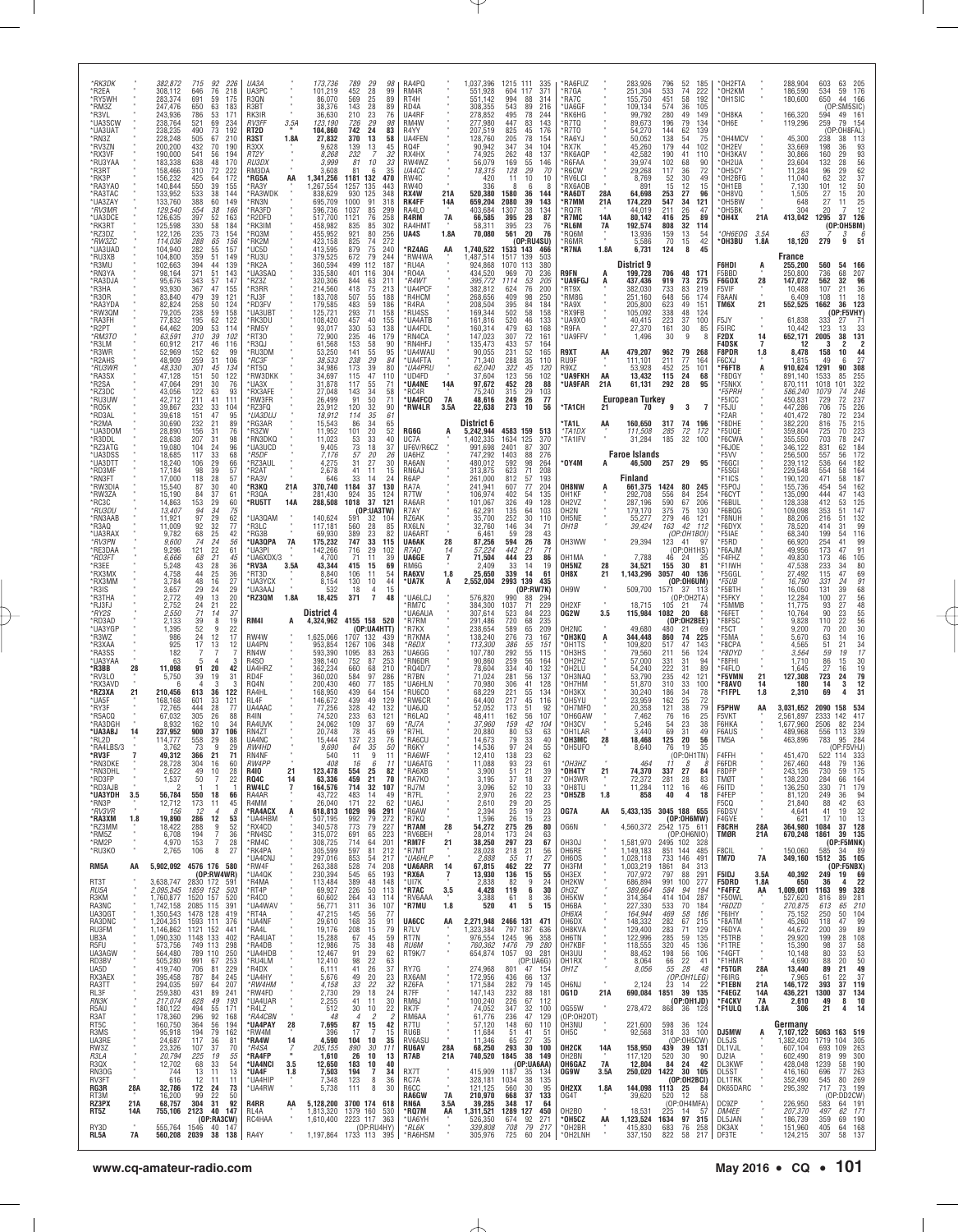| *DF5BM<br>*DK2WU<br>*DG7EE<br>*DJ3XA<br>*DM3CW<br>*DF30L<br>*DL2NBY<br>*DL7USW<br>*DK6OR<br>*DL8ULO<br>*DL7VHP<br>*DL7DZ<br>*DM6WAN<br>*DL7RV<br>*DH6BH<br>*DL5CD<br>*DF3IR<br>*DD5KG<br>*DL3DRN<br>*DF5AN<br>*DL4DZ<br>*DL2AL<br>*DL5JMN<br>*DL2F<br>*DL1RTS<br>*DL3BCR<br>*DL3RDM<br>*DM4CW<br>*DL9FCQ<br>*DL7ULM<br>*DM3AZ<br>*DL5CL<br>*DAØYL<br>*DL7VMM<br>*DL9MFY<br>*DL8BV<br>*DL2ANM<br>*DL8AKA<br>*DJ6FO<br>*DL1AKL<br>*DL5ZB<br>*DL3HAE<br>*DL3EBX<br>*DL3MVC<br>*DL5DBH<br>*D01AYJ<br>*DL5WB<br>*DF7GG<br>*DF6RI<br>*DL9GMC<br>*DL5MHR<br>*DF1XC<br>*DL2AWA<br>*DL6RG<br>*DL2ASB<br>*DK5PF<br>*DK6CS<br>*DK4EF<br>*DL3ARH<br>*DL2AXM<br>*DL1HSI<br>*DO2AMS<br>*DF7XH<br>*DK3PM<br>*DL4ZM<br>*DL4JWU<br>*DL2BUM<br>*DK5KF<br>*DJ5QE<br>*DO2MS<br>*DK4VY<br>*DJ1KW<br>*DM20RI<br>*DL4EBW<br>*DL5IF<br>*DK5ZX<br>*DH8MS<br>*DJ5CL<br>*DK5CM<br>*DL4DRW<br>*DK9MH<br>*DL7FCQ<br>*DL1AOB<br>*DJ5UZ<br>*DF9GH<br>*DJ7R                                                                                                                                                                                                                                                                                                                                                                                                                                                                                                                                                                                                                                                                                                                                                                                                                                                                                                                                                                                                                                                                                                                                                                                                                                                | *DK3WN<br>*DM3HZN<br>*DL4ZA<br>*DL4AUK<br>*DF6QC<br>*DJ4MH<br>*DJ9CN                                                                                                  | *DI 2CC<br>*DF3AX<br>*DF4ZL<br>*DL7QU<br>*DL5KUD<br>*DL3RHN<br>*DK3YD                                                                                                          | DL1LQL<br><b>DL9LM</b><br><b>DL6UNF</b><br>DJ2YE<br><b>DJ5EU</b><br><b>DJØMDR</b><br>*DL1IAO                                                                                          | <b>DKØPT</b><br>DH1PAL<br>DK1LRS<br><b>DKØSU</b><br>DK5EZ<br>DL9SUD<br>DK1CO<br>DL20M<br><b>DLØNM</b>                                                                                                            | DK5AI<br>DGØKS<br>DF3QG<br>DL4MHA<br>DL2ZB0<br>DM5BB                                                                                         | DF5BX<br>DL5QS<br>DL6ZXG<br>DL1TPY<br>DL4SL<br><b>DK5SF</b><br>DL7LX<br>DJ8QA                                                                                                           |
|----------------------------------------------------------------------------------------------------------------------------------------------------------------------------------------------------------------------------------------------------------------------------------------------------------------------------------------------------------------------------------------------------------------------------------------------------------------------------------------------------------------------------------------------------------------------------------------------------------------------------------------------------------------------------------------------------------------------------------------------------------------------------------------------------------------------------------------------------------------------------------------------------------------------------------------------------------------------------------------------------------------------------------------------------------------------------------------------------------------------------------------------------------------------------------------------------------------------------------------------------------------------------------------------------------------------------------------------------------------------------------------------------------------------------------------------------------------------------------------------------------------------------------------------------------------------------------------------------------------------------------------------------------------------------------------------------------------------------------------------------------------------------------------------------------------------------------------------------------------------------------------------------------------------------------------------------------------------------------------------------------------------------------------------------------------------------------------------------------------------------------------------------------------------------|-----------------------------------------------------------------------------------------------------------------------------------------------------------------------|--------------------------------------------------------------------------------------------------------------------------------------------------------------------------------|---------------------------------------------------------------------------------------------------------------------------------------------------------------------------------------|------------------------------------------------------------------------------------------------------------------------------------------------------------------------------------------------------------------|----------------------------------------------------------------------------------------------------------------------------------------------|-----------------------------------------------------------------------------------------------------------------------------------------------------------------------------------------|
|                                                                                                                                                                                                                                                                                                                                                                                                                                                                                                                                                                                                                                                                                                                                                                                                                                                                                                                                                                                                                                                                                                                                                                                                                                                                                                                                                                                                                                                                                                                                                                                                                                                                                                                                                                                                                                                                                                                                                                                                                                                                                                                                                                            |                                                                                                                                                                       |                                                                                                                                                                                | 14<br>$\overline{7}$<br>3.5<br>1.8                                                                                                                                                    | 28<br>21                                                                                                                                                                                                         |                                                                                                                                              |                                                                                                                                                                                         |
| 331,861<br>668<br>67<br>331.401<br>676<br>72<br>327,295<br>646<br>75<br>294.034<br>704<br>63<br>70<br>292,410<br>551<br>283,750<br>677<br>64<br>61<br>703<br>283,736<br>543<br>68<br>254,286<br>63<br>232,832<br>560<br>227,664<br>576<br>65<br>71<br>222,780<br>532<br>222,400<br>413<br>78<br>213,988<br>579<br>60<br>196,344<br>505<br>61<br>184,716<br>357<br>69<br>178,354<br>510<br>65<br>158,039<br>586<br>48<br>146,012<br>388<br>55<br>142,128<br>401<br>63<br>137,940<br>334<br>$\begin{array}{c} 59 \\ 53 \end{array}$<br>135,168<br>400<br>50<br>135,095<br>402<br>132,745<br>401<br>52<br>39<br>130,302<br>769<br>(OP:DL2FDL)<br>128,816<br>485<br>44<br>120,712<br>327<br>50<br>117,612<br>312<br>59<br>111,585<br>317<br>61<br>100,359<br>370<br>48<br>99,840<br>308<br>52<br>99,306<br>265<br>48<br>97,284<br>278<br>56<br>47<br>96,820<br>443<br>(OP:DL3KWR)<br>94,677<br>379<br>32<br>92,565<br>290<br>48<br>90,992<br>317<br>49<br>90,216<br>53<br>305<br>85,827<br>410<br>47<br>82,956<br>267<br>54<br>77,909<br>38<br>351<br>72<br>76,590<br>170<br>73,010<br>270<br>39<br>67,792<br>30<br>327<br>47<br>63,504<br>237<br>59,080<br>367<br>28<br>57,456<br>370<br>34<br>57,420<br>210<br>47<br>56,855<br>$\frac{172}{337}$<br>51<br>55,544<br>21<br>34<br>53,482<br>307<br>52,200<br>232<br>42<br>218<br>40<br>50,456<br>50,419<br>240<br>41<br>47,600<br>196<br>40<br>44,422<br>189<br>47<br>41,184<br>136<br>45<br>38,592<br>192<br>28<br>38,458<br>135<br>52<br>37,990<br>158<br>46<br>36,400<br>199<br>36<br>35,728<br>231<br>30<br>31,130<br>192<br>30<br>30,888<br>156<br>36<br>30,067<br>161<br>32<br>42<br>29,400<br>126<br>29,161<br>171<br>35<br>43<br>28,427<br>138<br>28,126<br>31<br>170<br>210<br>33<br>27,600<br>25,380<br>148<br>28<br>22,927<br>167<br>30<br>21,476<br>105<br>34<br>17,922<br>79<br>37<br>17,190<br>150<br>21<br>17,115<br>114<br>31<br>16,198<br>141<br>25<br>91<br>29<br>15,570<br>$\frac{25}{23}$<br>14,976<br>120<br>14,976<br>111<br>30<br>14,003<br>95<br>86<br>32<br>13,432<br>27<br>13,197<br>89<br>11,748<br>22<br>110<br>27<br>11,000<br>132<br>10,647<br>$^{27}_{23}$<br>73<br>123<br>10,440<br>(OP:DL2ZA) | 70<br>462,000<br>913<br>436,740<br>775<br>77<br>72<br>434,042<br>938<br>1057<br>71<br>417,294<br>60<br>388,884<br>974<br>373,848<br>792<br>69<br>370,359<br>710<br>70 | 2.470.712<br>117<br>2551<br>993,395<br>1591<br>89<br>806,880<br>1174<br>103<br>792,506<br>1058<br>94<br>625,068<br>94<br>833<br>84<br>593,584<br>1004<br>74<br>592,342<br>1173 | (OP:DL3RAH)<br>26,130<br>181<br>23<br>138,030<br>30<br>583<br>92,241<br>536<br>28<br>251<br>12<br>23.651<br>117,947<br>1055<br>16<br>106,596<br>963<br>19<br>3,054,324<br>2995<br>128 | 19,440<br>104<br>32<br>14,040<br>104<br>30<br>9,657<br>89<br>28<br>8,855<br>92<br>18<br>(OP:DF7SA)<br>5.940<br>44<br>23<br>5,400<br>56<br>20<br>36<br>17<br>4,128<br>243<br>52,670<br>28<br>26<br>135,340<br>611 | 280<br>33,887<br>18<br>27,193<br>135<br>28<br>24,075<br>95<br>41<br>103<br>44<br>23.959<br>22,869<br>213<br>$\frac{22}{30}$<br>114<br>20,202 | 122,793<br>43<br>467<br>52<br>113,811<br>348<br>113.231<br>251<br>65<br>80,848<br>363<br>35<br>76.726<br>294<br>46<br>60,489<br>165<br>47<br>188<br>44<br>42.750<br>34,928<br>192<br>37 |
| 214<br>229<br>DK8ZB<br>260<br>DL5CW<br>200<br>DK2CX<br>215<br>DL5YYM<br>186<br>DK3WW<br>DM5EE<br>171<br>209<br>DF3CB<br>209<br>DL8UA1<br>183<br>DL6KVA<br>164<br>DL8SCG<br>200<br><b>DHØGHU</b><br>184<br>DI 6JF<br>182<br>DL1NKS<br>183<br>D.I9RR<br>177<br>DL8ZAW<br>163<br>DL4CF<br>156<br>DL5YM<br>153<br>DL2DX<br>161<br>DL1ASA<br>139<br>DJ5AN<br>155<br>DL8WEM<br>139<br>DL5NEN<br>132<br>DL4WA<br>DL1NEC<br>150<br>DF6QV<br>141<br>DK877<br>183<br>DJ7UC<br>154<br>DF9GR<br>141<br>DF2RG<br>140<br>DL1LOD<br>114<br>DK21 0<br>145<br>DJ60Z<br>141<br>DI 4MF<br>DK1KC<br>119<br><b>DL6NDW</b><br>105<br>DL8RDL<br>127<br>DK1AX<br>126<br>DF8XC<br>136<br>DJ8FW<br>132<br>DJ5IW<br>131<br>DL4LAM<br>113<br>DF4PD<br>110<br><b>DJØAH</b><br>122<br>DK1FT<br>100<br>DL5LYM<br>112<br>DJ3WE<br>92<br>DL1YM<br>98<br>DF2TT<br>86<br>DF2LH<br>DL9NDV<br>85<br>109<br>DF5MA<br>103<br>DL9NEI<br>96<br>DL6AG<br>86<br><b>DL6MRS</b><br>79<br>DC3RJ<br>86<br>DL6ZBN<br>72<br>DK3GI<br>68<br>DL1VDL<br>82<br>DJ8RS<br>99<br>DL4YA0<br>104<br>DK7VW<br>82<br>DL5ASK<br>80<br>DK2AT<br>63<br>DL8NBJ<br>75<br>DL7YS<br>58<br>DK2Z0<br>86<br>DK6CQ<br>88<br>DL5AWI<br>67<br>DK3UA<br>87<br>DL1KWK<br>80<br>DL1DBR<br>71<br>DL6MIG<br>57<br>DL1BUG<br>66<br>DL6DQW<br>69<br>DL4JLM<br>74<br>DK6BT<br>64<br>DL10W<br>61<br>DJ6QT<br>79<br>DF3HD<br>49<br>DL8CA<br>37<br>DL5WS<br>41<br>DJ7MH<br>56<br><b>DL6HCC</b><br>67<br>DK7MD<br>73<br>DL9GTI<br>DM9EE<br>36<br>49<br>DK5.IM<br>DL1AMQ                                                                                                                                                                                                                                                                                                                                                                                                                                                                                                                                                                                                                                                                                         | 230<br>*DL6KWN<br>213<br>*DI 2RUG<br>229<br>*DO5LW<br>220<br>*DL9CW<br>216<br>*DL5HF<br>227<br>*DL6CGC<br>227<br>*DL2RZG                                              | 374<br>*DL1RPR<br>288<br>*DLØGEO<br>307<br>280<br>*DL1BA<br>294<br>*DL9NO<br>284<br>*DGØDG<br>252<br>*DL6UAM                                                                   | *DL4AAE<br>*DK3CC<br>55<br>99<br>*DK5IM<br>83<br>*DLØPCK<br>55<br>*DJØYI<br>63<br>75<br>*DL9ZP<br>418<br>*DL4XU                                                                       | 49<br>*DL1JHW<br>48<br>*DJ3CS<br>59<br>*DL1AZK<br>37<br>*DL5LWM<br>*DL5TW<br>32<br>*DD5MA<br>30<br>*DJ6TK<br>31<br>*D.I9KH<br>87<br>*DJ7HH<br>75<br>*DH2DAM                                                      | 85<br>*DL1BSN<br>43<br>*DL60AA<br>*DL1AWM<br>66<br>53<br>*DJ6DO<br>77<br>*DK7CH<br>61<br>*DI 7VRG                                            | *DJ6UP<br>140<br>125<br>*DL1FMG<br>134<br>*DM3XI<br>128<br>*DL5ZBA<br>123<br>*DL8JDX<br>94<br>*DM3VP、<br>106<br>*DL2BRN<br>81<br>*DL6RBH                                                |
| AA                                                                                                                                                                                                                                                                                                                                                                                                                                                                                                                                                                                                                                                                                                                                                                                                                                                                                                                                                                                                                                                                                                                                                                                                                                                                                                                                                                                                                                                                                                                                                                                                                                                                                                                                                                                                                                                                                                                                                                                                                                                                                                                                                                         | 3.5<br>1.8                                                                                                                                                            |                                                                                                                                                                                | 21<br>14                                                                                                                                                                              | 28                                                                                                                                                                                                               |                                                                                                                                              |                                                                                                                                                                                         |
| 5,892,040<br>5.794.390<br>4.496.835<br>3,737,116<br>3,345,360<br>3,116,025<br>2,945,410<br>2,893,026<br>2,422,754<br>2,297,185<br>2,216,349<br>1.835.490<br>1,796,564<br>1,683,168<br>1,672,346<br>1,572,858<br>1,517,459<br>1,491,291<br>1,460,916<br>1,403,680<br>1,386,267<br>1,281,180<br>1,254,204<br>1,238,688<br>1,179,700<br>1,117,428<br>1,089,317<br>1,052,280<br>1,019,916<br>1,014,690<br>965.334<br>961,260<br>940.576<br>936,655<br>923,208<br>887,547<br>836,325<br>829.620<br>822.119<br>696,816<br>603,925<br>602,703<br>582,768<br>534,640<br>513,480<br>502,320<br>459,816<br>458,429<br>439,040<br>435,120<br>422,370<br>421,344<br>418,209<br>411,492<br>403,308<br>398,469<br>339,227<br>338,771<br>336,224<br>329,658<br>325,710<br>320,320<br>304,028<br>302,202<br>295,897<br>257,284<br>239,294<br>224,782<br>216,224<br>200,606<br>199,082<br>188,416<br>185,744<br>172,872<br>169,276<br>154,587<br>149,175<br>127,556<br>126,544<br>123,376<br>117,232<br>94,940<br>86,574<br>86,190<br>79,112<br>72,280<br>66,912<br>58,928                                                                                                                                                                                                                                                                                                                                                                                                                                                                                                                                                                                                                                                                                                                                                                                                                                                                                                                                                                                                                                                                                                                  | 64,740<br>5,488<br>272<br>20,212<br>5,856<br>735<br>221                                                                                                               | 8,085<br>7,335<br>50,208<br>13,200<br>4,104<br>575                                                                                                                             | 216,000<br>64,860<br>39,960<br>39,312<br>13,365<br>228,715<br>32,724                                                                                                                  | 3,225<br>1,632<br>875<br>540<br>234<br>210<br>50,898<br>29,580<br>20,075<br>18,170                                                                                                                               | 5,700<br>5,376<br>4,836<br>3,496<br>3,404<br>3,332                                                                                           | 10,209<br>9,394<br>8.601<br>8,344<br>8,316<br>7,936<br>6,972<br>5,824                                                                                                                   |
| 3408 173<br>597<br>3368 194<br>660<br>2712 175<br>616<br>2956<br>147<br>496<br>2011 176<br>613<br>1702 175<br>650<br>1970 167<br>528<br>2119 151<br>527<br>1728 154<br>540<br>1978 149<br>456<br>1272 163<br>584<br>1812 140<br>470<br>1753 127<br>405<br>1353 129<br>462<br>1647 119<br>372<br>1549 117<br>396<br>1671 126<br>373<br>1519 127<br>332<br>1576<br>121<br>365<br>1192 144<br>476<br>1493 127<br>374<br>1391<br>107<br>382<br>1061<br>125<br>428<br>1089 126<br>418<br>1259 110<br>392<br>1232 116<br>378<br>858 140<br>359<br>1353 105<br>339<br>997 131<br>361<br>1098 118<br>336<br>990 111<br>350<br>1143<br>89<br>344<br>1375<br>93<br>323<br>1258<br>94<br>321<br>824 129<br>409<br>986 106<br>331<br>981<br>107<br>306<br>812 125<br>370<br>898 106<br>343<br>892 101<br>331<br>642 105<br>320<br>582 122<br>379<br>977<br>82<br>260<br>904<br>81<br>245<br>614<br>97<br>292<br>757<br>85<br>279<br>617<br>80<br>196<br>498 107<br>342<br>581<br>117<br>275<br>465 110<br>334<br>708<br>79<br>263<br>690<br>90<br>262<br>650<br>91<br>228<br>513<br>83<br>235<br>82<br>791<br>224<br>690<br>84<br>233<br>95<br>248<br>488<br>74<br>612<br>203<br>395 101<br>215<br>537<br>69<br>213<br>595<br>86<br>229<br>527<br>82<br>238<br>$\frac{6}{9}$<br>574<br>207<br>520<br>502<br>78<br>231<br>209<br>78<br>598<br>63<br>199<br>358<br>85<br>213<br>293 101<br>233<br>384<br>164<br>68<br>549<br>57<br>104<br>470<br>182<br>$\frac{65}{77}$<br>397<br>179<br>435<br>61<br>147<br>368<br>184<br>68<br>323<br>71<br>131<br>402<br>56<br>171<br>324<br>65<br>156<br>324<br>48<br>175<br>373<br>280<br>$\frac{53}{52}$<br>123<br>124<br>71<br>218<br>201<br>457<br>50<br>138<br>234<br>54<br>87<br>183<br>69<br>101<br>206<br>65<br>167<br>256<br>39<br>91<br>203<br>44<br>92<br>43<br>198<br>73                                                                                                                                                                                                                                                                                                                                                                 | 715<br>14<br>64<br>83<br>8<br>41<br>18<br>4<br>13<br>320<br>10<br>52<br>42<br>133<br>6<br>19<br>7<br>14<br>16<br>$\overline{4}$<br>13                                 | 112<br>14<br>35<br>12<br>94<br>33<br>(OP:DL2YAK)<br>292<br>16<br>80<br>195<br>11<br>49<br>24<br>50<br>14<br>31<br>19                                                           | 35<br>687<br>109<br>29<br>275<br>65<br>19<br>53<br>268<br>197<br>28<br>63<br>(OP:DL2BQV)<br>139<br>17<br>38<br>849<br>35<br>114<br>279<br>19<br>62                                    | 45<br>12<br>13<br>22<br>15<br>17<br>19<br>12<br>13<br>14<br>9<br>g<br>13<br>8<br>10<br>16<br>8<br>229<br>28<br>74<br>26<br>59<br>168<br>23<br>144<br>50<br>125<br>24<br>55                                       | 67<br>35<br>15<br>24<br>52<br>18<br>59<br>17<br>35<br>71<br>10<br>28<br>29<br>45<br>17<br>42<br>29<br>20                                     | 124<br>26<br>57<br>22<br>55<br>108<br>37<br>24<br>57<br>89<br>19<br>37<br>52<br>29<br>37<br>31<br>$\frac{52}{79}$<br>33<br>28<br>56<br>53<br>21<br>35                                   |
| *DLØUM<br>*DF1LX<br>*DK9IP<br>*DL6RAI<br>*DJ2MX<br>*DM8T<br>*DJ9MH<br>*DK5AX<br>*DL5ARM<br>*DK5DQ<br>*DK8NT<br>*DL1TS<br>*DJ3HW<br>*DJ5MO<br>DL4AC<br>*DL7UXG<br>*DL1GBQ<br>*DL3ZAI<br>*DJ3JD<br>*DL7UI0<br>*DF1LON<br>*DK3DUA<br>*DF7ZS<br>*DL7UG0<br>'DL4FDM<br>DK3WM<br>*DK5D<br>DL6ON<br>*DL8DWW<br>*DL5YL<br>*DM5JBN<br>*DLØLK<br>*DF1HF<br>*DF4XG<br>*DD9WG<br>*DL7ALM<br>DI 210<br>*DK2BJ<br>*DL1EHR<br>*DL1ARJ<br>*DL2SWR<br>*DL3HWD<br>*DJ7AT<br>*DL2DXA<br>*DLØNG<br>*DL9GCG<br>*DL1YCF<br>*DL1DXA<br>*DJ9ØIARU<br>*DL1GME<br>*DF2CH<br>*DM2RN<br>*DJ6RN<br>*DL1SVA<br>*DJ2FR<br>*DK2DQ<br>*DL4MFM<br>*DL7AA<br>*DL3KVR<br>*DL8ZAJ<br>*DF6PB<br>*DL4FDI<br>*DL4HRM<br>*DG7RO<br>*DL2VM<br>*DL3DW<br>*DLØLBS<br>*DL7AT<br>*DO9ST<br>*DL4WG<br>*DJ601<br>*DL4HG<br>*DL50BY<br>*DL8CKL<br>*DJØIF<br>*DF5LW<br>*DL2XC<br>*DK7ZH<br>*DL7UN<br>*DK6YM<br>*DJ3RA<br>*DK5W0<br>*DK3WJ                                                                                                                                                                                                                                                                                                                                                                                                                                                                                                                                                                                                                                                                                                                                                                                                                                                                                                                                                                                                                                                                                                                                                                                                                                                                                    | DL5ME<br>DI 80H<br>DM7C<br>DJ4AX<br>*DL8DYL<br>*DI 9FF                                                                                                                | DL2LRT<br>DJ5TT<br>DL5GAC<br>DL6NCY<br><b>DL3ANK</b><br>DF8AA<br><b>DJØSP</b>                                                                                                  | DL1WA<br>DL5JQ<br>DK10H<br>DK9ZQ<br>DKØMM<br>DL1REM<br>DK5XG                                                                                                                          | <b>DL7AU</b><br>DI 1RG<br>DL3BUE<br>DH8BQA<br>DK2GZ<br>DL6IAK<br>DK3KD<br>DO4DXA<br>DR1D                                                                                                                         | DL1WM<br><b>DL7UPN</b><br>DL1NDY<br>DM3VL<br>DL1KID<br>DI 7URH                                                                               | DH6DA0<br>DL5RD0<br>DH1TST<br>DJ6TB<br>DL5NDX<br>DM5TI<br>DF9VJ<br>DL7JRD                                                                                                               |
|                                                                                                                                                                                                                                                                                                                                                                                                                                                                                                                                                                                                                                                                                                                                                                                                                                                                                                                                                                                                                                                                                                                                                                                                                                                                                                                                                                                                                                                                                                                                                                                                                                                                                                                                                                                                                                                                                                                                                                                                                                                                                                                                                                            | 1.8A<br>AA                                                                                                                                                            | 3.5A                                                                                                                                                                           | <b>7A</b>                                                                                                                                                                             | 28A<br>21A<br>14A                                                                                                                                                                                                |                                                                                                                                              |                                                                                                                                                                                         |
| 2,739,888<br>1,993,184<br>1,575,938<br>1,180,728<br>1,168,347<br>1,021,662<br>829,920<br>828,905<br>826,336<br>823,833<br>807,240<br>797,304<br>792.005<br>789,976<br>770,000<br>664,665<br>626.688<br>589,842<br>527,450<br>475,928<br>468,165<br>451,447<br>448,868<br>445,905<br>438,744<br>430,974<br>410,216<br>370,090<br>347,881<br>341,264<br>286,790<br>272,060<br>269,328<br>258,156<br>242,144<br>226,800<br>201,000<br>198,596<br>186,866<br>184,534<br>171,396<br>166,822<br>165,422<br>160,056<br>158,631<br>154,077<br>150,728<br>146,985<br>143,883<br>143,472<br>142,819<br>132,240<br>129,780<br>128,992<br>127,926<br>120,825<br>117,035<br>114,573<br>114,408<br>107,262<br>103,545<br>102,295<br>97,552<br>97,121<br>94,050<br>88,704<br>88,352<br>85,536<br>83,055<br>80,931<br>79,925<br>75,992<br>75,988<br>73,216<br>67,650<br>66,096<br>63.837<br>60,536<br>55,125<br>49,995<br>48,375<br>47,424<br>47,328                                                                                                                                                                                                                                                                                                                                                                                                                                                                                                                                                                                                                                                                                                                                                                                                                                                                                                                                                                                                                                                                                                                                                                                                                                       | 47.610<br>10,800<br>106,470<br>19.376<br>3.100.996<br>2.952.292                                                                                                       | 56.430<br>27,391<br>16.946<br>9,333<br>393,599<br>106,590<br>97,560                                                                                                            | 366,608<br>160,017<br>28,348<br>26,840<br>449,328<br>339,201<br>76,130                                                                                                                | 41,650<br>30,870<br>16,416<br>571,765<br>524,475<br>384.768<br>291,420<br>118,980<br>797,530                                                                                                                     | 9,044<br>7,820<br>3,588<br>1,704<br>760<br>320                                                                                               | 48,670<br>46,636<br>25,088<br>22,785<br>16,409<br>15,872<br>15,200<br>12,692                                                                                                            |
| 1889 166<br>552<br>(OP:DL7FER)<br>1597<br>-134<br>492<br>1145 142<br>495<br>1069<br>122<br>407<br>1017 127<br>446<br>1259<br>326<br>-96<br>(OP:DL8MAS)<br>985 112<br>-368<br>1148<br>95<br>290<br>92<br>1192<br>300<br>101<br>1036<br>282<br>102<br>332<br>1065<br>1043<br>100<br>317<br>865 119<br>366<br>1340<br>80<br>296<br>1159<br>93<br>292<br>995<br>93<br>272<br>959<br>94<br>290<br>82<br>901<br>249<br>846<br>84<br>266<br>92<br>678<br>236<br>73<br>272<br>653<br>83<br>688<br>264<br>111<br>365<br>525<br>543<br>90<br>277<br>717<br>77<br>226<br>83<br>695<br>264<br>515<br>97<br>279<br>733<br>245<br>66<br>553<br>73<br>258<br>810<br>69<br>208<br>795<br>54<br>187<br>79<br>555<br>226<br>(OP:DL8HCO)<br>375<br>87<br>285<br>492<br>219<br>65<br>410<br>84<br>292<br>497<br>62<br>208<br>568<br>48<br>153<br>453<br>202<br>60<br>517<br>62<br>171<br>416<br>65<br>204<br>355<br>81<br>195<br>349<br>172<br>67<br>481<br>57<br>157<br>337<br>64<br>164<br>392<br>57<br>152<br>(OP:DK8NC)<br>279<br>78<br>153<br>412<br>59<br>168<br>298<br>72 167<br>483<br>53 166<br>(OP:DL5AOJ)<br>414<br>55 141<br>70<br>305<br>181<br>319<br>66<br>124<br>350<br>56<br>150<br>259<br>67<br>165<br>429<br>52<br>154<br>48<br>454<br>131<br>233<br>64<br>199<br>252<br>73<br>138<br>316<br>48<br>78<br>298<br>$\substack{53 \\ 63}$<br>124<br>248<br>132<br>345<br>53<br>152<br>285<br>56<br>152<br>243<br>63<br>134<br>215<br>68<br>130<br>50<br>299<br>142<br>291<br>61<br>115<br>(OP:DL5ANS)<br>297<br>52<br>146<br>32<br>363<br>115<br>294<br>43<br>116<br>287<br>42<br>73<br>255<br>46<br>115<br>263<br>41<br>80<br>280<br>48<br>128<br>193<br>53<br>112<br>38<br>392<br>124<br>257<br>43<br>80<br>239<br>41<br>120<br>234<br>50<br>97<br>119<br>54<br>111<br>252<br>36<br>89<br>260<br>30<br>84<br>173<br>45<br>71                                                                                                                                                                                                                                                                                                                                                  | 405<br>19<br>71<br>75<br>19<br>56<br>1093<br>17<br>74<br>(OP:DL7CX)<br>$90^{\degree}$<br>-25<br>-87<br>2159 160<br>556<br>2297 147<br>532                             | 340<br>19<br>80<br>178<br>20<br>71<br>49<br>96<br>25<br>75<br>15<br>46<br>36<br>121<br>1636<br>837<br>19<br>76<br>1041<br>17<br>73                                             | 1090<br>39<br>137<br>32<br>591<br>111<br>289<br>18<br>58<br>26<br>62<br>191<br>39<br>1404<br>137<br>(OP:DJ7IK)<br>1216<br>37<br>116<br>444<br>28<br>87                                | 159<br>30<br>89<br>139<br>25<br>65<br>86<br>26<br>50<br>1440<br>37<br>136<br>1269<br>39<br>150<br>1019<br>36<br>131<br>728<br>38<br>142<br>288<br>36<br>144<br>2179<br>39<br>134<br>(OP:DL3ASM)                  | 53<br>86<br>23<br>50<br>35<br>58<br>47<br>22<br>17<br>12<br>12<br>27<br>11<br>18<br>9<br>8<br>8<br>8                                         | 137<br>-60<br>95<br>167<br>45<br>86<br>86<br>47<br>81<br>109<br>39<br>66<br>122<br>15<br>46<br>97<br>28<br>$\frac{34}{53}$<br>109<br>27<br>71<br>30<br>46                               |
| ZB <sub>2</sub> X<br>SV2GJV<br>'SV2DSJ<br>'SV8CRI<br>*SV1AJ0<br>'SV2BXA<br>SV1CEI<br><b>SV1PMH</b><br>*SV7CUD<br>*SV2KF<br>*SV1EML<br>SV1QXU<br>SV <sub>1</sub> RK<br>SV1RP<br>SV1BJW<br>'SV6DBL<br>'SV1D00<br>*SV1NZX<br>*SV1AAK<br>'SW3JH<br>GU4CHY<br>°GU4YOX<br>*MUØFAL<br><b>HA3NU</b><br>HA9RT<br><b>HAØHW</b><br>HA5UA<br>HA1DQ<br><b>HA7JQK</b><br><b>HA7SBQ</b><br>*HA1BC<br>*HA8WZ<br>*HA1TV<br>*HA6W<br>*HA2MN<br>*HA4YF<br>*HA7LW<br>*HA8FY<br>*HA7MS<br>*HAØIV<br>*HAØLZ<br>*HA3LN<br>*HA6OA<br>*HA9RP<br>*HA3MU<br>*HG6C<br>*HA3GO<br><b>HA7GN</b><br>HA6P<br>HA8VV<br>HA1DAE<br>HA8JV<br><b>HA30U</b><br>HAØLC<br>HA8TI<br>HGØR<br>HG1A<br>HA8FM<br>HG5D<br>HA7RY<br>HG1G<br>HA5T<br>HA8A<br>HA2NA<br>HA8TP<br>*HA6NL<br>*HG8C<br>*HA6PJ                                                                                                                                                                                                                                                                                                                                                                                                                                                                                                                                                                                                                                                                                                                                                                                                                                                                                                                                                                                                                                                                                                                                                                                                                                                                                                                                                                                                                    | *DK2FG<br>*DL4FN<br>*DJ2XC<br>'DD1MA'<br>*DF7.IC<br>*DJ8QP<br>*DL5CC                                                                                                  | *DK3A<br>*DO9EE<br>*DJ4KW<br>*DL2MIH<br>*DL1CW<br>*DL3CQ                                                                                                                       | 'DL9NCR<br>*DC2IP<br>*DL5KW<br>'DL6NAL<br>*DF6YC<br>*DQ7A<br>*DL6KAC                                                                                                                  | *DL1NEK<br>*DKØIU<br><b>DM6CS</b><br>*DJ6PC<br>DL3AS<br>'DG8HJ<br>*DF4XF<br>*DJ5KX<br>DF8U0'                                                                                                                     | *DL8DXL<br>*DL4IAZ<br>*DL6UM<br>*DM3F<br>*DF1MHL                                                                                             | *DL1SAN<br>*DK2RO<br>DL10J<br>*DL1HAZ<br>DL5RDP<br>'DJ2SEA<br>*DL6NWA<br>*DL1DQW                                                                                                        |
| 7<br>28<br>AA<br>14A<br>AA<br>14A<br>14<br>21<br>14<br>28<br>14<br>3.5<br>А<br>21<br>14<br>$\overline{1}$<br>3.5<br>AA<br>21A<br>14A<br>7A<br>$\alpha$<br>×<br>3.5A<br>$\alpha$<br>AA<br>$\sim$                                                                                                                                                                                                                                                                                                                                                                                                                                                                                                                                                                                                                                                                                                                                                                                                                                                                                                                                                                                                                                                                                                                                                                                                                                                                                                                                                                                                                                                                                                                                                                                                                                                                                                                                                                                                                                                                                                                                                                            | <b>7A</b><br>3.5A                                                                                                                                                     | 28A<br>21A<br>14A                                                                                                                                                              |                                                                                                                                                                                       |                                                                                                                                                                                                                  |                                                                                                                                              |                                                                                                                                                                                         |
| Gibraltar<br>Greece<br>5,544<br>508,274<br>178,880<br>90,216<br>63,520<br>61,744<br>18,810<br>4,752<br>4.656<br>4,500<br>211,302<br>36,864<br>71,298<br>285,688<br>94,400<br>40,328<br>34,456<br>32,665<br>177,054<br>Guernsey<br>370.500<br>144,522<br>92,268<br>Hungary<br>6,701,218<br>2,729,148<br>363,420<br>156,238<br>17,754<br>5,461<br>83,220<br>1,190,791<br>504,384<br>472,500<br>226,341<br>200,668<br>141,470<br>124,972<br>79,820<br>35,882<br>8,806<br>72,504<br>336,382<br>185,100<br>40,083<br>131,316<br>128,340<br>52,010<br>4,685,290<br>2,159,532<br>1,997,766<br>1,495,555<br>1,463,946<br>1,393,952<br>428,868<br>154,500<br>589,260<br>506,856<br>632,352<br>559,482<br>435,268<br>96,640<br>701,120<br>154,833<br>48,000<br>2,436,417<br>1,060,392<br>598,548                                                                                                                                                                                                                                                                                                                                                                                                                                                                                                                                                                                                                                                                                                                                                                                                                                                                                                                                                                                                                                                                                                                                                                                                                                                                                                                                                                                     | 343,408<br>117,300<br>88,440<br>37,848<br>30,020<br>1,230<br>12,375                                                                                                   | 8<br>33,582<br>108<br>1,155<br>215,784<br>12,291                                                                                                                               | 4,187<br>3,604<br>2,303<br>2,090<br>870<br>330<br>24                                                                                                                                  | 12,015<br>11,431<br>11,340<br>10,695<br>8,700<br>8,633<br>8.019<br>5,904<br>5,580                                                                                                                                | 17,914<br>16,471<br>15,824<br>14,742<br>14,260                                                                                               | 47,085<br>46,944<br>44.730<br>42,534<br>42,066<br>33,633<br>29,960<br>26,550                                                                                                            |
| 889.120 3241 37 123<br>(OP:OH2KI)<br>42<br>28<br>1427<br>54<br>172<br>312<br>82<br>178<br>309<br>51<br>128<br>48<br>264<br>112<br>251<br>47<br>136<br>28<br>55<br>20<br>41<br>21<br>49<br>18<br>508<br>66<br>192<br>120<br>50<br>496<br>24<br>1093<br>37<br>127<br>286<br>48<br>112<br>197<br>47<br>140<br>38<br>120<br>46<br>888<br>33<br>105<br>(OP:DJ5JH)<br>1778 33<br>710<br>28<br>627<br>22<br>4925 168<br>493<br>3090<br>122<br>365<br>60<br>1039<br>210<br>534<br>52<br>139<br>136<br>20<br>73<br>13<br>12<br>924<br>1328 102<br>367<br>(OP:DL1MAJ)<br>1118<br>77<br>219<br>956<br>68<br>232<br>633<br>187<br>62<br>466<br>63<br>164<br>342<br>68<br>167<br>392<br>55<br>144<br>518<br>31<br>54<br>115<br>51<br>33<br>31<br>377<br>1192<br>37<br>121<br>720<br>33<br>117<br>243<br>26<br>706 28<br>810<br>24<br>(OP:HA6IAM)<br>634 11 59<br>3225 157 553<br>2061 120 418<br>1261 171 567<br>(OP:DH8VV)<br>1499 137<br>428<br>1305 124 417<br>1533 114<br>394<br>916<br>-77<br>220<br>348<br>72<br>134<br>1469 38 145<br>(OP:HAØNAR)<br>1692 38 130<br>(OP:HA1ZN)<br>858,984 2609 37 131<br>2173 38 130<br>(OP:HA8QZ)<br>1653 40 133<br>1827<br>33 115<br>457<br>27 101<br>(OP:HA5TI)<br>2464 38 122<br>(OP:HA8DZ)<br>1170 21<br>661<br>-11<br>2144 135 498<br>1413 112 340<br>(OP:HA8EK)<br>1051<br>90 282                                                                                                                                                                                                                                                                                                                                                                                                                                                                                                                                                                                                                                                                                                                                                                                                                                                         | 1172<br>37<br>132<br>630<br>23<br>448<br>27<br>241<br>16<br>234<br>15<br>29<br>8<br>9<br>199                                                                          | (OP:DL3LBA)<br>256<br>22<br>20<br>8<br>822<br>35<br>113<br>143<br>11                                                                                                           | 18<br>47<br>62<br>15<br>17<br>33<br>25<br>16<br>21<br>13<br>8<br>7<br>(OP:DJZAT)<br>$\overline{2}$                                                                                    | 162<br>20<br>117<br>20<br>(OP:DJ4KW)<br>87<br>30<br>55<br>32<br>83<br>26<br>29<br>100<br>34<br>51<br>48<br>30<br>26<br>42                                                                                        | 31<br>128<br>159<br>-21<br>27<br>129<br>66<br>37<br>(OP:DH5FS)<br>4 27 65<br>94                                                              | 231<br>35<br>52<br>146<br>111<br>252<br>29<br>113<br>210<br>40<br>60<br>111<br>121<br>172<br>33<br>22<br>213<br>100<br>48                                                               |
| IK20EI<br>IK2AHB<br>IK2A00<br>12JIN<br>-38<br><b>IK7NXU</b><br>IK1MEG<br><b>IN3FCK</b><br>IK2UCK<br>IZ4DZD<br>89<br>IZ3GNG<br>62<br>IZ5FDD<br>28<br>IK1CCS<br>27<br><b>IK2SND</b><br>32<br>IK1NEG<br>IØMLU<br><b>IZ1ANU</b><br>78<br><b>11001</b><br>78<br>*IK4EWX<br>*IK3XJP<br>*IKØXFD<br>95<br>*IK1JJM<br>80<br>*IØZUT<br>93<br>*IR1X<br>*IZ200S<br>'IK2UEX<br>*IK1RGK<br>97<br>*IN3MNS<br>83<br>*IK4UNH<br>-77<br>* I6FDJ<br>*I5YKO<br>*IK3UNA/1<br>*IK2PZC<br>*IN3ZWF<br>*IKØPXD<br>*IZ1PLH<br>46<br>*IZ1CLA<br>30<br>'IZ2QXG<br>*IZ6BXQ<br>64<br>*IKØOKY<br>*IV3UHL<br>*IK2AIT<br>*IV3ELR<br>*IKØPEA<br>*IK8ARF<br>*IZ1DXS<br>*IZ7XZJ<br>99<br>*IZ8DUD<br>100<br>*I2AZ<br>41<br>*IN3ISV<br>83<br>*14YCE<br>*IK2GPQ<br>*IZ7XNB<br>*IW5BT<br>67<br>96<br>*IKØISD<br>91<br>*IZ7EUB<br>*IK2MXM<br>*IK2UJF<br>*IK2NUX<br>*IK3MLF<br>*IZ3KMY<br>*IK2SYK<br>*IW5ELA<br>*I1ABT<br>*IZ2GMT<br>*IK4XQT<br>*IKØVVP<br>*IZ1DBY<br>*IK7LYW<br>*IZ3GHP<br>*IW5ECP<br>*IZ8XQC<br>*IZ2LSP<br>*IV3XZG<br>*IZ2CSX<br>*IZ3QCH<br>*IK2RZD<br>*IZ2EEV<br>*IU5FGW<br>*IK5LWE<br>*IK1GKH<br>80<br>*IZ3GOG<br>53<br>*IKØEIE<br>*IU1DZZ<br>*IK3HXF<br>*IK2WYI<br>*IV3DLW                                                                                                                                                                                                                                                                                                                                                                                                                                                                                                                                                                                                                                                                                                                                                                                                                                                                                                                                                                                                                      | GD6IA<br>92<br>93<br>*GD5F<br>60<br>64<br>22<br>*GD4EIP<br>46                                                                                                         | EI5KF<br>*EI6JK<br>65<br>*EI8JX<br>*FI2KC<br>13<br>*EI4II<br>40                                                                                                                | 35<br>38<br>*EI3KI<br>30<br>*EI2KA<br>22<br>*EI7CC<br>17<br>*EI9KF<br>*EI3CTB<br>*EI5DI                                                                                               | 69<br>51<br>TF3JB<br>*TF8HP<br>54<br>37<br><b>TF2CW</b><br>49<br>60<br>TF3SG<br>47<br><b>'TF3DC</b><br>42<br>*TF3E0<br>36                                                                                        | *HG8K<br>75<br>70<br>*HA3FMR<br>65<br>54<br>*HA6FQ<br>*HA7NK                                                                                 | 94<br>*HA3MG<br>*HA8CQ<br>*HA1RJ<br>99<br>*HA8VK<br>*HA3DX<br>78<br>85<br>*HA7I<br>70                                                                                                   |
| A<br>"<br>28<br>21<br>3.5<br>A<br>28<br>21                                                                                                                                                                                                                                                                                                                                                                                                                                                                                                                                                                                                                                                                                                                                                                                                                                                                                                                                                                                                                                                                                                                                                                                                                                                                                                                                                                                                                                                                                                                                                                                                                                                                                                                                                                                                                                                                                                                                                                                                                                                                                                                                 | А<br>14<br>14A                                                                                                                                                        | AA<br>AA                                                                                                                                                                       | Ą<br>28<br>$\overline{7}$<br>3.5                                                                                                                                                      | 14<br>14<br>AA<br>3.5A<br>AA<br>1.8A                                                                                                                                                                             | 3.5A                                                                                                                                         | 28A<br><b>7A</b>                                                                                                                                                                        |
| ltaly<br>585,324<br>435,132<br>431.496<br>210,219<br>192,348<br>61,275<br>53,106<br>37,492<br>11,457<br>10,712<br>9,570<br>4.361<br>87,696<br>49,104<br>8,694<br>33,840<br>719,320<br>529,074<br>441.408<br>352,716<br>295,504<br>277,984<br>218,816<br>188,160<br>186,676<br>177,944<br>173,811<br>165,750<br>156,170<br>138,160<br>137,475<br>126,868<br>116,816<br>101,436<br>100,636<br>72,720<br>65,440<br>64,964<br>60,639<br>59,410<br>53,280<br>49,440<br>47,520<br>44,274<br>42,368<br>39,168<br>34,048<br>33,516<br>33,312<br>31,602<br>31,097<br>30,562<br>30,478<br>28,375<br>27,911<br>27,260<br>22,618<br>18,297<br>16,960<br>15,120<br>11,745<br>11,340<br>10,773<br>9,088<br>8,064<br>7,921<br>7,191<br>6,042<br>4,896<br>3,399<br>2,928<br>2,520<br>2,392<br>2,340<br>2,146<br>1,271<br>960<br>760<br>594<br>108<br>2,205<br>53,956<br>13,608<br>9,653<br>7,350                                                                                                                                                                                                                                                                                                                                                                                                                                                                                                                                                                                                                                                                                                                                                                                                                                                                                                                                                                                                                                                                                                                                                                                                                                                                                           | <b>Isle of Man</b><br>4,944,368<br>65,704<br>23,460                                                                                                                   | 2,125,170<br>806,364<br>353,175<br>53,193<br>40,673                                                                                                                            | Ireland<br>1,147,608<br>41.700<br>14,640<br>8,968<br>2,380<br>238,717                                                                                                                 | lceland<br>416,179<br>234<br>4,695,432 3719 124 408<br>151,156<br>7,497<br>96                                                                                                                                    | 112,746<br>59,360<br>140,456<br>73,015                                                                                                       | 212,524<br>207,060<br>146.590<br>52,936<br>457,888<br>222,651                                                                                                                           |
| 1160<br>744<br>967<br>416<br>377<br>239<br>243<br>148<br>122<br>73<br>80<br>45<br>433<br>244<br>110<br>386<br>1085<br>903<br>933<br>705<br>606<br>989<br>578<br>744<br>482<br>502<br>431<br>500<br>491<br>567<br>335<br>458<br>384<br>436<br>387<br>266<br>227<br>263<br>361<br>277<br>242<br>146<br>209<br>197<br>223<br>178<br>163<br>154<br>181<br>170<br>156<br>125<br>145<br>99<br>181<br>164<br>115<br>88<br>114<br>104<br>67<br>92<br>104<br>123<br>66<br>61<br>73<br>64<br>63<br>45<br>31<br>42<br>39<br>163<br>40<br>31<br>28<br>36<br>13<br>7<br>25<br>272<br>163<br>131<br>90                                                                                                                                                                                                                                                                                                                                                                                                                                                                                                                                                                                                                                                                                                                                                                                                                                                                                                                                                                                                                                                                                                                                                                                                                                                                                                                                                                                                                                                                                                                                                                                   | 4694 132 440<br>521                                                                                                                                                   | 2787<br>928<br>813<br>340<br>261                                                                                                                                               | 1490<br>176<br>153<br>94<br>60<br>1499                                                                                                                                                | 2124<br>15<br>(OP:TF3CW @TF2LL)<br>927<br>71<br>9                                                                                                                                                                | 497<br>342<br>1226<br>692                                                                                                                    | 546<br>497<br>393<br>246<br>1624<br>968                                                                                                                                                 |
| 77<br>207<br>226<br>80<br>51<br>183<br>175<br>62<br>166<br>93<br>68<br>36<br>$\frac{124}{65}$<br>43<br>38<br>17<br>71<br>33<br>24<br>31<br>33<br>79<br>74<br>42<br>64<br>16<br>33<br>25<br>12<br>16<br>280<br>87<br>84<br>273<br>$\frac{229}{194}$<br>75<br>72<br>$\frac{193}{164}$<br>60<br>60<br>OP:IZ1GLX)<br>154<br>54<br>142<br>50<br>168<br>58<br>174<br>62<br>168<br>61<br>168<br>53<br>148<br>46<br>134<br>42<br>167<br>58<br>153<br>44<br>141<br>55<br>120<br>38<br>137<br>44<br>98<br>46<br>43<br>117<br>104<br>45<br>32<br>91<br>97<br>33<br>105<br>43<br>101<br>59<br>39<br>105<br>113<br>44<br>94<br>34<br>102<br>42<br>78<br>34<br>40<br>86<br>67<br>29<br>95<br>81<br>78<br>43<br>40<br>40<br>37<br>61<br>51<br>74<br>32<br>81<br>30<br>86<br>$\frac{53}{70}$<br>70<br>33<br>$\frac{37}{29}$<br>76<br>36<br>49<br>32<br>26<br>44<br>17<br>40<br>56<br>15<br>41<br>31<br>28<br>$\frac{61}{34}$<br>17<br>42<br>15<br>19<br>49<br>20<br>13<br>19<br>29<br>29<br>29<br>79<br>13<br>17<br>38<br>22<br>15<br>17<br>14<br>11<br>21<br>24<br>14<br>9<br>9<br>5<br>11<br>24<br>57<br>25<br>38<br>18<br>38<br>11<br>32<br>17                                                                                                                                                                                                                                                                                                                                                                                                                                                                                                                                                                                                                                                                                                                                                                                                                                                                                                                                                                                                                                          | (0P:GM3WOJ)<br>521 17 69<br>(OP:GD4RFZ)<br>290 15 54                                                                                                                  | 110<br>353<br>369<br>99<br>58<br>197<br>$rac{84}{60}$<br>35<br>29                                                                                                              | 390<br>93<br>71<br>29<br>41<br>19<br>18<br>41<br>26<br>g<br>19<br>78                                                                                                                  | 26<br>87<br>6<br>12<br>21<br>85<br>31<br>20<br>3                                                                                                                                                                 | 26 103<br>(OP:HA8GY<br>22<br>90<br>78<br>19<br>67<br>18                                                                                      | 70<br>174<br>171<br>67<br>156<br>58<br>74<br>30<br>126<br>38<br>(OP:HA4XH)<br>$32 - 11$<br>(OP:HA7JTR)                                                                                  |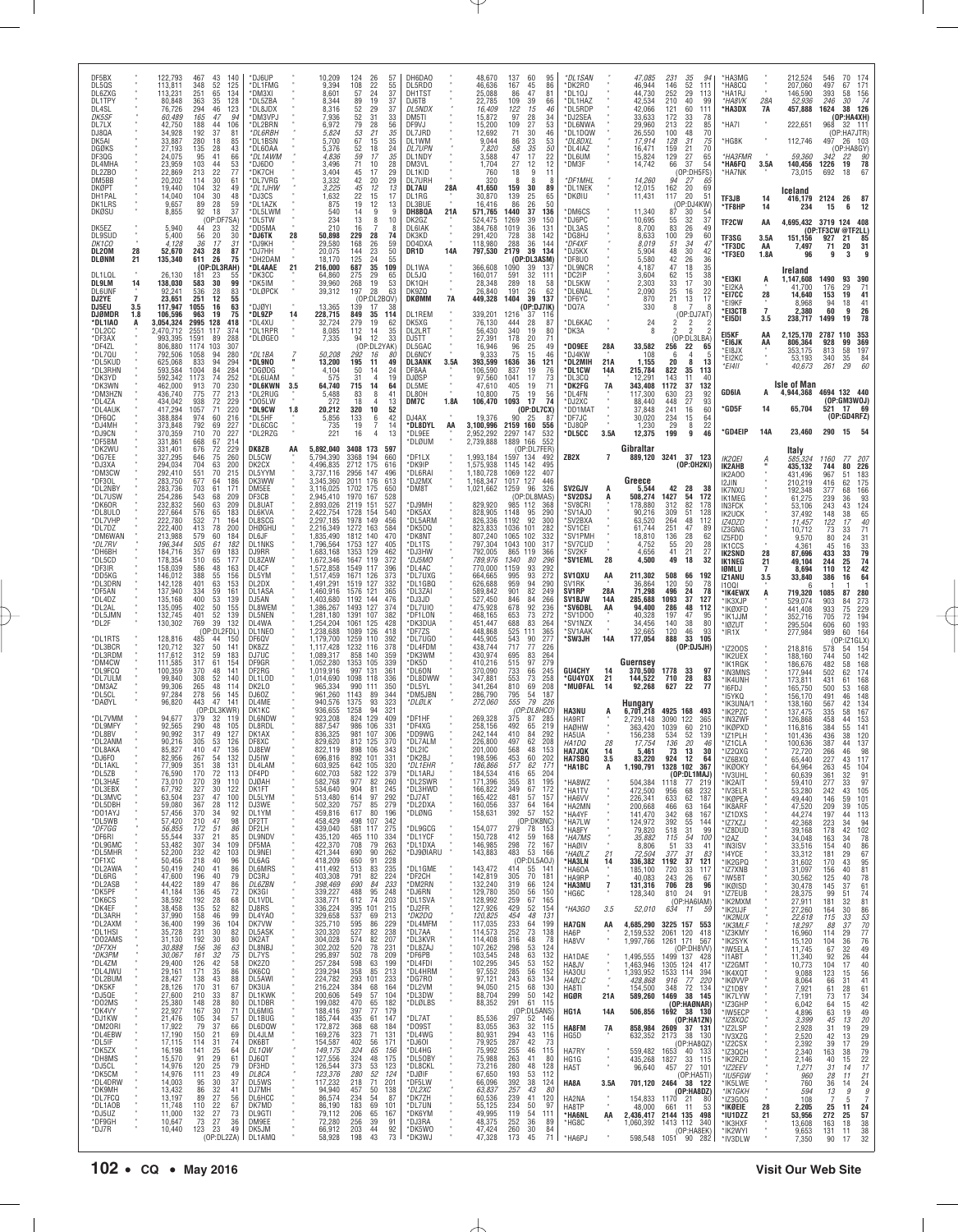| *102CU<br>*IK2WAD<br>*IV3KSE                                  | 14         | 81,096<br>22,160<br>2,960                            | 453 26<br>83<br>(OP:IN3OWY)<br>228<br>19<br>61<br>49<br>9<br>28                                             | *RA2FF<br><b>R2FBF</b><br>'UA2FT               | AA<br>1.8A                             | 347,292<br>108,864<br>35,459                      | 367 112 284<br>120<br>464 42<br>9<br>571<br>50                                                   | PB7Z<br>PAØJNH<br>PAØCT                                |                   | Netherlands<br>353,090<br>232.140<br>110,298              | 681<br>386<br>398                       | 76 234<br>71<br>194<br>139<br>47                                       | *LA3RK<br>*LA9DK<br>LB1GB                            | 3.5<br>1.8<br>AA     | 24,187<br>1,760<br>825,044                                     | 316<br>10<br>63<br>5<br>1024<br>105                                            | 57<br>27<br>269                        | *SP9BGS<br><i><b>*SP3JIA</b></i><br>'SP9DLY<br>'SP5ELW | 1.8        | 11,285<br>5,566<br>17,629<br>15,960          | 175<br>50<br>-11<br>97<br>36<br>10<br>258<br>51<br>10<br>250<br>50<br>10              |
|---------------------------------------------------------------|------------|------------------------------------------------------|-------------------------------------------------------------------------------------------------------------|------------------------------------------------|----------------------------------------|---------------------------------------------------|--------------------------------------------------------------------------------------------------|--------------------------------------------------------|-------------------|-----------------------------------------------------------|-----------------------------------------|------------------------------------------------------------------------|------------------------------------------------------|----------------------|----------------------------------------------------------------|--------------------------------------------------------------------------------|----------------------------------------|--------------------------------------------------------|------------|----------------------------------------------|---------------------------------------------------------------------------------------|
| *IZ5RAQ<br>*IZ2FNI<br>*IKØTUM<br>*IZ3EIN<br>*I3LGP<br>*IZ5FDE | 7          | 1,221<br>300<br>79,207<br>33.666<br>31,200<br>25,048 | 34<br>12<br>21<br>21<br>5<br>15<br>492<br>24<br>79<br>218<br>18<br>75<br>218<br>15<br>63<br>317<br>10<br>52 | <b>Z60A</b><br>Z6ØWW                           | AA<br><b>7A</b>                        | Kosovo<br>169,389                                 | 588 48 129<br>(OP:Z61DX)<br>1,094,523 3332 40 143<br>(OP:DL3DXX)                                 | PA3CJP<br>PG2W<br>PA2ALF<br>PA3A<br>*PAØMIR<br>PA3D.IY | 3.5               | 87,696<br>44,763<br>38,437<br>6,696<br>543,998<br>540,708 | 390<br>209<br>204<br>181<br>940<br>1199 | 50<br>153<br>43<br>86<br>37<br>82<br>31<br>5<br>83<br>260<br>221<br>66 | LA90I<br>LA7GIA<br>LA2HFA<br>LB6KC<br>LA8HGA<br>LN3C |                      | 807,146<br>585,978<br>527,040<br>520,800<br>512,640<br>152,877 | 1055<br>97<br>1533<br>64<br>904<br>80<br>1004<br>76<br>57<br>1199<br>704<br>28 | 346<br>190<br>286<br>224<br>183<br>103 | *SP9DNO<br>*SP9DUX<br>*SN5V<br>SN7Q                    | AA         | 10,340<br>3,842<br>1,943<br>8,569,598        | 47<br>190<br>8<br>$^{29}_{24}$<br>108<br>5<br>5<br>66<br>(OP:SQ5EBM)<br>4950 184 637  |
| *IK2TKX<br>*IK6BAK<br>*IZ5ICH<br>*IK50JB                      |            | 19,544<br>5,719<br>4,085<br>1,247                    | 235<br>13<br>43<br>12<br>76<br>31<br>9<br>34<br>119<br>31<br>8<br>$^{21}$                                   | YL2SM<br>YL5T                                  | A                                      | Latvia<br>4,216,151<br>1,896,580                  | 3598 157 486<br>2582 106<br>328<br>(OP:YL3DQ)                                                    | 'PA3ARM<br>*PA3CVI<br>*PA2W<br>PA3EEG                  |                   | 405,234<br>383,776<br>305,830<br>198,370                  | 894<br>893<br>716<br>553<br>402         | 63<br>219<br>60<br>208<br>55<br>183<br>61<br>178                       | LA3TK<br>LA9DAA<br>LA2US                             |                      | 124,634<br>89,604<br>48,195                                    | (OP:LA9DFA)<br>263<br>62<br>204<br>57<br>167<br>50                             | 114<br>69                              | SP3LPG<br>SP2QG<br>SP2LNW<br><b>SP9DWT</b>             |            | 3,154,994<br>.979,505<br>,941,642<br>745,266 | 2254<br>162<br>512<br>2374<br>116<br>379<br>1413<br>136<br>402<br>937 113<br>333      |
| *IK8GYQ<br>*IZØAIS<br>*14JEE<br>*14FGG<br>*IZ2KXC             | 3.5<br>1.8 | 713<br>55,616<br>14,580<br>11,340<br>14,868          | 32<br>$\overline{4}$<br>19<br>598<br>14<br>65<br>221<br>9<br>51<br>165<br>12<br>48<br>209<br>10<br>53       | YL3FT<br>'YL2CV<br>*YL3GAZ<br>*YL2GP<br>*YL2LW |                                        | 832,860<br>766,800<br>222,914<br>144,840<br>2.940 | 2505<br>40<br>140<br>1048<br>90<br>310<br>707<br>52<br>175<br>344<br>65<br>148<br>50<br>12<br>23 | PC7T<br>*PA3HCC<br>'PC5D<br>PA3DBS<br>*PA3I            |                   | 161,000<br>143,004<br>130,977<br>118,206                  | 527<br>396<br>405<br>431                | 62<br>168<br>47<br>157<br>50<br>139<br>54<br>145<br>42                 | LA4PM<br>LA7SI<br>LA6ZFA<br>LA2IR<br>LA60P           |                      | 43,253<br>38,989<br>29,678<br>24,066<br>17,384                 | 109<br>62<br>147<br>44<br>173<br>30<br>137<br>37<br>72<br>41                   | 105<br>83<br>112<br>89<br>65           | SP6AXW<br>SN5N<br><b>SO2W</b><br>SP5AT0                |            | 616,320<br>613,008<br>607,568<br>564,596     | 977<br>74<br>246<br>61<br>197<br>1343<br>[OP:SP5KP]<br>1000<br>76<br>223<br>287<br>95 |
| *IK5AFJ<br>*IK7XNF<br>IR2C                                    | AA         | 1,739<br>198                                         | 31<br>55<br>6<br>17<br>4<br>5,816,355 3971 163 570                                                          | *YL5W<br>*YI 20V<br>*YL2PJ                     | 21<br>14                               | 144,976<br>37,680<br>118,822                      | 569<br>32<br>104<br>151<br>30<br>-90<br>613<br>28<br>93                                          | *PAØFAW<br>*PA1FP<br>PA5JS<br>PAØSKP                   |                   | 107,916<br>93,651<br>84,992<br>70,668<br>64.824           | 447<br>403<br>253<br>245                | 162<br>123<br>36<br>38<br>90<br>52<br>104<br>48<br>100                 | LA6YIA<br><b>LA7THA</b><br>*LA3S                     | 1.8A<br>AA           | 2,430<br>5,664<br>1,955,313                                    | 36<br>14<br>9<br>87<br>2047 116<br>(OP:LA3BO)                                  | -31<br>39<br>405                       | SP9ATE<br>SQ5LTL<br>SP5TT                              |            | 500,124<br>470,340<br>367,086                | 641<br>639<br>303<br>123<br>245<br>784<br>90<br>288<br>492<br>98<br>92                |
| IR3C                                                          |            | 2,031,624 2135 121                                   | (OP:IK2JUB)<br>$-40^{\circ}$<br>(0P:13VJW)                                                                  | YL2KO<br>YL9T<br>YL2PP                         | AA                                     | 6,604,371<br>1,361,600                            | 3897 192 657<br>1521 135<br>440<br>(OP:YL2TW)                                                    | *PD5CW<br>PE2JMR<br>*PAØRBA                            |                   | 61,628<br>58,812<br>50,220                                | 249<br>228<br>197                       | 40<br>84<br>75<br>41<br>46<br>89                                       | *LA5LJA<br>*LA8AW<br>*LA3LJA                         |                      | 1,172,934<br>914,292<br>102,084                                | 1224 117<br>1023<br>95<br>39<br>431                                            | 405<br>341<br>149                      | SP6NIF<br>SP2HWW<br>SP1MWK<br>SP6T                     |            | 214,434<br>105,468<br>82,280<br>75,768       | 205<br>339<br>155<br>368<br>49<br>109<br>216<br>61<br>140<br>148<br>91                |
| IQ3WW<br>IZ8FWN                                               |            | 1,375,605 1749 125<br>1,056,005                      | 370<br>(OP:IZ3EAW)<br>882<br>129<br>506                                                                     | YL2VW<br>YL5X                                  |                                        | 1,097,124<br>1,094,391<br>1,076,661               | 1268 118<br>400<br>1210 130<br>401<br>1429 116<br>411<br>(OP:YL2TB)                              | PA5GU<br>*PAØWLB<br>*PA1CW                             |                   | 44.965<br>33,000<br>29.799                                | 211<br>203<br>323                       | 34<br>51<br>24<br>101<br>20<br>$\frac{57}{72}$                         | *LA4NL<br>*LA8CJ<br>*LA3ZA                           |                      | 37,675<br>21,733<br>3,850                                      | 219<br>32<br>106<br>37<br>60<br>-14                                            | 105<br>66<br>41                        | SP2IU<br><i>SP6TRX</i><br>SQ6LJV                       |            | 56,160<br>47,433<br>23,958                   | $\frac{90}{98}$<br>208<br>54<br>65<br>117<br>125<br>31                                |
| 13FIY<br>IK8UND<br>IK1BPL                                     |            | 858,540<br>569,015<br>409,600                        | 1097<br>103<br>307<br>797<br>266<br>93<br>732<br>73<br>247                                                  | YL3CW<br>YL2KF<br>YL3GDM                       |                                        | 559,800<br>150,449<br>42.582                      | 1125<br>88<br>-272<br>568<br>47<br>116<br>197<br>39<br>102                                       | *PA1FJ<br>'PA5SKY<br>*PAØWKI                           |                   | 26,322<br>24,378<br>16,995                                | 158<br>142<br>134                       | 35<br>34<br>68<br>29<br>74                                             | <b>SP9LJD</b>                                        | А                    | Poland<br>1,564,080                                            | 2018 102                                                                       | 290                                    | SQ3JPV<br>SP1MVW<br>SP7H0A                             |            | 17,808<br>13,800<br>12,060                   | 35<br>70<br>63<br>46<br>93<br>$^{42}_{29}$<br>167<br>78<br>21                         |
| IK2SAI<br>I2SVA<br>IZ2DII<br>IZ8DVD                           |            | 217,218<br>209,944<br>193,914<br>181,102             | 436<br>73<br>173<br>460<br>51<br>133<br>570<br>56<br>133<br>454<br>70<br>184                                | YL2BJ<br>YLØA<br>YL7A                          | 21A                                    | 619,195<br>274,968<br>201,420                     | 1454<br>37<br>148<br>36<br>753<br>135<br>(OP:YL2KA)<br>550<br>37 143                             | 'PC3H<br>*PD5JFK<br>'PDØHF<br>'PA3RIS                  |                   | 15,124<br>12,528<br>12,312<br>9,936                       | 140<br>145<br>99<br>72                  | 52<br>24<br>24<br>63<br>24<br>48<br>29<br>40                           | SP6IEQ<br>SN6A<br>SP9GR                              |                      | 512,408<br>419,840<br>319,280                                  | 95<br>727<br>791<br>81<br>(OP:SP6CES)<br>877<br>61                             | 243<br>247<br>199                      | SP2GJV<br>SP1MWN<br>SP6AEG<br>SP9VEG                   |            | 7,935<br>4,000<br>1,485<br>1,218             | 41<br>50<br>28<br>32<br>46<br>18<br>16<br>22<br>11<br>16<br>18<br>13                  |
| 11 HJ T<br><b>I1JTQ</b><br>IK3SCB                             |            | 136,183<br>126,027<br>124,560                        | 489<br>140<br>51<br>347<br>50<br>159<br>411<br>35<br>85                                                     | YLØY<br>YL2IP                                  | 14A                                    | 121,832<br>47.952                                 | (OP:YL2GM)<br>807<br>21<br>-76<br>27<br>243<br>84                                                | PA2CHM<br>PAØJHS<br>'PC4Y                              |                   | 7,182<br>3.915<br>2,280                                   | 74<br>59<br>39                          | 22<br>35<br>17<br>12<br>15<br>25                                       | SQ6VIA<br>SQ7B<br>SP3DIK                             |                      | 205,660<br>137,182<br>123,192                                  | 511<br>69<br>410<br>56<br>388<br>49                                            | 191<br>170<br>125                      | SQ6NEF<br><b>SP7HKK</b><br>SP5GH                       | 28A        | 288<br>56,120<br>12,006                      | 10<br>10<br>8<br>91<br>209<br>31<br>20<br>49<br>75                                    |
| IZ8CCW<br>IZ3XEF<br>IB2T                                      |            | 117,735<br>111,687<br>85,536                         | 350<br>53<br>182<br>249<br>64<br>113<br>25<br>486<br>63                                                     | YL3IZ<br>*YL3GX<br>*YL3FW                      | 3.5A<br>AA<br>14A                      | 173,765<br>141,052<br>99,680                      | 90<br>1175<br>25<br>457<br>50<br>147<br>592<br>28<br>84                                          | PA3CVR<br>*PA5P<br>*PA7MDJ                             |                   | 1.102<br>1,044<br>837                                     | 26<br>22<br>15                          | 18<br>11<br>12<br>17<br>13<br>14                                       | SP8AJK<br>SP3KRE                                     |                      | 115,455<br>11,410                                              | 247<br>65<br>125<br>18<br>(OI                                                  | 114<br>-52<br>:SQ3HTX)                 | SP3CMX<br>SO2R                                         | 21A        | 9,520<br>777,370                             | 38<br>69<br>18<br>1792<br>38<br>147<br>(OP:SP2FAX)                                    |
| IK2YXB<br>II <sub>2</sub> S                                   |            | 83,838<br>74,571                                     | (OP:IZ2BKP)<br>197<br>65<br>239<br>53<br>106<br>(OP:IZ2FOS)                                                 | <b>HBØWR</b><br><b>HBØTW</b>                   | AA                                     | Liechtenstein<br>80,675<br>2,184                  | 315 45 130<br>10<br>50                                                                           | *PA3DTR<br><b>PAØB</b><br>*PD1RP                       | 28<br>21<br>14    | 3,069<br>$630\n49$                                        | 43<br>$^{25}_{\hphantom{1}5}$           | 20<br>13<br>$\frac{4}{3}$<br>6                                         | SP5ICS<br>SP8HXN<br>SP9VJ<br>SQ9NIS                  |                      | 10,731<br>5,750<br>4,796<br>144                                | 65<br>27<br>47<br>23<br>53<br>19<br>8<br>4                                     | 46<br>27<br>25<br>4                    | SN <sub>2</sub> M<br>SP6GCU<br>SP3A                    |            | 774,333<br>475,953<br>389,752                | 1772<br>38 151<br>OP:SP2XF)<br>139<br>1183<br>38<br>136<br>1015<br>36                 |
| IZ3DVU<br>IZ4MJP<br>IV3DXW                                    |            | 47,725<br>24,768<br>21,560                           | 181<br>41<br>74<br>96<br>43<br>86<br>104<br>68<br>30                                                        | LY4T                                           |                                        | Lithuania<br>2,475,228                            | 2670 131 422                                                                                     | PA3AAV<br>PAØ0<br>PC2D                                 | AA                | 4,152,510<br>1,762,806<br>1,050,692                       | 3356 143<br>2111<br>1760                | 502<br>122<br>352<br>96<br>290                                         | SP4D<br><b>SP3CYY</b><br>SP9S                        | 28<br>21             | 102,912<br>35,120<br>7,774                                     | 30<br>423<br>218<br>23<br>102<br>14                                            | 104<br>57<br>32                        | SN <sub>4F</sub><br>SN3A                               | 7A         | 85,668<br>1,044,720                          | 89<br>366<br>29<br>140<br>3033<br>40<br>(OP:SP2EBG)                                   |
| IZ8HUJ<br><b>IKØOPS</b><br>IK2YYL                             |            | 10,549<br>8,100<br>6,536                             | 61<br>29<br>48<br>93<br>21<br>39<br>71<br>25<br>51                                                          | LY2MM<br>LY9Y<br>LY2NK<br>LY2AX                |                                        | 1.768.856<br>1,702,935<br>1.179.321<br>191,961    | 2051 118<br>390<br>1798<br>124<br>409<br>1678<br>100<br>329<br>346<br>76<br>201                  | PA5WT<br>PA3GVI<br>PE3V                                |                   | 964,710<br>922,870<br>831,728                             | 1495<br>1289<br>996                     | 96<br>309<br>88<br>315<br>96<br>358                                    | <b>SP2FAP</b><br>SP4KDX<br><b>SP5AUY</b>             | 14<br>7              | 138,938<br>575<br>265,860                                      | 30<br>569<br>16<br>8<br>1179<br>33                                             | 97<br>15<br>107                        | SN8N<br>SP9W                                           |            | 1,034,705<br>308,270                         | 2852<br>40 145<br>(OP:SP8HZZ)<br>1333<br>34<br>11                                     |
| <b>103X</b><br>IR4E                                           | 28A        | 161,616<br>156,301                                   | 509<br>35<br>113<br>(OP:IV3JCC)<br>501<br>34 115<br>(OP:IK4ZHH)                                             | LY2KA<br>LY20F<br>LY7M                         | 21<br>1.8                              | 118,706<br>10,318<br>232,791                      | 438<br>29<br>93<br>23<br>118<br>44<br>1324<br>29<br>98                                           | PA3EVY<br>PE7T<br>PAØGJV                               |                   | 735,599<br>677,532<br>403,535                             | 977<br>1929<br>768                      | 290<br>99<br>61<br>201<br>63<br>190                                    | SP3IPB<br>SN9M<br>SP4YR                              | 1.8                  | 165,672<br>5,800<br>30,080                                     | 942<br>25<br>85<br>10<br>(OP:SP9CLU)<br>293<br>14                              | 92<br>30<br>66                         | SP5WA<br>SP4JTJ<br>SP50XJ                              |            | 279,496<br>44,642<br>11,368                  | 123<br>966<br>38<br>77<br>220<br>24<br>19<br>39<br>96                                 |
| IZ4ZZB<br>IZ8EDL<br>IR1Y                                      | 21A<br>14A | 208,740<br>153,384<br>809,336                        | 653<br>34<br>108<br>453<br>33<br>-121<br>2142<br>40<br>147                                                  | *LY5R<br>*LY80                                 | A                                      | 3,567,045<br>3,229,469                            | 3567 138<br>461<br>(OP:LY9A)<br>3209<br>140<br>-43                                               | PAØMBD<br>PC <sub>4</sub> H<br>PA3GCV<br>PE1HW0        |                   | 397,420<br>354,354<br>351,935<br>138,960                  | 779<br>742<br>663<br>375                | 75<br>235<br>67<br>219<br>80<br>215<br>58<br>135                       | SP5ELA<br>SP9JZU<br>*SP9H                            |                      | 27,086<br>1,666<br>831,715                                     | 475<br>8<br>8<br>45<br>1041<br>96                                              | 50<br>-26<br>323                       | <b>SP3GTS</b><br>SP5X0<br><b>SP9RCL</b><br>SP8K        | 3.5A       | 239,768<br>226,500<br>98,634<br>37.401       | 1208<br>29<br>107<br>28<br>97<br>1309<br>777<br>21<br>81<br>290<br>22<br>69           |
| <b>IKØYUT</b><br>IR2R                                         | 7A         | 527,304<br>539,693                                   | (OP:IK1YDB)<br>1568<br>38<br>-135<br>1756<br>38<br>125                                                      | *LY4L<br>*LY4BF<br>LY2N                        |                                        | 2,895,843<br>461,168<br>131,208                   | 3399<br>126<br>431<br>968<br>71<br>225<br>(OP:LY2BBF<br>52<br>365<br>$16^{\circ}$                | PA5TT<br>PA3BWK<br>PF5X                                |                   | 115,830<br>113,274<br>112,700                             | 310<br>541<br>211                       | 61<br>137<br>40<br>134<br>66<br>130                                    | 'SP1AEN<br>*SP3JUN<br>*SP1RKR                        |                      | 752,210<br>594,396<br>512,295                                  | 1218<br>81<br>1199<br>83<br>856<br>87                                          | 289<br>259<br>270                      | SQ1EIX<br>SQ7FPD<br>*SP1DSZ                            | 1.8A<br>AA | 11,780<br>35,728<br>1,933,008                | 62<br>90<br>14<br>48<br>692<br>8<br>395<br>128<br>1771                                |
| 12IFT<br><b>IO5P</b>                                          |            | 417,788<br>327,344                                   | (OP:IZ2EWR)<br>1357<br>39<br>-133<br>1162<br>36<br>128<br>(OP:IZ5NFD)                                       | *LY2BAA<br>*LY2SQ<br>*LY1FK                    |                                        | 66,495<br>43,173<br>41,624                        | 344<br>38<br>127<br>294<br>92<br>31<br><i>300</i><br>30<br>91                                    | PA1BX<br>PI4DX                                         | 28A               | 104,040<br>314,628                                        | 303<br>1025                             | 54<br>126<br>37<br>130<br>(OP:PAØABM)                                  | *SP9A<br>'SP2AYC<br>'SQ2BNM<br>'SP9BWA               |                      | 421,860<br>292,468<br>248,880<br>199,290                       | 720<br>90<br>797<br>61<br>523<br>65<br>463<br>74                               | 226<br>192<br>207<br>199               | *SQ3R<br>'SP3HRN                                       |            | 1,449,363<br>1,163,134                       | 1401<br>118<br>419<br>SQ3HMM)<br>(0P<br>1189<br>112<br>390                            |
| <b>IKØYVV</b><br>11 NVU<br><b>IKØFUX</b>                      |            | 311,850<br>284,558<br>156,745                        | 1108<br>37<br>117<br>936<br>36<br>122<br>613<br>33<br>112                                                   | *LY2EW<br>*LY2BOS<br>*LY2DV                    |                                        | 41,210<br>10,703<br>7,700                         | 290<br>26<br>104<br>102<br>22<br>26<br>55<br>59<br>44                                            | <b>PAØWRS</b><br>PAØJED<br>PI4COM                      | 21A<br><b>14A</b> | 19,750<br>185,535<br>289,912                              | 98<br>511<br>939                        | 25<br>54<br>36<br>119<br>38<br>129<br>(OP:PA3EWP)                      | 'SP9CXN<br>*SP8EEX<br>'SP9IBJ                        |                      | 175,253<br>159,174<br>151,960                                  | 58<br>477<br>452<br>54<br>442<br>64                                            | 163<br>168<br>168                      | *SP6NIC<br>*SP1C<br>'SQ3RX<br>*SP5CNA                  |            | 899,632<br>832,881<br>634,816<br>593,023     | 370<br>1147<br>102<br>1387<br>78<br>279<br>277<br>1063<br>87<br>253<br>1003<br>94     |
| IZ5MOQ<br>IZ1KGK<br>IK2CLB                                    | 3.5A       | 64,260<br>1,058<br>271,488                           | 219<br>31<br>104<br>9<br>14<br>16<br>28<br>1455<br>100                                                      | *LY2ND<br>*LY20M<br>*LY2LF<br>*LY5I            | 21<br>$\frac{14}{1}$<br>$\overline{7}$ | 3,888<br>21,450<br>17,263<br>285,760              | 90<br>10<br>26<br>184<br>20<br>58<br>206<br>45<br>16<br>1170<br>36<br>116                        | PA5KT<br>PAØRRS<br>PA3CWN                              | 7A                | 319,950<br>299,968<br>7,525                               | 1259<br>963<br>79                       | 38<br>112<br>40<br>132<br>18<br>17                                     | *SP2IW<br>'SP9GMI<br>*SQ1KW                          |                      | 134,709<br>132,645<br>120,597                                  | 359<br>72<br>377<br>66<br>301<br>60                                            | 177<br>173<br>123                      | 'SP2SA<br>'SP6CJK<br>'SP6MLX                           |            | 414,750<br>333,375<br>331,732                | 274<br>691<br>76<br>272<br>447<br>103<br>174<br>552<br>65                             |
| IKØXBX<br>IK4DCX<br>I7CSB<br>IC8POF                           | 1.8A       | 49,797<br>40,700<br>7,920<br>2,508                   | 358<br>21<br>78<br>436<br>60<br>14<br>99<br>50<br>10<br>50<br>$\overline{7}$<br>37                          | *LY1M<br>LY2J                                  | AA                                     | 26,850<br>1,560,785                               | 273<br>16<br>59<br>1675<br>132<br>445                                                            | PA3FYM<br><b>PA3BUD</b><br>PA2PKZ                      | 1.8A<br>AA        | 145,962<br>863,280<br>501,424                             | 1007<br>1098<br>970                     | 22<br>84<br>107<br>329<br>80<br>228                                    | 'SP2GCE<br>*SP7WJ<br>SP2BLC<br>SP4AAZ*               |                      | 119,144<br>117,656<br>106,609<br>81,158                        | 377<br>53<br>319<br>58<br>389<br>48<br>299<br>46                               | 159<br>133<br>133<br>108               | 'SP5GDY<br>*SP3DOF<br>*SP6LV                           |            | 317,312<br>250,776<br>202,410                | 613<br>67<br>229<br>187<br>507<br>71<br>657<br>51<br>183                              |
| *IZ4DLR<br>*IK30RD<br>*IZ4JMA                                 | AA         | 2,202,704<br>∣,190,119<br>1,078,385                  | 2009<br>123<br>431<br>388<br>1191<br>123<br>92<br>1605<br>293                                               | LY3CY<br>LY1CT<br>LY2CX                        |                                        | 403,448<br>218,680<br>105,377                     | 932<br>61<br>235<br>512<br>70<br>210<br>492<br>35<br>132                                         | *PA5FN<br>®PA9WOR<br>PA3AIN<br>PC5Q                    |                   | 468,288<br>445,380<br>393,960<br>349,988                  | 1091<br>920<br>698<br>993               | 229<br>59<br>61<br>199<br>74<br>220<br>56<br>180                       | SP5Z*<br>'SQ7LQJ<br>'SP4GHL                          |                      | 66,048<br>64,176<br>62,745                                     | 363<br>49<br>238<br>44<br>251<br>43                                            | 143<br>124<br>98                       | 'SP5XOV<br>*SO7BIT<br>HF1D<br>'SP2MF                   |            | 180,042<br>171,252<br>122.591<br>83,328      | 444<br>167<br>152<br>55<br>526<br>49<br>155<br>406<br>56<br>130<br>219<br>56          |
| *IZ3NYG<br>*IV3BCA<br>*IZ4DYX                                 |            | 931.608<br>688.344<br>512,658                        | 934<br>135<br>321<br>957<br>123<br>393<br>1031<br>267<br>75                                                 | LY2EN<br>LY1R<br>LY4G                          | 3.5A                                   | 49,664<br>2,132<br>107.436                        | 208<br>97<br>-31<br>35<br>15<br>26<br>1074<br>16<br>68                                           | 'PD7RB<br>®PA2GRU<br>PA3DAT                            |                   | 245,688<br>158,826<br>149,188                             | 536<br>545<br>472                       | 58<br>174<br>52<br>154<br>67<br>180                                    | *SP6BEN<br><b>SP3BES</b><br>'SP5KD                   |                      | 61,920<br>57,780<br>47,880                                     | 147<br>60<br>264<br>33<br>326<br>23                                            | 100<br>102<br>91                       | 'SP9VFR<br>*SP2MKT<br>*SP8FB                           |            | 78,526<br>71,925<br>70.560                   | 230<br>49<br>109<br>222<br>93<br>44<br>235<br>62<br>118                               |
| *IZ3KKE<br>*IØGOJ<br>*IK1WGZ                                  |            | 433.293<br>241,394<br>225,036                        | 601<br>94<br>235<br>575<br>73<br>201<br>320<br>91<br>251                                                    | *LY7Z<br>*LY6A<br>*LY2NY<br>*I Y50             | AA                                     | 3,698,250<br>3.078.285<br>1,070,615               | 2847<br>164<br>586<br>2626<br>148<br>517<br>1467<br>102<br>353<br>1293                           | <b>PA8KW</b><br>*PAØQRB<br>*PH7A                       |                   | 125,130<br>114,739<br>108,250                             | 407<br>315<br>216                       | 55<br>160<br>52<br>127<br>82<br>168                                    | *SP2HMN<br>*SP8JUS<br>*SP8BWE                        |                      | 45.136<br>39,615<br>38,780                                     | 153<br>46<br>283<br>33<br>204<br>42                                            | 78<br>106<br>98                        | *SP2FOV<br>*SP8SN<br>*SQ9IWT                           |            | 69,286<br>64.922<br>60,962                   | 244<br>42<br>59<br>208<br>94<br>49<br>137<br>172<br>50                                |
| `I3FDZ<br>*IK2RLS<br>*IV3ARJ<br>*IK8TEM                       |            | 167.973<br>133,049<br>130,192<br>113,035             | 514<br>.5b<br>163<br>322<br>69<br>160<br>356<br>60<br>146<br>276<br>69<br>166                               | *LY4K<br>*LY1SR<br>*LY20U                      | 7A                                     | 132,132<br>113,730<br>117,920                     | 52<br>410<br>179<br>480<br>172<br>51<br>713<br>28<br>106                                         | PA3HGF<br>*PA9CC<br>*PAØRHA                            |                   | 86.224<br>73,444<br>66,272                                | 298<br>305<br>292                       | 43<br>93<br>46<br>126<br>41<br>111                                     | SPYIHP<br>*SP1DMD<br>*SP4AVG<br>*SP9R                |                      | 37.206<br>35,504<br>33,394<br>32,550                           | 161<br>-36<br>166<br>38<br>192<br>29<br>164                                    | 42<br>74<br>89<br>70                   | SP2WGB<br>*SQ7RL<br>*SQ7IQM                            |            | 47.747<br>46,200<br>43,000                   | 225<br>36<br>97<br>194<br>37<br>103<br>259<br>40<br>85                                |
| *IK2WS0<br>*IK2WXQ<br>*IW2FUT                                 |            | 110,848<br>108,468<br>105,455                        | 230<br>81<br>175<br>343<br>61<br>146<br>425<br>35<br>126                                                    | *LY2AT<br>*LY3B                                | 3.5A                                   | 37,882<br>183,447 1335                            | 262<br>19<br>75<br>23<br>86                                                                      | *PAØCMU<br>*PA3GCU<br>*PA5PR<br>*PA3JEM                |                   | 64,500<br>30,086<br>30,039<br>29,312                      | 347<br>171<br>175<br>147                | $\frac{29}{32}$<br>71<br>66<br>29<br>64<br>39<br>89                    | *SP2HMY<br>*SP3POW                                   |                      | 32,256<br>31,476                                               | $\frac{35}{22}$<br>274<br>174<br>33<br>(OP:SQ3POS)                             | 74<br>89                               | *SP5CIB<br>*SQ8KFM<br>*SQ9NFQ<br>*SQ9JYK               |            | 39,882<br>25,252<br>9,636<br>7,910           | 179<br>42<br>96<br>124<br>39<br>68<br>113<br>15<br>51<br>43<br>27<br>65               |
| *IZ20BS<br>*IK1YFE<br>*IK2AUK                                 |            | 85,301<br>62,629<br>56,420                           | 207<br>60<br>137<br>199<br>49<br>112<br>250<br>41<br>114                                                    | LX1NO<br>*LX1EA                                | A<br>A                                 | Luxembourg<br>14,287                              | 1,242,423 2029 87 282<br>69<br>40<br>51                                                          | *PA3GDD<br>*PD9X<br>*PA2C                              |                   | 14,892<br>14,532<br>13,468                                | 144<br>129<br>101                       | 16<br>35<br>20<br>64<br>30<br>44                                       | *SQ8BGR<br>'SQ3POX<br>*SN5O                          |                      | 26,668<br>25,056<br>20,295                                     | 110<br>42<br>143<br>36<br>28<br>156                                            | 71<br>60<br>71                         | *SP2DKI<br>*SP9EML<br>*SQ9DXN                          |            | 6,466<br>4,784<br>2,142                      | 52<br>20<br>41<br>42<br>23<br>29<br>20<br>21<br>14                                    |
| *IK4CLF<br>*IW2ESL<br>*IZ2BHQ<br>*IV3DYS                      |            | 51,304<br>41,535<br>35,916<br>17,850                 | 189<br>34<br>87<br>42<br>163<br>75<br>130<br>47<br>76<br>143<br>31<br>71                                    | *LX3DX                                         | ΑA                                     | 25,228<br>Macedonia                               | 154 28<br>78                                                                                     | *PDØME<br>*PD30ES<br>*PA3GFO                           |                   | 13,321<br>10,758<br>9,825                                 | 124<br>77<br>85                         | 22<br>55<br>25<br>41<br>27<br>48                                       | *SP3IBX<br>*SP5BB<br>*SP3AMO                         |                      | 12,180<br>8,775<br>7,980                                       | (OP:SP5BYC)<br>116<br>$\frac{32}{27}$<br>83<br>76<br>28                        | 55<br>38<br>48                         | *SQ5NRY<br>*SN7C                                       | 28A        | 1,050<br>95,904                              | 17<br>17<br>13<br>290<br>34 114<br>(OP:SP7CHS)                                        |
| *IW3IAU<br>*IZ1RFL<br>*IK1QBT                                 |            | 13,038<br>12,969<br>11,470                           | 92<br>27<br>55<br>89<br>32<br>67<br>116<br>20<br>54                                                         | Z35M<br>Z39A<br>Z33A                           | 21<br>14                               | 266,039<br>433,477<br>11,368                      | 892<br>49<br>174<br>37<br>1558<br>120<br>146<br>13<br>45                                         | *PDØJMH<br>*PA3DCU<br>* PI4TIL<br>*PA1CC               | 28A<br>21A        | 6,136<br>161<br>90,625<br>374,150                         | 102<br>13<br>345<br>1014                | 13<br>39<br>10<br>13<br>31<br>94<br>38<br>137                          | *SQ2ICX<br>*SP3MEP<br>*SP9NLX                        |                      | 3,000<br>2,048<br>1,840                                        | 39<br>20<br>22<br>15<br>24<br>17                                               | 30<br>17<br>23                         | *SP9KDA<br>*SP6IHE<br>*SQ9HQ                           | $\epsilon$ | 36,414<br>25,944                             | 185 28 74<br>(OP:SP6MQ0)<br>126<br>-25<br>-67<br>62                                   |
| *IK2SAR<br>*IZØUIN<br>*IZ8GBT                                 |            | 9,396<br>8,428<br>8,322                              | 27<br>31<br>68<br>117<br>17<br>69<br>23<br>34<br>68                                                         | *Z31WW<br>*Z35G<br>*Z35F                       | A<br>21                                | 41,148<br>39,552<br>180,800                       | 325<br>26<br>82<br>230<br>72<br>31<br>987<br>26<br>74                                            | *PA2REH<br>*PA7JWC<br>*PG5V                            | 14A<br><b>7A</b>  | 126,730<br>15,015<br>18,840                               | 631<br>215<br>293                       | 29<br>86<br>42<br>13<br>50<br>10                                       | *SP2HFH<br>*SP5ETS<br>*SP9DEM                        |                      | 1,612<br>1,254<br>270                                          | 20<br>14<br>28<br>10<br>12<br>5                                                | 17<br>23<br>10                         | *SO5WD<br>*SP6A<br>*HF3T                               | 21A        | 24,596<br>612<br>148,941<br>44,019           | 132<br>24<br>10<br>18<br>-7<br>403<br>35 136<br>285<br>19<br>54                       |
| *120RX<br>*IK2IKW<br>*IK5QPS                                  |            | 7,519<br>6,050<br>4,838                              | 29<br>61<br>44<br>23<br>32<br>52<br>23<br>45<br>36                                                          | *Z37Y<br>*Z33F                                 | 3.5                                    | 38,216<br>229,095 1208                            | 495<br>11<br>57<br>(OP:Z32M)<br>33 102                                                           | <b>MIØBPB</b>                                          | A                 | Northern Ireland<br>712,047 1397 65 222                   |                                         |                                                                        | *SP3LWP<br>*SQ3POS<br>*SP6JOE                        | $\frac{28}{1}$<br>21 | 73,728<br>1,012<br>170,955                                     | 268<br>31<br>20<br>9<br>545<br>33                                              | 97<br>14<br>112                        | *SP2MHC<br>*SP5UD                                      | 14A        | 1,885<br>141,232                             | (OP:SP3FYX)<br>40<br>18<br>-11<br>697<br>83<br>29                                     |
| *IU4FKR<br>*IZ3YPS<br>*IK7LVE<br>*IK2WP0                      |            | 864<br>-812<br>400<br>375                            | 26<br>10<br>22<br>13<br>16<br>18<br>20<br>9<br>16<br>$\mathbf{q}$<br>8                                      | *Z37M<br>*Z35T                                 | 14A<br>7A<br>3.5A                      | 620,740                                           | 2295 38 126<br>(DP:Z32AJA)<br>246,240 1437 28 92                                                 | GI5I<br>*MI5I                                          | AA<br>AA          | 132,000<br>1,381,156                                      |                                         | 577 36 114<br>(OP:GI4DOH)<br>1921 87 341                               | 'SP5ENG<br>*SP9Z<br>*SP7CVW<br>*SP3GXH               |                      | 25,050<br>24,375<br>20,655<br>12,696                           | 188<br>22<br>23<br>163<br>93<br>30<br>123<br>14                                | 53<br>42<br>55<br>32                   | 'SP5LJP<br>*SP2AEK<br>*SN6O                            | 7A         | 123,264<br>46,814<br>484,590                 | 99<br>548<br>29<br>68<br>345<br>21<br>40 134<br>1660                                  |
| *IØUZF<br>*IC8FBU<br>*IK4AUY                                  | 28A        | 219,532<br>28,440<br>25,056                          | 750<br>33<br>109<br>270<br>24<br>48<br>140<br>26<br>61                                                      | *9H3EE                                         | AA                                     | Malta<br>166,632                                  | 571 43 169                                                                                       | *GI4SJQ<br>*GI4FUE                                     | <b>A</b><br>7A    | 730,764<br>42,768                                         |                                         | (OP:GIBROK)<br>1136 77 241<br>244 20 79                                | *SP9BNM<br><i>*SP6TRH</i><br>*SP5MBI                 |                      | 12,650<br>6,987<br>2,025                                       | 131<br>16<br>55<br>21<br>39<br>10                                              | 34<br>30<br>15                         | *SQ9E<br>*SP6TGC<br>'SQ9S                              | ×          | 228,252<br>99,345<br>49.028                  | (OP:SP6ZC)<br>1133<br>29 109<br>534<br>24<br>87<br>224<br>92<br>27                    |
| *IQØPG<br>*IZ8EFD                                             | 21A<br>14A | 207,554<br>234,048                                   | 649<br>36<br>121<br>(OP:IKOEFR)<br>928<br>36 123                                                            | *ER5DX                                         | A                                      | Moldova<br>176,625                                | (OP:OZ1BII)<br>345 68 157                                                                        | <b>LA5UF</b>                                           | A                 | Norway<br>812,851                                         | 1158                                    | 96<br>307                                                              | *SNØW<br>*SN8T                                       | 14                   | 144,755<br>85,212                                              | 673<br>33<br>(OP:SP1IKK)<br>522<br>- 24                                        | 98<br>-84                              | *SP4YPB<br>*SP4W                                       | 3.5A       | 180,148<br>123,808                           | 91<br>1170<br>25<br>(OP:SP4JCQ)<br>934<br>84<br>22                                    |
| *IK8TEO<br>*IØ/Y07LKW *<br>*IZ4AKO<br>*IIØK                   | <b>7A</b>  | 112,194<br>1,632<br>1,305<br>27,434                  | 602<br>31<br>107<br>43<br>25<br>12<br>17<br>25<br>192 20<br>66                                              | *ER2RM<br>ER4A                                 | 1.8<br>AA                              | 4,620<br>4,760,195                                | 127<br>5<br>30<br>3338 170 611                                                                   | LA1CCA<br>LA3LJ<br>LB7Q<br><b>LA7NFA</b>               | 21<br>14          | 19,656<br>17,836<br>27,416<br>109,855                     | 151<br>106<br>201<br>421                | 25<br>79<br>34<br>57<br>23<br>69<br>33<br>94                           | 'SP9DTH<br>*SP6DMI<br>*SP3FSM                        |                      | 44,462<br>23,364<br>10,266                                     | (OP:SP8BVN)<br>366<br>23<br>225<br>-14<br>109<br>18                            | 71<br>52<br>40                         | *SP3UR<br>*SP9JZT<br>*SQ9IAU                           | 1.8A       | 72,160<br>10,675<br>46,789                   | 673<br>64<br>16<br>152<br>11<br>50<br>641<br>11<br>60                                 |
| *IØ/S53T                                                      |            | 368                                                  | (OP:IZØUME)<br>24<br>5 18<br>(OP:SS3T)                                                                      | *ER1LW<br>*ER3DX                               | AA                                     | 1,191,542<br>111,066                              | (OP:UT5UDX)<br>2005 109 342<br>237<br>79<br>135                                                  | LA5YJ<br>*LA7DHA<br>*LAØCX                             | 1.8<br>A          | 22,680<br>140,400<br>137,572                              | 399<br>451<br>612                       | 9<br>.54<br>55<br>161<br>41<br>122                                     | *SQ5RDX<br>'SP3AZ0<br>*SP60JE                        | $\overline{1}$       | 4,674<br>4,536<br>363,084                                      | 71<br>13<br>50<br>13<br>1404<br>36                                             | 25<br>41<br>122                        | *SP8LBK<br>*SN5J                                       | ×          | 26,650<br>21,660                             | 411<br>11<br>54<br>52<br>347<br>-8<br>(OP:SP5JXK)                                     |
| *IKØVVE<br>*IZ8DF0                                            | 3.5A       | 149,776<br>19,152                                    | 1307 19<br>73<br>227<br>12<br>60                                                                            | *ER3ZZ<br>*ER3MM<br>*ER3AU                     | 7A<br>3.5A                             | 32,226<br>6,728<br>75,422                         | 42<br>137<br>-89<br>17<br>41<br>64<br>726<br>16<br>70                                            | *LA2WRA<br>*LA6GX<br>*LA9WDA                           |                   | 103,110<br>93,878<br>83,945                               | 313<br>433<br>283                       | 56<br>154<br>104<br>42<br>55<br>108                                    | *SP7N<br>*SP9KJU                                     |                      | 68,255<br>1,533                                                | 602<br>19<br>(OP:SP7OGP)<br>31<br>7                                            | 66<br>-14                              | *SP5TAT<br>*S070                                       | $\alpha$   | 17,898<br>3,569                              | 301 8 49<br>6 37<br>98<br>(OP:SP90HP)                                                 |
| RN2FQ<br>UA2CZ                                                | Ą          | Kaliningrad<br>231,608<br>217,854                    | 187<br>481<br>75<br>399<br>77<br>157<br>47<br>581                                                           | 403A                                           | A                                      | Montenegro<br>7,852,635                           | 6306 163 516<br>(OP:9A3A/E73A)                                                                   | *LA80KA<br>LA5MDA*<br>*LA4RT                           |                   | 50,065<br>44,634<br>2,320                                 | 258<br>175<br>50                        | 37<br>118<br>42<br>87<br>13<br>27                                      | *SP7JLH<br>*SQ3WW                                    | 3.5                  | 52,202<br>51,150                                               | (OP:SP9MDY)<br>492 14<br>498<br>11                                             | 72<br>64                               | <b>CR6K</b>                                            | A          | Portugal<br>8,289,195                        | 5741 165 558                                                                          |
| *UA2FP<br>*UA2FDM<br>*UA2FBQ                                  | A          | 148,600<br>46,200<br>1,540                           | 153<br>261<br>36<br>104<br>20<br>8<br>-49                                                                   | *404A                                          | <b>7A</b>                              |                                                   | 67,973 474 20 81                                                                                 | *LA80SA<br>*LA1PHA<br>*LA4CQ                           | 28<br>21          | 638<br>476<br>37,128                                      | 27<br>16<br>340                         | 6<br>16<br>5<br>12<br>17<br>51                                         | *SP7P<br>$*$ SQ9I<br>*SP3VT                          |                      | 41,180<br>32,065<br>12,624                                     | 475<br>12<br>520<br>8<br>251<br>7                                              | 59<br>47<br>41                         | CS <sub>2</sub> C                                      | 3.5        |                                              | (OP:CT1ILT)<br>661,232 2540 36 107<br>(OP:OK1RF)                                      |

www.cq-amateur-radio.com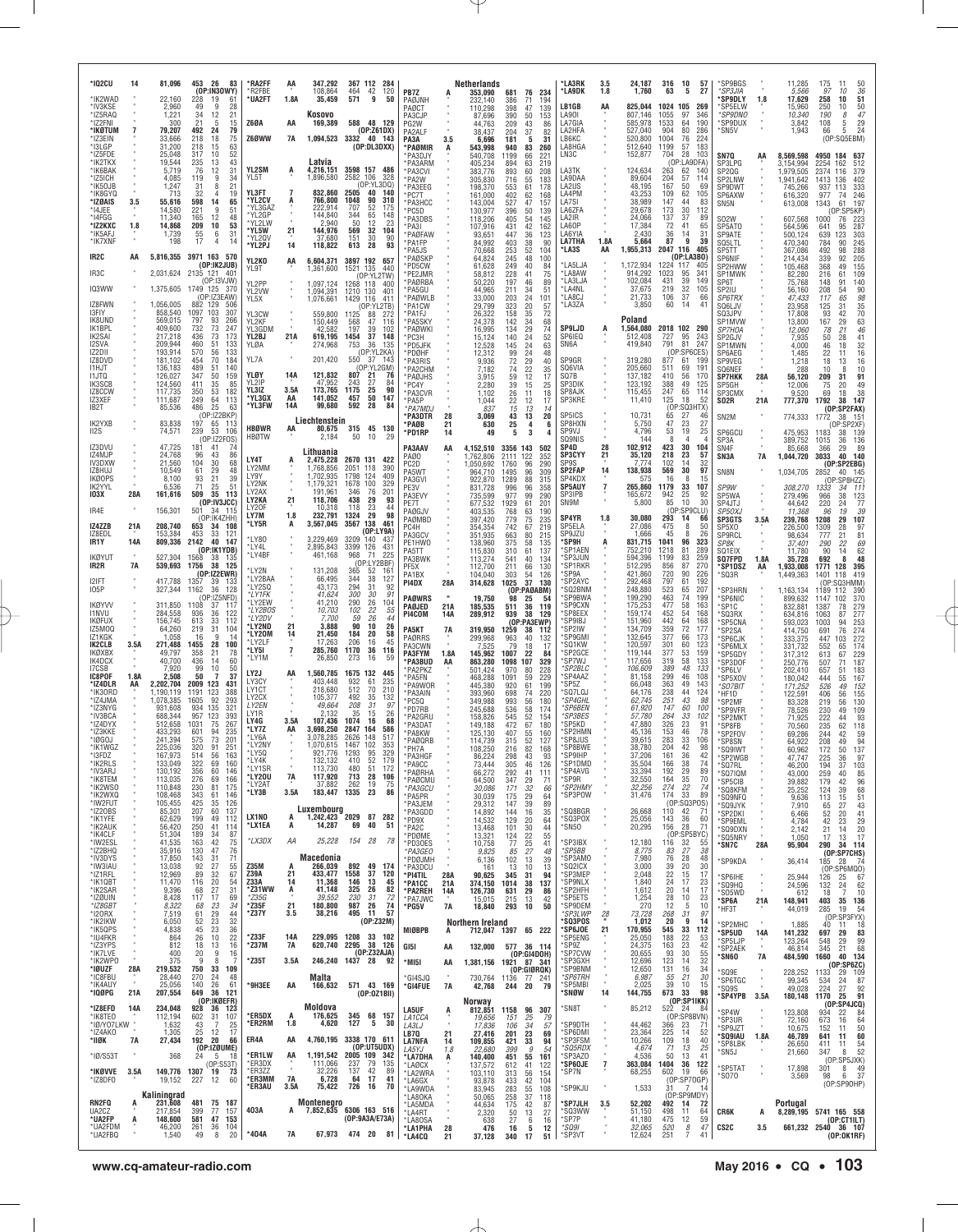| *CR5U<br>*CT1ELZ<br>*CT1FAC<br>*CT1APP<br>*CT7AIX | А<br>28           | 287.140<br>42,182<br>6,786<br>11,960       | 993,738 1695 85 294<br>(OP:CR7AJL)<br>636<br>70<br>175<br>209<br>93<br>38<br>53<br>29<br>29<br>100<br>13<br>39 | <b>GM3WUX</b><br>MM3N<br>GM4ZUK              | <b>Scotland</b><br>1,609,500<br>A<br>533,688<br>410,616      | 2797 84 286<br>1169<br>70<br>-226<br>(OP:GM4SID)<br>1230<br>49 167            | OM7RU<br>OM3IAG<br>OM6AL<br>OM5WW<br>OM4CI<br>OMØWR | 14                        | 2,762,205<br>796,908<br>583.440<br>375,990<br>22.113<br>332,904 | 1304<br>1472<br>964<br>113<br>1264 | 2807 125 410<br>85<br>273<br>63<br>249<br>63<br>186<br>36<br>55<br>37<br>119 | EA7JQT<br>EA3CX<br>EA5KV<br>EA3DU<br>EA5YU<br>*EF2A | 21<br>$\overline{7}$<br>1.8<br>A | 24,888<br>610,880<br>118.320<br>623,361<br>15,438<br>4,558,176 | 195<br>35 101<br>1896<br>38<br>122<br>795<br>23<br>62<br>2241<br>34<br>107<br>227<br>9<br>53<br>3791 146<br>442 | SM5LNE<br>SM4TU<br>SM2CEW<br>SJ2W<br>SM7C | 21<br>14       | 21,074<br>15,379<br>16.740<br>1,566,900<br>26,910 | 95<br>38<br>$\frac{44}{57}$<br>85<br>34<br>327<br>9<br>9<br>40<br>4004<br>140<br>(OP:SM2WMV)<br>19<br>-50 |
|---------------------------------------------------|-------------------|--------------------------------------------|----------------------------------------------------------------------------------------------------------------|----------------------------------------------|--------------------------------------------------------------|-------------------------------------------------------------------------------|-----------------------------------------------------|---------------------------|-----------------------------------------------------------------|------------------------------------|------------------------------------------------------------------------------|-----------------------------------------------------|----------------------------------|----------------------------------------------------------------|-----------------------------------------------------------------------------------------------------------------|-------------------------------------------|----------------|---------------------------------------------------|-----------------------------------------------------------------------------------------------------------|
| *CT1DJE<br>*CT1AGF<br>*CT1GFQ                     | 21<br>14<br>7     | 50,616<br>-70<br>360                       | 413<br>19<br>57<br>3<br>4<br>18<br>6<br>12                                                                     | GM3X<br>GM3YOR<br>*GM4OSS                    | $\overline{7}$<br>818,974<br>32,412<br>21<br>16,128          | 2823<br>38<br>131<br>(OP:GM3POI)<br>357<br>16<br>58<br>146<br>16<br>47        | OM5VS<br>*OM7JG<br>'OM8ON                           |                           | 43,610<br>1,924,672<br>705,987                                  | 302<br>2287<br>762                 | 22<br>67<br>121<br>372<br>109<br>314                                         | 'EA4KD<br>EA3FZT                                    |                                  | 1,224,894<br>571,384                                           | (OP:EA2OT)<br>1523<br>93<br>309<br>1044<br>85<br>259                                                            | SMØW<br><b>SM6CPY</b>                     | 3.5<br>1.8     | 537,264<br>45,658                                 | 238<br>(OP)<br>:SM7CFZ)<br>2339<br>35 109<br>58<br>536<br>16                                              |
| CT1BOL<br>CR5A                                    | AA                | 74,880<br>73,458                           | 160<br>82<br>126<br>78<br>421<br>28<br>(OP:CT1FFU)                                                             | GMØOGN<br><b>MOLQMM</b> *<br><b>GM4EVS</b>   | 6,045<br>-14<br>36,917<br>123,795<br>AA                      | 79<br>10<br>21<br>52<br>385<br>15<br>371<br>41 148                            | OM7AG<br>*OM3CPF<br>OM2DT<br>`OM2MM                 |                           | 533,572<br>482,806<br>403,806<br>235,246                        | 1137<br>1092<br>726<br>323         | 72<br>259<br>70<br>256<br>79<br>255<br>96<br>278                             | EA3PP<br>EA2BNU<br>'EA5DNO<br>*EA5DD                |                                  | 418,748<br>357,900<br>341,248<br>287,742                       | 229<br>853<br>78<br>698<br>71<br>229<br>716<br>62<br>186<br>848<br>48<br>169                                    | 'SM2T<br>SE4E*                            | A              | 1,905,144<br>726,876                              | 2260 119 368<br>(OP:SM2EZT)<br>1373<br>$85 \t28$<br>(OP:SM4DQE)                                           |
| CT1EAV<br>CT1AGS                                  |                   | 13,440<br>4,368<br>Romania                 | 74<br>40<br>65<br>42<br>16<br>26                                                                               | <b>GMØOQV</b><br>GMØAXY<br>MM3T              | 53,312<br>8,978<br>28A<br>64,448                             | 271<br>41<br>95<br>137<br>51<br>16<br>426<br>24<br>82<br>(OP:GMØELP)          | OM8FF<br>OM8LM<br>*OM7SR<br>*OM3BA                  |                           | 202,864<br>169,905<br>138,168<br>108,290                        | 700<br>417<br>482<br>403           | 57<br>191<br>60<br>175<br>174<br>54<br>40<br>142                             | *EA4PN<br>*EA1CM<br>*FA5IIK<br>*EA2KV               |                                  | 217,648<br>170,023<br>168,072<br>159,220                       | 596<br>57<br>187<br>453<br>56<br>171<br>535<br>43<br>106<br>410<br>62<br>128                                    | <b>SM5CSS</b><br>*SF3A<br>*SI5Y           |                | 628,804<br>526,702<br>319,800                     | 1114 76 265<br>1219<br>68<br>201<br>(OP:SM3CER<br>783<br>59 201                                           |
| Y03GNF<br>Y04CAH<br>Y07YO<br>YR3ØA                | A<br>28           | 541,728<br>500,820<br>20,880<br>14,972     | 1004<br>81<br>271<br>1066<br>81<br>259<br>105<br>37<br>79<br>103<br>20<br>56                                   | GMØLIR<br>GM4FDM<br><b>MMØAMW</b><br>GM5A    | 292,904<br>21A<br>120,176<br>63,406<br>14A                   | 908<br>35<br>129<br>437<br>34<br>114<br>281<br>27<br>-71<br>1726<br>39<br>129 | OM2IV<br>'OM4DU<br>*OM8AQ<br>*OM8AT                 |                           | 94,518<br>66,980<br>63,125<br>63,036                            | 379<br>290<br>259<br>267           | 49<br>129<br>43<br>127<br>40<br>85<br>46<br>107                              | *FA1.IO<br>*EA4GMX<br>*EA1SV<br>*EA5IHK             |                                  | 155,826<br>139,896<br>109,826<br>82,314                        | 393<br>52<br>146<br>420<br>59<br>142<br>326<br>51<br>127<br>321<br>40<br>113                                    | 'SM6GBM<br>'SM2BJS<br>'SM5DXR             |                | 218,127<br>181,792<br>98,440                      | (OP:SM5BKK)<br>567<br>58<br>$\frac{163}{167}$<br>733<br>41<br>139<br>394<br>45                            |
| Y03FF<br>YR8I                                     | 21<br>7           | 12,710<br>279,873                          | (OP:YO8AXP)<br>136<br>20<br>42<br>1515<br>32<br>89                                                             | MM2N                                         | 576,072<br>254,231                                           | (OP:GM3YTS)<br>1070<br>33 106<br>(OP:MMØGPZ)                                  | OM4AY<br>*OM7AT<br>OM4MO                            |                           | 42,250<br>12,245<br>9,804                                       | 249<br>139<br>105                  | 30<br>95<br>20<br>59<br>21<br>55                                             | *EC5AGM<br>*EA5CP<br>EA3BOW                         |                                  | 80,750<br>79,540<br>78,045                                     | 301<br>44<br>126<br>293<br>44<br>120<br>353<br>45<br>120                                                        | 'SMØBSO<br>`SM7ZDI<br>'SM6EWB             |                | 74,871<br>70,196<br>61,486                        | 319<br>131<br>46<br>283<br>46<br>115<br>329<br>31<br>111                                                  |
| Y06KPT<br>Y05BQQ<br>Y03JW                         |                   | 129,600<br>23,240<br>5,152                 | (OP:YO8BIG)<br>910<br>-21<br>75<br>53<br>214<br>17<br>37<br>50<br>19                                           | <b>GS8VL</b><br><b>GM2Y</b>                  | 465,934<br>3.5A<br>15,576<br>AA                              | 1716 38 123<br>(OP:GMØGAV)<br>126<br>27<br>-61<br>(OP:MMØDXH)                 | <b>OM5NA</b><br>OM8HG<br>'OMØMW<br>OM4ANO*          | 28<br>21<br>14            | 4,578<br>14,880<br>10,353<br>2,280                              | 44<br>108<br>228<br>60             | 26<br>16<br>19<br>41<br>13<br>38<br>8<br>32                                  | `EA1CBX<br>`EA2CFR<br>*EA4CRP<br>*EA5HRT            |                                  | 77,490<br>70,072<br>57,680<br>51,765                           | 359<br>72<br>33<br>243<br>41<br>111<br>194<br>44<br>-96<br>268<br>40<br>105                                     | `SE7Q<br>'SM6Z<br>*SM4EPR                 |                | 60,306<br>24,745<br>21,182                        | 92<br>215<br>46<br>31<br>70<br>138<br>(OP:SM6BZE)<br>15 31 58<br>115                                      |
| <b>Y08B0D</b><br>*Y02LEA<br>*Y05DAS<br>*Y04AAC    | 3.5<br>A          | 8,410<br>835,600<br>303,300<br>253,129     | 98<br>12<br>46<br>1193<br>100<br>300<br>664<br>70<br>230<br>635<br>72<br>197                                   | *GMØTTY<br><b>GMØHUU</b><br>°GM7WCO          | 1,677<br>289<br>21A<br>23,940                                | 17<br>37<br>26<br>13<br>12<br>-5<br>186<br>16<br>47<br>78<br>690<br>23        | <b>OM3ZWA</b><br>°OM2XA<br>OM7AX<br>*OM8VL          |                           | 294,831<br>64,288<br>61,655<br>37,148                           | 1282<br>410<br>429<br>379          | 33<br>108<br>21<br>77<br>21<br>74<br>15<br>59                                | *FA1.JK<br>*EA2TT<br>*EA1VT<br>*EA4WD               |                                  | 51.689<br>44,928<br>32,398<br>28,386                           | 259<br>29<br>98<br>300<br>32<br>76<br>184<br>30<br>67<br>179<br>35<br>79                                        | 'SMØY<br>'SM3XAX<br><b>SM5ACQ</b>         |                | 14,904<br>14,560<br>5,687                         | 135<br>58<br>23<br>:SMØOY)<br>(OF<br>104<br>73<br>-31<br>29<br>57<br>18                                   |
| *Y03GFH<br>*Y02BLX<br>*Y09CWY                     |                   | 237,832<br>216,756<br>209,888              | 544<br>67<br>181<br>523<br>71<br>172<br>659<br>55<br>169                                                       | °GM4X<br>'GM3D                               | 104,030<br>14A<br>7A<br>67,116                               | (OP:GM4WZG)<br>346<br>28<br>-91<br>(OP:GMØBKC)                                | OM3CDN<br>'OM4WW<br>OM3TSZ                          | 1.8                       | 20.592<br>35,979<br>23,940                                      | 229<br>511<br>402                  | 55<br>11<br>10<br>57<br>8<br>49                                              | *EA5IIR<br>*EA5ARC<br>*EC1RS                        |                                  | 27,144<br>23,718<br>22,325                                     | 193<br>25<br>79<br>123<br>43<br>75<br>176<br>31<br>64                                                           | *SA6W<br>'SA7AOI<br>*SM2CVH               | 14             | 728<br>405<br>58,386                              | 15<br>16<br>13<br>6<br>-9<br>11<br>27<br>84<br>267                                                        |
| *Y09CB<br>*Y02MKI<br>*Y08RFS<br>*Y09IJP           |                   | 186,190<br>174,919<br>166,808<br>91,530    | 521<br>56<br>159<br>513<br>57<br>154<br>496<br>181<br>51<br>311<br>46<br>116                                   | <b>GMØWED 3.5A</b><br>°GM1J                  | 151,380<br>6,820                                             | 1375<br>15<br>75<br>8<br>98<br>-36<br>(OP:MMØBQI)                             | *OMØDC<br>*OM1AFY<br>OM7LM                          | AA                        | 5,980<br>2,117<br>767,485                                       | 131<br>79<br>1478                  | 39<br>7<br>25<br>$\overline{4}$<br>81<br>254                                 | *EA5ICS<br>*EA7VJ<br>`EA7CWA<br>'EA5DLP             |                                  | 20,240<br>17,014<br>16,826<br>8,436                            | 33<br>77<br>140<br>83<br>34<br>60<br>33<br>98<br>61<br>25<br>83<br>51                                           | *SC6M<br>*SM5KQS                          |                | 99,320<br>10,706                                  | 83<br>765<br>21<br>(OP:SM6FKF)<br>44<br>153<br>-9                                                         |
| *Y05NY<br>*Y02QY<br>*Y06DBL                       |                   | 90.440<br>79,400<br>73,776                 | 324<br>122<br>48<br>209<br>132<br>68<br>314<br>43<br>116                                                       | YT1A<br>YT7W                                 | Serbia<br>14<br>607,260<br>427,605                           | 1977 39 135<br>33<br>1565<br>112                                              | OM2015TITANIC "<br>OM3CM<br>OM8LA                   | 28A<br>21A                | 520,328<br>25,641<br>173,655                                    | 1097<br>138<br>544                 | 92<br>245<br>(OP:OM5CD)<br>23<br>54<br>35<br>118                             | 'EA4CFT<br>`EA5FQF<br>*FA3CF<br>*EA7IA              | 28                               | 7,198<br>6,853<br>2,548<br>9,653                               | 21<br>70<br>38<br>75<br>26<br>51<br>49<br>17<br>32<br>94<br>14<br>35                                            | SEØX<br><b>SCØN</b><br>SM2EKM             | AA             | 2,461,320<br>1,865,383<br>1,330,040               | 2229 149 496<br>124<br>2098<br>435<br>(OP:SMØNCS)<br>1547 110<br>-300                                     |
| *Y06HSU<br>*Y07ARZ<br>*Y04RS1<br>*Y02MOH          |                   | 67,760<br>63,531<br>50,760<br>36,934       | 258<br>52<br>88<br>367<br>30<br>87<br>181<br>43<br>98<br>153<br>39<br>79                                       | YT2ISM<br>YU7KM<br>YU1SS                     | 58,788<br>23,855<br>3,984                                    | (OP:YU2M)<br>615<br>13<br>-56<br>283<br>52<br>13<br>86<br>11<br>37            | OM7PY<br>OM8FR<br>OM3CW                             | 14A<br>7A                 | 130,660<br>111,622<br>100,510                                   | 440<br>593<br>555                  | 34<br>105<br>28<br>91<br>28<br>-87                                           | *EA7KB<br>*EA/OK1GO                                 | 21                               | 104,675<br>74,883                                              | 856<br>21<br>58<br>402<br>27<br>82<br>(OP:0K*<br>I GO)                                                          | SM5CIL<br>SM6E                            |                | 1,237,170<br>1,154,808                            | 1217 120<br>369<br>OP:SM7CIL<br>1900<br>91 296                                                            |
| *YPØIPA<br>*Y02MNZ<br>*Y02LDU                     |                   | 30,420<br>19,095<br>18,513                 | 150<br>44<br>86<br>(OP:YO3AS)<br>147<br>-30<br>65<br>135<br>31<br>68                                           | YT1ML<br>YT4A<br>*YT8A                       | $\overline{7}$<br>18,655<br>3.5<br>282,898<br>3,748,170<br>A | 245<br>12<br>53<br>1571<br>28<br>93<br>3364 140<br>478<br>(OP:YU1EA)          | OM2Y<br>*OM6RM<br>*OM3R                             | 3.5A<br>АA                | 517,104<br>876,687<br>324,162                                   | 2042<br>1419<br>908                | 38<br>124<br>(OP:OM2KI)<br>81<br>246<br>53<br>190                            | *EA4OA<br>*EA2GM<br>`EA3GBA<br>*EA5MON              | 14<br>$\overline{7}$             | 11,718<br>18,386<br>15,179<br>40,940                           | 127<br>15<br>39<br>209<br>12<br>46<br>175<br>11<br>32<br>302<br>21<br>68                                        | SM6BZV<br>SM6BGG<br>SM5CEU<br>SM30MO      |                | 1,123,941<br>960,505<br>957,172<br>876,120        | 1106<br>123<br>414<br>341<br>1160<br>114<br>930<br>128<br>414<br>107<br>1075<br>340                       |
| *Y07LYM<br>*Y04KCC<br>*Y09BXE                     |                   | 15,914<br>12,006<br>11,270                 | 184<br>27<br>82<br>104<br>17<br>41<br>97<br>27<br>71                                                           | *YT2U<br>*YU1JF<br>*YU9CF                    | 449,572<br>170,520<br>82,840                                 | 927<br>70<br>214<br>446<br>65<br>138<br>196<br>59<br>93                       | OM8CW<br>OM3PQ<br>OM5UM                             |                           | 306,860<br>155,463<br>151,524                                   | 589<br>423                         | (OP:OM3CFR)<br>72<br>196<br>57<br>174                                        | *EA7GSU<br>*EA1DFP<br>EA5BM                         | 3.5<br>1.8                       | 40,986<br>28<br>2,923,830                                      | 359<br>65<br>16<br>4<br>3<br>1957 177                                                                           | <b>SM6NOC</b><br>SC6W<br>SJ4F             |                | 871,128<br>778,680                                | 336<br>996 108<br>292<br>1100<br>86<br>(OP:SM6PPS)<br>1159 100 273                                        |
| *Y05FM1<br>*Y08MI<br>*Y04GVC<br>*Y07LHE           |                   | 8,236<br>7,371<br>6,720<br>3,696           | 47<br>74<br>24<br>19<br>91<br>44<br>63<br>23<br>47<br>16<br>32<br>41                                           | *YU1BN<br>*YU1NIM<br>*YT9W<br>*YU1NR         | 79,464<br>13,886<br>28<br>83,334<br>19,276                   | 345<br>46<br>108<br>291<br>24<br>82<br>347<br>32<br>97<br>120<br>24<br>55     | 'OM6WW<br>OM8MF<br>*OM2RA                           |                           | 89,895<br>56,718<br>31,980                                      | 520<br>377<br>183<br>95            | 45<br>162<br>49<br>146<br>92<br>45<br>56<br>74                               | EA5RM<br>EA7MT<br>EA5DCL                            | AA                               | 560,660<br>479,288<br>405,328                                  | 537<br>713<br>98<br>242<br>278<br>735<br>84<br>655<br>87<br>242                                                 | SM6BGA<br>SM6Y                            |                | 704,224<br>424,794<br>344,998                     | (OP:SM4DHF)<br>913<br>70 179<br>68 210<br>778                                                             |
| *YO2CJX<br>*Y09IF<br>*Y09BLY<br>*Y09IIE           | 28                | 2.926<br>3,840<br>1,470<br>323             | 30<br>82<br>8<br>42<br>15<br>25<br>24<br>9<br>12<br>12<br>15<br>7                                              | *YU1LG<br>*YU1AHW<br>*YU7D                   | 7,888<br>21<br>60,104<br>7<br>77,436                         | 18<br>40<br>66<br>435<br>21<br>67<br>(0P:YT2TA)<br>456<br>24<br>84            | *OM6MS<br>*OM7LW<br>*0M40                           | 14A                       | 31,436<br>118,405<br>102,660                                    | 247<br>602<br>543                  | 21<br>95<br>31<br>88<br>27<br>89<br>(OP:OM3NI)                               | EB2RA<br>EA1FBU<br>EA1AF<br>FA3A0                   |                                  | 334,422<br>310,905<br>110,442<br>84.170                        | 555<br>81<br>216<br>752<br>53<br>136<br>296<br>61<br>176<br>259<br>53<br>137                                    | SM <sub>5</sub> D<br>SE <sub>5</sub> L    |                | 280,830<br>243,525                                | (OP:SM6DER)<br>365 104 241<br>(OP:SM5DJZ)<br>658 60 195                                                   |
| *Y05TP<br>*Y02IS<br>*Y04AJ                        | 21<br>14          | 2.480<br>119,040<br>30,793                 | 38<br>14<br>17<br>612<br>29<br>91<br>256<br>19<br>64                                                           | *YT5AAA<br>*YU1ANO                           | 20,475<br>2,720                                              | 219<br>13<br>52<br>39<br>12<br>20<br>(OP:YU1FX)                               | *OM4J<br>OM8AA                                      | 3.5A                      | 50,694<br>40,845<br>35,746                                      | 238<br>254<br>519                  | 22<br>80<br>(OP:OM4JD)<br>27<br>78<br>51                                     | EA7ZY<br>EA5DFV<br>EF5T                             |                                  | 58,295<br>55,245<br>42,150                                     | 262<br>36<br>95<br>204<br>39<br>88<br>21<br>225<br>54<br>OP:EA5HT)                                              | SE6W<br>SI6W                              |                | 190,820<br>78,760                                 | (OP:SM5ALJ)<br>742<br>54 134<br>(OP:SM6XKB)<br>321                                                        |
| *Y04TL<br>*Y0/0M6TY 7<br>*Y02MJZ<br>*Y04FZX       | 3.5               | 84,354<br>2,340<br>27,280                  | 528<br>22<br>80<br>9<br>34<br>21<br>402<br>9<br>53                                                             | *YUØA<br>*YU5T<br>*YU1ED                     | 3.5<br>122,170<br>96,768<br>8,950                            | 1054<br>19<br>76<br>(0P:YU1RA)<br>964<br>15<br>-69<br>151<br>9<br>41          | *OM6TX<br>*OM4KW                                    | 1.8A                      | 182<br>Slovenia                                                 | $10^{-}$                           | 10<br>$\boldsymbol{\varDelta}$                                               | EB7KA<br>EA1Y0<br>EA4TX                             | 28A                              | 36,453<br>21,018<br>224,502                                    | 183<br>37<br>-50<br>99<br>36<br>57<br>834<br>35<br>107                                                          | SM5FUG<br>SM5C                            |                | 68,572<br>55,854                                  | 42 137<br>(OP:SA6AQP)<br>289<br>51 107<br>153<br>64 110                                                   |
| *Y02MTG<br>*Y08BGE<br>*Y02AQ0                     |                   | 3,298<br>2,178<br>1,586                    | 28<br>91<br>6<br>38<br>10<br>23<br>27<br>9<br>17                                                               | YU7KW<br>YU3W                                | AA<br>325,248<br>106,150                                     | 704<br>67<br>164<br>322<br>-57<br>136<br>(OP:YU1MM)                           | <b>S57K</b><br>S52A                                 | A                         | 4,444,824<br>2,060,752                                          | 1700 139                           | 4111 141 443<br>- 453<br>(OP:S59AA)                                          | EA5GIE<br>EF5R<br>EA5BB                             | 21A                              | 14,070<br>254,310<br>127,322                                   | 109<br>21<br>46<br>32<br>957<br>115<br>(OP: EASBWR)<br>630<br>32<br>86                                          | SM7E<br>SM5ENX<br>SM6JCC                  |                | 51,840<br>44,226<br>40,664                        | (OP:SM5CBM)<br>236<br>48.<br>11 <sup>2</sup><br>174<br>40<br>51<br>85<br>155<br>51                        |
| YR8D<br>Y03APJ                                    | AA                | 4,510,974<br>4.307.950                     | 3180 172 594<br>(0P:Y08TTT)<br>3069 164 561                                                                    | YU1CC<br>YT3H<br><b>YTØZ</b>                 | 33,800<br>7,380<br>21A<br>810,900                            | 131<br>42<br>-62<br>98<br>15<br>45<br>2153<br>38 142                          | S53M<br><b>S50C</b>                                 | $\overline{7}$            | 11,448<br>1,080,891                                             | 120<br>3110                        | - 19<br>-35<br>(OP:S51FB)<br>40 131<br>(OP:SS3RM)                            | EA3CEC<br>EA4GLJ<br>EA5DM<br>EA3AKA                 | <b>14A</b><br>3.5A               | 4,320<br>129,310<br>10,545                                     | 40<br>17<br>23<br>572<br>104<br>30<br>150<br>9<br>48<br>413<br>14<br>62                                         | SM6LJU<br>SM4CAN<br>SMØLGO<br>SM7GIB      |                | 26,866<br>21,172<br>6,731<br>4.144                | 122<br>28<br>73<br>48<br>119<br>31<br>29<br>45<br>24<br>39<br>46<br>17                                    |
| YR9F<br>YQ6A                                      |                   | 2,961,940<br>2,953,249                     | 2679 152<br>533<br>(OP:YO9FNP)<br>2775 144 475<br>(OP:YO6BHN)                                                  | YU7WW<br>YT1T<br>YTØA                        | 276,791<br>14A<br>301,875<br>1,124,361<br>7A                 | (OP:YU1ZZ)<br>909<br>-34<br>- 123<br>39<br>1246<br>122<br>3094<br>40<br>149   | S51YI<br>S51RE<br><b>S57Z</b><br>*S5ØA              | 3.5                       | 868,678<br>228,252<br>367,250<br>4,160,412                      | 2704<br>901<br>1969<br>3136        | 37<br>-129<br>34<br>104<br>28<br>-97<br>155<br>497                           | EA3VN<br>*EA7RU<br>*EA2HW                           | 1.8A<br>AA                       | 30,704<br>23.374<br>481,701<br>263,646                         | 400<br>9<br>49<br>650<br>91<br>272<br>575<br>77<br>214                                                          | SM2M<br><b>SM6CNN</b>                     | 21A            | 1,225,818<br>111,690                              | 2698<br>40<br>158<br>(OP:SM2LIY)<br>280<br>133<br>93                                                      |
| Y04DW<br>Y07CVL<br>Y08RAW<br>Y06PVK               |                   | 845,450<br>718,768<br>321,438<br>119,680   | 1361<br>105<br>265<br>1378<br>82<br>252<br>232<br>623<br>85<br>342<br>55<br>165                                | YT1HA<br>YU7U<br>YT9A                        | 1,040,377<br>798,300<br>757,160                              | (OP:YT7AW)<br>2897<br>39<br>-152<br>2347<br>40<br>140<br>2164<br>40<br>144    | 'S58RU<br>S54G<br>*S511                             |                           | 136.644<br>8.610<br>1,287                                       | 496<br>83<br>29                    | 171<br>65<br>23<br>47<br>12<br>21                                            | 'EA4IE<br>*EA3KN<br>*EA1CS<br>*EF7A                 |                                  | 229,565<br>228,780<br>179,537<br>177,800                       | 71<br>510<br>174<br>384<br>223<br>87<br>132<br>618<br>47<br>505<br>55<br>120                                    | <b>SLØW</b><br>SE2T<br>SM5T               | 7A<br>3.5A     | 118,062<br>80,408<br>10,944                       | 487<br>(OP:SMØAJU)<br>284<br>35 117<br>145<br>13<br>-44                                                   |
| Y09FLD<br>Y05BRZ<br>YRØW                          |                   | 74,088<br>63.282<br>51,474                 | 245<br>47<br>100<br>253<br>51<br>108<br>207<br>40<br>-98                                                       | YT4W<br>YIØ                                  | 608,040<br>266,772                                           | 40<br>140<br>1945<br>(OP:YU1DW)<br>1381<br>30 102                             | *S51F0<br>*S59N<br>*S52GO<br>`S57NAW                | 14                        | 336<br>171.902<br>131,572<br>110,088                            | 20<br>1143<br>595<br>470           | 5<br>16<br>24<br>77<br>95<br>32<br>34<br>98                                  | *EA1CQ<br>ヒじつしつ                                     |                                  | 138,890<br>130.221                                             | (OP:EC7ABV)<br>354<br>63 152<br>434<br>45<br><b>114</b>                                                         | 8SØDX                                     | 1.8A           | 155,320                                           | (OP:SM5TSP)<br>1145 24<br>86<br>(OP:SMØDSG)                                                               |
| Y050BA<br>Y02MFC<br>Y09IKW                        |                   | 28,750<br>27,141<br>1,088                  | (OP:YO9SW)<br>156<br>36<br>89<br>109<br>37<br>72<br>31<br>9<br>25                                              | YT1X<br>YU1UN<br>*YU1LA                      | 401.442<br>3.5A<br>266,904<br>1,295,893<br>AA                | (OP:YT1WA)<br>1882 30 108<br>1488<br>31<br>101<br>1362 126 401                | *S57YK<br>*S52FT<br>*S53AR                          | 3.5                       | 23,736<br>55,760<br>33,456                                      | 217<br>849<br>436                  | 54<br>15<br>10<br>58<br>10<br>58                                             | *EC4TA<br>*EA1BP<br>*EA3NA<br>*EA2AZ                |                                  | 94,878<br>65,816<br>65,016<br>64,356                           | 236<br>39<br>150<br>223<br>47<br>105<br>267<br>57<br>132<br>317<br>37<br>87                                     | 'SM5IMO<br>*SM5DVS<br>*SG6T               | AA             | 753,280<br>459,952<br>309,488                     | 1291<br>71 249<br>1039<br>70<br>234<br>81 287<br>587<br>(OP:SM6WET)                                       |
| YP6Z<br>YR8E<br>Y03FRI                            | 21A               | 180<br>396,550                             | 5<br>1184 35 119<br>(OP:YO8RHM)<br>930                                                                         | *YT5N<br>*YU1FG<br>*YU3VIP                   | 522,578<br>491,344<br>4,860                                  | 1014 77<br>249<br>(OP:YU7AF)<br>970 76 252<br>40                              | S57AL<br>S51F<br>S59ABC                             | AA                        | 6,286,720<br>4,231,872<br>3,790,890                             | 2687 163<br>2496 173               | 3940 165 595<br>581<br>557                                                   | *FA1SB<br>*EA4EQD<br>*EA5ERA<br>*ED4T               |                                  | 39,693<br>34,486<br>18,231<br>15,957                           | 177<br>39<br>92<br>165<br>29<br>57<br>135<br>33<br>70<br>149<br>26<br>55                                        | *SM6FPG<br>*SE6N<br>*SD6M                 |                | 225,834<br>225,225<br>164,340                     | 646 61 222<br>707 46 179<br>(OP:SA6AXR)<br>781<br>40 140                                                  |
| Y050ED<br>Y07FB<br>Y08DOH                         | $\alpha$<br>14A   | 314,578<br>76,440<br>8,126<br>464,275      | 34 124<br>27<br>349<br>78<br>12<br>112<br>22<br>1370<br>38 137                                                 | $^{\star}$ YT3EE<br>*YT7B                    | $\alpha$<br>4,424<br>28A<br>27,262                           | 73<br>-20<br>24<br>46<br>32<br>152 20<br>66<br>(OP:YU7BJ)                     | <b>S58N</b><br>S58M<br>S540                         | $\alpha$                  | 3.328,864<br>2,182,511<br>991.120                               | 2496 130<br>1118 118               | (OP:S51DS)<br>2564 146 470<br>421<br>402                                     | *EA5TT<br>*EA4UB                                    |                                  | 3,807<br>1,680                                                 | (OP:EA4CWN)<br>23<br>39<br>-24<br>22<br>19<br>21                                                                | *SM3EAE<br>*SF5X                          |                | 139,842<br>49,192                                 | (OP:SA6BGR)<br>532 42 111<br>222<br>38 105                                                                |
| YP5A<br>Y07DAA<br>Y09RIJ                          | 7A<br>3.5A        | 206,050<br>48,790<br>252                   | 984<br>29 101<br>(0P:YO5CBX)<br>532<br>17<br>-65<br>14<br>5<br>9                                               | *YT1BX<br>$^{\star}$ YT5M<br>*YT1TU<br>*YU2A | 8,635<br>21A<br>164,686<br>14A<br>51,012<br>7A<br>341,122    | 82<br>17<br>38<br>648<br>99<br>35<br>289<br>30<br>87<br>1425<br>35<br>123     | S58Q<br><b>S58J</b><br>S51Z<br>S51NM                |                           | 515,970<br>402,504<br>148,925<br>83,887                         | 930<br>747<br>463<br>355           | 79<br>236<br>74<br>174<br>50<br>135<br>37<br>112                             | *EA3AXM<br>*EA3AR<br>*EA1YG<br>*EA5XA               | 28A                              | 1,178<br>98,580<br>84,378<br>72,114                            | 18<br>-13<br>18<br>527<br>27<br>79<br>520<br>24<br>74<br>379<br>28<br>74                                        | *SI7T<br>'SMØFPR                          |                | 47,125<br>1,650                                   | (OP:SM5EFX)<br>223 42 103<br>(0P:SM7LZQ)<br>26<br>-9<br>-13                                               |
| Y05AJR<br>Y02GL<br>*Y03JR                         | 1.8A<br>AA        | 42,021<br>21,240<br>4,096,286              | 681<br>9<br>54<br>9<br>322<br>50<br>2945 165<br>581                                                            | *YT5CT<br>*YT7M<br>*YU6DX<br>*YU1U0          | 214,965<br>65,852<br>61,620<br>51,342                        | 719<br>36<br>117<br>21<br>389<br>-80<br>216<br>30<br>100<br>312<br>20<br>66   | S51MA<br>S51TC<br>S57S                              | ×<br><b>A</b>             | 76,983<br>75,310<br>46,900                                      | 199<br>340<br>197                  | 143<br>58<br>48<br>122<br>88<br>46                                           | *EA4ZK<br>*EA2DT<br>*ED7C                           | $\alpha$                         | 47,328<br>34,608<br>27,838                                     | 223<br>27<br>69<br>157<br>26<br>58<br>204<br>17<br>45<br>(OP:EA7KJ)                                             | *SMØWRA<br>*SM60EF<br>*SM3CZS<br>*SA6G    | 28A<br>21A     | 1,533<br>322<br>15,410<br>274,040                 | 27<br>11<br>10<br>11<br>- 5<br>- 9<br>16<br>51<br>123<br>676<br>37 133                                    |
| *Y05LD<br>*Y05PQQ<br>*Y07ARY<br>*Y05AXF           |                   | 2,306,466<br>379,312<br>371,490<br>370,077 | 2383<br>129<br>453<br>230<br>813<br>84<br>748<br>73<br>232<br>895<br>215<br>66                                 | *YU1JW<br>*YU7BJ<br>*YTØI                    | 25,564<br>2,739<br>3.5A<br>1,104                             | 206<br>15<br>62<br>71<br>9<br>24<br>5<br>52<br>18                             | S57AW<br>S59A<br>S5ØK<br>S5ØR                       | 21A<br>n.                 | 883,375<br>788,591<br>731,508<br>569,868                        | 2118<br>1790<br>1803<br>1633       | 38<br>153<br>40<br>157<br>38<br>150<br>132<br>37                             | *EA4XT<br>*EA3NR<br>*EB1TR                          | 21A                              | 21,606<br>149,384<br>60,564                                    | 130<br>20<br>-58<br>485<br>33<br>109<br>460<br>59<br>25                                                         | *SA2CIR<br><b>*SM2ODB</b>                 | 14A<br>7A      | 4,240<br>55,080                                   | (OP:SM6CUK)<br>62<br>13<br>- 27<br>- 79<br>377<br>23                                                      |
| *Y050HY<br>*Y04ATW<br>*Y02LCP<br>*Y06ZS           |                   | 247,401<br>194,389<br>55,857<br>37,848     | 599<br>58<br>173<br>487<br>184<br>63<br>220<br>40<br>89<br>183<br>41<br>111                                    | MZ5B                                         | <b>Shetland Islands</b><br>14                                | 661,440 2404 39 120<br>(OP:G3TXF)                                             | S <sub>53</sub> X<br>S57DX<br>S5ØB<br><b>S53A</b>   | 14A<br>7A                 | 505,305<br>905,749 2425<br>665,205<br>1,117,325                 | 1392<br>1857<br>2927               | 38<br>133<br>40<br>153<br>40<br>143<br>40<br>147                             | *EA1WH<br>*EA1WX<br>*EA4UV<br>*EA70R                | 14A<br>7A                        | 25,976<br>188,700<br>31,200<br>11,016                          | 223<br>18<br>50<br>721<br>36<br>112<br>163<br>24<br>76<br>148<br>11<br>40                                       | *SM6Q<br>*7S7V<br>'SE3X                   |                | 45,666<br>27,390<br>0                             | 350<br>19<br>67<br>193<br>17<br>66<br>(0P:E77V)<br>$\overline{1}$<br>$\mathbf{1}$                         |
| *Y02MSP<br>*Y09GDN<br>*Y07D0                      |                   | 7,548<br>4,592<br>1,554                    | 60<br>27<br>47<br>58<br>14<br>14<br>26<br>15<br>22                                                             | MZ5A                                         | 7                                                            | 720,594 2694 39 132<br>(OP:G3WVG)                                             | S52AW<br><b>S56X</b><br><b>S52W</b>                 | <b>A</b><br><b>A</b><br>× | 971,336<br>876,327<br>726,310                                   | 2736<br>2644<br>2169               | 40<br>144<br>139<br>38<br>40<br>145                                          | *EA3NO<br>*EA1NE                                    | 3.5A                             | 136,104<br>26,144<br>Svalbard                                  | 904<br>22<br>85<br>227<br>15<br>61                                                                              | *SM6IQD                                   | 3.5A           | 1,088                                             | (OP:SA3BYC)<br>$\overline{7}$<br>31                                                                       |
| *Y050H0<br>*Y03IRM<br>*Y09FYP<br>*Y04BEX          | 28A<br>21A<br>14A | 79,744<br>28,120<br>37,206<br>28,725       | 302<br>29<br>99<br>157<br>23<br>53<br>387<br>18<br>60<br>280<br>16<br>59                                       | *IT9PZM<br>*IT9RDG/IF9 "<br>*IT9AJP          | Sicily<br>356,318<br>A<br>312,816<br>194,967                 | 717 86 240<br>678<br>80<br>256<br>427<br>68<br>193                            | S53F<br>S54X<br>S53F0<br>S51DX                      | <b>A</b>                  | 684,723<br>303,017<br>120,875<br>43,120                         | 2228<br>1061<br>668<br>497         | 40<br>141<br>126<br>37<br>95<br>30<br>13<br>57                               | <b>JW7QIA</b>                                       | 14A                              | 437,580<br>Sweden                                              | 1180 40 125                                                                                                     | <b>HB9FBG</b><br>*HB9ARF<br>'HB9DDE       | 21<br>A        | Switzerland<br>38,979<br>1,153,266<br>84,825      | 228<br>26<br>45<br>312<br>1681<br>99<br>102<br>43<br>337                                                  |
| *Y08WW<br>*YO9HP<br>*Y04NF<br>*YO2LIW             | 7A                | 17,739<br>343,197<br>297,675<br>44,145     | 55<br>94<br>26<br>1132<br>37<br>134<br>1422<br>$^{29}_{17}$<br>106<br>342<br>64                                | *IT9LKX<br>*IT9BDR<br>*IT9PQJ<br>*IT9IZY     | 33,500<br>12,728<br>5,076<br>21<br>13,053                    | 267<br>25<br>75<br>105<br>26<br>48<br>44<br>18<br>36<br>158<br>42<br>15       | <b>S56M</b><br>S52GP<br>S58MU<br>S530               | 3.5A<br>1.8A              | 547,092 2190<br>88,956<br>212,154<br>128,647                    | 826<br>1351<br>1099                | 35<br>121<br>16<br>68<br>90<br>24<br>22<br>81                                | SM3C<br>SM6DHU<br>SE6Y                              | A                                | 1,165,900<br>738,369<br>586,078                                | 1607 102 343<br>(OP:SM5CCT)<br>1126 95 274<br>84 278<br>1014                                                    | *HB9HQX<br>*HB9AYZ<br>*HB9WDY<br>*HB9ELD  |                | 58,797<br>30,324<br>16,380<br>7,990               | 357<br>28<br>111<br>203<br>82<br>32<br>77<br>111<br>28<br>62<br>23<br>68                                  |
| *Y05CRQ 3.5A<br>*Y05CUQ<br>*Y02AQB 1.8A           |                   | 23,684<br>11,457<br>10,123                 | 333<br>10<br>52<br>126<br>56<br>11<br>222<br>$\overline{7}$<br>46                                              | *IW9FI<br><b>II9W</b><br>IT9RBW              | 3,180<br>53,664<br>14A<br>178,560<br>3.5A                    | 52<br>10<br>20<br>283<br>31<br>98<br>1077<br>94<br>26                         | *S5ØXX<br>'S51TP<br>*S52AA                          | AA                        | 2,752,332<br>28,674<br>12,692                                   | 2404 142<br>241<br>113<br>922      | 496<br>88<br>-30<br>23<br>53<br>36<br>132                                    | SM50<br><b>SMØS</b>                                 |                                  | 495,690<br>461,020                                             | (OP:SM6DED)<br>731 97 306<br>1259<br>60 199                                                                     | *HB9EGA<br>*HB9IRF<br><b>HB9CZF</b>       | $\overline{7}$ | 2,688<br>11,970                                   | 34<br>46<br>14<br>46<br>152<br>11                                                                         |
| ISØIEK                                            | A                 | Sardinia<br>53,878                         | 265 41 117                                                                                                     | *IT9CLN<br>*IT9RTA<br>*IT9RKR                | AA<br>447,272<br>1,666<br>21A<br>16,133                      | 829<br>91<br>252<br>19<br>15<br>19<br>139<br>18<br>55                         | *S53V<br>*S57Q<br>*S57KM<br>*S520T                  | 21A<br>7A<br>3.5A<br>1.8A | 336,504<br>403,218<br>155,121<br>52,899                         | 1510<br>1392<br>641                | 40<br>122<br>72<br>15<br>12<br>65                                            | SM5A0G<br>SM5COP<br>SM5CCE                          |                                  | 298,298<br>226,928<br>168,072                                  | (OP:SM5BAX)<br>434<br>88 210<br>502<br>58 150<br>496<br>48<br>140                                               | HB9DQL<br>HB9DVZ<br>HB9CIC                | AA             | 2,843,876<br>371,368<br>191,620<br>139,840        | 2217 157 501<br>748<br>66<br>178<br>198<br>513<br>62<br>72<br>432<br>43                                   |
| *ISØHQJ<br>*ISØGSR<br><b>ISØAFM</b>               | A<br>ΑА           | 51,867<br>28,365<br>252,805                | 365<br>24<br>-89<br>261<br>20<br>73<br>909 47 170                                                              | *IT9PPG<br>OM2VL                             | 14A<br>19,350<br>Slovak Republic<br>A                        | 149<br>20<br>66<br>6,350,268 4839 170 473                                     | *S55VM<br>EA5FL                                     | A                         | 7,950<br>Spain<br>359,640                                       | 142                                | 8<br>42<br>648 83 213                                                        | SA4A<br><b>SM6CMU</b><br>SM5KNV                     |                                  | 123,546<br>66,690<br>55,176                                    | 447<br>48 129<br>(OP:SM5PBT)<br>249<br>32<br>.58<br>234<br>42<br>90                                             | HB9TST<br><b>HB9DUS</b><br>HB9Q<br>HB9HFN |                | 107,388<br>61,480<br>43,788<br>14,570             | 167<br>306<br>61<br>98<br>231<br>47<br>151<br>50<br>114<br>59<br>80<br>35                                 |
|                                                   |                   |                                            |                                                                                                                |                                              |                                                              |                                                                               |                                                     |                           |                                                                 |                                    |                                                                              |                                                     |                                  |                                                                |                                                                                                                 |                                           |                |                                                   |                                                                                                           |

104 • CQ • May 2016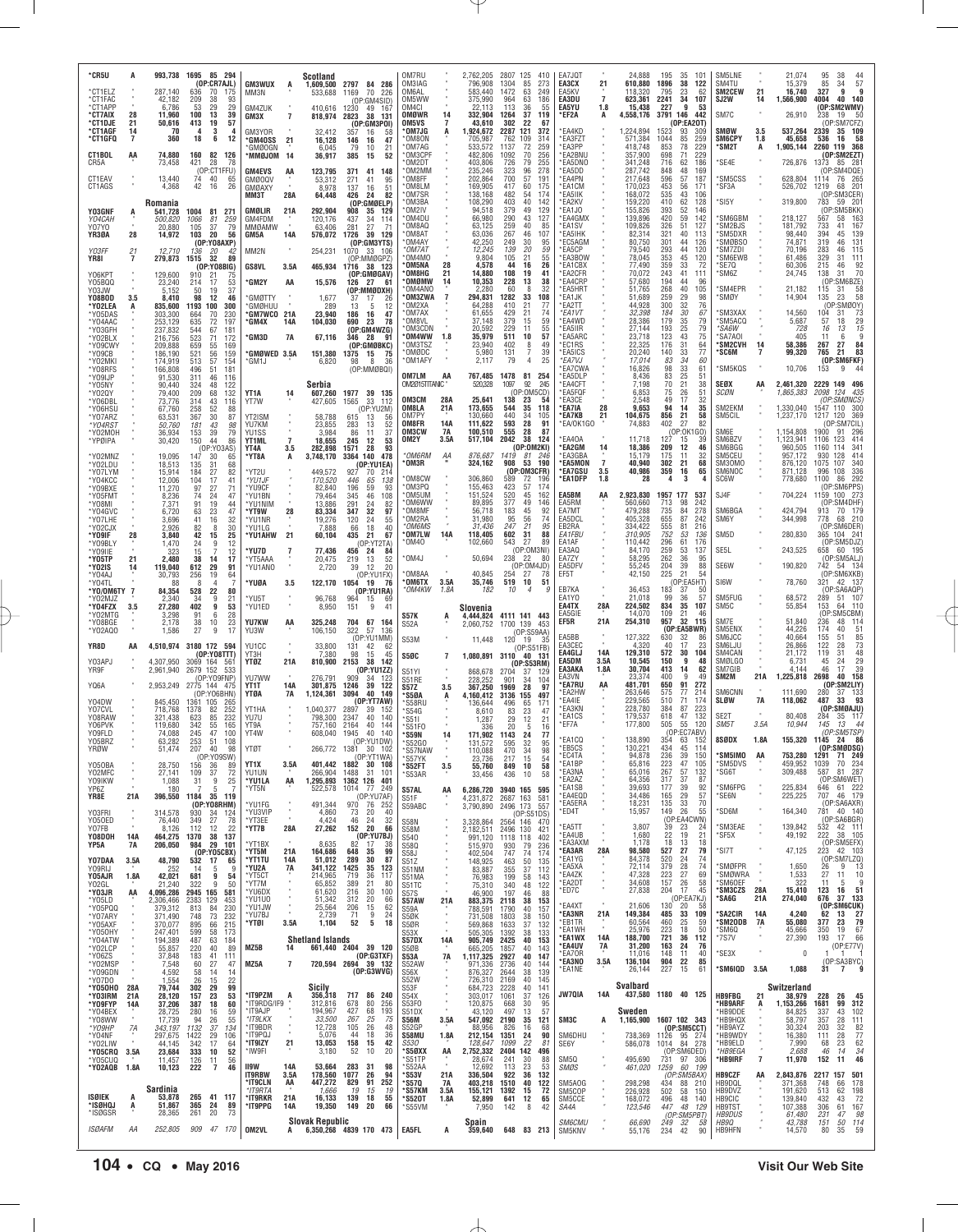| <b>HB9EHJ</b><br><b>HB9DQP</b><br><b>HB9FBS</b><br><b>HB9IQB</b><br>HB9FBM<br>*HB9BXE<br>*HB9FBP<br>*HB9JNN<br>*HB9FRV<br>*HB9TXE<br>*HB9FBL<br>*HB9BIN<br>*HB9AFH | 28A<br>14A<br>7A<br>AA<br>28A | 11,280<br>9.928<br>10,140<br>120,768<br>480,810<br>460,173<br>71,536<br>17,922<br>17,750<br>14,160<br>3.078<br>25,488<br>11,704<br>Ukraine | 64<br>86<br>109<br>404<br>35<br>1618<br>737<br>252<br>94<br>34<br>144<br>21<br>162<br>41<br>173<br>20<br>21<br>76      | 33<br>61<br>26<br>47<br>17<br>35<br>113<br>35<br>120<br>82<br>275<br>35<br>101<br>69<br>50<br>20<br>60<br>13<br>25<br>52<br>55              | *UT4MW<br>*UT7MR<br>*UT7HM<br>*UY2IZ<br>*UT3UFH<br>'UY7IS<br>*UW7CN<br>*UW7CF<br><b>USØTA</b><br>*UR7Z0<br>*UT2HM<br>*US8IEU<br>*UR5EH<br>*UT7VR<br>™UR6IM |                                                                 | 28,662<br>28,527<br>28.080<br>25,215<br>24.888<br>22,440<br>19,869<br>19,291<br>18,334<br>17,670<br>17,013<br>16,020<br>13,700<br>13,685<br>12,800 | 181<br>35<br>67<br>21<br>213<br>90<br>40<br>90<br>146<br>83<br>57<br>66<br>220<br>41<br>95<br>149<br>34<br>86<br>97<br>$\frac{34}{25}$<br>77<br>147<br>76<br>81<br>36<br>67<br>29<br>133<br>66<br>97<br>$\frac{36}{22}$<br>71<br>155<br>67<br>72<br>$\frac{46}{27}$<br>29<br>54<br>99<br>76<br>58<br>35 | UT7QF<br>UT6UD<br>UT5C<br>US6EX<br>UT3N<br>US3LR<br>UT2IW<br>UT5E0*<br>*UR6EA<br>*UX7IW<br>*UX2X<br>UX3IO              | 1.8A                                            | 152,192<br>84,487<br>69,700<br>52.983<br>12,483<br>4,895<br>4.884<br>1,860,320<br>1,546,159<br>1,397,655<br>1,308,971<br>1,019,786 | 935<br>26<br>768<br>21<br>710<br>16<br>(OP:UX7CQ)<br>526 17<br>296<br>9<br>(OP:UT3NK)<br>69<br>-10<br>103<br>9<br>2232<br>128<br>1871<br>113<br>1218 135<br>1177 127<br>(OP:UT2XQ)<br>1435<br>106 | 90<br>76<br>66<br>-70<br>48<br>35<br>432<br>378<br>432<br>420<br>337      | *V85ZX<br>9M6NA<br>9M6XRO<br>9M8K<br>*3D2KM                                                                | 21<br>А                                   | <b>Brunei Darussalam</b><br>105<br>East Malaysia<br>5,524,692 3552 158 383<br>1,269,673<br>589,644 1548 34<br>Fiji<br>288,992 602 63 113<br>Guam | 7 <sub>3</sub>                                                        | $\overline{4}$<br>(OP:JE1JKL)<br>1282 113 234<br>98<br>(OP:JR3WXA)<br>(OP:W6ZL)                                                    | *LT5I<br>*LU5FYD<br>'I U8DCF<br>*LW6DW<br>LP1H<br>L33M<br>LU1DZ<br>LU9MDH<br>LW5EE<br>LU3CW<br>LU6ETB        | 21<br>AA                                          | 6,200<br>270<br>10<br>1,470<br>10,826,750<br>1,199,880<br>991,436<br>780,920<br>183,489<br>119,560<br>67,512   | 13 12<br>94<br>(OP:LU1II)<br>13<br>8<br>6<br>4<br>6<br>72<br>4<br>5581 169 513<br>(OP:LU5DX)<br>1563 88 182<br>(OP:<br>U3MAM<br>1508<br>77<br>159<br>1031<br>97<br>183<br>$\frac{54}{52}$<br>707<br>39<br>444<br>46<br>73<br>101<br>160 |
|--------------------------------------------------------------------------------------------------------------------------------------------------------------------|-------------------------------|--------------------------------------------------------------------------------------------------------------------------------------------|------------------------------------------------------------------------------------------------------------------------|---------------------------------------------------------------------------------------------------------------------------------------------|------------------------------------------------------------------------------------------------------------------------------------------------------------|-----------------------------------------------------------------|----------------------------------------------------------------------------------------------------------------------------------------------------|---------------------------------------------------------------------------------------------------------------------------------------------------------------------------------------------------------------------------------------------------------------------------------------------------------|------------------------------------------------------------------------------------------------------------------------|-------------------------------------------------|------------------------------------------------------------------------------------------------------------------------------------|---------------------------------------------------------------------------------------------------------------------------------------------------------------------------------------------------|---------------------------------------------------------------------------|------------------------------------------------------------------------------------------------------------|-------------------------------------------|--------------------------------------------------------------------------------------------------------------------------------------------------|-----------------------------------------------------------------------|------------------------------------------------------------------------------------------------------------------------------------|--------------------------------------------------------------------------------------------------------------|---------------------------------------------------|----------------------------------------------------------------------------------------------------------------|-----------------------------------------------------------------------------------------------------------------------------------------------------------------------------------------------------------------------------------------|
| UW2M<br>UT2UB<br>UR7QC<br>UR4IZ<br>UT6EE<br>UT1QQ<br>UR7UD<br>UT4ZG<br>UW7RV<br>UR5WX                                                                              | A                             | 7,743,480<br>819,694<br>690,984<br>689,238<br>496,782<br>452,200<br>385,112<br>333,795<br>314,110<br>312.620                               | 5512 187 559<br>1170 109<br>1042<br>93<br>82<br>1290<br>763<br>98<br>998<br>543<br>97<br>709<br>514<br>594             | (OP:URØMC)<br>357<br>285<br>272<br>288<br>76<br>247<br>267<br>70<br>219<br>82<br>229<br>78<br>241                                           | *US5EEK<br>*UT4UFU<br>*UY5AR<br>*UT2AA<br>*UT7NY<br>'UR6QV<br>*UT6LX<br>*UR6IG<br>*US2IW<br>*US2MT<br>*UY2ZA                                               |                                                                 | 12,540<br>11,449<br>10,829<br>8,446<br>7,379<br>4,418<br>4.307<br>3,800<br>3,157<br>2,820<br>782                                                   | 27<br>49<br>109<br>$\frac{83}{77}$<br>41<br>66<br>29<br>62<br>55<br>29<br>53<br>57<br>21<br>26<br>86<br>11<br>36<br>$\frac{39}{37}$<br>23<br>36<br>16<br>24<br>33<br>19<br>22<br>98<br>13<br>34<br>14<br>11<br>12                                                                                       | *UW1I<br>UT1US<br>'US2IR<br>'UY7MM<br>'UT8IT<br>*UR5IRM<br>*UY5ZI<br>'UX6IR<br>UT2QQ'<br>'UX3IW                        |                                                 | 701,787<br>658,081<br>632,808<br>595,968<br>492,880<br>327,522<br>306,945<br>281,934<br>274,482<br>259,347                         | 980 108<br>(OP:UW5IM)<br>798<br>92<br>1149<br>91<br>86<br>972<br>93<br>748<br>707<br>77<br>398<br>98<br>394<br>97<br>670<br>72<br>299<br>143                                                      | 341<br>-317<br>285<br>302<br>311<br>261<br>261<br>317<br>227<br>176       | NH2DX<br>KH7M<br>KH6Y<br>*KH6CJJ<br>*АН6КО<br>NH7U                                                         | AA<br>А<br>A<br>$\overline{7}$<br>AA      | 2,183,658 2163 101 252<br>Hawaii<br>5,681,060<br>198,132<br>703,194<br>34,104<br>11,470                                                          | 670<br>1069<br>219<br>101                                             | (OP:KG6DX)<br>4116 172 318<br>(OP:NGTJ)<br>50<br>64<br>97<br>136<br>23<br>33<br>31<br>31                                           | <b>LU7DIR</b><br>LU7HN<br>LO5D<br>*LV1F<br>*LU1HLH<br>P4ØW<br>P43E                                           | 28A<br>AA<br>21A<br>А                             | 11.918<br>656,214<br>370,842<br>306,176<br>48,180<br>Aruba<br>34,716                                           | 33<br>97<br>26<br>108<br>1672<br>33<br>31<br>83<br>1169<br>61 123<br>692<br>(OP:LU4FTA)<br>247<br>23<br>7,842,380 4949 139 417<br>(OP: W2GD)<br>195 28 38                                                                               |
| UR5KED<br>UR4LRG<br>UR8UZ<br>UR4EI<br>UT7EL<br>UT3UV<br>US3IY<br>UW5RG<br>UY8IO<br>US3LX                                                                           |                               | 307,000<br>171,213<br>156,240<br>126,160<br>108,621<br>102,312<br>98,437<br>24,388<br>18,778<br>17,072                                     | 545<br>87<br>513<br>460<br>47<br>418<br>208<br>402<br>404<br>197<br>23<br>149<br>101<br>34<br>28                       | 220<br>63<br>154<br>52<br>165<br>143<br>82<br>161<br>48<br>148<br>49<br>124<br>68<br>26<br>56<br>63                                         | ®UR3IQ<br>*UT5UHX<br>*USØFF<br>*UT3UFI<br>*UT1DX<br>'UR5LJD<br>*UX1HW<br>*UT5IZ<br>*UT5ULQ<br>'US8IM                                                       | 28<br>21                                                        | 720<br>612<br>168<br>47<br>57,750<br>12,870<br>9,639<br>7,242<br>4,488<br>89,154                                                                   | 18<br>12<br>18<br>28<br>8<br>26<br>6<br>6<br>6<br>17<br>30<br>.51<br>29<br>219<br>96<br>18<br>103<br>48<br>75<br>17<br>46<br>98<br>15<br>36<br>51<br>18<br>33<br>403<br>31<br>96                                                                                                                        | 'UT2WQ<br>*UR3CMA<br>'UR5UJ<br>*UY5VA<br>*UR7HCX<br>UY5YA<br>UT8EL<br>*UT4UB<br>'UV5QR<br>UX2IJ                        |                                                 | 204,764<br>193,842<br>170,469<br>170,258<br>122,175<br>113,584<br>107,004<br>102,672<br>100,934<br>85,412                          | 385<br>83<br>470<br>73<br>431<br>77<br>590<br>50<br>298<br>68<br>296<br>73<br>347<br>46<br>330<br>56<br>287<br>48<br>59<br>208                                                                    | 201<br>169<br>202<br>168<br>157<br>156<br>176<br>151<br>170<br>104<br>99  | AH7C<br>KH6DX<br>*KH600<br>*NH7AA<br>YB3IZK<br>YB6HAI<br>YB4IR<br>YBØNDT                                   | 1.8A<br>AA<br>A<br>21<br>14               | 6,148<br>8,555<br>43,844<br>33,558<br>Indonesia<br>87,856<br>26,816<br>7,068<br>2,784                                                            | 38<br>110<br>168<br>110<br>211<br>160<br>129<br>34                    | 24<br>34<br>14<br>15<br>41<br>56<br>59<br>82<br>55<br>97<br>15<br>49<br>9<br>10<br>9<br>23                                         | P4ØC<br>ZW5B<br>PY2NY<br>PS2T<br>PP5AX                                                                       | AA<br>A                                           | Brazil<br>2,619,996<br>1,306,332                                                                               | 10,003,434 5770 147 455<br>(OP:KU1CW)<br>5,409,184 3978 135 349<br>(OP:W1UE)<br>2471 103 269<br>1824<br>185<br>-77<br>(OP:PY2MC)<br>802                                                                                                 |
| US1IV<br>UR7EZ<br>US5ETV<br>UT7UE<br>US6IKF<br>uxøuw<br>UR6IJ<br>UY5AA<br>UT6IS<br><b>USØZK</b><br>US5L0                                                           | 28<br>21                      | 15.498<br>14,601<br>6,720<br>5.159<br>30<br>34,853<br>195,041<br>92,807<br>26,068<br>11.172<br>4,530                                       | $\substack{77 \\ 59}$<br>42<br>94<br>3<br>174<br>686<br>279<br>198<br>20<br>124<br>55                                  | 54<br>42<br>51<br>28<br>32<br>17<br>50<br>3<br>3<br>26<br>65<br>34<br>115<br>33<br>110<br>56<br>16<br>-41<br>13<br>17                       | ™5QQ<br>*UR5IFM<br>'USØU<br>UTØMF<br>*UR3QGJ<br>*UT2DW<br>*UT3EV<br>*UX7U<br>*UW2Q                                                                         | 14                                                              | 80,476<br>47,895<br>43,699<br>25,080<br>63<br>190,976<br>160,176<br>159,296<br>128,611                                                             | 299<br>$\frac{31}{22}$<br>87<br>287<br>-71<br>25<br>222<br>64<br>(OP:USØUX)<br>184<br>23<br>-65<br>$\overline{2}$<br>9<br>852<br>32<br>96<br>769<br>$\begin{array}{c} 33 \\ 31 \end{array}$<br>109<br>719<br>100<br>(OP:UX7UA)<br>627 33 100                                                            | 'UT3IB<br>*US9PA<br>*UT2HC<br>'UT3WX<br>*UX6VA<br>*UT3WM<br>UT4URX<br>'UW3HM<br>*UT3C<br>*E03Q                         |                                                 | 73,260<br>57,512<br>50,688<br>49,014<br>42,660<br>25,645<br>21,730<br>18,096<br>17,563<br>17,298                                   | 193<br>49<br>202<br>47<br>59<br>162<br>367<br>24<br>140<br>47<br>137<br>46<br>130<br>31<br>$\frac{32}{22}$<br>98<br>157<br>20<br>152<br>(OP:UR3QCW)                                               | 111<br>117<br>102<br>88<br>69<br>75<br>46<br>69<br>73                     | YB3BX<br>'YC1BJX<br>*YC8HU<br>'YB1CYD<br>*YB2FWQ<br>*YD1DTE<br>*YC9FAR<br>YCØRNC<br>*YB2WWW<br>YB1AR       | Ą<br>21<br>14<br>AA                       | 103,740<br>60,078<br>9,180<br>7,266<br>2.464<br>1,100<br>570<br>65,208<br>629,006                                                                | 254<br>208<br>73<br>63<br>49<br>22<br>20<br>310<br>695 106            | 50<br>106<br>44<br>70<br>20<br>25<br>17<br>25<br>11<br>17<br>10<br>12<br>9<br>10<br>29<br>59<br>-252                               | PY4YY<br>PV8ADI<br>PY2KP<br>PY3AU<br>PS7DX<br><b>PY1WS</b><br>'PY1NX<br>PY2QI<br>PY2AXH<br>PY4ARS            | 21<br>3.5<br>A                                    | 457,026<br>439,488<br>358,561<br>8,436<br>93,564<br>3.366<br>576<br>4,075,071<br>428,068<br>170,240<br>130,820 | 136<br>75<br>1077<br>57<br>87<br>128<br>1101<br>53<br>64<br>30<br>46<br>67<br>362<br>25<br>55<br>15<br>13<br>8<br>10<br>299<br>3455<br>114<br>134<br>780<br>72<br>98<br>483<br>62<br>329<br>106<br>49                                   |
| UY4W<br>UX3IT<br>UX1UX<br>UR3QX<br><b>UTØUM</b><br>UT3QA<br>UR4RXJ<br>UR4DWP<br><b>UYØZG</b>                                                                       | 14<br>7<br>3.5<br>1.8         | 385,273<br>480<br>146,944<br>46,900<br>12,699<br>2,599<br>43,136<br>1,980<br>67,599                                                        | 1325<br>37<br>(OP:UR5WMM)<br>10<br>844<br>261<br>157<br>45<br>675<br>128<br>628                                        | 124<br>8<br>33<br>95<br>23<br>77<br>13<br>38<br>10<br>-13<br>10<br>54<br>(OP:UW5RG)<br>5<br>15<br>72                                        | *UT2T<br>*UX7QD<br>*UX1CL<br>*UT3SO<br>*UR8QR<br>*UT3QZ<br>*UR5EU<br>*UT4UQ<br>*UT5IG                                                                      |                                                                 | 127,395<br>74,011<br>70,180<br>65,170<br>64,272<br>61,857<br>31.278<br>30,996<br>18,157                                                            | (0P:UR6QS)<br>487<br>36<br>113<br>(OP:UR5TEX)<br>510<br>76<br>21<br>$^{21}_{19}$<br>427<br>89<br>478<br>76<br>379<br>23<br>8 <sup>1</sup><br>17<br>479<br>70<br>299<br>14<br>64<br>271<br>17<br>65<br>160<br>18<br>49                                                                                   | UX7LL<br>UR5RCL<br>'UW5U<br>UT5CW<br>*UT6HX<br>*UT5UT<br>'UR5QU<br>*UX4CR<br>'UY2IF<br><b>UR5AW</b>                    | 28A<br>21A                                      | 14,310<br>2,550<br>110,334<br>37,771<br>9,513<br>714<br>140,070<br>55,755<br>4,686<br>345                                          | 68<br>32<br>39<br>18<br>371<br>31<br>(OP:UY2UA)<br>177<br>25<br>66<br>19<br>12<br>9<br>538<br>32<br>249<br>27<br>58<br>13<br>9<br>8                                                               | 58<br>33<br>111<br>44<br>12<br>106<br>78<br>20                            | YC1DOL<br>YB1FW0<br>YBØDJ<br>YB8TK<br>YB5BO\<br>YB5QZ<br>YBØCOU<br>*YD4IRS<br>*YC6MYO<br>*YB6LAY<br>*YE1GD | 21A<br>14A<br>7A<br>3.5A<br>AA            | 98,931<br>2,584<br>5,474<br>29,700<br>9,653<br>47,676<br>2,108<br>98,863<br>87,096<br>55.719<br>37,492                                           | 240<br>34<br>63<br>168<br>77<br>171<br>30<br>322<br>238<br>163<br>152 | 53<br>94<br>12<br>22<br>23<br>11<br>25<br>50<br>15<br>34<br>28<br>88<br>15<br>19<br>42<br>67<br>48<br>104<br>44<br>79<br>38<br>53  | PR4C<br>PT2AW<br>PY1TL<br>PY2FCL<br>*PY1WDS<br>PY4TW<br>'PU1TMU<br>PY1MM<br>'PY2VM<br>PT8CW                  | 28<br>21                                          | 120,613<br>71,467<br>30,740<br>22,446<br>14,342<br>3,192<br>1,320<br>806<br>46,294<br>13,984                   | 62<br>423<br>41<br>(OP:PY2TI)<br>290<br>55<br>34<br>120<br>66<br>40<br>47<br>160<br>39<br>82<br>25<br>46<br>$\frac{22}{11}$<br>54<br>20<br>24<br>11<br>16<br>19<br>10<br>220<br>24<br>55<br>32<br>120<br>14                             |
| UX3HA<br>*UW5Y<br>*UR5MM<br>*uv7v<br>*UX2MF<br>*US8UA<br>*USØHZ<br>*UW7M<br>*UT8AL                                                                                 | А                             | 29,219<br>1,537,536<br>1,159,884<br>927,110<br>920,544<br>826,982<br>738,420<br>690,789<br>603,216                                         | 482<br>1555 126<br>1246 121 401<br>1531<br>91<br>1298 104<br>1141 111<br>1119<br>96<br>1474<br>1325<br>81              | 10<br>-51<br>420<br>(OP:US2YW)<br>324<br>(OP:UX1VT<br>-342<br>331<br>301<br>82<br>281<br>(OP:UR3MP)<br>273                                  | *UR4MF<br>*USØKF<br>*UT1AA<br>™UR5KO<br>*UY7LM<br>*US7IID<br>*US7IY<br>*UV3QF<br>*UX6IB<br>*UX1CW<br><b>UT4NW</b><br>*UZ5ZV                                | 7                                                               | 15,799<br>2.905<br>179,180<br>105,846<br>88,480<br>84.240<br>83,952<br>67,800<br>52,815<br>36,372<br>36,363<br>26,730                              | 172<br>14<br>47<br>90<br>8<br>27<br>935<br>27<br>97<br>525<br>$\substack{25 \\ 26}$<br>93<br>587<br>86<br>571<br>$^{23}_{21}$<br>85<br>549<br>78<br>442<br>24<br>76<br>$^{23}_{18}$<br>310<br>82<br>318<br>66<br>78<br>286<br>15<br>139<br>24<br>66                                                     | *URØHQ<br>*UT4XU<br>US800<br>*UT5UX<br>'UT2IV<br>'UX1AA<br>UR5LAM<br>*UT9UZ<br>*IJX7IJW<br>®UT5ID<br>*UT4LW<br>'UR8IDX | 14A<br>7A<br>3.5A                               | 194,810<br>173,520<br>110,656<br>33,934<br>33,210<br>582,048<br>321,177<br>23,980<br>5,400<br>125,557<br>123,783<br>89,244         | 702<br>37<br>682<br>36<br>305<br>37<br>197<br>23<br>229<br>18<br>1627<br>40<br>1359<br>35<br>105<br>28<br>27<br>.38<br>24<br>989<br>17<br>1159<br>599<br>23                                       | 117<br>108<br>115<br>71<br>72<br>148<br>116<br>81<br>27<br>79<br>76<br>88 | <b>YB8ROP</b><br>YC1NA/<br>*YC8UTI<br>*YB8RW<br>'YB1RUS<br>'YC1COZ<br>*АНØКТ<br>*V73NS                     | 28A<br>21A<br>14A<br>1.8A<br>28A<br>A     | 384<br>336<br>118,737<br>118,800<br>209<br>24<br>Mariana Islands<br>59,619 418 22 29<br><b>Marshall Islands</b><br>579,693                       | 14<br>13<br>564<br>518<br>12<br>5                                     | 8<br>-8<br>6<br>10<br>28<br>51<br>27<br>61<br>4<br>2<br>-2<br>959 95 124                                                           | *PU3VRW<br>*PY2ZW<br>'PS7AW<br>*PV8DX<br>PP1CZ<br>PY5FB<br>PY4H0<br>PT2AP<br>PY2NFE<br>PY2AE<br><b>PY2XC</b> | $\frac{14}{1}$<br>1.8<br>AA<br>28A                | 4,902<br>2,320<br>1,366,155<br>,215,738<br>828,082<br>167,696<br>5,408<br>3.555<br>146,748                     | 10<br>55<br>18<br>25<br>10<br>44<br>10<br>1<br>1<br>1683<br>91<br>224<br>294<br>1069<br>117<br>162<br>1306<br>71<br>155<br>367<br>68<br>64<br>21<br>31<br>27<br>31<br>18<br>57<br>623<br>27                                             |
| <b>UT5UN</b><br>*UT3UZ<br>*UT4NY<br>*UT8IM<br>*UX7MR<br>*UV1IW<br>*UY2UQ<br>™UT5PY<br>*UX4UA<br>*UY5TE<br>™UR3LM                                                   |                               | 573,776<br>507,150<br>506,880<br>474,159<br>473,100<br>467,142<br>388,120<br>364,192<br>340,659<br>330,876<br>322,803                      | 720<br>96<br>901<br>1037<br>986<br>67<br>965<br>77<br>1032<br>930<br>71<br>811<br>746<br>75<br>805<br>-67<br>819<br>64 | 280<br>83<br>262<br>69<br>251<br>270<br>255<br>249<br>69<br>232<br>78<br>233<br>222<br>236<br>215                                           | *UR6AJ<br>™UR5CML<br>UR5LCZ*<br>™US1PM<br>*UT4EK<br>*UT1V<br>*UR7CB<br>*UX8IR<br>™UR4IOR<br>*UT1UW                                                         | 3.5                                                             | 1,482<br>51,506<br>44,916<br>44,822<br>34,920<br>19,588<br>19,575<br>12,144<br>1,850                                                               | 26<br>9<br>10<br>$\overline{\phantom{a}}$<br>430<br>20<br>71<br>472<br>$\frac{12}{11}$<br>64<br>62<br>546<br>556<br>10<br>50<br>(OP:US1VM)<br>292<br>10<br>49<br>228<br>14<br>61<br>14<br>55<br>102<br>39<br>31<br>6                                                                                    | UW1U*<br>'UR4CU<br>*UR5IHQ<br>*UT2II<br>*US2WU<br>UT2IO*<br><b>GW3KDB</b><br>GW3NAS                                    | 1.8A<br>A                                       | 34,930<br>34,575<br>19,240<br>38,160<br>12,012<br>11,100<br>Wales<br>206,460<br>45,135                                             | 424<br>10<br>(OP:UT7UA)<br>406<br>-11<br>308<br>9<br>506<br>11<br>160<br>11<br>192<br>7<br>311<br>89<br>46<br>190                                                                                 | 60<br>64<br>43<br>61<br>55<br>43<br>281<br>107                            | V6A<br>ZM <sub>1</sub> A<br>ZM2B<br>ZL2AGY<br>*ZL1BHQ                                                      | 28<br>7<br>A                              | <b>Micronesia</b><br>1,775,280 2004 113 199<br>New Zealand<br>5,080,752 3862 137 319<br>173,375<br>347,436<br>5,766                              | 827<br>1133<br>70                                                     | (OP:JA7HMZ)<br>(OP:ZL3CW)<br>-24<br>49<br>27<br>81<br>29<br>33                                                                     | PY3CAI<br><b>PY5ZHP</b><br>ZV2K<br>PY2IU<br><b>PY1KR</b><br>PP5BZ<br>PY1MT<br>PY1NB<br>ZZ5T                  | 21A<br>14A<br>7A<br>3.5A                          | 129.895<br>137,425<br>47,855<br>7.216<br>44,462<br>556,318<br>17,940<br>1,932<br>143,472                       | 62<br>584<br>21<br>87<br>456<br>28<br>62<br>218<br>23<br>:PY2SHF)<br>(OF<br>22<br>67<br>19<br>57<br>231<br>29<br>1357<br>37<br>121<br>-94<br>23<br>55<br>12<br>34<br>11<br>74<br>540<br>24<br>(0P:PY30Z)                                |
| *UT7AW<br>*UT3IZ<br>*UXØKR<br>*US7IB<br><b>ITSFPP</b><br>*UT3IA<br>*UT8NQ<br>*UT4UP<br>*UX1IB<br>*UT5T<br>*UV3RT                                                   |                               | 320.424<br>303,534<br>300.045<br>298,913<br>248,703<br>246,308<br>243,651<br>228,312<br>218,988<br>210,455<br>206,775                      | 548<br>591<br>795<br>707<br>704<br>598<br>71<br>795<br>517<br>64<br>687<br>57<br>556<br>431                            | 69<br>269<br>79<br>218<br>173<br>68<br>65<br>206<br>60<br>213<br>207<br>53<br>188<br>188<br>180<br>59<br>186<br>72<br>153                   | ™US6CQ<br>*US7VF<br>*US6IKT<br>UX4U<br>UW3U<br>UV5U<br>UX1UF<br>UX5U0                                                                                      | 1.8<br>AA                                                       | 144<br>48,348<br>11,872<br>5,693,856<br>2,075,610<br>701,674<br>527,527                                                                            | 11<br>8<br>561<br>15<br>64<br>208<br>10<br>43<br>3473 178<br>599<br>2,762,424 2001 167<br>589<br>(0P:UT7UJ)<br>1905 152 493<br>(OP:UX1UA)<br>989<br>92<br>306<br>749<br>97<br>306                                                                                                                       | GW70<br>*GW4HDF<br>°GWØBBO<br>MWØEDX<br><b>GW4BLE</b><br>GW5R<br><b>GWØIRW</b><br>*MW5R                                | 14<br>A<br>21<br>3.5<br>AA<br>7A<br>1.8A<br>14A | 71,894<br>16,810<br>19,530<br>9,618<br>106,920<br>1,137,776<br>31,680<br>661,988                                                   | 423<br>23<br>(0P:GW3SQX)<br>99<br>32<br>187<br>17<br>157<br>10<br>247 60 138<br>3299<br>40<br>(OP:GW3YDX)<br>475 11<br>2222 36 131                                                                | 80<br>-50<br>45<br>32<br>148<br>- 53                                      | *ZL1M<br>ZM4G<br>71 3NB<br>ZM4M<br>ZL3PAH<br>ZL4AS<br>*ZL1T                                                | 14<br>AA<br>21A<br>1.8A<br>AA             | 49,220<br>656,640<br>165,480<br>281,602<br>93,456<br>468<br>42,262                                                                               | 198<br>364<br>979<br>378<br>16<br>151                                 | 24<br>68<br>(0P:ZL1BBW)<br>555 127 305<br>(OP:ZL2IFB)<br>60<br>108<br>31<br>72<br>30<br>58<br>10<br>- 8<br>47<br>66<br>(OP:ZL1ANH) | PY5VC<br>PY5AKW<br>*PS8BR<br>*PT3A<br>PP2RON<br>PY1GQ<br>PW2A<br>PY4Z0<br>PT9DX                              | AA                                                | 7,946<br>280<br>481.149<br>258.120<br>245,520<br>171,828<br>123,981<br>88,340<br>67,338                        | 63<br>19<br>39<br>17<br>976<br>51 142<br>442<br>167<br>72<br>(OP:PY3IT)<br>511<br>63 123<br>$rac{87}{92}$<br>529<br>42<br>329<br>51<br>(OP:PY2DV)<br>90<br>244<br>50<br>87<br>228<br>42                                                 |
| *UY5QJ<br>*UR6LAF<br>*UX5U<br>*US3IP<br>*UYØCA<br>*UTØCK<br>*US5XD<br>*UY2ZZ<br>*UT5UQV<br>*UT1P0<br>*US3IZ                                                        |                               | 201,630<br>199,260<br>174,669<br>174,480<br>174,306<br>174,270<br>162,176<br>161,550<br>157,686<br>152,484                                 | 360<br>548<br>496<br>466<br>521<br>599<br>298<br>542<br>460<br>544<br>543                                              | 61<br>174<br>66<br>177<br>60<br>177<br>56<br>184<br>53<br>156<br>46<br>176<br>71<br>153<br>49<br>176<br>61<br>185<br>47<br>147<br>36<br>155 | UR2VA<br><b>UTØRM</b><br>UX2QA<br>UR5E<br>US7IM<br>UR7HN<br>UT8EU<br>UY2RA<br>UR5LF<br>UY2UR                                                               |                                                                 | 436,073<br>362,750<br>247,131<br>239,145<br>228,855<br>140,700<br>93,593<br>85,176<br>79,937<br>61,306                                             | 92<br>227<br>518<br>186<br>1066<br>64<br>96<br>243<br>430<br>323<br>98<br>223<br>(OP:UR5EDX)<br>743<br>61<br>158<br>323<br>68<br>142<br>334<br>49<br>124<br>350<br>48<br>121<br>314<br>44<br>125<br>284<br>36<br>115                                                                                    | GW4J<br>'GW9J<br><b>VK6LW</b><br>VK2IM                                                                                 | 3.5A<br>Ŗ                                       | 295,029<br>116,397<br>OCEANIA<br>Australia<br>5,930,297<br>1,903,713                                                               | (OP:MWØEDX)<br>1016 34 113<br>(OP:GWØETF)<br>1065 16 65<br>(OP:GWØGEI)<br>3906 140 383<br>2022 102                                                                                                | 235                                                                       | *ZL3TE<br>*DU7HF<br>*DU1AZ<br>*DW3TRZ<br>*DU3LA<br>*DU7RH                                                  | 28A<br>28<br>$\overline{1}$<br>3.5<br>1.8 | 74,736<br><b>Philippines</b><br>1,190<br>1,512<br>16<br>3,654<br>28<br>4,248,153 2928 137 376                                                    | 489 22<br>41<br>31<br>$\overline{2}$<br>112<br>3                      | 32<br>(0P:W3SE)<br>5<br>5<br>11<br>13<br>$\overline{c}$<br>$\overline{2}$<br>$\overline{7}$<br>$\overline{7}$<br>2<br>-2           | PY1JR<br>*PU4YJS<br>*PV8AA<br>PY1IIA<br>*PP5UP<br>*PX1M<br>*PY2RH<br>PY2FSR<br>'PY1WW                        | 28A                                               | 27,840<br>5,459<br>390<br>208<br>197,589<br>42,568<br>17,095<br>16,286<br>2,625                                | 54<br>117<br>42<br>23<br>30<br>74<br>22<br>6<br>$\overline{4}$<br>(OP:PV8DX)<br>-6<br>701 23<br>74<br>46<br>244<br>22<br>(OP:PY1MK)<br>99<br>$\frac{44}{20}$<br>21<br>194<br>14<br>14<br>61<br>11                                       |
| *UR7VA<br>*UR5EPV<br>*UT8UD<br>*UR5ZEP<br>*UR5ZTH<br>*URØCB<br>*UX7VA<br>*UT5UIA<br>*UY6U                                                                          |                               | 130,835<br>113,424<br>110,760<br>110,349<br>107,008<br>101,325<br>100,130<br>91,260<br>87,796<br>81,648                                    | 391<br>51<br>414<br>436<br>434<br>376<br>281<br>221<br>266<br>357                                                      | 153<br>54<br>159<br>44<br>157<br>36<br>140<br>50<br>143<br>121<br>49<br>55<br>125<br>55<br>133<br>43<br>125<br>(OP:UX7UU)                   | UY50Z<br>UR3LPM<br>UR8RF<br><b>URØIQ</b><br>UT2AB<br><b>UR7GO</b><br>UW7LL<br>UT1IM<br>UT8LN<br>UR5EAW                                                     | 28A<br>21A<br>$\cdot$<br>٠                                      | 55,360<br>5,104<br>2,220<br>1,984<br>1,350<br>790,400<br>595,920<br>443,719<br>16,128<br>2,109                                                     | 235<br>42<br>$\frac{50}{24}$<br>110<br>34<br>24<br>15<br>22<br>24<br>15<br>17<br>20<br>10<br>-17<br>1983<br>38<br>152<br>1595<br>38<br>153<br>37<br>1376<br>130<br>31<br>82<br>53<br>27<br>17<br>20                                                                                                     | VK2BJ<br>VK2GR<br>VK3JA<br>VK2PN<br>VK7B0<br>VK6DW<br><b>VK4SN</b><br>VK2IA<br>VK2IR<br>*VK6HG<br>*VK4EJ               | 28<br>21<br>Ą                                   | 1,202,188<br>566,880<br>356,126<br>344,312<br>210,420<br>1,530<br>2,684<br>1,725,192<br>90,364<br>260,550<br>148,925               | 1136 118<br>84<br>884<br>623<br>65<br>673<br>69<br>433<br>67<br>25<br>16<br>82<br>5<br>3554<br>39<br>27<br>476<br>422<br>74<br>308<br>67                                                          | 261<br>156<br>137<br>124<br>113<br>18<br>6<br>129<br>55<br>151<br>108     | *DU1/R7KW AA<br>5WØIF<br><b>E50A</b>                                                                       | 7<br>21                                   | Samoa<br>428,436<br><b>South Cook Islands</b><br>8,184<br>SOUTH AMERICA                                                                          | 134                                                                   | 1420 32 76<br>(OP:ZL1IF)<br>11 11                                                                                                  | *PY1NSC<br>*PU1MIL<br>*PY1KS<br>PP5NY*<br>*PU5SVE<br>*PY4XX<br>*PY1FI<br>*PY1ZV<br>*PU7DEF<br>*PY2ZR         | 21A<br>14A<br>$7A$                                | 598<br>417,232<br>73,264<br>3,403<br>260,414<br>2,574<br>3,420<br>207<br>150                                   | 16<br>26<br>829<br>40 138<br>52<br>365<br>24<br>28<br>60<br>13<br>668<br>39<br>115<br>8<br>14<br>64<br>37<br>10<br>$\begin{array}{c}\n 28 \\  12 \\  5\n \end{array}$<br>22<br>11<br>5<br>5                                             |
| *UT7NI<br>*UR7MA<br>*UT2AU<br>*UX1VX<br>*UX4MX<br>*UT6EY<br>*UR5CC<br>*UR4MG<br>*UR7IKJ<br>*UX8IA<br>*UR5WFP                                                       |                               | 79,500<br>75,820<br>73,095<br>71,440<br>68,418<br>66,586<br>66,303<br>60,214<br>52,416<br>51,986<br>47,946                                 | 452<br>254<br>364<br>339<br>180<br>181<br>193<br>262<br>246<br>37<br>340<br>349<br>27                                  | 34 125<br>55<br>115<br>38<br>127<br>37<br>115<br>61<br>120<br>60<br>109<br>81<br>58<br>35<br>119<br>107<br>44<br>143<br>95                  | <b>UZØU</b><br>UX1IL<br>UR5AS<br><b>UWØK</b><br>UT5UJ0<br>UR7R<br><b>UTØEA</b><br>UT2UU                                                                    | 14A<br>٠<br>$\boldsymbol{\pi}$<br>7A<br>$\bar{a}$<br>$\epsilon$ | 299,030<br>122,280<br>8.016<br>446,264<br>250,344<br>95,979<br>88,208<br>20,580                                                                    | 1009<br>38<br>132<br>(0P:UY5ZZ)<br>695<br>- 30<br>-90<br>65<br>-21<br>27<br>1339<br>40 142<br>(OP:USØKW)<br>940<br>34 118<br>648<br>25<br>- 82<br>(OP:UX1RX)<br>279<br>35<br>114<br>122<br>21<br>49                                                                                                     | *VK2ALR<br>*VK8AV<br>*VK3FM<br>*VK4TT<br>*VK5LJ<br>'VK5MTM<br>*VK4AFU<br>*VK4LAT<br>*VK2BPL<br>*VK3MI                  | 28<br>$\overline{7}$<br>3.5                     | 133,147<br>54,978<br>32,040<br>29,997<br>24,360<br>792<br>36,712<br>1,596<br>15,224<br>5,412                                       | 314<br>62<br>170<br>36<br>144<br>38<br>118<br>44<br>109<br>36<br>12<br>11<br>256<br>19<br>40<br>6<br>19<br>145<br>72<br>16                                                                        | 99<br>83<br>51<br>57<br>48<br>11<br>33<br>8<br>25<br>17                   | *RI1ANZ<br>DP1POL<br>LW3DG<br>LU6U0<br><b>LU7DW</b>                                                        | А<br>14A<br>A<br>21<br>$\overline{7}$     | Antarctica<br>334,905<br>220,500<br>Argentina<br>861,226<br>375,606<br>476                                                                       | 1385<br>1359<br>15                                                    | 444 81 188<br>(OP:RW6ACM)<br>851 27 63<br>(OP:DL5XL)<br>69 154<br>26<br>73<br>9<br>- 8                                             | <b>CE3DNP</b><br>°CE3KHZ<br>*XR2K<br>*CE1CA<br>'XQ1CR<br>*CE3/MØBLF/7 "<br>*CE1AT                            | 21<br>A<br>28<br>$\alpha$<br>21<br>$\overline{7}$ | Chile<br>135,123<br>336,528<br>193,410<br>7,200<br>119,304<br>845<br>234                                       | 663<br>- 23<br>50<br>98<br>864<br>46<br>67<br>921<br>23<br>(OP:CX1EK)<br>-11<br>132<br>9<br>(OP:CE1URJ)<br>597 20<br>52<br>31<br>7<br>-6<br>11<br>6                                                                                     |
| *UXØDL<br>*US8IB<br>*UT8IK<br>*UR5EIT<br>*US5UCC<br>*US7LM<br>*UR4LIN<br>*UR5ZDZ<br>*UX5TQ                                                                         |                               | 46,665<br>44,149<br>41,920<br>40,663<br>37,200<br>35,644<br>30,820<br>30,256<br>28,980                                                     | 214<br>153<br>47<br>180<br>191<br>183<br>-37<br>129<br>250<br>158<br>38<br>100<br>47                                   | 45<br>108<br>72<br>51<br>109<br>46<br>111<br>87<br>49<br>85<br>34<br>100<br>84<br>79                                                        | UR5EPG<br>UW3L<br>US5WE<br>UT1S<br>UR7EN<br><b>UT8IO</b><br>UT3UA<br>UY3AW                                                                                 | 3.5A<br>٠<br>٠                                                  | 13,588<br>227,392<br>144,894<br>135,565<br>125,652<br>111,128<br>22,914<br>13,734                                                                  | 104<br>18<br>61<br>1147<br>32<br>104<br>1064<br>26<br>88<br>1146<br>17<br>78<br>(0P:UW5SW)<br>834<br>26<br>-85<br>740<br>27<br>89<br>253<br>13<br>44<br>167<br>12<br>51                                                                                                                                 | <b>VK3DGN</b><br>VK3VT<br>VK2KJJ<br><b>VK6SMK</b><br>VK3TZ<br>*VK2NU<br>*VK3SIM<br>*VK2GOM<br>*VK3MEG                  | AA<br>21A<br>14A<br>3.5A<br>AA<br>$\epsilon$    | 101,870<br>37,418<br>5,304<br>23,322<br>300<br>134,626<br>41,724<br>7,257<br>6,272                                                 | 217<br>52<br>132<br>36<br>56<br>16<br>126<br>20<br>11<br>6<br>301<br>51<br>139<br>47<br>55<br>24<br>30<br>48                                                                                      | 115<br>70<br>23<br>49<br>6<br>115<br>75<br>35<br>34                       | *LT7H<br>*LU4EG<br>*LW1EUD<br>*LU1ICX<br>*LU5YF<br>*LU8EHR<br>*LU6DOT<br>*LU3DEI                           | A                                         | 602,987<br>474,045<br>274,434<br>228,888<br>195,172<br>142,234<br>95,900<br>9,384                                                                | 1159<br>920<br>993<br>445<br>363<br>294<br>427<br>68                  | 72 119<br>(OP:LU7HZ)<br>70<br>125<br>40<br>66<br>75<br>123<br>152<br>84<br>75<br>122<br>62<br>38<br>33<br>36                       | <b>CE3CT</b><br><b>CE2MVF</b><br>*3G30<br>'XQ3UP<br><b>'CE3AA</b>                                            | AA<br>14A<br>AA<br>21A<br>14A                     | 7,413,960<br>639,806<br>205,416<br>36,000<br>709,593                                                           | 4221 163 457<br>(OP:NSNU)<br>1543<br>38 111<br>484 65 97<br>(0P:CE3OP)<br>197 21 54<br>1448 40 137<br>(0P:XQ4CW)                                                                                                                        |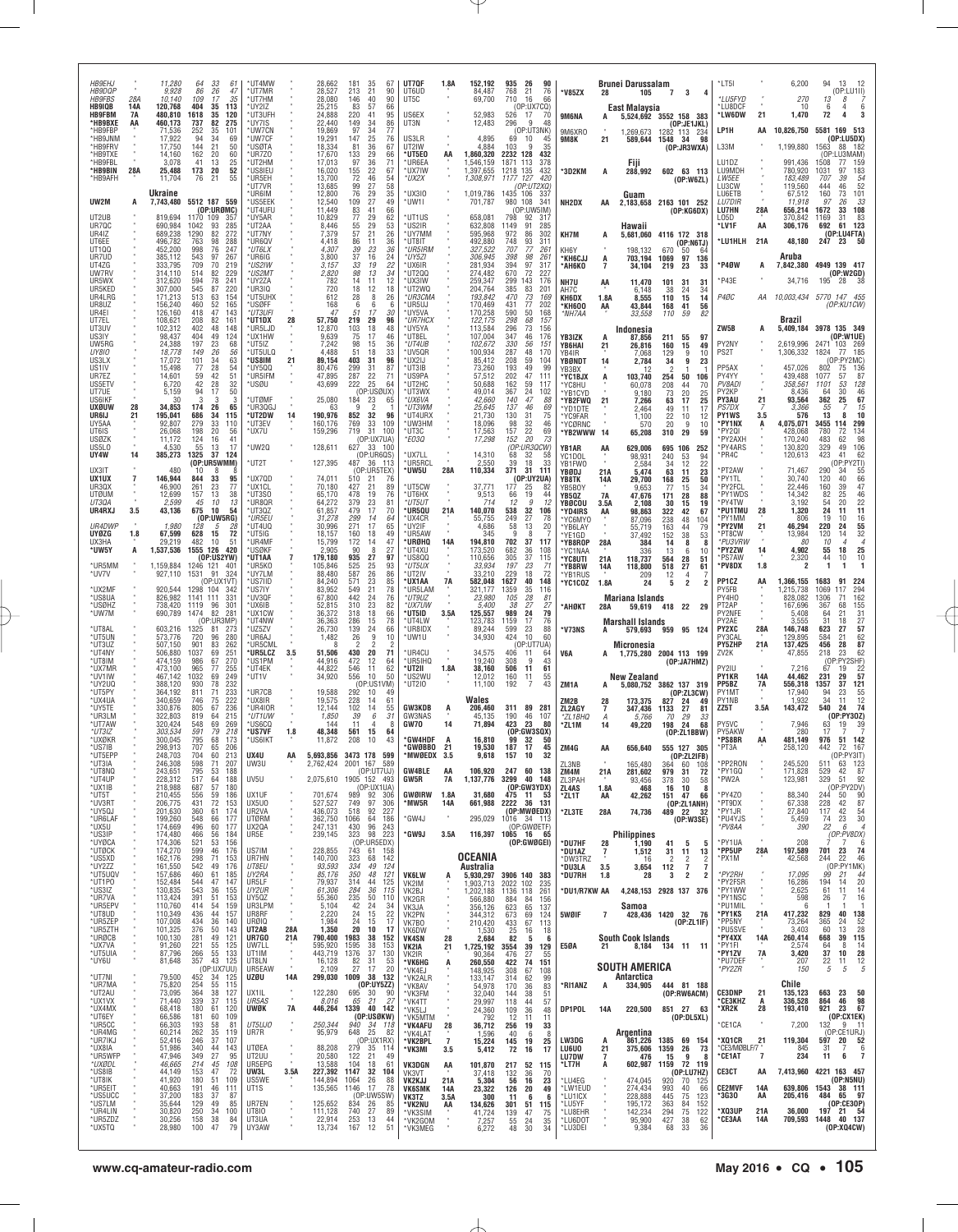| 5J1E                                    | 28               | Colombia<br>778.960                            | 2072 32                    | 98<br>(OP:OH2MM/PY2ZEA)                    | EE2A<br><b>DL6UKL</b>                  |         | 43,757<br>42,744           | 221<br>35<br>(OP:EA2SN)<br>274<br>28                                   | 98<br>109                 | NDØC<br>R9RA<br>SP5DDJ                   |        | 100,503<br>85,884<br>80,156   | 315<br>29<br>344<br>25<br>300<br>34                           | 88<br>77<br>82            | K9JWV/7<br>OK6D                              |     | 319<br>289                          | 16<br>6<br>24<br>4<br>(OP:OK2TEO)         | 5<br>13                  | <b>DL3FCG</b><br>DHØJAE<br><b>PA9M</b> |      | 43,516<br>42,680<br>20,672                                                  | 354<br>323<br>289                    | -14<br>15<br>9            | 72<br>$73 \overline{\smash{\big)}\,59}$ |
|-----------------------------------------|------------------|------------------------------------------------|----------------------------|--------------------------------------------|----------------------------------------|---------|----------------------------|------------------------------------------------------------------------|---------------------------|------------------------------------------|--------|-------------------------------|---------------------------------------------------------------|---------------------------|----------------------------------------------|-----|-------------------------------------|-------------------------------------------|--------------------------|----------------------------------------|------|-----------------------------------------------------------------------------|--------------------------------------|---------------------------|-----------------------------------------|
| <b>HK1ANP</b><br>*HK3ZD                 | 21<br>А          | 62,109<br>45,750                               | 377<br>168                 | -20<br>47<br>46<br>79                      | RA4AAT<br>SM6NZA<br>YBØANN             |         | 40,716<br>38,350<br>38,080 | 42<br>169<br>175<br>37<br>197<br>32                                    | 75<br>81<br>38            | <b>K4MF</b><br>НАЗНХ<br>AA1CA            |        | 72,703<br>61,200<br>60,996    | 26<br>235<br>331<br>25<br>235<br>21                           | 83<br>65<br>81            | <b>S59GS</b><br>W7DRA                        |     | 204<br>49                           | 18<br>3<br>3<br>5                         |                          | DQ5Q<br>UR3QM                          |      | 19,448<br>16,225                                                            | 202<br>251                           | 14<br>(OP:DJ2RG)<br>11    | 54<br>48                                |
| <b>HK4SAN</b><br><b>HK1MW</b>           | AA<br>28A        | 152,434<br>295,328                             | 298<br>1261                | 68<br>131<br>23<br>65                      | RZ4WZ<br>F5IQJ<br>RV3DBK               |         | 37,269<br>37,084           | 192<br>31<br>207<br>33                                                 | 70<br>94<br>98            | <b>E21A0Y</b><br>JQ1NGT<br>OK1LV         |        | 58,786<br>55,708              | 292<br>26<br>330<br>23<br>241<br>29                           | 65<br>53<br>61            | DM2M<br>OK2FD                                | AA  | 1,633,440                           | 1862 108 390                              | (OP:DK3WE)<br>427        | LZØM<br>WA8HSB/4                       |      | 7,708<br>6.407                                                              | 106<br>54                            | 12<br>(OP:LZ2SX)<br>11    | 35                                      |
| HK1R<br>*HK3JJB<br>*HK3UA               | 14A<br>AA<br>14A | 961,814<br>3,567<br>1,830                      | 2082<br>41<br>41           | 39<br>122<br>15<br>26<br>10<br>20          | DH5MM<br>M3JAC                         |         | 36,540<br>33,250<br>33,110 | 305<br>18<br>147<br>41<br>204<br>28                                    | 84<br>82                  | KA7T<br>JR1NKN                           |        | 46,170<br>45,296<br>44.404    | 233<br>23<br>272<br>23                                        | 53<br>45                  | RA3AN<br><b>EA5FV</b>                        |     | 1,632,416<br>1,368,960<br>1.271.424 | 1519 129<br>1695 105<br>1465 105          | 391<br>357               | BG9XL<br>UN7MWU                        |      | 4,674<br>4,480                                                              | 94<br>56                             | 16<br>6                   | $\frac{32}{22}$<br>22                   |
| CEØY/R4WAA21                            |                  | Easter Island<br>448,560 1514 26               |                            | - 79                                       | <b>VR2UU</b>                           |         | 32,851                     | (OP:G7PVZ)<br>300<br>42<br>(OP:KØUU)                                   | 49                        | SP4GFG<br><b>GJ3YHU</b><br>DF5WW         |        | 41,735<br>38.608<br>32,572    | 22<br>252<br>223<br>18<br>182<br>21                           | 63<br>58<br>47            | RT4W<br>IZ8JFL/1<br><b>RUØLAX</b>            |     | 1,198,193<br>659,871<br>575,586     | 1506 116<br>1042 103<br>765<br>87         | 407<br>364<br>210        | SP3JDZ<br>PE4BAS                       |      | 1,938<br>1,830                                                              | 54<br>$\frac{53}{39}$                | (OP:YU7BW)<br>6           | 28                                      |
| *HC1JQ                                  | 21               | Ecuador<br>300                                 | 8                          | $\overline{7}$                             | EA2NA<br>JR2EKD<br>UR5EFL              |         | 31,860<br>28,420<br>28,034 | 333<br>27<br>152<br>29<br>220<br>24                                    | 108<br>41<br>83           | WA6FGV<br>GMØLVI<br>KN1H                 |        | 31,808<br>29,238<br>24,495    | 21<br>170<br>221<br>17<br>122<br>15                           | 50<br>49<br>56            | K8ZT<br>SDØT                                 |     | 546,065<br>541,025                  | 517<br>102<br>1240<br>64<br>(OP:SMØTHU)   | 301<br>259               | ES7A<br>K2GMY/6<br>OL4W                | 3.5A | 1,550<br>1,406<br>87,680                                                    | 34<br>930                            | 9<br>10<br>13             | $\frac{23}{22}$<br>67                   |
| HC2A0                                   | 7A               |                                                |                            | 731,235 1763 32 113                        | DK5CF<br>SM5DFM                        |         | 27,432<br>26,216           | 29<br>196<br>34<br>157<br>32                                           | 79<br>82                  | OH2ID<br>VY1EI                           |        | 18,056<br>16,656<br>10,070    | 184<br>15<br>154<br>20                                        | 46<br>28                  | US2IZ<br>N9SE                                |     | 486,591<br>398,112                  | 1134<br>66<br>476<br>95                   | -263<br>253<br>246       | EW1IP<br>OE4B                          |      | 60,900<br>49,530                                                            | 587<br>686                           | 17<br>11<br>(0P:0E4VIE)   | 70<br>54                                |
| <b>FY5KE</b>                            | 14               | <b>French Guiana</b><br>2,099,948 4192         |                            | 39 133                                     | <b>GM4UBJ</b><br>KEØG<br><b>OM3TLE</b> |         | 24,684<br>23,358<br>22,736 | 139<br>94<br>46<br>25<br>211                                           | 70<br>56<br>91            | IZ1ANK<br>SP3FXG<br>RA3XEV               |        | 9,476<br>9,331                | 136<br>16<br>100<br>16<br>137<br>10                           | 37<br>30<br>33            | GØTPH<br>IZ3NVR<br>UN8PT                     |     | 346,028<br>320,595<br>297,865       | 695<br>68<br>568<br>73<br>578<br>54       | 246<br>151               | UT3L                                   |      | 47,956                                                                      | 568                                  | 13<br>(0P:UR5L0)          | 63                                      |
| *FY/F5HRY 28                            |                  | 418,110 1368 24                                |                            | (OP:FGFVY)<br>81                           | PY2GH<br>KI4FW<br>UXØZAB               |         | 22,204<br>21,978<br>21,420 | 101<br>35<br>95<br>33<br>26<br>188                                     | 56<br>66<br>76            | M1K<br>RA7RA                             |        | 8,109<br>7,728                | 112<br>13<br>(OP:M1KTA)<br>115<br>14                          | 38<br>32                  | YU1LM<br>UA7G<br><b>N2QT/4</b>               |     | 297,388<br>290,576<br>244,800       | 706<br>68<br>553<br>86<br>346<br>78       | 198<br>200<br>194        | UX5UU<br>UZ1RM<br>ES6D <sub>0</sub>    |      | 21,780<br>6,834<br>4,520                                                    | 301<br>107<br>103                    | 10<br>11<br>8             | 50<br>40<br>32                          |
| 0A850<br>*OA4SS                         | А<br>А           | Peru<br>824.049 1307<br>2,150,379 2356 103 218 |                            | 77 160                                     | WA8AXF<br><b>VE7BQ0</b><br>USØYA       |         | 19.404<br>19,398<br>19,100 | 96<br>31<br>149<br>31<br>73<br>39                                      | 67<br>30<br>61            | Y06EX<br><b>N6HI/7</b><br>JA1KPF         |        | 6,713<br>5,031<br>3.556       | 71<br>18<br>53<br>12<br>57<br>11                              | 31<br>27<br>17            | FA1FA<br>UT3IT<br>UR5XMM                     |     | 222,066<br>215,145<br>197,288       | 681<br>61<br>384<br>75<br>370<br>86       | 173<br>240<br>185        | ES7WH<br>OL1A                          | 1.8A | 1.134<br>31,944                                                             | 32<br>466                            | 8<br>9<br>(OP:OK1CW)      | 19<br>57                                |
| *ОА6О                                   |                  | 31,314<br><b>Trinidad &amp; Tobago</b>         | 127                        | 43<br>.59                                  | <b>OH1NPW</b><br>DL2LFH<br>K2ZC        |         | 19,095<br>18,105<br>17,708 | 130<br>26<br>32<br>105<br>19<br>81                                     | 69<br>53<br>57            | <b>JF8LPB</b><br><b>VE3WDM</b><br>JR4BYH |        | 2,697<br>2,464<br>1,911       | 41<br>12<br>9<br>31<br>28<br>16                               | 19<br>23<br>23            | DL4SDW<br><b>MWØJRX</b><br>KU1N              |     | 174,468<br>170,280<br>151,680       | 362<br>65<br>452<br>53<br>284<br>52       | 152<br>145<br>140        | DJ7WW<br><b>HA5NB</b><br>S57M          |      | 21,970<br>20,764<br>19,604                                                  | 294<br>368<br>390                    | 11<br>8<br>6              | 54<br>50<br>46                          |
| *9Y4/WJ20 AA                            |                  | 2,151,680 2316 92 236                          |                            |                                            | EA1TI<br>D01UZ<br>JR6HMJ/              |         | 15,456<br>15,330<br>14,484 | 27<br>101<br>21<br>133<br>34<br>81                                     | 57<br>52<br>37            | OH7FF<br>RT9YW<br><b>JJØQ0J</b>          |        | 1,104<br>1.080<br>736         | 40<br>5<br>24<br>20                                           | 18<br>17<br>8             | MØUNN<br><b>XE2JS</b><br><b>NQ2W</b>         |     | 132,460<br>121,014<br>116,288       | 383<br>45<br>306<br>54<br>234<br>57       | 140<br>112<br>127        | W2MF<br><b>SP5EWX</b><br>YP8A          |      | 10,354<br>8,910<br>5,184                                                    | 70<br>162<br>128                     | 14<br>9<br>8              | 48<br>45<br>40                          |
| *CW5W                                   | A                | Uruquay<br>3,924,333 2769 130 371              |                            | (OP:CX6VM)                                 | DK70G<br>DL3BVA                        |         | 14,448<br>14,364           | 146<br>24<br>129<br>18                                                 | 62<br>45                  | JG7UV0<br>RA4/SP4NKJ                     |        | 209<br>90                     | 11<br>6<br>8<br>4                                             | 5<br>5                    | RU7A<br>SM2EKA                               |     | 105,260<br>101,184                  | 241<br>68<br>415<br>39                    | 122<br>147               | UX9Q                                   |      | 4,815                                                                       | 115                                  | 8<br>(0P:UR9QQ)           | 37                                      |
| °CW4MAX 28<br>*CX3DX                    | 21               | 759,538<br>225                                 | 2010<br>29                 | 30 101<br>(OP: CX2DK)<br>8                 | <b>N7RCS</b><br>Y03FGO<br>JM1KLO       |         | 14,256<br>14,080<br>13,135 | 80<br>35<br>75<br>31<br>87<br>30                                       | 46<br>49<br>41            | JA1POS.<br>K2BCM<br><b>W5RST</b>         |        | 72<br>56<br>56                | 5<br>4                                                        | 5                         | Y08BSE<br>IK1ZOF<br>PE2K                     |     | 94,446<br>87,945<br>73,360          | 52<br>344<br>285<br>53<br>348<br>38       | 146<br>142<br>102        | ES7XX<br>MØVAA                         |      | 693<br>117                                                                  | 34<br>13                             | $\frac{3}{2}$             | $\begin{array}{c} 18 \\ 7 \end{array}$  |
| CX4AT                                   | AA               | 4,642,660                                      |                            | 3472 134 336<br>(OP:CX9AU)                 | DL6ABB<br><b>UA2FAK</b><br>DM1LM       |         | 12,600<br>12,432<br>11,500 | 18<br>139<br>118<br>23<br>92<br>29                                     | 54<br>61<br>63            | JR1USU<br>AC2JB<br><b>RW9RN</b>          | 14     | 24<br>15<br>189,056           | 3<br>ĥ<br>532<br>30                                           | 98                        | PH4X<br><b>KU7Y</b><br><b>JK1TCV</b>         |     | 72,674<br>68.544<br>63,948          | 217<br>59<br>156<br>68<br>166<br>61       | 120<br>100<br>85         |                                        |      | <b>MULTI-OPERATOR</b><br><b>SINGLE TRANSMITTER</b>                          |                                      |                           |                                         |
| CX5UA<br>CX4SS<br><b>CX7ACH</b>         | 14A              | 1,164,306<br>581.472<br>175,812                | 1463<br>$\frac{1012}{511}$ | 88<br>198<br>149<br>$\frac{67}{37}$<br>101 | VA30V<br>KQ2RP<br>EA1RN                |         | 11,473<br>11,400<br>11,247 | 85<br>28<br>28<br>22<br>56<br>120                                      | 49<br>48<br>47            | KR20<br>US5VX<br>GM3YEH                  |        | 155,925<br>146,864<br>102,080 | 400<br>34<br>101<br>582<br>31<br>106<br>543<br>23             | 87                        | VE3XT<br>SP7Q<br>K9IA/4                      |     | 52.080<br>47,553<br>41,151          | 209<br>33<br>297<br>32<br>136<br>39       | 79<br>99<br>90           |                                        |      | NORTH AMERICA                                                               |                                      |                           |                                         |
| *CX1CK<br>*CX2CC                        | AA<br>3.5A       | 11,661<br>289                                  | 92<br>14                   | 30<br>39<br>$\overline{1}$<br>10           | RA7R<br><b>PAØRBO</b><br>DL6MWG        |         | 10,176<br>10,080<br>10,010 | 138<br>14<br>115<br>22<br>21<br>104                                    | 50<br>58<br>44            | SP4JFR<br>G4CWH<br>PG2AA                 |        | 81,696<br>74,542<br>71,981    | 398<br>-24<br>504<br>23<br>20<br>502                          | 87<br>71<br>71            | JA1KEB<br>JG8IBY<br>WB9QAF/Ø                 |     | 34.684<br>31,668<br>30,090          | 146<br>40<br>167<br>33<br>50<br>142       | 52<br>51<br>68           | <b>W3UA/1</b>                          |      | <b>United States</b><br>District 1<br>10,588,602                            | 4592 179 652                         |                           |                                         |
| YW4D                                    | A                | Venezuela<br>9,358,726                         |                            | 5512 149 444                               | JM1DPI<br>JH7BMF<br>CT7AEZ             |         | 9,968<br>9,516<br>9,454    | 76<br>26<br>74<br>23<br>85<br>21                                       | 30<br>38<br>37            | <b>HA7MW</b><br>9A2EY<br>II5E            |        | 51,680<br>45,840<br>40,368    | 295<br>21<br>414<br>17<br>313<br>21                           | 74<br>63<br>66            | EA2DVR<br>SP9HVV<br>WA2FBN                   |     | 25,000<br>22,401<br>21,850          | 140<br>29<br>127<br>38<br>85<br>31        | 71<br>93<br>64           | K2LE/1<br>W1TJL<br>W1HIS               |      | 8,393,072<br>7,651,292<br>3,920,196                                         | 4093<br>3598<br>2069                 | 171<br>169<br>159         | 581<br>603<br>519                       |
| YV6BXN<br><b>YV5IAL</b>                 | 1.8              | 164,628<br>24                                  | 411<br>5                   | (OP:YV1DIG)<br>54<br>99<br>5<br>-1         | EA7HCE<br>DF4ER                        |         | 9,360<br>9,184             | 29<br>101<br>131<br>21                                                 | 49<br>61                  | G3LHJ                                    |        | 36,570                        | (OP:1Z52<br>(CO)<br>301<br>16                                 |                           | RU4PH<br>S57XZ                               |     | 16,055<br>15,402                    | 21<br>154<br>117<br>28                    | 74<br>74                 | KA1IOR<br>K1HI                         |      | 1,224,128<br>404,754                                                        | 920 119<br>470                       | 85<br>$\overline{7}$      | 377<br>237                              |
| *YV8AD<br>*YV5AAX                       | А<br>14          | 285,494<br>115,026                             | 519<br>354                 | 67<br>142<br>88<br>26                      | W2IU<br>OM3CUG<br>DO1FCB               |         | 9.120<br>9,114<br>8.777    | 31<br>86<br>28<br>55<br>130<br>19                                      | 64<br>34<br>48            | KP4PR<br>EA2CAR<br>US5FFU                |        | 31.027<br>26,483<br>23.120    | 188<br>20<br>200<br>18<br>256<br>12                           | 51<br>53<br>56            | <b>DJØMY</b><br>W9ILF<br>WA2NYY              |     | 12,150<br>11,970<br>11.252          | 29<br>75<br>40<br>65<br>70<br>20          | 46<br>50<br>38           | NE1F<br>*W1TM                          |      | 968<br>105,952                                                              | 18<br>273                            | 44                        | 15<br>110                               |
| 4M5L<br>*YV4MT                          | 1.8A<br>AA       | 416<br>28.408                                  | 16<br>110                  | 5<br>11<br>(0P:YV5LI)<br>42<br>64          | GMØOBX<br>DI 2BIS<br>I2BPP             |         | 8,099<br>8,085<br>8,066    | 121<br>23<br>$\begin{array}{c} 23 \\ 27 \\ 20 \end{array}$<br>80<br>71 | 68<br>54<br>47            | WA8REI<br><b>DL3IAS</b><br>SMØGNS        |        | 22,344<br>20.769<br>19,093    | 115<br>25<br>224<br>16<br>227<br>14                           | 59<br>53<br>47            | DL60Z<br>DM9KT<br><b>LA1DSA</b>              |     | 9,864<br>9.460<br>7,740             | 113<br>18<br>99<br>$\frac{23}{23}$<br>129 | 54<br>63<br>67           | NJ1F/2<br>*W2DZ                        |      | <b>District 2</b><br>419,089<br>223,720                                     | 476<br>379                           | 81<br>53                  | 260<br>185                              |
| *YV50IE<br>*YV4BCD                      | 21A              | 17,633<br>1,312                                | 104<br>19                  | 33<br>44<br>15<br>17                       | EA3WX<br>PA9CW<br>JN3DMJ               |         | 7,380<br>7,176<br>7,137    | 67<br>97<br>20<br>71<br>29                                             | 40<br>49<br>32            | N4AU<br>US4IPC<br>UT5AX                  |        | 15,876<br>15,252<br>14,364    | 92<br>16<br>222<br>12<br>12<br>165                            | 47<br>50<br>51            | KC4ZA<br>IK2GWH<br>NNØQ                      |     | 5,916<br>3,520<br>3,432             | 47<br>19<br>21<br>39<br>35<br>66          | 32<br>34<br>43           | *W2NTN                                 |      | 135,548<br>District 3                                                       | 285                                  | 46                        | 142                                     |
| *YV1KK<br>*YV5IUA                       | 14A              | 758,310<br>107.484                             | 1627<br>507                | 34<br>127<br>25<br>53                      | KH6CS<br>UR3AFS<br>LY3G                |         | 7,000<br>6,972<br>6,760    | 26<br>61<br>91<br>24<br>12<br>101                                      | 24<br>59<br>40            | G3ZNR<br>NU4X<br>DK1MIR                  |        | 12,597<br>10,395<br>9,604     | 179<br>11<br>23<br>71<br>139<br>11                            | 40<br>40<br>38            | <b>KC<sub>9</sub>LIF</b><br>DK3IP<br>VK3GK   |     | 3,136<br>1,750<br>912               | 22<br>63<br>10<br>50<br>9<br>20           | 27<br>25<br>10           | K3ZU<br>K3PH<br>K3TUF                  |      | 6,859,728<br>5,128,392<br>2,508,750                                         | 3068 178 626<br>2697<br>1457 151     | 153                       | 525<br>474                              |
| GJ2A                                    | A                | <b>ORP</b><br>1,301,076                        | 2030                       | 83 295                                     | VE3HG<br>FA4CU<br>W2JEK                |         | 6,270<br>5,616<br>5,565    | 47<br>18<br>20<br>68<br>42<br>17                                       | 37<br>34<br>36            | YU1ML<br>SP6BXM                          |        | 9,464<br>6,908                | (OP:E73WM)<br>148<br>11<br>41<br>137<br>10                    | 34                        | WP3E<br>DH5YM                                |     | 810<br>612                          | 20<br>9<br>24                             | ï<br>(OP:NP4EG)          | K300<br>W3MF                           |      | 387,946<br>2,596                                                            | 473<br>27                            | 92<br>17                  | $\frac{255}{27}$                        |
| <b>VE3VN</b><br>VF3KI                   |                  | 1,073,932<br>960.132                           | 1100<br>1077               | (OP:MJØASP)<br>93<br>290<br>84<br>272      | N <sub>1</sub> JI<br>DL8LR<br>K200     |         | 5.350<br>4,970<br>4,922    | 40<br>17<br>55<br>15<br>44<br>20                                       | 33<br>20<br>26            | <b>JRØGFM</b><br>SM5/VE3DTI<br>IZ20KG    |        | 5.289<br>4,095<br>4.028       | 70<br>16<br>100<br>6<br>77                                    | 27<br>29                  | PY6TS<br>PY4WJ<br>NV <sub>1</sub> W          |     | 572<br>504<br>224                   | 10<br>18<br>19<br>10<br>8<br>-6           | 12<br>11                 | <b>NQ41</b><br>K9ES/4                  |      | District 4<br>10,932,405<br>2,690,076                                       | 4540 190 695<br>1758 148             |                           | 453                                     |
| N <sub>1</sub> IX<br><b>S52P</b>        |                  | 943,296<br>818.619                             | 841<br>1323                | 99<br>309<br>88<br>305                     | Y03FVR<br>ZL1BQD                       |         | 4,896<br>4,818             | 88<br>13<br>77<br>31                                                   | 38<br>42                  | DK4CU<br><b>N3HCN</b>                    |        | 3,256<br>1,767                | 60<br>29<br>13                                                | 31<br>37<br>18            | HG5ØIPA                                      | 28A | 41,088                              | 201<br>28                                 | 68<br>(OP:HA3JB)         | *N3ND/4                                |      | 4,358,700                                                                   | 2403 147                             | 521                       |                                         |
| <b>F5VBT</b><br>W6JTI<br>JR4DAH         |                  | 662,904<br>646.560<br>569,840                  | 1576<br>667 119<br>856     | 72<br>269<br>241<br>90<br>182              | UX2U<br>WA2JQZ                         |         | 4,233<br>3,984             | 65<br>15<br>(OP:UR7UC)<br>19<br>34                                     | 36<br>29                  | VK6VT<br>XV4Y<br>KB5JO                   |        | 1,457<br>1,127<br>1,104       | 22<br>14<br>19<br>10<br>19<br>9                               | 17<br>13<br>15            | A61DJ<br><b>JR3RWB</b><br>HA5PP              |     | 32,364<br>23,432<br>20,945          | 208<br>18<br>25<br>165<br>140<br>18       | 44<br>33<br>53           | K5TR<br>K5RX                           |      | District 5<br>9,634,364<br>4,224,960                                        | 4034 199 687<br>2193 178             | 542                       |                                         |
| K8CN/1<br>JH10GC<br><b>UA1CUR</b>       |                  | 527.724<br>527,119<br>480,480                  | 626<br>667 113<br>1006     | 82<br>239<br>194<br>261<br>75              | W4GDG<br>0Z1DG0<br>UAØSBQ              |         | 3,666<br>3,478<br>3,450    | 32<br>20<br>20<br>56<br>47<br>22                                       | 27<br>27<br>24            | DL/SP2UUU<br><b>HB9EAR</b><br>PDØPIW     |        | 980<br>966<br>925             | 42<br>38<br>6<br>30<br>6                                      | 21<br>15<br>19            | N5EIL<br>JH8XVH<br><b>PY1CMT</b>             |     | 11,700<br>5,863<br>940              | 81<br>21<br>17<br>59<br>20<br>9           | 39<br>24<br>11           | K5UA                                   |      | 3,151,497<br>District 6                                                     | 2027 135                             | 444                       |                                         |
| P43R<br>LA/LY5G                         |                  | 467,705<br>427,104                             | 1030<br>937                | 48<br>113<br>62<br>226<br>(OP:LY5G)        | W1WQG<br>VE3KQN<br>KK6L/3              |         | 3,363<br>3,220<br>3,195    | 62<br>15<br>13<br>64<br>18<br>47                                       | 42<br>15<br>27            | OK1DZD<br><b>JP7DHE</b><br>UA1CEG        |        | 800<br>16<br>10               | 39<br>6<br>$\overline{2}$<br>$\overline{2}$<br>$\overline{2}$ | 19<br>$\overline{2}$<br>3 | UT5CB<br><b>JM2RUV</b><br><b>RW9Y</b>        |     | 561<br>442<br>112                   | 8<br>15<br>8<br>15<br>10<br>3             | q<br>9<br>5              | W6XB                                   |      | 3,003,000<br>District 7                                                     | 1911 160 412                         |                           |                                         |
| <b>K8MR/4</b><br>JA1HNW<br><b>G4DBW</b> |                  | 421,627<br>348,750<br>344,589                  | 536<br>577<br>856          | 78<br>215<br>89<br>161<br>60<br>209        | PA1B<br>N8BB<br>R <sub>2</sub> AP      |         | 3,172<br>3,003<br>2,944    | 69<br>14<br>31<br>13<br>35<br>20                                       | 38<br>26<br>26            | DR3W<br>YU1WC                            |        | 117,486<br>89,355             | 562<br>25<br>(OP:DL6MHW)<br>515<br>21                         | 97<br>84                  | UR4IRR<br><b>N5DO</b><br><b>SO6C</b>         | 21A | -60<br>214.047<br>97,875            | 2<br>-5<br>507<br>34<br>300<br>34         | 119<br>101               | W7VJ<br><b>W8TK/7</b>                  |      | 4,682,505<br>3,986,577                                                      | 2660 168<br>2603                     | 473<br>157                | 410                                     |
| HA5BA<br>K2YGM<br>N1TM                  |                  | 320,534<br>303,701<br>300,473                  | 820<br>415<br>436          | 65<br>213<br>71<br>198<br>205              | <b>MØCVO</b><br>KI4MZC<br>JE1ILP       |         | 2,800<br>2,772<br>2,408    | 72<br>14<br>27<br>13<br>32<br>13                                       | 36<br>23                  | SP9NSV/7<br>IW3ILM<br><b>HB9CEY</b>      |        | 83,739<br>41,820<br>38,552    | 529<br>22<br>309<br>16                                        | 81<br>66<br>64            | N9TF<br>LZ <sub>2</sub> A                    |     | 61,005<br>59,660                    | (OP:SP6CIK)<br>216 24<br>315              | -81<br>70                | K7RI.<br>W7V0                          |      | 2.144.957<br>763,224                                                        | 1539<br>712 124 268                  | 147                       | 374                                     |
| UR5GAW<br>VE3RSA                        |                  | 286,649<br>281,034                             | 786<br>453                 | $\frac{64}{54}$<br>199<br>59<br>175        | F4GOU<br>K8RJW                         |         | 2,058<br>1,924             | 41<br>$^{13}_{17}$<br>24                                               | $\frac{15}{29}$           | DL2TM<br>SP7BCA                          |        | 36,080<br>31,595              | 325<br>15<br>320<br>$\frac{15}{15}$<br>390                    | 65<br>56                  | UT3WS<br>NØUR                                | ×   | 56,396<br>55,742                    | 25<br>25<br>276<br>214<br>20              | 67<br>74                 | K8AZ                                   |      | District 8<br>10,369,494 4207 190 683                                       |                                      |                           |                                         |
| UA1ZZ<br>KT8K<br>RW3AI                  |                  | 273,914<br><b>265,960<br/>264,060</b>          | 614<br>413<br>730          | 73<br>229<br>68<br>57<br>176<br>213        | JG1GPY<br>WP4DT<br>RZ9W/3              |         | 1,820<br>1,764<br>1,656    | 31<br>13<br>48<br>14<br>10<br>39                                       | 15<br>14<br>26            | <b>OK6OK</b><br><b>W09S</b><br>DDØVS     |        | 25,594<br>23,310<br>22,720    | 296<br>13<br>139<br>15<br>226<br>14                           | 54<br>48<br>57            | RM8Y<br>RM3G                                 |     | 41,029<br>25,382                    | 204<br>20<br>197<br>20                    | 69<br>(0P:RW9Y)<br>54    | AA9A<br>WE9V                           |      | District 9<br>7,265,160<br>6,789,153                                        | 3515 169 575<br>3109 179 612         |                           |                                         |
| DF5RF<br>G3YMC<br>DL1JDQ                |                  | 261,392<br>239,890<br>219,904                  | 553<br>704<br>527          | 67<br>205<br>48<br>182<br>66<br>190        | DL8MF<br><b>BD7PTS</b><br>SP5N         |         | 1,474<br>1,363<br>1,131    | 24<br>12<br>23<br>14<br>28<br>17                                       | 10<br>15<br>22            | N2JNZ<br>IZ2JPN<br>K1Q0                  |        | 21,255<br>19,652<br>15,012    | 122<br>13<br>227<br>10<br>104<br>12                           | 52<br>58<br>42            | R7F0<br>SV5BYR<br><b>BD9XE</b>               |     | 25,146<br>24,318<br>23,128          | 245<br>15<br>325<br>14<br>193<br>15       | 51<br>49<br>34           | W9VW<br>*AB9YC                         |      | 591,624<br>626,416                                                          |                                      | 629 104 292<br>635 91 285 |                                         |
| LZ7H<br>N4IJ/5<br>EA7AAW                |                  | 204,516<br>198,039<br>193,140                  | 636<br>301<br>587          | 52<br>176<br>83<br>168<br>37<br>137        | <b>ISØXBS</b><br>R3PIQ<br>SP7SMF       |         | 1,014<br>986<br>925        | 30<br>15<br>21<br>13<br>$\overline{7}$<br>$\frac{27}{22}$              | 24<br>16<br>18            | F/OM2ZA<br>JH1GNU<br>DL1THB              |        | 14,250<br>12,672<br>10,070    | 136<br>14<br>96<br>19<br>9<br>196                             | 43<br>29<br>44            | DF4WC<br>RD3ARU<br>RD7K                      |     | 19,551<br>16,762<br>16,701          | 155<br>17<br>191<br>12<br>180<br>15       | 32<br>46<br>42           | NJ8M/Ø<br>KØZ                          |      | District Ø<br>517,270<br>200,455                                            | 393                                  | 612 98 248<br>88          | 147                                     |
| LB1JG<br>W6QU                           |                  | 188,980<br>178,620                             | 770<br>296                 | 46<br>174<br>81 148<br>(OP:W8QZA)          | DL6YRM<br>K9XB<br>W2EB                 |         | 924<br>924<br>912          | 9<br>20<br>6<br>14<br>10                                               | 13<br>16<br>14            | DJ3GE<br>404SM<br>Y03BA                  |        | 5,850<br>5,658<br>3,276       | 109<br>8<br>78<br>10<br>51<br>11                              | 37<br>31<br>25            | E73Z<br>G7SOZ<br>BI40JF                      |     | 16,065<br>11,232<br>5,920           | 171<br>16<br>124<br>13<br>110<br>16       | 35<br>41<br>24           | W9ELN/Ø<br>*KB5ENP/Ø                   |      | 12,087<br>8,910                                                             | 60<br>71                             | $\frac{31}{20}$           | $\frac{48}{34}$                         |
| RW3XN<br>RN4HAB<br>DL1EAL               |                  | 171,810<br>152,309<br>146,568                  | 554<br>560<br>455          | 49<br>200<br>43<br>180<br>47<br>150        | <b>V85AN</b><br>UB3DDA<br>PAØINA       |         | 864<br>588<br>551          | 20<br>12<br>8<br>$^{23}_{19}$<br>12                                    | 12<br>20<br>17            | 177SIA<br>MØIDL<br>JM1XTB                |        | 3,154<br>2,520<br>2,231       | 70<br>10<br>56<br>6<br>42<br>11                               | 28<br>22<br>12            | PF5T<br>N9NBC<br>JR1LLD                      |     | 5,652<br>5,076<br>4,500             | 85<br>11<br>42<br>15<br>19<br>40          | 25<br>$\frac{32}{26}$    | *WL7F                                  |      | Alaska<br>317,400                                                           | 997                                  | 47<br>91                  |                                         |
| SP3IOE<br>K3WWP                         |                  | 137,428<br>130,660                             | 414<br>$\frac{253}{340}$   | 52<br>136<br>47<br>$\frac{141}{133}$<br>49 | VA7AD<br>N4ELM/5                       |         | 468<br>408<br>352          | 31<br>7<br>18<br>11                                                    | -5<br>13                  | <b>S52CQ</b><br><b>SJ6W</b>              | ×      | 1,505<br>925                  | 52<br>$\overline{7}$<br>39<br>6                               | 28<br>19                  | BH2RFQ<br>IZ5ILK                             |     | 648<br>189<br>n                     | 20<br>5<br>5<br>$\mathbf{u}$<br>0         | 13<br>n                  | <b>VE3EJ</b>                           |      | Canada<br>12,851,305                                                        | 5820 190                             | 675                       |                                         |
| EA1AER<br>F4VQT<br>DL1AQU               |                  | 123,032<br>122,668<br>116,725                  | 417<br>432                 | 44<br>138<br>46<br>157                     | EA3FHP<br>K3HX<br>AC2HJ                |         | 255<br>90                  | 6<br>14<br>38<br>8<br>5<br>11                                          | 10<br>$\overline{7}$<br>5 | W8AKS<br>MØTNL                           |        | 864<br>684                    | (OP:SM6MIS)<br>21<br>6<br>5<br>34                             | 18<br>14                  | HK3W<br><b>F/E72T</b>                        | 14A | 200,928                             | 656                                       | 34 122<br>(0P:E72T)      | VE7GL<br>VE6SV<br>VE3MIS               |      | 5,626,875<br>5,069,348<br>3,780,600                                         | 3817 167<br>3593 167 459<br>2593 143 |                           | 458<br>457                              |
| UX8IX<br>DF5SF<br>WB3FAE                |                  | 109,719<br>109,641<br>108,654                  | 424<br>408<br>241          | 56<br>163<br>44<br>117<br>49<br>133        | PP50LG<br><b>LZ2RS</b>                 | 28      | 24<br>44,329               | 6<br>4<br>(OP:PP5LG)<br>207<br>27                                      | 4<br>70                   | WB2PEF<br>LY2BMX<br>UT3EK                | 3.5    | 135<br>57,018<br>40,880       | 6<br>4<br>16<br>655<br>495<br>10                              | 5<br>62<br>60             | <b>DL1EFW</b><br>EE3X                        |     | 91,624<br>90,960                    | 511<br>22<br>28<br>435                    | 82<br>92<br>(OP:EA3KX)   | *VE2BWL<br>*VA7DZ                      |      | 935,934 1009<br>601,962 1149                                                |                                      | 98<br>95                  | 303<br>151                              |
| IK2UZQ<br>K9CS<br><b>JA9MAT</b>         |                  | 97,905<br>95,920<br>94,659                     | 343<br>192<br>299          | 47<br>136<br>76<br>142<br>50<br>89         | <b>UA6BFE</b><br>IT9RYJ<br>KH6KG       |         | 41.904<br>30,046<br>24,144 | 198<br>27<br>219<br>25<br>201<br>19                                    | 81<br>58<br>29            | МЗС<br><b>HG50</b>                       | ×<br>× | 31,248<br>18,920              | 410<br>9<br>(OP:GOVQR)<br>329<br>$\overline{7}$               | 54<br>48                  | M7V<br>EA3QP                                 |     | 51,870<br>45.144                    | 349 21 70<br>(OP:MØVAA)<br>378<br>17      | -71                      | *T46A                                  |      | Cuba<br>1,470,612 2471 85 201                                               |                                      |                           |                                         |
| G4FPA<br>ON7CC<br>EA1GT                 |                  | 89,775<br>84,632<br>82,320                     | 353<br>370<br>344          | 37<br>138<br>43<br>106<br>45<br>102        | F6HBI<br>UR3PGW<br>RN4AO               |         | 12,040<br>10,944<br>9,200  | 107<br>18<br>98<br>14<br>136<br>12                                     | 38<br>43<br>38            | UT5UUV<br>Y08RIX                         |        | 18,900<br>18,849              | (OP:HA5OB)<br>359<br>-9<br>276<br>10                          | 45<br>51                  | <b>USØMS</b><br><b>MMØBQI</b><br><b>WFØT</b> |     | 39,425<br>37,518<br>28,236          | 314 18<br>284<br>15<br>136<br>21          | 65<br>59<br>57           | *нізк                                  |      | <b>Dominican Republic</b><br>6,881,439 4573 152 515                         |                                      |                           |                                         |
| N <sub>1</sub> AIA<br>ZF2AH             |                  | 77,916<br>77,472                               | 175<br>582                 | 47<br>125<br>28<br>44                      | JA4DQX<br><b>WD6DX</b><br>RA3XX        |         | 4,794<br>3,888<br>2,584    | 58<br>14<br>46<br>16<br>56<br>10                                       | 20<br>20<br>24            | SM6D01<br>HA1WD<br>SP5ES                 |        | 17,536<br>16,830<br>15,892    | 205<br>10<br>310<br>8<br>262<br>11                            | 54<br>47<br>47            | IK40MU<br><b>JK7DWD</b><br>UR5FCM            |     | 21,210<br>21,070                    | 206<br>14<br>145<br>21<br>263<br>9        | 56<br>49<br>49           |                                        |      | AFRICA                                                                      |                                      |                           |                                         |
| <b>SM7RYR</b><br>SP7EWD<br><b>VU2UR</b> |                  | 74,730<br>72,414<br>68,968                     | 430<br>338<br>192          | $\frac{38}{45}$<br>121<br>117<br>51<br>97  | <b>GW4EVX</b><br>9A5ADI                |         | 2,010<br>1,288             | 35<br>13<br>36<br>8                                                    | 17<br>15                  | OM3WZ<br>N8ET                            |        | 13,156<br>8,370               | 275<br>-9<br>12<br>81                                         | 43<br>33                  | 5W1SA<br>A92AA                               |     | 18,850<br>3,219<br>2,125            | 39<br>16<br>45<br>6                       | 21<br>19                 | EF8R<br>ED8X                           |      | <b>Canary Islands</b><br>27,053,143 9507 204 779<br>22,999,448 8410 204 752 |                                      |                           |                                         |
| W4/DL9FBF<br>G4SGI                      |                  | 63,448<br>62,080                               | 190<br>345                 | 52<br>102<br>(OP:DL9FBF)<br>32<br>96       | JI3CJO<br><b>JL30XR/1</b><br>.IK1VO7   |         | 1,088<br>918<br>403        | 26<br>8<br>20<br>$\overline{7}$<br>15<br>6                             | -8<br>10                  | UT7DU<br><i>SQ5LNU</i><br><b>JAØAOQ</b>  |        | 8,055<br>5,244<br>1,752       | 190<br>8<br>6<br>156<br>10<br>48                              | 37<br>32<br>14            | KB2HSH<br>N3HEE<br>JRØBUI                    |     | 1,856<br>1,740<br>1.701             | 30<br>11<br>26<br>11<br>10<br>25          | 21<br>18<br>-17          | <b>SU9ØIARU</b>                        |      | Egypt<br>4,457,023 3515 98 345                                              |                                      |                           |                                         |
| 0Z60M<br><b>GU4YBW</b><br>IV3DRP        |                  | 61,593<br>54,365<br>52,705                     | 236<br>219<br>217          | 42<br>105<br>95<br>36<br>92<br>35          | IZ8EWD<br>VE3NZ<br>JF3ROH              |         | 308<br>289<br>140          | 10<br>5<br>11<br>6<br>6<br>4                                           | 6<br>11<br>6              | <b>GM4AFF</b><br>UA3DJG<br><b>HA1TI</b>  | 1.8    | 27,279<br>9,353<br>7,832      | 394<br>11<br>184<br>8<br>180<br>4                             | 52<br>39<br>40            | OM5XX<br>4M5EN                               | 7A  | 199,660<br>128,576                  | 904<br>32<br>463<br>17                    | 117<br>-81<br>(0P:YV5EN) |                                        |      | Morocco                                                                     |                                      |                           |                                         |
| YU5RY<br>IK3TZB<br>UA4WJ                |                  | 50,832<br>50,204<br>47,894                     | 283<br>194<br>249          | 36<br>108<br>49<br>105<br>33<br>121        | Y04LHR<br>JA5INF/1<br><b>FY5FY</b>     | $^{21}$ | 96<br>6<br>900,740 2143    | 3<br>6<br>35                                                           | 5<br>110                  | <b>DL5AN</b><br>RU6MO<br>RV6LX           |        | 2,623<br>2,240<br>2,030       | 61<br>6<br>81<br>7<br>70<br>7                                 | 37<br>25<br>22            | <b>K3TW/4</b><br>HA4FY<br><b>OE2UKL</b>      |     | 79,200<br>53,690<br>52,804          | 260 24<br>428<br>19<br>388<br>14          | 86<br>72<br>72           | CN2AA                                  |      | 32,641,830 10957 215 820<br>South Africa                                    |                                      |                           |                                         |
| Y04SI                                   |                  | 46,158                                         | 248                        | 33 114                                     | KØFLY                                  |         | 124,500                    | 375<br>30                                                              | 95                        | <b>RA2FB</b>                             |        | 736                           | 32<br>5                                                       | 18                        | K1SX                                         |     | 47,466                              | 209<br>17                                 | 64                       | ZT6T                                   |      | 4,985,965 3946 119 324                                                      |                                      |                           |                                         |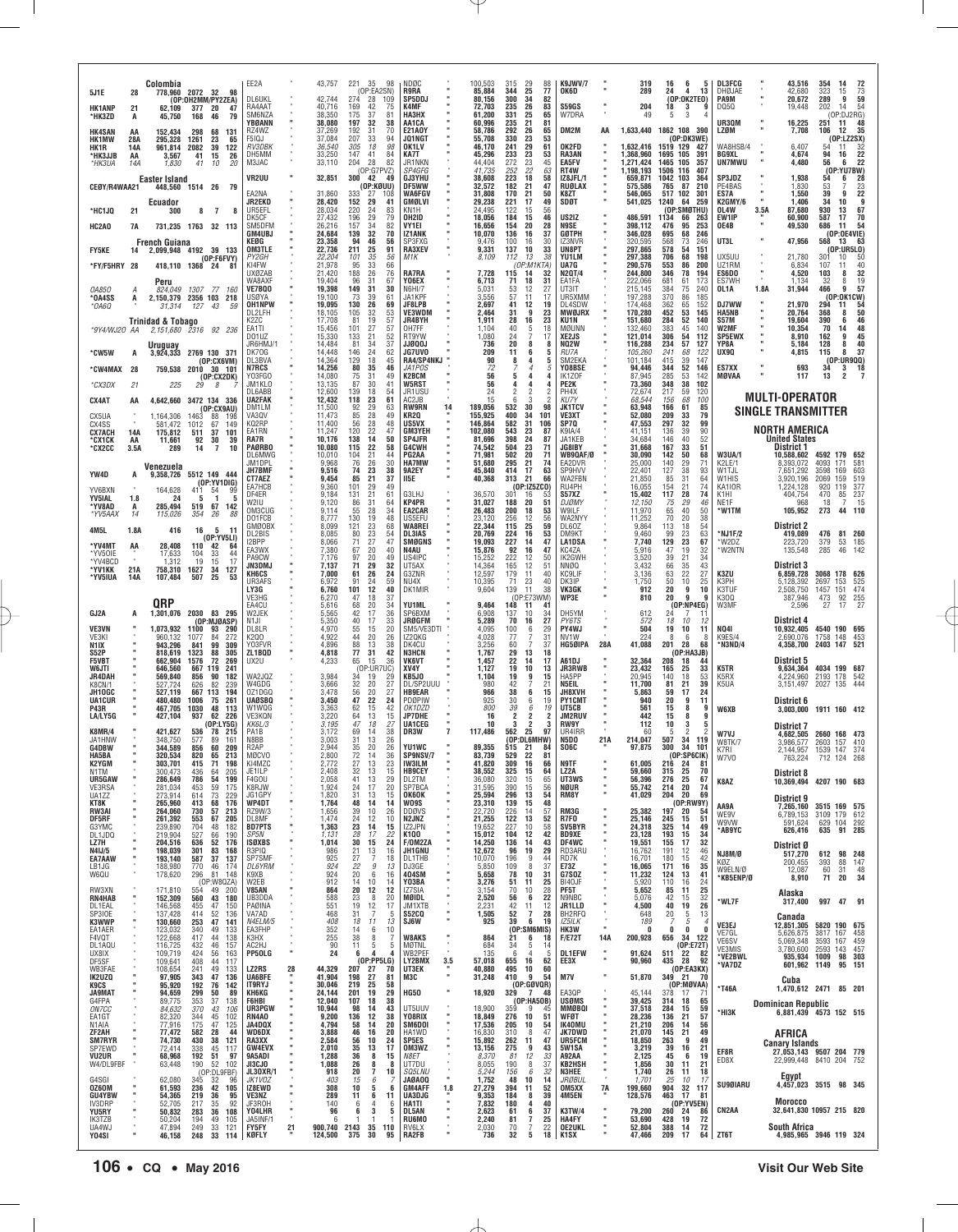|                                                     | ASIA<br><b>Asiatic Russia</b>                                                                                                | *DLØTY<br>*DLØCM                            | 609,120<br>14,697                                                  | 116                                          | 820 91 285<br>25<br>46                         | <b>W9SN/4</b><br>NØNI                                 | 10,646,220 5054 177 603<br>10,606,336 4719 194<br>8.480.615                        |                                                  | 638                      | KH6J                                        | OCEANIA<br>19,824,000 9277 200 550                      |                                               |                                   | *HB9FRV                                                 | Switzerland<br>17,750  144  21  50          |                                      |                                                                             |                                                           |
|-----------------------------------------------------|------------------------------------------------------------------------------------------------------------------------------|---------------------------------------------|--------------------------------------------------------------------|----------------------------------------------|------------------------------------------------|-------------------------------------------------------|------------------------------------------------------------------------------------|--------------------------------------------------|--------------------------|---------------------------------------------|---------------------------------------------------------|-----------------------------------------------|-----------------------------------|---------------------------------------------------------|---------------------------------------------|--------------------------------------|-----------------------------------------------------------------------------|-----------------------------------------------------------|
| <b>RA9Y</b><br>RV9CX<br>RK9CYA<br>RC9J              | 7,064,428 4123 157<br>529<br>5,256,184<br>2965 147<br>512<br>2.725.483<br>1925 127<br>436<br>2,459,800<br>2463<br>96<br>296  | <b>HG6N</b><br>HG5C                         | Hungary<br>10,029,565<br>1,606,500                                 | 5768 188 683<br>2288 114                     | 336                                            | K4TCG<br>W2CG<br>K2AX<br>N7AT                         | 7,831,165<br>7,397,554<br>6,715,332                                                | 4364 164<br>3795 165<br>3830 159<br>3594 177     | 551<br>592<br>559<br>525 | <b>VK4KW</b><br>PJ2T                        | 570<br><b>SOUTH AMERICA</b><br>29,085,034 12519 186 628 | 23<br>- 8                                     | $\overline{7}$                    | *UT4URX                                                 | Ukraine<br>21,730                           | 130                                  | 31                                                                          | 75                                                        |
| RN9T<br>RKØW<br>*RAØAY                              | 1215 106<br>$\frac{329}{174}$<br>1,231,485<br>440<br>75<br>260,703<br>749<br>652,636<br>85<br>249                            | *HG5P<br>TF3W                               | 10,800<br>Iceland<br>3,250,176 3208 114 398                        | 127 24                                       | 51                                             | W1DX<br>NM <sub>1</sub> C<br>KE8G<br>NØIJ/9           | 6,379,800<br>3,441,360<br>3,430,350<br>2,871,620                                   | 3297 160<br>2005 140<br>1974 149<br>1614 162     | 540<br>484<br>481<br>508 |                                             | <b>ROOKIE</b>                                           |                                               |                                   | *UR3AFS<br>*UR5RCL                                      | 6,972<br>2,550<br><b>OCEANIA</b>            | 91<br>39                             | 24<br>18                                                                    | 59<br>33                                                  |
| *TC3P                                               | <b>Asiatic Turkey</b><br>949, 164 1535 54 174                                                                                | EI7M                                        | Ireland<br>12,961,236 6837 199 734                                 |                                              |                                                | N7BV<br>W1FM<br><b>K3CCR</b>                          | 2,786,544<br>580,382<br>546,624                                                    | 2029 153<br>542 110<br>684<br>72                 | 370<br>297<br>216        | N7DXT<br><b>WK9U</b>                        | <b>United States</b><br>192,924<br>24,856               | 302 84<br>374<br>67                           | 149<br>172                        | *YD1DTE                                                 | <b>Indonesia</b><br>2,464                   |                                      | 49 11 17                                                                    |                                                           |
| B1Z<br>BG3UPA                                       | China<br>3,690,896<br>3206 143 393<br>279<br>1,808,080<br>2143 109                                                           | EI1Y<br>EI2KM                               | 9,817,155 6019 179 628<br>4,324,964 4017 127 454<br>Italy          |                                              |                                                | KV1J<br>W3HAC                                         | 447,252<br>248,546                                                                 | 460 101<br>347 79                                | 265<br>223               | <b>KF5VRD</b><br>*WB4IT<br>*AEØEE<br>*AD2KA | 3,920<br>591,968<br>285,409<br>238,320                  | 20<br>48<br>555 120<br>412<br>93<br>424<br>64 | 29<br>296<br>176<br>176           |                                                         | CLASSIC<br><b>United States</b>             |                                      |                                                                             |                                                           |
| BI4MT<br>*BY4AE<br>*BY8DX<br>*BY7KT0                | 398,250<br>899<br>86<br>164<br>2.334,104<br>2249 137<br>351<br>1,005,807<br>1624<br>89<br>230<br>184.040<br>477<br>71<br>144 | IR4M<br>IR4X<br>IR2L                        | 14,478,000 7161 202 748<br>13.589.940<br>3,895,162                 | 6303 211<br>2835 166                         | 777<br>567                                     | VE3RZ<br>VE3YAA                                       | NORTH AMERICA                                                                      | 6,708,234 4113 153 510<br>6,502,986 4373 138     | 468                      | *AB1VL<br>*KØBAK/3<br>*AI6DO                | 242,506<br>155,701<br>23,250                            | 372<br>70<br>58<br>299<br>118<br>31           | 232<br>145<br>44                  | KQ2M/1<br>NN1N                                          | District 1<br>3,779,867<br>3,418,292        | 2682 126 385<br>2084 141             |                                                                             | 437                                                       |
| *BY1CQ                                              | 55<br>36,490<br>302<br>-34<br>Cyprus                                                                                         | *IQ3RK<br>UA2F                              | 3,672,016 2966 167<br>Kaliningrad<br>13,543,802 7120 209 758       |                                              | 585                                            | D4C<br>EF8U                                           | AFRICA<br>42,437,395 14799 211 790<br>17,100,224 8270 166 570                      |                                                  |                          | *KC1AXJ<br>*KC1ANM<br>*KE8BWA<br>*AI6CN     | 10,564<br>2,537<br>1,392<br>840                         | 62<br>26<br>35<br>18<br>18<br>12<br>35<br>16  | 50<br>25<br>17<br>14              | WC1M<br>W1EQ<br>N1NN<br>*K1BX                           | 2,901,807<br>175,560<br>51,708<br>2,290,134 | 2025 126<br>311<br>148<br>1740 107   | 65<br>48                                                                    | 377<br>155<br>91<br>355                                   |
| <b>P33W</b><br><b>VR2XAN</b>                        | 28,159,180 10250 204 781<br><b>Hong Kong</b><br>5,005,638 3831 154 440                                                       | LX1ER                                       | Luxembourg                                                         | 784,143 1020 117 336                         |                                                | <b>TCØA</b>                                           | ASIA<br>23.232.692 9613 195 691                                                    |                                                  |                          | *K1AUS/7                                    | 88<br>NORTH AMERICA                                     | 9                                             | 6<br>5                            | *K1HT<br>*K1VSJ<br>*W1CCE                               | 1,079,655<br>800,400<br>562,520             | 895 108<br>720<br>627                | 102<br>85                                                                   | 323<br>298<br>243<br>268                                  |
| <b>JR5YCE</b>                                       | Japan<br>9,375,444<br>4208 205<br>623                                                                                        | PI4Z<br>PI4ZOD                              | <b>Netherlands</b>                                                 | 795,795 1188 102 327<br>10,880 114 30        | 55                                             | RM9A<br><b>RTØC</b><br><b>HSØZAR</b><br>7J1YAJ        | 22,246,000<br>10,322,832<br>6,747,273<br>5.080.125                                 | 9348 193 715<br>6586 186<br>5177 159<br>3565 157 | 513<br>452<br>418        | *VE5SDH<br>*VE3DXK                          | Canada<br>266,265<br>43,456                             | 699 67 116<br>152<br>37                       | 75                                | *W1JQ<br>*KA1API<br>*K1ZK<br>*K1GGI                     | 537,000<br>370,620<br>319,800<br>308,448    | 564<br>460<br>441<br>410             | 90<br>70<br>72<br>79                                                        | 214<br>188<br>193                                         |
| <b>JA7ZFN</b><br>JA1BPA<br><b>JAØQNJ</b><br>*JE1BJP | 6,822,550<br>3621 188<br>519<br>4,744,224<br>2762 178<br>468<br>4,706,548<br>3392 153<br>365<br>1,108,821<br>1107 124<br>273 | LA2AB                                       | Norway<br>2,994,816 3408 125 403                                   |                                              |                                                | B4T<br>JA17GP<br>HSØAC                                | 3,776,390<br>2,448,850<br>1,420,363                                                | 3621 144<br>136<br>94<br>2397<br>2122            | 361<br>289<br>249        | *XE1TD<br>(OP:XE1GOX)                       | Mexico<br>522                                           | 11                                            | 8<br>10                           | *K1IX<br>*W10HM<br>*WA1N                                | 65,800<br>25,542<br>4,116                   | 230<br>108<br>35                     | 57<br>$\begin{array}{c} 31 \\ 21 \end{array}$                               | 131<br>$\frac{68}{28}$                                    |
| *JL1QD0<br>*JJ2YNR<br>*JO1YKX                       | 338<br>70<br>155.856<br>121<br>195,960<br>404<br>85<br>145<br>19<br>9<br>9<br>630                                            | <b>SP2YWL</b>                               | Poland<br>9,697,961                                                | 5031 199 724                                 |                                                | 8J1ØØJRC<br><b>JJ2YDV</b>                             | 8,232<br>7,889<br><b>EUROPE</b>                                                    | 101<br>22<br>79<br>23                            | 20<br>26                 | *RØAEE                                      | ASIA<br><b>Asiatic Russia</b><br>6,240                  |                                               | 83 27 38                          | *W1WQG<br><b>K2NV</b>                                   | 3,363<br><b>District 2</b><br>2,078,622     | 62<br>1368 132 414                   | 15                                                                          | 42                                                        |
| *JA2YKA<br>UP2L                                     | 5<br>180<br>7<br>7<br>Kazakhstan<br>18,734,025 7563 199 726                                                                  | S04R<br>SN <sub>1</sub> D<br>SP2KPD<br>S07M | 3.625.009<br>3,256,704<br>3,192,490<br>2,642,654                   | 3781 135<br>2717 159<br>3016 137<br>2621 123 | 458<br>545<br>453<br>443                       | LX7I<br>LY2W<br>HG7T                                  | 18,920,352 10593 200<br>14,675,294<br>14,378,602                                   | 8309 204<br>7919 198                             | 743<br>733<br>740        | <b>A92AA</b>                                | <b>Bahrain</b><br>2,125                                 | 45                                            | 6 19                              | N2GC<br>KW <sub>2</sub> J<br>K <sub>2</sub> ZJ<br>W2ANQ | 1,325,604<br>346,302<br>227,981<br>22,270   | 945 127<br>452<br>466<br>109         | 85<br>47<br>28                                                              | 389<br>212<br>$^{122}_{57}$                               |
| UP9L                                                | 972,105 1273 62<br>221<br><b>Republic of Korea</b>                                                                           | SP9KA0<br>3Z1K<br><b>*SP9KDU</b>            | 1,517,505<br>1,326,909<br>204,819                                  | 1879 123<br>1889 103<br>547 55               | 418<br>298<br>146                              | ED1R<br>DL1A<br>G5W<br>SN8B                           | 14,366,484<br>12,686,688<br>11,887,044<br>11,814,240                               | 8661 195<br>6976 187<br>7179 192<br>6975 200     | 696<br>712<br>705<br>706 | *BY2HIT                                     | China<br>172,972                                        | 600 53 113                                    | (OP:BG2CTX)                       | *N2GA<br>*N2UU<br>*K2TTM                                | 1,038,578<br>529,090<br>472,410             | 1048<br>616<br>472                   | 82 280<br>69<br>91                                                          | 245<br>271                                                |
| 6LØNJ<br>E2X                                        | 716 47<br>68,508<br>52<br><b>Thailand</b><br>2.348.250 2339 126 339                                                          | *SN5G<br>YP8VS                              | 25,230<br>Romania<br>670,281                                       | 194<br>1374 77                               | 24<br>63<br>296                                | OH1F<br><b>HB9CA</b><br>SZ1A                          | 11,766,744<br>10,949,376<br>10,807,756                                             | 6691 196<br>7534 175<br>8095 189                 | 717<br>593<br>673        | 'BI4SCC<br>*BG6LQZ<br>*BI4OJF               | 87,296<br>15,600<br>5,920                               | 492<br>53<br>161<br>37<br>110<br>16           | -75<br>43<br>24                   | *W2EG<br>*K2AL<br>*NU2Q                                 | 188,377<br>119,130<br>61,957<br>29,900      | 569<br>231<br>167<br>103             | 26<br>52<br>$\frac{52}{32}$                                                 | $\frac{93}{138}$                                          |
| *HSØZIA<br><b>9M2M</b>                              | 3,945,788 3093 146 411<br><b>West Malaysia</b>                                                                               | *YR5N<br>*Y04KAK                            | 1.399.648 2036 114<br>142,497                                      | 407 62                                       | 344<br>161                                     | LZ5R<br><b>DLØCS</b><br>S090<br>DD <sub>1</sub> A     | 10,460,045<br>9,261,000<br>8,789,526<br>8,721,483                                  | 7212 179<br>5575 191<br>5181 179<br>5547 179     | 656<br>709<br>655<br>642 | *BH2RFQ<br><b>AVAIHL*</b>                   | 648<br>Japan<br>24,728                                  | 20<br>113 35                                  | 5<br>13<br>53                     | *AA2TH<br>*K2TV<br>*W2KAI<br>*AC2HJ                     | 27,710<br>15,633<br>90                      | 127<br>79<br>11                      | 22<br>24<br>5                                                               | $\begin{array}{r} 115 \\ 83 \\ 63 \\ 57 \end{array}$<br>5 |
|                                                     | 1,427,856 1901 110 284<br><b>EUROPE</b>                                                                                      | II9P<br>IB9T<br>*IO9A                       | Sicily<br>13,427,346<br>9,758,115<br>117,603                       | <b>6651 213</b><br>5806 195<br>514 44        | 780<br>714<br>135                              | G50<br>PI4CC<br>S52ZW                                 | 8,250,360<br>7,846,038<br>7,511,556                                                | 5371 176<br>5008 180<br>5178 179                 | 612<br>657<br>628        | *JM8GJB                                     | 156<br>Qatar                                            | 7                                             | 6<br>6                            | *K2BCM<br>*AC2JB                                        | 56<br>15<br>District 3                      | 5<br>6                               | $\overline{4}$<br>3                                                         |                                                           |
| $*$ 0E6U                                            | Austria<br>203 26 81<br>25,038                                                                                               | OM7M                                        | <b>Slovak Republic</b><br>14,927,028 6713 211 795                  |                                              |                                                | DLØGL<br>9H6A<br>LY4A<br><b>RN3F</b>                  | 7,453,440<br>7,142,892<br>6,517,260<br>6,411,731                                   | 5131 169<br>7171 145<br>5316 166<br>4888 180     | 599<br>497<br>563<br>647 | *A71MM<br>*A61EK                            | 1,809<br><b>United Arab Emirates</b><br>112,160         | 23<br>588<br>20                               | 8 19<br>60                        | AA1K/3<br>WY3A<br>*KB3LIX                               | 3,913,002<br>1,316,060<br>302,512           | 2287 142<br>1055 108<br>365          | 74                                                                          | 480<br>352<br>222                                         |
| EU1WW                                               | <b>Belarus</b><br>1,725,420 1804 141 455<br>Belgium                                                                          | OM3RRC<br><b>S59T</b>                       | 3,739,230<br>Slovenia<br>1,326                                     | 3652 134<br>$30 \quad 9$                     | 460<br>17                                      | PA40<br>LZ7A<br>ED <sub>2</sub> C                     | 6,404,944<br>5,283,448<br>3,855,480                                                | 5204 162<br>5203 148<br>4578 112                 | 580<br>516<br>422        |                                             | <b>EUROPE</b><br>Austria                                |                                               |                                   | *KA3QLF<br>*K3FK<br>*NE3I<br>*K3EW                      | 241,302<br>153,408<br>70,854                | 346<br>312<br>172<br>99              | 73<br>50<br>48<br>36                                                        | 189<br>154<br>$\begin{array}{c} 99 \\ 69 \end{array}$     |
| 0P4K                                                | 3,215,196 3167 136 422<br>Bosnia-Herzegovina                                                                                 | EA2EA                                       | Spain<br>11,758,080                                                | 6047 201 759                                 |                                                | RL9X<br>SKØQO<br>PAØAA<br>PA6Y                        | 2,916,810<br>2,695,673<br>901.440<br>477,582                                       | 3098 133<br>2714 135<br>81<br>1889<br>1337<br>63 | 452<br>482<br>239<br>211 | *OE1VMC                                     | 665<br><b>Belarus</b>                                   | 27                                            | 8<br>11                           | W4CB                                                    | 17,955<br>District 4<br>2,580,921           | 1870 128 369                         |                                                                             |                                                           |
| E7DX<br>*LZ7M                                       | 14,756,940 7766 211 779<br>Bulgaria<br>103,572<br>402 49 140                                                                 | EA5RS<br>EA7PP<br>ED50                      | 10,482,080<br>10,188,100<br>5,585,034 4504 160                     | 5449 200<br>5452 194                         | 755<br>728<br>529                              | PI4D<br>HB9EP                                         | 102.512<br>16,984                                                                  | 519<br>44<br>19<br>134                           | 105<br>69                | *EW1TO<br>*LZ3SM                            | 371,553<br>Bulgaria<br>159,740                          | 855 64 209<br>693 34 106                      |                                   | N4ZZ<br>K4AB<br>K1GU/4                                  | 2,113,750<br>2,053,330<br>1,793,070         | 1731 111 334<br>1453 132<br>1395 116 | (0P:W2RU)                                                                   | 373<br>342                                                |
| <b>TKØC</b>                                         | Corsica<br>14,327,304 8756 197 695                                                                                           | SK3W<br>SB3W                                | Sweden<br>8,984,097 4731 200 751<br>3,017,320 2519 147             |                                              | 479                                            | AHØK<br>KH6LC<br>YE1K                                 | <b>OCEANIA</b><br>16,410,176<br>11,816,010 6355 183                                | 7990 194 518<br>4,688,256 3658 121               | 459<br>343               | *2EØSDV                                     | England<br>432<br>420                                   | $\begin{array}{c} 13 \\ 11 \end{array}$       | $\frac{8}{9}$<br>10               | N4XFA<br>K4QPL<br>N4XD                                  | 220,116<br>210,160<br>204,435               | 456<br>426<br>465                    | 64<br>47<br>42                                                              | 185<br>$\frac{138}{123}$<br>143                           |
| *9A5G                                               | Croatia<br>371 58 171<br>125,721                                                                                             | <b>HB9AUS</b>                               | Switzerland<br>307,568                                             |                                              | 402 105 304                                    | YE1R                                                  | 291,305<br><b>SOUTH AMERICA</b>                                                    | 591<br>68                                        | 137                      | *MØXAC<br>*RU3YAA                           | European Russia<br>183,338                              | 638                                           | 11<br>48 170                      | N4LZ<br>WAØUSA/4<br>K10YQ/4<br>K4UQ                     | 149,171<br>84,960<br>41,760<br>15.312       | 284<br>341<br>219<br>71              | 48<br>20<br>54<br>33                                                        | $\frac{76}{91}$<br>55                                     |
| OK5W<br>OK5T                                        | <b>Czech Republic</b><br>8,775,909 4520 199 728<br>2,710,592<br>2689 148<br>508                                              | UW9I<br>UR4WZZ                              | Ukraine<br>1,563,111<br>20,554                                     | 1719 137 376<br>95                           | 52<br>-34                                      | P4ØL<br>PZ5W<br>PJ4A                                  | 27,883,866 11289 188<br>21,848,295 10179 176<br>21,804,288 10750 166               |                                                  | 663<br>577<br>546        | *R2AHS<br>*R3THA                            | 48,909<br>2,772                                         | 259<br>31<br>49<br>13                         | 106<br>20                         | *K3IE/4<br>*WA1S/4<br>*K8MR/4                           | 1,283,024<br>432,870<br>421,627             | 1084 100<br>515<br>536               | $\frac{89}{78}$                                                             | 324<br>$\frac{218}{215}$                                  |
| OL <sub>2</sub> U<br>OL1R<br>*0L1C                  | 621,390<br>1331<br>77<br>253<br>1099<br>20<br>75<br>131,575<br>526<br>3,213,680<br>2666 154                                  | *UR4RWW<br>*UX4E<br>*UR4PWC<br>*UR6GWZ      | 965,844<br>425.425<br>150,143<br>37,476                            | 1692<br>721<br>101<br>399<br>293             | 88<br>308<br>284<br>62<br>179                  | PW2D<br>PT <sub>2</sub> CM<br>LU8YE<br>PX2V           | 14,498,395 7504 163<br>5,756,184<br>5,043,855<br>3,355,837                         | 3847 142<br>3907 120<br>2403 124                 | 532<br>422<br>345<br>385 | *OH5CZ<br>*OH5CY<br>*OH5BK                  | Finland<br>1,123,524<br>11,284<br>304                   | 1634 97<br>96<br>29<br>20                     | 315<br>62<br>$\overline{7}$<br>12 | *WY7I/4<br>*NV4B<br>*AB4LX<br>*N9DFD/4                  | 414,190<br>298,152<br>283,590               | 513<br>373<br>387<br>364             | 83<br>92<br>75                                                              | 222<br>211<br>199<br>186                                  |
| OU2W                                                | Denmark<br>1556 104 302<br>945.168                                                                                           | *UT4UWC<br>*UT4UXB                          | 14,746<br>697                                                      | 159<br>38                                    | $\frac{22}{31}$<br>$\frac{86}{70}$<br>14<br>27 |                                                       | <b>MULTI-OPERATOR</b>                                                              |                                                  |                          | *DL3RHN                                     | Germany<br>593,584                                      | 1004<br>84                                    | 284                               | *KM4FO<br>N1RM/4<br>*K4WQ                               | 247,506<br>134,974<br>118,371<br>98,102     | 275<br>252<br>201                    | 63<br>66<br>50<br>57                                                        | 151<br>137                                                |
| G2F                                                 | England<br>8,126,102 5205 185 642<br>Estonia                                                                                 | VK3HF                                       | <b>OCEANIA</b><br>Australia<br>225,617                             |                                              | 446 70 123                                     |                                                       | <b>MULTI-TRANSMITTER</b><br><b>United States</b>                                   |                                                  |                          | *DL2IC<br>*D09EE<br>*D05LW                  | 201,000<br>33,582<br>272                                | 568<br>256<br>$^{48}_{22}$<br>18              | 153<br>65<br>4<br>13              | *W4/DL9FBF<br>*N4HA<br>*AF4HL<br>*AI4UN                 | 63,448<br>32,320<br>27,448<br>25,704        | 190<br>157<br>129<br>126             | 52<br>21<br>$\frac{29}{42}$                                                 | $\frac{124}{102}$<br>$\frac{59}{65}$<br>$\frac{65}{77}$   |
| ES9C                                                | 16,914,368 8569 217 799<br>European Russia                                                                                   | *V840<br>*V84CQ                             | <b>Brunei Darussalam</b>                                           | 785,213 1379 83 138<br>213,408 616 49        | 95                                             | W3LPL<br>K3LR<br>WE3C                                 | 29.317.782 10814 204<br>26,314,848 9662 205<br>24,854,670 9754 193                 |                                                  | 793<br>803<br>749        | SV1QXU                                      | Greece<br>211,302                                       | 508 66 192                                    |                                   | *KA1DBE/4<br>*K4ALE<br>*NU4X                            | 20,988<br>11,890<br>10,395                  | 122<br>68<br>$^{71}_{58}$            | 31<br>29<br>$\frac{23}{29}$                                                 |                                                           |
| RT6A<br>RT4F<br>UA4M<br><b>R02E</b>                 | 13,569,633 7774 203 760<br>12,140,502 6947 201<br>756<br>11,431,773<br>6993 204<br>759<br>8,035,328<br>4683 200<br>744       | AH2R                                        | Guam<br>6,765,356 4263 156 406                                     |                                              |                                                | W2FU<br>NR4M<br>AA2A/1<br>N4WW                        | 22, 147, 362 8759 196<br>18,620,570 7999 191<br>16,819,846 6913 185<br>15,683,759  | 6612 186                                         | 746<br>683<br>693<br>707 | *TF3E0                                      | Iceland<br>96<br>Italy                                  | 9                                             | 3<br>9                            | *KC4TEO<br>*W4GDG<br>*KI4MZC<br>NØKOE/4                 | 9,936<br>3,666<br>2,772<br>2,520            | 32<br>27<br>30                       | 20<br>13<br>11                                                              | 75<br>53<br>40<br>43<br>27<br>23<br>24<br>19              |
| RT3F<br>RT5G<br>RX7M                                | 4032 187<br>6,672,160<br>693<br>5,571,867<br>4259 165<br>612<br>4,645,884<br>3715 166<br>598                                 | YE2A<br>YE1C                                | Indonesia<br>4.839.200<br>389,112                                  | 3099 152<br>819 61                           | 423<br>125                                     | WØAIH/9<br>K1KP<br>W4AAW                              | 9,311,274 4269 191<br>7,177,650<br>7,014,112                                       | 3883 144<br>3533 157                             | 642<br>510<br>567<br>606 | II5E                                        | 40,368                                                  | 313 21 66                                     | (OP:IZ5ZCO)                       | *WN4AFP<br>*K4EOR<br>*KM40IX                            | 1,176<br>928<br>78                          | 39<br>36<br>11                       | 9<br>$\begin{array}{c} 13 \\ 7 \end{array}$                                 | 19<br>6                                                   |
| UA3R<br>RT4D<br>RC3W<br>RK3VWA                      | 3,992,080<br>3602 155<br>540<br>3073 159<br>3,451,680<br>561<br>3,245,424<br>2751 161<br>567<br>1,905,072<br>2333 126<br>433 | *YB8ZQP<br>*YE1ZAL                          | 10,250<br>400<br>New Caledonia                                     | 96<br>11                                     | 17<br>24<br>-7<br>9                            | N2WKS<br>NE3F<br>N4ADC/1                              | 6,162,942<br>4,471,670 2586 146<br>3,784,515 2062 153                              | 2784 176                                         | 489<br>512               | *R2FBE                                      | Kaliningrad<br>108,864<br>Norway                        | 464 42 120                                    |                                   | <b>N2IC/5</b><br>K75D                                   | District 5<br>3,738,555<br>1,479,165        | 2487 156 387<br>1298 126             |                                                                             |                                                           |
| R5DV<br>RM10<br>RK4HYT                              | 2144 128<br>1,598,391<br>399<br>815,925 1120 107<br>595,196 1018 100<br>366<br>306                                           | TX8D                                        | 2,131,200 2431 112 208<br>New Zealand                              |                                              |                                                | VC70                                                  | NORTH AMERICA<br>10,720,944 7586 170 454                                           |                                                  |                          | LB1JG                                       | 188,980<br>Poland                                       | 770 46 174                                    |                                   | N5PU<br>*N5FO<br>*K5ZE                                  | 50,160<br>869,544<br>315,180                | 210<br>1049<br>387                   | 19<br>93<br>91                                                              | $\frac{339}{76}$<br>$\frac{219}{218}$                     |
| UD3D<br><b>RO1A</b><br>*RY6Y<br>*RA3SI              | 246,506<br>730<br>61<br>186<br>169<br>14,256<br>32<br>67<br>2,636,512<br>1966 163<br>589<br>1,771,580<br>1469 145<br>481     | *ZL4YL                                      | 2.867.340 2352 120 300<br>Tuvalu                                   |                                              |                                                | CR3L<br>ZD8W                                          | AFRICA<br>30,641,850 11834 194 700<br>22,720,752 10458 176 571                     |                                                  |                          | SQ6VIA<br>"SO7BIT                           | 205,660<br>171,252<br>Portugal                          | 511 69 191<br>526                             | 49 152                            | *N5EE<br>*KC5QIH<br>*KC7QY/5<br>*KA5CRL                 | 272,734<br>123,012<br>51,766<br>39,151      | 405<br>267<br>138<br>136             | $^{76}_{68}$<br>57<br>43                                                    | 177<br>136<br>86<br>76<br>70                              |
| *RG3P<br>*RZ3AWM                                    | 1,249,268<br>2218<br>89<br>278<br>29<br>19,080<br>136<br>-77                                                                 | T <sub>2</sub> XX                           | SOUTH AMERICA                                                      | 436,205 1503 31                              | 72                                             | <b>JA3YBK</b>                                         | ASIA<br>16,441,896 7363 209 643                                                    |                                                  |                          | *CR5U                                       | 993,738                                                 | 1695 85 294                                   | (OP:CR7AJL)                       | *K5IX<br>*AA5WZ<br>*W5MJ                                | 34,117<br>13,248<br>9,222                   | 131<br>98<br>71                      | 39<br>34<br>20                                                              | 38<br>$\frac{38}{37}$                                     |
| OH <sub>5</sub> Z<br>OH2BAH                         | Finland<br>9,037,336 4774 206 746<br>3,485,845 2992 156<br>515                                                               | LT1F                                        | Argentina<br>13,318,344 5819 185 621<br><b>Bonaire</b>             |                                              |                                                | RWØA<br><b>BY5CD</b><br><b>JE1ZWT</b><br><b>807DV</b> | 15,912,858<br>10,461,522 6809 180<br>7,372,134 4798 165                            | 8422 182<br>6,142,337 3901 150                   | 624<br>501<br>429<br>469 | *Y05PQQ                                     | Romania<br>379,312<br><b>Scotland</b>                   | 813 84 230                                    |                                   | *AE5MM<br>K6YK                                          | 7,254<br>District 6<br>514,416              | 49                                   | 25<br>567 112 224                                                           |                                                           |
| TM6M<br>TM40                                        | France<br>15,758,142 7418 202 756<br>7,645,750<br>4738 186<br>664                                                            | <b>PJ40</b><br>PR <sub>2</sub> F            | 15,546,469 7045 177 584<br>Brazil<br>10,096,080 4922 173 540       |                                              |                                                | 9M2A<br>JA1YPA                                        | 1,344,842 1675 109<br>10,047 105 21                                                |                                                  | 289<br>30                | MOL@MM*                                     | 36,917<br>Serbia                                        | 385 15                                        | 52                                | K6AR<br>WØYK/6<br>WA6URY                                | 302,211<br>170,526<br>119,364               | 597<br>360<br>256                    | 56<br>79<br>$\begin{array}{r}\n 74 \quad 100 \\  28 \quad 56\n \end{array}$ | 133<br>115                                                |
| TM1A<br>F6KJS<br>*TM7A<br>*F6KBF                    | 4,826,127<br>3883 161<br>556<br>99,009<br>139<br>318<br>54<br>78<br>258<br>556,416 1045<br>604<br>97<br>240<br>445,177       | PR7AA<br>CB1H                               | 5,300,848 3709 135<br>Chile<br>1,637,760 1877 99 221               |                                              | 397                                            | <b>9A1A</b><br>LZ9W<br><b>DFØHQ</b>                   | EUROPE<br>25,340,056 13327 215 801<br>21,996,811 12305 211<br>18,632,260 10373 208 |                                                  | 786<br>777               | *YT5AAA<br>*YU3VIP                          | 40,386<br>4,860<br><b>Slovak Republic</b>               | 271 25<br>73<br>-20                           | 81<br>40                          | NN6DX<br>NU6S*<br>*AF6GA                                | 70,980<br>182,784<br>112,476                | 306<br>524<br>285                    | $(0P:W1PR)$<br>$1 \t34 \t94$<br>$5 \t60 \t96$                               |                                                           |
| *TM5CD<br>*F8KFS                                    | 249<br>439,122<br>1015<br>77<br>161,046<br>458<br>51<br>156                                                                  |                                             | <b>MULTI-OPERATOR</b>                                              |                                              |                                                | YT5A<br>HG1S<br>LY7A                                  | 16,604,505 10370 199<br>11,051,730 6611 186<br>10,465,470 7458 183                 |                                                  | 716<br>688<br>647        | *OM4MO<br>*OM1AFY                           | 9,804<br>2,117                                          | 105 21<br>79                                  | 55<br>25<br>4                     | *KA9A/6<br>*N6LL<br>*N6NF                               | 95,323<br>54,536<br>46,827                  | 231<br>149<br>148                    | 68<br>56<br>48                                                              |                                                           |
| <b>DKØWRTC</b><br><b>DFØCI</b><br>DP4E              | Germany<br>3,699,136<br>3037 147 497<br>3,019,548<br>2389 163<br>558<br>1,958,544 2041 120<br>416                            | <b>K9CT</b>                                 | TWO TRANSMITTER<br><b>United States</b><br>14,280,875 6006 194 681 |                                              |                                                | G3V<br><b>PA6NB</b><br><b>S50D</b><br>YT5L            | 1,192,555<br>663,202 2000<br>480,701<br>66,303                                     | 1524<br>98<br>56<br>923<br>90<br>370<br>36       | 357<br>167<br>269<br>123 | EA4GLJ                                      | Spain<br>129,310<br>Sweden                              | 572 30 104                                    |                                   | *KM6Z<br>*KA6WKE<br>*K6CTW<br>*N6BHX                    | 38,240<br>9,676<br>2,948<br>2,680           | 186<br>76<br>46<br>27                | 27<br>39<br>21<br>19                                                        | 105<br>80<br>73<br>53<br>43<br>23<br>21<br>25             |
| DJ5LA                                               | 480,396<br>712 79<br>222                                                                                                     | K1ZR                                        | 14,067,375 6245 177                                                |                                              | 628                                            | <b>IQ8WF</b>                                          | 11,560                                                                             | 95<br>29                                         | 56                       | *SA2CIR                                     | 4,240                                                   |                                               | 62 13 27                          | *K6PVA                                                  | 1,421                                       | 45                                   | 24                                                                          |                                                           |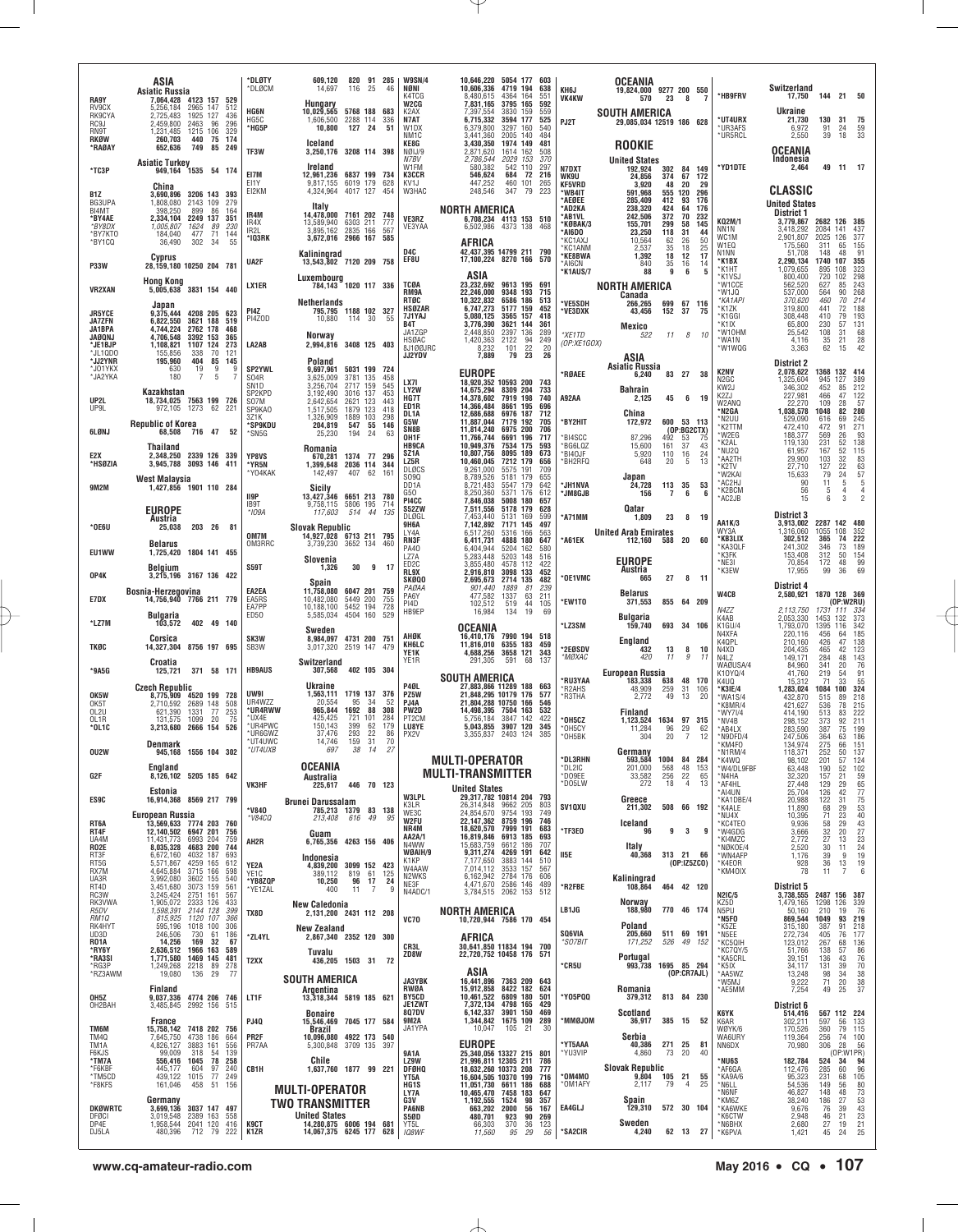| *N6PUC<br>*KD6AMA            | 840<br>29<br>19<br>567<br>14<br>10                                          | 23<br>11                                                            | ASIA<br><b>Asiatic Russia</b>                                             | *A61QQ                                        | <b>United Arab Emirates</b><br>11,934<br>106<br>10<br>41                                                                   | RA3ST<br>RW3WR                             | 143,472<br>112.112                   | 408<br>57<br>187<br>451<br>34<br>109                               | 'IK1JJM<br>'IKØXFD                      | 352,716<br>332.880                   | 705<br>72<br>194<br>75<br>229<br>775                                                  |
|------------------------------|-----------------------------------------------------------------------------|---------------------------------------------------------------------|---------------------------------------------------------------------------|-----------------------------------------------|----------------------------------------------------------------------------------------------------------------------------|--------------------------------------------|--------------------------------------|--------------------------------------------------------------------|-----------------------------------------|--------------------------------------|---------------------------------------------------------------------------------------|
| K9JF/7                       | <b>District 7</b><br>1,025,484<br>969 129                                   | RØQA<br>R8MD<br>259<br>RWØLBM                                       | 1.114.512 1374 89<br>539,274<br>754<br>$\frac{64}{79}$<br>462,378<br>1170 | *A65CZ<br>232<br>225<br>139                   | 6,900<br>42<br>47<br>18<br>(0P:SS3T)                                                                                       | RA3THN<br>*R3VL<br>*RV3ZN                  | 9,943<br>242,816<br>200,200          | 23<br>75<br>38<br>53<br>777<br>171<br>432<br>70<br>190             | *IØZUT<br>'IR1X                         | 295,504<br>270,592                   | 193<br>60<br>606<br>968<br>60<br>164<br>(OP:IZ1GLX)                                   |
| AK7AT<br>N7RD<br>N7XCZ       | 101,752<br>241<br>70<br>227<br>99,544<br>64<br>11,562<br>89<br>39           | 91<br>R9AB<br>120<br>UA8WAA<br>43                                   | 65<br>114.165<br>205<br>322<br>67,228<br>24                               | 150<br>XV4Y<br>74                             | Vietnam<br>19 10 13<br>1,127                                                                                               | *RK3P<br>*RZ3DZ<br>RL2D                    | 156,232<br>122,126<br>114,777        | 425<br>64<br>172<br>235<br>558<br>$^{73}_{29}$<br>154<br>88        | IK2UEX<br>'IK4UNH<br>'IZ1PLH            | 188,160<br>173,811<br>101,436        | 744<br>50<br>$\frac{142}{168}$<br>431<br>61<br>436<br>38                              |
| W7WR<br>*W7ZI                | 600<br>26<br>8<br>168,987<br>243<br>90                                      | <b>UAØWG</b><br>*RX9AF<br>183<br>*UD8A                              | 238<br>321,875<br>930<br>30<br>893<br>297,348<br>31                       | 95<br>9M2CNC<br>111                           | West Malaysia<br>985,005 1254 88 227                                                                                       | *RU3XB<br>*R2SA                            | 104,800<br>47,064                    | 51<br>359<br>149<br>291<br>30<br>76                                | *IZ1CLA<br>'IK2UZQ                      | 100,636<br>96,258                    | 137<br>387<br>44<br>334<br>47<br>136<br>98                                            |
| *W7UDH<br>*W8NOR/7<br>*N7EIE | 122<br>30,800<br>33<br>37<br>23,460<br>84<br>18,389<br>97<br>33             | 67<br>*UA9NP<br>65<br>*UA9MW<br>38                                  | 294,060<br>454<br>71<br>218,460<br>396<br>56<br>122,292<br>304<br>48      | 189<br>164                                    | (OP:G4ZFE)                                                                                                                 | *RZ3DC<br>*RU3KO<br>*RN3DKE                | 43,056<br>35,070<br>28,728           | 122<br>63<br>93<br>159<br>51<br>116<br>304<br>16<br>-60            | *IZ2QXG<br>*IZ6BXQ<br>*IK3TZB           | 72,720<br>65,440<br>50,204           | 266<br>46<br>227<br>43<br>117<br>49<br>194<br>105                                     |
| *NØDA/7<br>*K7TR             | 18,020<br>93<br>33<br>78<br>32<br>9,877                                     | *UA9JNT<br>52<br>*RU9SO<br>51<br>*RØJF                              | 112,632<br>388<br>28<br>398<br>57<br>104,720                              | 124<br>86<br>97                               | <b>EUROPE</b><br><b>Aland Islands</b>                                                                                      | *R3DDL<br>*RC3C                            | 28,638<br>14,863                     | 207<br>31<br>98<br>153<br>29<br>60                                 | *IZ7XZJ<br>*IZ8DUD                      | 42,368<br>39,168                     | 223<br>34<br>$\frac{94}{102}$<br>178<br>42                                            |
| *K7GZP<br>*WN7Y<br>*NS7B     | 4,212<br>44<br>19<br>3,710<br>52<br>14<br>13<br>1,870<br>30                 | 20<br>*R9RA<br>21<br>*UA9SMU<br>21<br>*RV9YK                        | 25<br>85,884<br>344<br>79,870<br>318<br>20<br>77,350<br>381<br>23         | OHØZ<br>77<br>78<br>*OHØRJ<br>68              | 3,230,700 3193 130 404<br>(OP:OH6EI)<br>14,720<br>200<br>15<br>-49                                                         | *RV3PN<br><b>RA3DGH</b><br>*RA4LBS/3       | 9,600<br>8.932<br>3,762              | 74<br>24<br>56<br>162<br>10<br>34<br>73<br>9<br>29                 | *14YCE<br>'IW3ILM<br>*IZ7XNB            | 33,312<br>32.882<br>31,097           | 181<br>29<br>67<br>$66$<br>$81$<br>250<br>16<br>156<br>40                             |
| *N6KW/7<br>*N7ZUF<br>*W7DRA  | 25<br>11<br>1,302<br>8<br>84<br>3<br>5<br>3<br>49                           | 10<br>*RX9DJ<br>$\overline{4}$<br>*RD9D<br>$\overline{4}$<br>*R9HAG | 61,088<br>55<br>169<br>153<br>40<br>50,964<br>272<br>20<br>39.547         | 111<br>97<br>OE2E<br>51                       | Austria<br>216,295<br>497 59 180                                                                                           | *RY2S<br>*UB3DDA                           | 2,550<br>588                         | 71<br>37<br>14<br>8<br>20<br>23                                    | *IW5BT<br>*IK3MLF<br>'14JEE             | 30,562<br>18,297<br>14,580           | 125<br>40<br>78<br>70<br>51<br>38<br>47<br>88<br>37<br>221<br>9                       |
| N8II                         | <b>District 8</b><br>3,466,200<br>2269 134                                  | *RV9CQ<br><b>RAØUF</b><br>411                                       | 36,500<br>28<br>165<br>18,960<br>170<br>16                                | *OE9WGI<br>72<br>44                           | 99,384<br>400<br>37<br>- 127<br>Azores                                                                                     | RW4W<br>UA4PN                              | District 4<br>1,625,066<br>953,854   | 1707 132<br>439<br>1267<br>106<br>348                              | 'IK2WYI<br>*I2BPP<br>'IKØVVP            | 9,653<br>8,066<br>8,064              | $\frac{131}{71}$<br>11<br>27<br>31<br>41<br>66                                        |
| K8MP<br>W8WA                 | 914,430<br>994<br>87<br>35<br>613<br>268,916                                | *RAØTG<br>243<br>*RK9DR<br>123<br>*RWØLCN                           | 30<br>18,920<br>97<br>13,416<br>100<br>10<br>24<br>8,555<br>61            | 58<br><b>*CQ8CQ</b><br>42<br>35               | 1,747,536<br>2670 83 253<br>(OP:CU3AA)                                                                                     | RN4W<br>*UA4QK                             | 593,390<br>226,266                   | 1095<br>83<br>263<br>533<br>65<br>193                              | *IZ1DBY<br>'IV3DLW                      | 7,921<br>7,350                       | 61<br>28<br>90<br>17                                                                  |
| W8PN<br>K8CMO<br>N8IW        | 183<br>29<br>60,625<br>46<br>151<br>50,315<br>22,440<br>122<br>16           | 96<br>*RU9UE<br>99<br>52                                            | 6<br>$\overline{1}$<br>$\mathbf{1}$<br><b>Asiatic Turkey</b>              | *EA6SX                                        | <b>Baleric Islands</b><br>71,040 764 14<br>66                                                                              | RN4HAB<br>*RT4P<br>*R4C0                   | 146,065<br>69,927<br>60,602          | 536<br>43<br>180<br>226<br>50<br>113<br>264<br>$43 \over 7$<br>114 | 'IK7LYW<br>'IW5ECP<br>*IZ5ICH           | 7,191<br>4,896<br>4,085              | 73<br>17<br>63<br>19<br>119<br>9                                                      |
| *WB8JUI<br>*K8BKM<br>*N8SBE  | 534,494<br>558<br>95<br>431,868<br>527<br>83<br>129,344<br>270<br>60        | 263<br>*TA7I<br>209<br>128                                          | 891,062 1274 57 205                                                       | EW8EW                                         | <b>Belarus</b><br>1,510,170<br>2417<br>98<br>328                                                                           | 'UA4F<br>*UA4HY                            | 7,503<br>5,676                       | 194<br>34<br>20<br>23<br>49                                        | *IZ8XQC<br>*IV3XZG<br>'IK2RZD           | 3.399<br>2,520<br>2.146              | 61<br>32<br>34<br>34<br>32<br>29<br>22<br>77<br>13<br>45<br>42<br>13<br>15            |
| *WB8AKW<br>*W8TM<br>*WA8AXF  | 124,605<br>231<br>58<br>207<br>103,722<br>48<br>19,404<br>31                | 137<br><b>BA1SN</b><br>129<br>*BG8ILM                               | China<br>143 35<br>24,024<br>1,584<br>42<br>-14                           | EW2A<br>49<br>EU1DX<br>22<br>EU8A             | 601,462<br>1600<br>38<br>140<br>327.949<br>1173<br>32<br>117<br>185,565<br>502<br>63<br>204                                | UC7A<br>UA6GE                              | District 6<br>1,402,335<br>71,504    | 1634 125 370<br>444<br>86                                          | *IZ2EEV<br>IZ8EWD                       | 1,271<br>308                         | $\begin{array}{c} 40 \\ 31 \end{array}$<br>14<br>6<br>10<br>5                         |
| *W80HT                       | 96<br>55<br>3,108<br>13                                                     | 67<br>24                                                            | India                                                                     | EW11<br>*EW7A                                 | 44.310<br>561<br>11<br>59<br>568,516<br>1223<br>70<br>268                                                                  | *R7KX<br>*RU6CO                            | 238.654<br>68,229                    | 23<br>65<br>589<br>209<br>221<br>$\frac{55}{51}$<br>134            | <b>GJ3YHU</b>                           | Jersey<br>38,608                     | 223<br>58<br>18                                                                       |
| K9MA<br>W9GT                 | District 9<br>2,427,968<br>1825 127<br>472,815<br>619<br>78                 | VU2PAI<br>VU2CVS<br>345<br>207<br>VU2J0S                            | 1,617,176<br>1521 106<br>247,020<br>436<br>69<br>205<br>30<br>47,718      | 285<br>*EW6CU<br>161<br>*EW8R<br>69<br>*EU6AA | 378,884<br>916<br>69<br>247<br>322,636<br>673<br>78<br>238<br>281,370<br>194                                               | *UA6JQ<br>*RJ7A                            | 52,052<br>37,960                     | 173<br>92<br>42<br>104<br>159                                      | YL5T                                    | Latvia<br>1,896,580                  | 2582 106 328                                                                          |
| W9ILY<br>*KD9MS<br>*NJ9R     | 989<br>39<br>445,487<br>317,364<br>381 103<br>293,472<br>411<br>76          | *VU2DCC<br>122<br>215<br>212                                        | 137<br>41,031<br>47<br>Japan                                              | 94<br>*EW8NB<br>*EW4W<br>*EW2E0               | 830<br>517<br>$\frac{55}{46}$<br>127<br>139,265<br>122,640<br>326<br>59<br>160<br>76,825<br>298<br>42<br>133               | *UA9FGJ<br>*RA9X                           | District 9<br>437,436<br>205,800     | 73 275<br>919<br>623<br>49<br>151                                  | *YL2CV<br>*YL3GAZ                       | 766,800<br>222,914                   | (0P:YL3DQ)<br>1048<br>90 310<br>52 175<br>707                                         |
| *W9RF<br>*WD9CIR             | 255,780<br>404<br>82<br>310<br>71<br>163,968                                | 163<br>153<br><b>JA100W</b>                                         | District 1<br>427<br>243,372<br>74                                        | EW2B0<br>*EU4U<br>130                         | 48,924<br>216<br>27<br>81<br>286<br>43<br>18,414<br>11                                                                     | *RX9FB                                     | 105,092                              | 338<br>48<br>124                                                   |                                         | Lithuania                            |                                                                                       |
| *K9CS<br>*WA9AQN<br>*WT2P/9  | 95,920<br>192<br>76<br>46,200<br>172<br>24<br>36<br>22,135<br>98            | 142<br>JQ1TIV<br>76<br>JH10VY<br>59<br>JA1GVM                       | 113,460<br>299<br>59<br>54<br>85,408<br>210<br>42,920<br>162<br>40        | 96<br>*EV4R<br>103<br>76                      | 9,555<br>47<br>94<br>18<br>Belgium                                                                                         | OH8NW<br>OH <sub>2</sub> V <sub>Z</sub>    | Finland<br>661,375<br>287,196        | 1424<br>80<br>245<br>590<br>67<br>206                              | LY9Y<br>LY4T<br>LY2NK                   | 1,604,863<br>1,495,312<br>1,178,463  | 1706 124<br>409<br>1623<br>131<br>422<br>329<br>1676<br>100                           |
| *N9LJX<br>*KE9EX             | 75<br>$32\,$<br>15,916<br>9<br>270<br>7                                     | 60<br>*JJ1VR0<br>8<br>*JJ1KZZ<br>*7K1MAG                            | 364<br>120<br>261,370<br>289<br>161,236<br>81<br>303<br>131,580<br>61     | *ON4CT<br>175<br>152<br>119                   | 424,310<br>960 82 220<br><b>Bulgaria</b>                                                                                   | OG2W<br>OH <sub>1</sub> B                  | 113,256<br>39,424                    | 1055<br>20<br>68<br>(OP:OH2BEE)<br>163 42 112                      | *LY1M<br>*LY2DV<br>*LY2ND               | 26,850<br>7,700<br>3.888             | $\frac{59}{44}$<br>273<br>16<br>59<br>26<br>90<br>10                                  |
| NØAX<br>K6XT/Ø               | District Ø<br>1335 136<br>1,822,040<br>692 119<br>684,972                   | *7K1CPT<br>369<br>*JI1AVY<br>240<br>*JG1SWV                         | 125,643<br>297<br>75<br>37<br>46,657<br>193<br>37,520<br>147<br>43        | LZ1NT<br>118<br>LZ1GU<br>60<br>69<br>*LZ1KZ   | 498<br>232,288<br>74 198<br>24,400<br>373<br>10<br>-51<br>20,710<br>122<br>27<br>68                                        | OH3WW                                      | 29,394                               | (OP:OH1BOI)<br>123<br>41<br>9<br>(OP:0H1HS)                        | LX1NO                                   | Luxembourg<br>1,242,054              | 2028<br>87 282                                                                        |
| W9LHG/Ø<br><b>WØOVM</b>      | 174<br>55<br>61,770<br>56<br>140<br>54,604                                  | 90<br>*JH1BCS<br>90<br>*JA1CRJ                                      | 35,376<br>166<br>35<br>28,623<br>127<br>36                                | 53<br>51                                      | Crete                                                                                                                      | 'OH2HZ<br>*OH2LU                           | 57,000<br>54,240                     | 331<br>31<br>94<br>31<br>89<br>222                                 | 'LX1EA                                  | 14,287                               | 51<br>69<br>40                                                                        |
| K9DU/Ø<br>*WØPI<br>*NØGOS    | 54<br>16<br>6,493<br>310<br>73<br>184,867<br>110,840<br>270<br>56           | 27<br>*JF1TEU<br>150<br>*JH1YNY<br>107                              | 137<br>23<br>24,500<br>24,024<br>112<br>35<br>(OP:JA3LKE)                 | <b>SV9COL</b><br>47<br>42                     | 461,526<br>609 99 267<br>Croatia                                                                                           | *OH5YU<br>*OH6GAW<br>OH1LAR                | 23,959<br>7,462<br>3,440             | 162<br>25<br>72<br>25<br>76<br>16<br>69<br>31<br>49                | *Z35F<br>*Z31WW                         | Macedonia<br>180,800<br>41,148       | 987<br>26<br>74<br>325<br>26<br>82                                                    |
| *NDØC<br>*KIØI<br>*W6GMT/Ø   | 315<br>29<br>100,503<br>98,820<br>297<br>31<br>41.070<br>145<br>42          | 88<br>*8J1JAUS<br>91<br>69<br>*JK1UVL                               | 13,206<br>98<br>29<br>(OP:7J1ABD)<br>11,920<br>69<br>36                   | *9A5ST<br>42<br>'9A3NC<br>'9A2SW<br>44        | 765<br>439,855<br>87 248<br>768<br>378,600<br>70<br>230<br>42<br>94<br>196<br>47,328                                       | <b>F5VIF</b>                               | France<br>18,328                     | 125<br>30<br>49                                                    | 404SM                                   | Montenegro<br>5,658                  | 78<br>10 31                                                                           |
| *AIØL<br>*ADØAK<br>*WØGN     | 3,080<br>37<br>16<br>$\boldsymbol{9}$<br>780<br>31<br>207<br>16<br>5        | 19<br>*JA1KJW<br>17<br>*JM1DSC                                      | 2,345<br>16<br>29<br>2,332<br>35<br>20                                    | '9A4HP<br>19<br>24                            | 28<br>5,358<br>67<br>19<br><b>Czech Republic</b>                                                                           | F8PDR<br>*F5ICC<br>*F5UQE                  | 8,478<br>428,274<br>349,842          | 158<br>10<br>44<br>72<br>694<br>237<br>709<br>70<br>223            | PAØJNH                                  | <b>Netherlands</b><br>232,140        | 386<br>71<br>194                                                                      |
|                              |                                                                             | *7K1VKU<br>JL30XR/1                                                 | 27<br>$10$<br>1,725<br>918<br>20<br>7                                     | 13<br>OK3M<br>10                              | 170,400<br>512<br>51 149                                                                                                   | *F5VMN                                     | 127,308                              | 79<br>723<br>24                                                    | PAØCT                                   | 110.298                              | 139<br>398<br>47                                                                      |
|                              |                                                                             | *JP1EHC                                                             | 7<br>210<br>7                                                             | OK1IE<br>7                                    | 66,918<br>247<br>31<br>83                                                                                                  | *F4FLO                                     | 1,645                                | 27<br>16<br>19                                                     | PG2W                                    | 44,763                               | 209<br>43                                                                             |
| *AL7LO                       | NORTH AMERICA<br>Alaska<br>186,146<br>491 60 103                            | *JF1WCK                                                             | 204<br>10<br>8                                                            | *OK8DD<br>q<br>*OK1CZ<br>*OK1JOC              | 797<br>496,805<br>81<br>254<br>360,282<br>719<br>72<br>226<br>166                                                          | <b>DL3KWF</b>                              | Germany<br>428,048                   | 1239<br>58<br>190                                                  | *PAØMIR<br>'PC7T<br>PC5D*               | 502,152<br>161,000<br>130,977        | $\frac{86}{260}$<br>859<br>83<br>168<br>402<br>62<br>139<br>396<br>50                 |
| *8P6ET                       | <b>Barbados</b><br>59,878<br>301 31 63                                      | JE2BOM<br>JF20HQ                                                    | <b>District 2</b><br>23,598<br>135<br>22<br>50<br>15<br>3,572             | OK2KFK<br>23<br>OK1FCA                        | 285,105<br>150,075<br>805<br>442<br>$\substack{63 \\ 60}$<br>165<br>(OP:OK2ABU)<br>137,814<br>520<br>45<br>161             | DK1LRS<br><b>DKØSU</b>                     | 9,657<br>8,855                       | 28<br>89<br>59<br>92<br>18<br>37<br>(OP:DF7SA)                     | *PA3DBS<br>*PAØFAW<br>PG2AA             | 118,206<br>93,651<br>71,981          | 145<br>405<br>54<br>447<br>36<br>502<br>20                                            |
| VA3CCO                       | Canada<br>1371 118 320<br>1,435,326                                         | *JA2KKA<br>'JR2FJX<br>*JR2FJC                                       | 459<br>64<br>196,740<br>131,800<br>327<br>75<br>215<br>61,695<br>55       | 116<br>*OK1GS<br>125<br>*OK2VX<br>80          | 88,506<br>580<br>81<br>18<br>414<br>81,104<br>-31<br>106                                                                   | <b>DL5KUD</b><br>*DJ4MH<br>*DJ9CN          | 625,068<br>373,848<br>370,359        | 833<br>94<br>294<br>792<br>69<br>227<br>710<br>70<br>227           | *PAØWKI<br>PA2CHM<br>'PA1B              | 16,995<br>7,182<br>3,172             | $\frac{123}{71}$<br>$\frac{29}{22}$<br>134<br>74<br>69<br>14                          |
| <b>VE1ZAC</b>                | (OP:VE3KZ)<br>270,417<br>509<br>61                                          | *JF2KMX<br>"JR1BFZ/2<br>176<br>*JG2XWH                              | 35,616<br>156<br>45<br>2,244<br>44<br>15<br>$\overline{4}$<br>3<br>24     | *OK1KA<br>61<br>*OK1DJS<br>18<br>*OK4NN<br>3  | 331<br>75,924<br>31<br>80<br>55,708<br>672<br>$^{61}_{29}$<br>15<br>4,752<br>58<br>15                                      | *DF5BM<br>*DK2WU                           | 331,861<br>331,401                   | 668<br>67<br>214<br>72<br>676<br>229                               |                                         | Norway                               | $\frac{74}{35}$                                                                       |
| *VE7DDG<br>*VA3IK<br>*VE3PQ  | 164,032<br>304<br>84<br>85,514<br>231<br>42<br>24,804<br>98                 | 149<br>101<br>71                                                    | <b>District 3</b>                                                         | *OK1DZD                                       | 6<br>800<br>39<br>19<br><b>Denmark</b>                                                                                     | *DL2NBY<br>*DL7DZ<br>*DL7RV                | 283,736<br>222,400<br>196,344        | 703<br>61<br>171<br>413<br>78<br>200<br>505<br>61<br>182           | LA5YJ<br><i>LA3LJ</i><br>'LA80KA        | 20,097<br>17,836<br>50.065           | 350<br>9<br>$\frac{54}{57}$<br>34<br>106<br>37<br>118<br>258                          |
| *VE7BQ0<br>*VE3MDX<br>*VA5CW | $\frac{35}{31}$<br>19,398<br>149<br>11,214<br>89<br>23<br>5,805<br>96<br>24 | 30<br>JR3BOT<br>40<br>JR3RIU<br>21<br>JL3RDC                        | 88<br>357,056<br>621<br>568<br>76<br>318,600<br>212<br>55,426<br>41       | 136<br>0Z7YL<br>149<br>*OZ8AE<br>66<br>*OU3A  | 381<br>138,381<br>51 142<br>161.727<br>514<br>32<br>109<br>101,556<br>311<br>56<br>126                                     | *DM6WAN<br>*DH6BH<br>*DL1EAL               | 195,444<br>184,716<br>146,568        | $\frac{535}{357}$<br>60<br>184<br>69<br>183<br>47<br>455<br>150    | LA4CQ*                                  | 37,128<br>Poland                     | 340<br>17<br>51                                                                       |
| *VE3WDM                      | 2,464<br>31<br>9<br>Mexico                                                  | 23<br>JR3RIY<br>103460                                              | 33,872<br>23<br>179<br>147<br>20<br>19,902<br>366                         | 50<br>42<br>*0Z60M                            | (0P:0Z5UR)<br>61,593                                                                                                       | *DD5KG<br>DL2AL                            | 146,012<br>135,095                   | 388<br>55<br>156<br>402<br>155<br>50                               | <b>SP9LJD</b><br>SP6IEQ                 | 1,564,080                            | 2018 102 290                                                                          |
| *XE1HG<br>*XE3WAO            | 22,052<br>113 21<br>8,132<br>101<br>18                                      | *JJ3TBB/3<br>*JN3TSY<br>53<br>*JG3LDD<br>20                         | 168,696<br>75 123<br>21,320<br>110<br>31<br>16,685<br>103<br>33           | 51<br>38<br><b>GØEFO</b>                      | England<br>425,184<br>676<br>71 238                                                                                        | <b>DM4CW</b><br>*DL5CL<br>*DAØYL           | 111,585<br>97,284<br>96,820          | 61<br>317<br>154<br>278<br>145<br>56<br>443<br>47<br>141           | SP9GR<br>SN9M                           | 290,160<br>15,960                    | 61 199<br>812<br>116<br>51<br>25                                                      |
| *NP4H                        | <b>Puerto Rico</b><br>107,512<br>235 68 110                                 | *8N3KCJ/3<br>*JF3KCH                                                | 12<br>8,320<br>153<br>(OP:JG3SVP)<br>5,876<br>61<br>23                    | 8<br>G4HZV<br>*G3RLE<br>29<br>*G4DDX          | 35,432<br>253<br>19<br>67<br>290,352<br>575<br>210<br>66<br>225,411<br>597<br>56<br>171                                    | *DL1AQU<br>*DDØVS                          | 91,959<br>55,610                     | (OP:DL3KWR)<br>348<br>46<br>157<br>314<br>31<br>103                | SP5ICS<br>*SP9H<br>'SP1AEN              | 10,731<br>807,413<br>671,920         | (OP:SP9CLU)<br>65 27 46<br>- 46<br>323<br>96<br>1019<br>81<br>1121                    |
| *KP4RV                       | 3,509<br>55<br>15<br>Saba & St. Eustatius                                   | *JG3EHD<br>-14<br>JA3WHO                                            | 1,512<br>$^{27}_{7}$<br>$\frac{11}{7}$<br>182                             | $\frac{13}{7}$<br>*GØWAT<br>*G1SCT<br>*G4AJY  | 22<br>101,404<br>668<br>79<br>42<br>86,390<br>400<br>121<br>382<br>85,952<br>37<br>121                                     | *DF6RI<br>*DH5MM<br>*D02AMS                | 55,544<br>33,250<br>31,130           | 337<br>21<br>85<br>41<br>147<br>84<br>192<br>30<br>80              | *SP1RKR<br>*SP60JE<br>*SP6JOE           | 512,295<br>241,108<br>170,955        | 289<br>270<br>87<br>856<br>122<br>934<br>36<br>112<br>545<br>33                       |
| PJ6/OH3JR<br>*PJ6/OH1VR      | 94<br>1,388,560 1810<br>2,556,752 2511 93                                   | 246<br>305<br>JH4UTP                                                | District 4<br>1,419,556<br>1466 122 245                                   | *G3RSD<br>*G4EBK<br>*G4RGK                    | 294<br>76,194<br>39<br>127<br>38,423<br>376<br>16<br>61<br>340<br>16<br>49                                                 | *DL4JWU<br>*DK4VY<br>*DL2LFH               | 29,161<br>22,927<br>18,105           | 171<br>35<br>86<br>167<br>30<br>71<br>32<br>105<br>53              | 'SP2GCE<br>*SP7WJ<br>*SN8T              | 119,144<br>117,656<br>85,212         | 159<br>377<br>53<br>$\frac{133}{84}$<br>319<br>$\frac{58}{24}$<br>522                 |
| J6/K9AW                      | St. Lucia<br>866,806<br>994<br>93 254                                       | J04EUP<br>'JR4GPA<br>*JA4TUJ                                        | 6,405<br>57<br>27<br>782<br>67<br>433,328<br>188<br>43<br>52,668          | 34<br>*G3LHJ<br>145<br>*M3JAC<br>83           | 37,180<br>53<br>36,570<br>301<br>16<br>33,110<br>204                                                                       | *DK70G<br>*DL6ABB                          | 14,448<br>12,600                     | 24<br>62<br>146<br>139<br>18<br>54                                 | 'SP7JLH                                 | 52,202                               | (OP:SP8BVN)<br>492<br>14<br>72                                                        |
| KP2M                         | <b>U.S. Virgin Islands</b><br>4,173,418 3642 115 363                        | *JA4GQD<br>*JH4FUF                                                  | 42<br>34,532<br>160<br>4,956<br>50<br>19                                  | 55<br>*M3C<br>23                              | 4 28 82<br>(OP:G7PVZ)<br>31,248<br>9<br>-54<br>410<br>(OP:GØVQR)                                                           | *DGØDG<br>*DL/SP2UUU<br>*DL2RZG            | 4,104<br>1,295<br>221                | 24<br>50<br>14<br>46<br>10<br>$^{25}_{13}$<br>4<br>16              | *SP5ES<br>*SP9Z<br>*SP1DMD              | 51,750<br>43,524<br>35,504           | 321<br>44<br>198<br>37<br>38<br>166                                                   |
|                              | (OP:KT3Y)                                                                   | JE5JHZ                                                              | District 5<br>881,504<br>1053 110 216                                     | G40TV<br>*G8GHD<br>*G4OGB                     | 30,380<br>191<br>39<br>85<br>129<br>43<br>14,945<br>18<br>10,123<br>98<br>37<br>16                                         | *SV1AJ0                                    | Greece<br>90,216                     | 309 51 128                                                         | 'SP2HMY<br>'SP9BGS<br>*SP5ENG           | 32,256<br>27,432<br>25,050           | 94<br>56<br>74<br>74<br>81<br>274<br>$\frac{22}{27}$<br>220<br>22<br>188              |
| *TY4AB                       | AFRICA<br>Benin<br>304 25 96<br>101,640                                     | *JG5DHX                                                             | 239,291<br>449 77 156<br><b>District 7</b>                                | *GØGDU<br>*G3TJE<br>*G6GLP                    | 42<br>156<br>9<br>8,211<br>8,190<br>110<br>15<br>30<br>4.212<br>52<br>16<br>38                                             | *SV1PMH<br>*SV7CUD<br>*SV1EML              | 18,810<br>4,752<br>4,500             | 136<br>28<br>62<br>55<br>20<br>28<br>49<br>32<br>18                | SN50<br>*SP5ELW                         | 20,295<br>15,960                     | $\frac{53}{71}$<br>28<br>156<br>(OP:SP5BYC)<br>250<br>10                              |
|                              | <b>Canary Islands</b>                                                       | <b>JA7VEI</b><br>J07GVC<br>*JA70VI                                  | 110,704<br>249 67 109<br>22,253<br>128<br>27<br>88,374<br>232<br>68       | *MØNQN<br>50<br>*MØTNL<br>75                  | 27<br>3,150<br>33<br>15<br>684<br>34<br>-5<br>14                                                                           |                                            | Guernsey                             |                                                                    | *SP5BB<br>SP3AZ0                        | 8,775<br>4,536                       | $\frac{50}{38}$<br>83<br>27<br>13<br>41<br>50                                         |
| *EA8CN<br>*EF80              | 1,641,692 1176 115 367<br>1,549,841 1468 84<br>(OP:DJ10J)                   | *JH7IXX<br>283                                                      | 65,436<br>246<br>54                                                       | 79<br>*ES4MM                                  | Estonia<br>88,920<br>344 31<br>99                                                                                          | GU4CHY<br><b>MUØFAL</b>                    | 340,600<br>144,200                   | 1696 33<br>97<br>693<br>32 108                                     | *SP9KJU<br>'SP9DUX                      | 4,384<br>3,842                       | 19<br>55<br>13<br>(OP:SP9MDY)<br>108<br>5                                             |
| *EA8DA                       | 325 22 70<br>81,420<br>Madagascar                                           | <b>'JK8PBO</b><br><b>JA8CEA</b>                                     | <b>District 8</b><br>136,590<br>338 68 106<br>29,274<br>104<br>46         | 77                                            | <b>European Russia</b><br>District 1                                                                                       | <b>HA5UA</b><br>*HA2MN                     | <b>Hungary</b><br>156,238<br>200,668 | 534<br>52 139<br>466<br>63 164                                     | 'SQ2ICX<br>*SN5V                        | 3,000<br>1,943                       | $\frac{29}{30}$<br>39<br>20<br>24<br>66<br>5<br>(OP:SQ5EBM)                           |
| *5R8SV                       | 1,053,990 1500 71 174<br>(OP:AI4SV)                                         | JF8LPB                                                              | 2,697<br>41<br>12<br>District 9                                           | 19<br>RM1T<br><b>RZ10K</b>                    | 791,616 1386 98 301<br>(OP:R1TE)<br>501,723<br>849<br>85 236                                                               | *HA8FY<br>*HA1TI                           | 79,820<br>7,832                      | 99<br>518<br>31<br>180<br>40<br>4                                  | SP5N                                    | 1,131<br>Portugal                    | 28<br>17<br>-22                                                                       |
| <b>C92Z0</b>                 | Mozambique<br>4,616,150 2898 137 408<br>(0P: N5Z0)                          | 'JA9ILH<br>*JA9EJG<br>*JH9JFH                                       | 48,706<br>141<br>48<br>42,488<br>48<br>161<br>92<br>27<br>15,096          | 94<br>*UA1CUR<br>65<br>*UA1ZZ<br>47<br>*RA1QE | 301,392<br>678<br>75<br>261<br>229<br>251,264<br>570<br>73<br>206,245<br>642<br>56<br>191                                  | *EI7CC<br>*EI3CTB                          | Ireland<br>94,656<br>43,432          | 337 47 127<br>197<br>40<br>82                                      | *CT7AIX<br>CT7AEZ                       | 11,960<br>9,454                      | 100<br>13<br>39<br>37<br>85<br>21                                                     |
|                              | Reunion Island                                                              | <b>JHØMUC</b>                                                       | District Ø<br>250 48<br>69,660                                            | *R1NI<br>*UA1A<br>81                          | 194,565<br>589<br>57<br>198<br>29,212<br>378<br>13<br>54<br>47                                                             | *EI2KA                                     | 41,700                               | 71<br>176<br>29                                                    | Y06KPT<br><b>Y07Y0</b>                  | Romania<br>129,600                   | 21<br>910                                                                             |
| FR/OH2YL                     | 632,324 765 83 225<br>Rodriguez Island                                      | *UN7QCC                                                             | Kazakhstan<br>36                                                          | *UA10JL<br>93                                 | 10,240<br>124<br>17<br><b>District 3</b>                                                                                   | <b>IK2QEI</b><br>IK2AHB                    | Italy<br>585,324<br>435,132          | 1160<br>77<br>207<br>744<br>80<br>226                              | Y03JW<br>*YO2IS                         | 20,880<br>5,152<br>119,040           | 75<br>79<br>37<br>91<br>37<br>105<br>19<br>50<br>612<br>29                            |
| 3B9HA                        | 3,946,449 2243 159 452<br>(0P:GGCKV)<br>South Africa                        | *UN3Z                                                               | 408<br>127,839<br>141<br>40<br>40,796<br>Thailand                         | RM2U<br>84<br>R3FX<br>R3ZV<br>RC3U            | 1,799,524<br>1783 139 423<br>1,081,497<br>1858<br>107<br>294<br>348<br>1396 106<br>978,370<br>712,520<br>1048<br>280<br>96 | IK2A00<br><b>IK7NXU</b><br>IZ4DZD<br>110QI | 431,496<br>192,348<br>11,457<br>-6   | 967<br>51<br>183<br>377<br>68<br>166<br>122<br>17<br>40            | *YO4RST<br>*Y04AJ<br>*Y04FZX<br>*Y02LDU | 50,760<br>30,793<br>27,280<br>18,513 | $\frac{98}{64}$<br>43<br>181<br>256<br>19<br>$\frac{53}{68}$<br>402<br>9<br>135<br>31 |

**108 • CQ • May 2016 Visit Our Web Site**